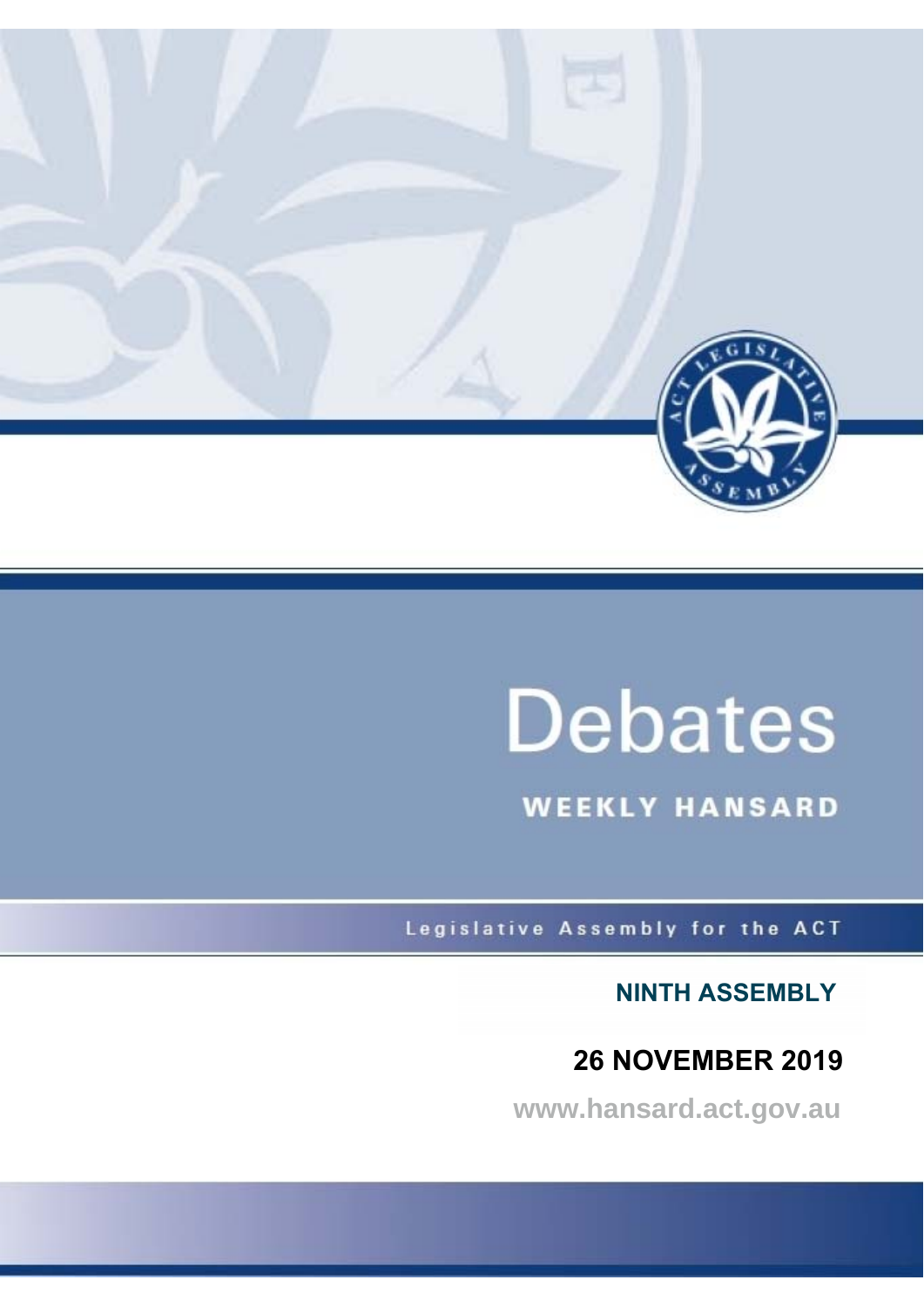## **[Tuesday, 26 November 2019](#page-3-0)**

| Petitions:                                                                   |  |
|------------------------------------------------------------------------------|--|
|                                                                              |  |
|                                                                              |  |
|                                                                              |  |
| Playground facilities in the inner north—petition 14-19                      |  |
|                                                                              |  |
| Yarralumla shops—petition 24-19 (Ministerial response) 4509                  |  |
| Roller derby facilities—petitions 20-19 and 25-19 (Ministerial response)4511 |  |
| Transport Canberra—advertising policy—petition 26-19                         |  |
|                                                                              |  |
|                                                                              |  |
|                                                                              |  |
|                                                                              |  |
|                                                                              |  |
|                                                                              |  |
|                                                                              |  |
|                                                                              |  |
| Education, Employment and Youth Affairs-Standing Committee4516               |  |
|                                                                              |  |
| Housing strategy and implementation plan—annual review                       |  |
|                                                                              |  |
| Health—occupational violence strategy (Ministerial statement)4523            |  |
|                                                                              |  |
|                                                                              |  |
| Crimes (Disrupting Criminal Gangs) Legislation Amendment Bill 20194537       |  |
| Long Service Leave (Portable Schemes) Amendment Bill 2019 4545               |  |
| Questions without notice:                                                    |  |
|                                                                              |  |
|                                                                              |  |
|                                                                              |  |
|                                                                              |  |
|                                                                              |  |
| Crime—Gungahlin.                                                             |  |
|                                                                              |  |
|                                                                              |  |
|                                                                              |  |
|                                                                              |  |
|                                                                              |  |
|                                                                              |  |
|                                                                              |  |
|                                                                              |  |
|                                                                              |  |
|                                                                              |  |
|                                                                              |  |
|                                                                              |  |
|                                                                              |  |
|                                                                              |  |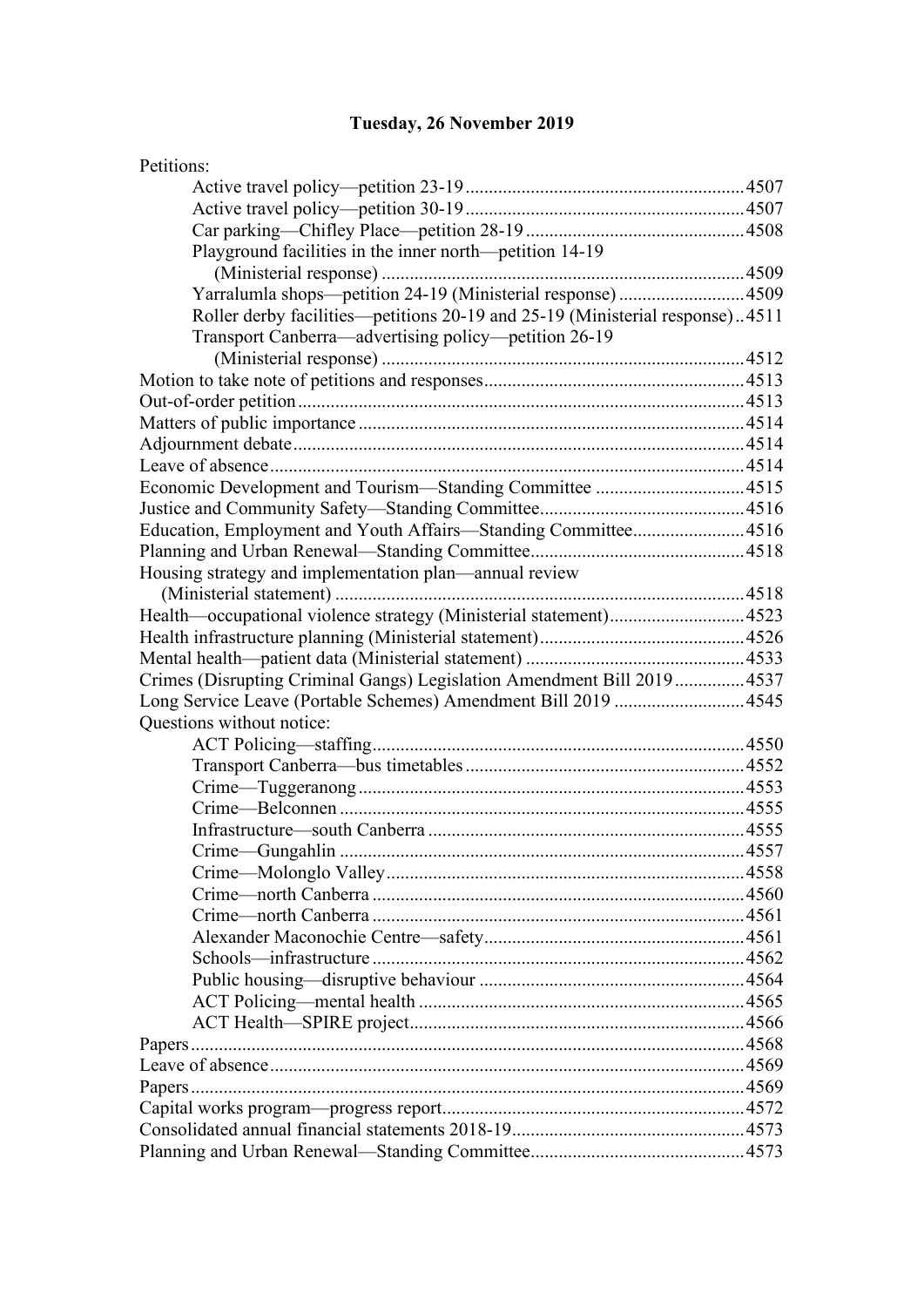| Sentencing (Parole Time Credit) Legislation Amendment Bill 20194574 |  |
|---------------------------------------------------------------------|--|
| Adjournment:                                                        |  |
|                                                                     |  |
|                                                                     |  |
|                                                                     |  |
|                                                                     |  |
|                                                                     |  |
|                                                                     |  |
|                                                                     |  |
| Schedules of amendments:                                            |  |
| Schedule 1: Crimes (Disrupting Criminal Gangs) Legislation          |  |
|                                                                     |  |
| Schedule 2: Sentencing (Parole Time Credit) Legislation             |  |
|                                                                     |  |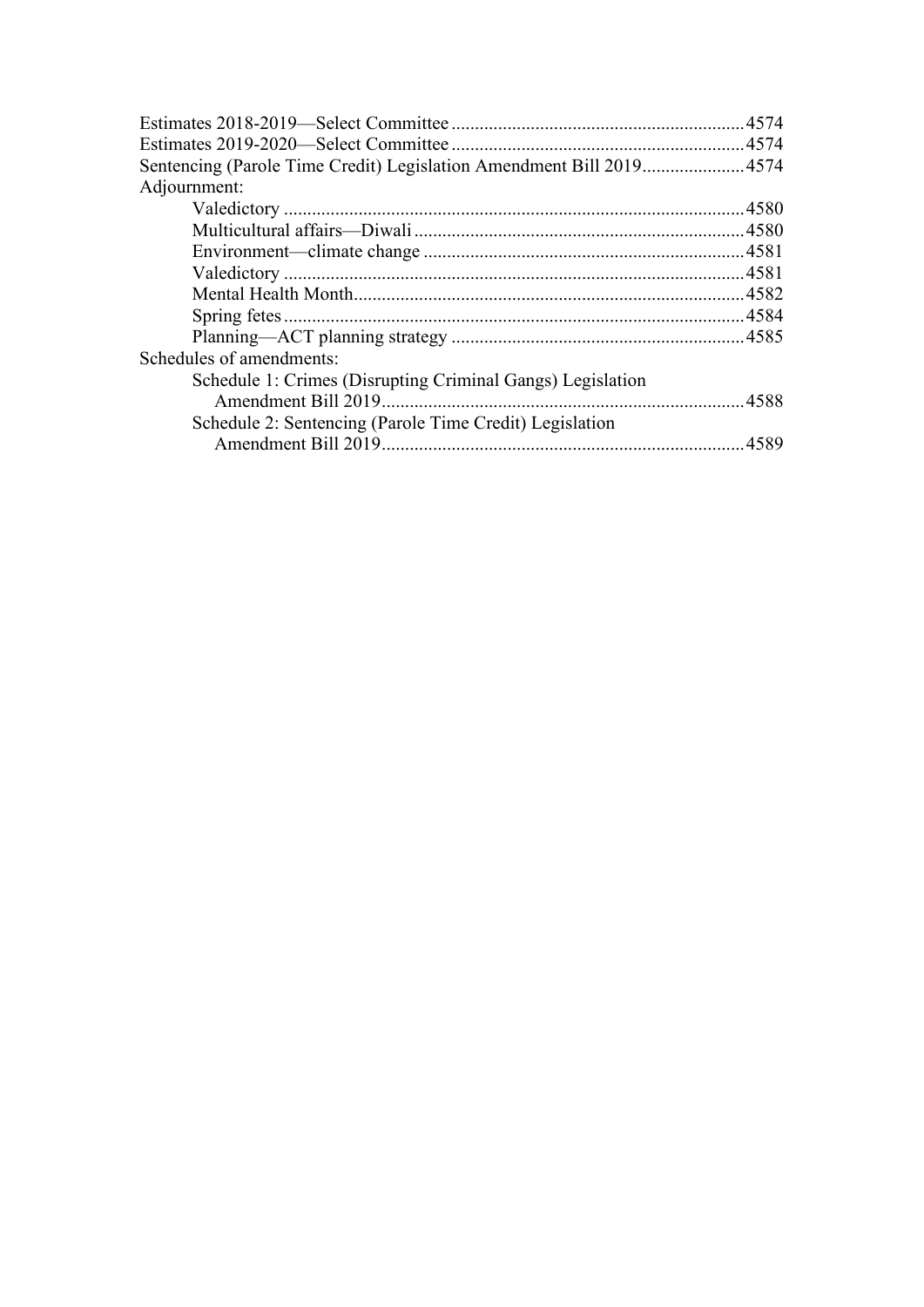## <span id="page-3-0"></span>**Tuesday, 26 November 2019**

**MADAM SPEAKER** (Ms J Burch) took the chair at 10 am, made a formal recognition that the Assembly was meeting on the lands of the traditional custodians, and asked members to stand in silence and pray or reflect on their responsibilities to the people of the Australian Capital Territory.

## <span id="page-3-1"></span>**Petitions**

*The following petitions were lodged for presentation:*

#### <span id="page-3-2"></span>**Active travel policy—petition 23-19**

*By* **Ms Le Couteur**, *from 426 residents:*

#### **To the Speaker and Members of the Legislative Assembly for the Australian Capital Territory**

The following residents of the ACT draw to the attention of the Assembly that:

- on 16 May 2019, the ACT Legislative Assembly passed a motion acknowledging the climate emergency, which "requires urgent actions across all levels of Government";
- the ACT has legislated target of zero net greenhouse gas emissions by 2045, and that meeting this target will require a significant reduction in greenhouse gas emissions from transport;
- Canberra wants to be Australia's most walkable city, the cycling capital and an age-friendly city.

Your petitioners, therefore, request the Assembly to request the Government of the Territory to:

- set legislated transport targets that align with the ACT's zero emissions targets;
- create an Active Travel Commissioner role to oversee the implementation of the ACT's active travel policies, including targets;
- in the 2019-20 Financial Year, redirect funding from major roads programs to a major infrastructure program for walking, cycling and public transport;
- ensure all new buses purchased by Transport Canberra (including the 84 budgeted for purchase in 2019-20) are zero-emissions electric buses.

#### <span id="page-3-3"></span>**Active travel policy—petition 30-19**

*By* **Ms Le Couteur**, *from 12 residents:*

#### **To the Speaker and Members of the Legislative Assembly for the Australian Capital Territory**

The following residents of the ACT draw to the attention of the Assembly that:

• on 16 May 2019, the ACT Legislative Assembly passed a motion acknowledging the climate emergency, which "requires urgent actions across all levels of Government";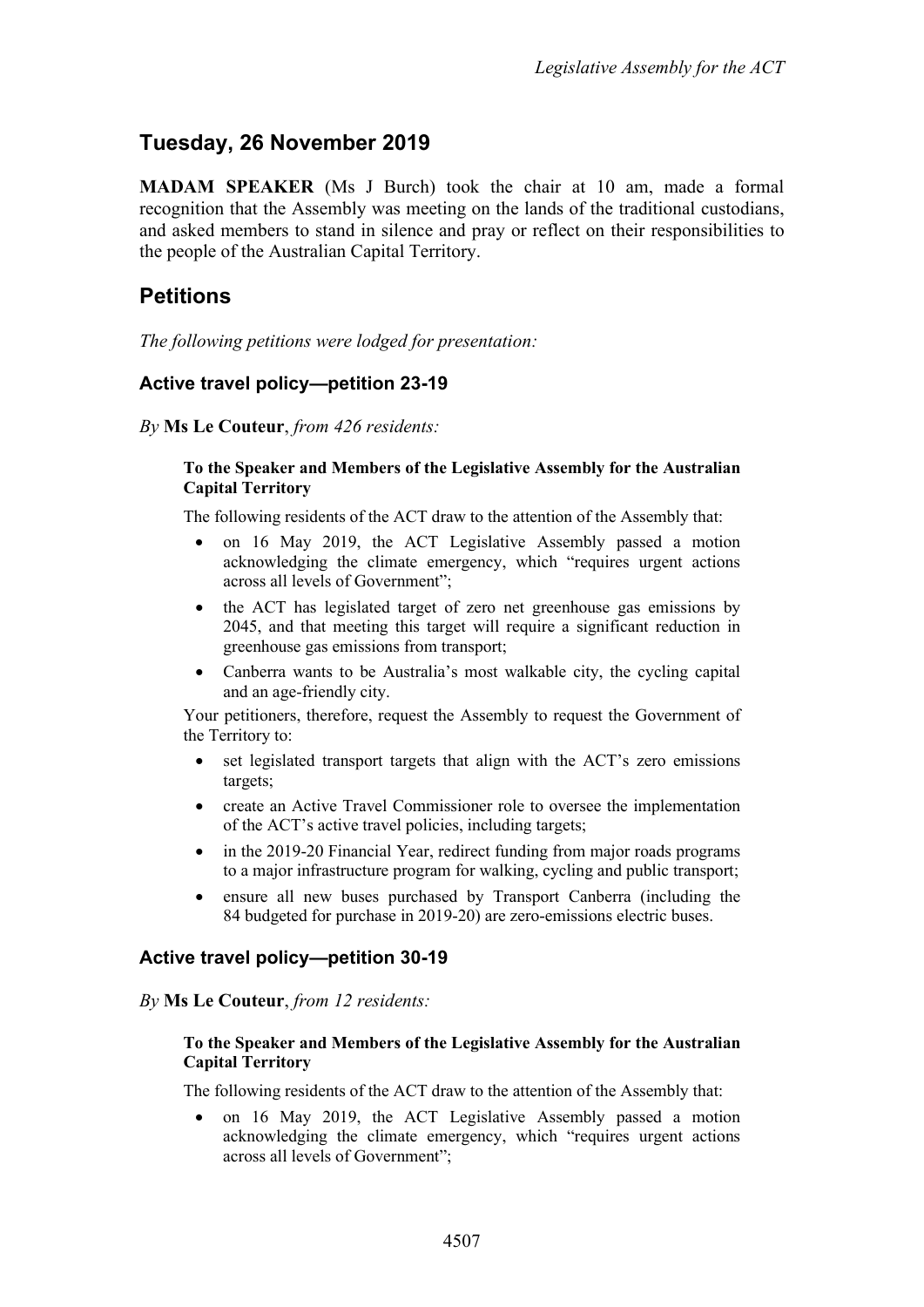- the ACT has legislated target of zero net greenhouse gas emissions by 2045, and that meeting this target will require a significant reduction in greenhouse gas emissions from transport;
- Canberra wants to be Australia's most walkable city, the cycling capital and an age-friendly city.

Your petitioners, therefore, request the Assembly to request the Government of the Territory to:

- set legislated transport targets that align with the ACT's zero emissions targets;
- create an Active Travel Commissioner role to oversee the implementation of the ACT's active travel policies, including targets;
- in the 2019-20 Financial Year, redirect funding from major roads programs to a major infrastructure program for walking, cycling and public transport;
- ensure all new buses purchased by Transport Canberra (including the 84 budgeted for purchase in 2019-20) are zero-emissions electric buses.

#### <span id="page-4-0"></span>**Car parking—Chifley Place—petition 28-19**

#### *By* **Ms Cody**, *from 111 residents:*

#### **To the Speaker and Members of the Legislative Assembly for the Australian Capital Territory**

The following residents of the ACT draw to the attention of the Assembly that the Chifley Place precinct is an increasingly popular area for both community recreation and small business activity throughout the week and on weekends. This is driven by quality community infrastructure, urban densification in the surrounding area and small business investment.

The available parking at Chifley Place, Chifley does not cater for the demand in the area and is impacting on access and safety in this popular community and business precinct.

Your petitioners, therefore, request the Assembly to call on the Government to look at ways to improve access and safety across the precinct and at a minimum consider the following improvements:

- Establish an overflow carpark with 60 additional spaces on the underutilised land below Chifley Place.
- Place a raised pedestrian crossing between the shopfronts and the park/public amenities.

*The Clerk having announced that the terms of the petitions would be recorded in Hansard and referred to the appropriate ministers for response pursuant to standing order 100, the petitions were received.*

#### **Ministerial responses**

The following responses to petitions have been lodged: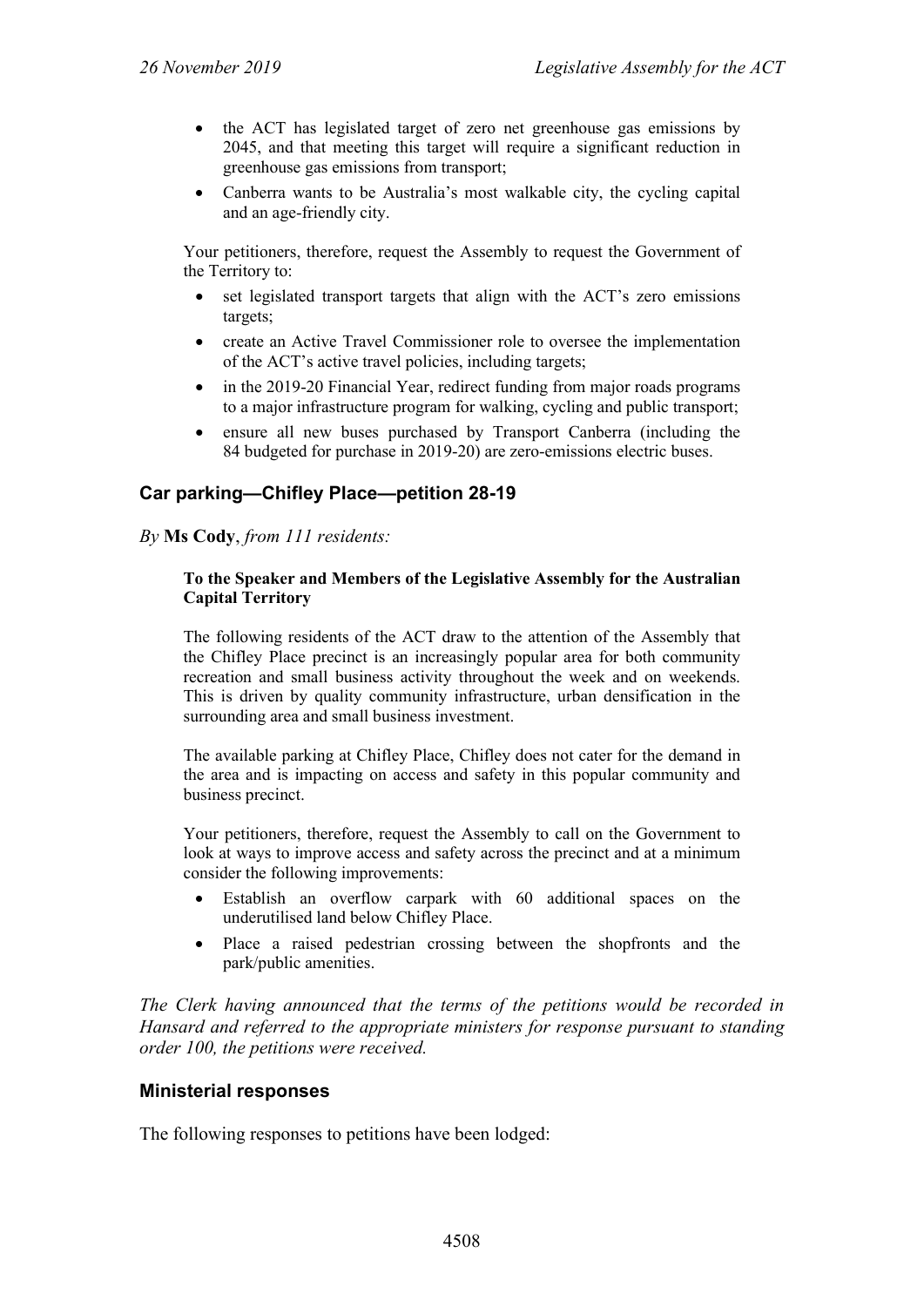#### <span id="page-5-0"></span>**Playground facilities in the inner north—petition 14-19**

By **Mr Steel**, Minister for City Services, dated 24 October 2019, in response to a petition lodged by Mr Rattenbury on 30 July concerning a destination recreation park for the inner north.

*The response read as follows:*

Dear Mr Duncan

Thank you for your letter of 30 July 2019 regarding petition number 14-19 lodged by Mr Shane Rattenbury MLA regarding a destination recreation park for the inner north.

The ACT Government is aware of a growing community demand for better playground facilities in established suburbs, particularly adjacent to local shops. The current approach to the provision and management of established playgrounds is being reviewed by Transport Canberra and City Services.

Community views and priorities for city services in general and play spaces in particular have been informed by the outcomes of the "Better Suburbs" deliberative democracy initiative. This initiative featured a four-day Citizens' Forum that produced a Better Suburbs Statement which is available on the www.yoursay.act.gov.au website. The related Play Spaces Forum resulted in funding of \$1.9m being allocated by community representatives to a range of playground related upgrades and improvements across the city. This included the funding of a new Nature Play Space at Glebe Park.

A nature play area has also been built within Haig Park. There are also additional activities and equipment located in Garema Place. Further information about these installation and activities can be found at https://www.act.gov.au/cityrenewal/whats-on.

In addition, the Boundless destination playground is located on the Lake Burley Griffin foreshore near the National Carillon and offers a wealth of activities and inclusive equipment for children's play.

I appreciate the input and the effort the residents have made in providing evidence to support the petition.

Thank you for raising this matter. I trust this information is of assistance.

#### <span id="page-5-1"></span>**Yarralumla shops—petition 24-19**

By **Mr Steel**, Minister for City Services, dated 6 November, in response to a petition lodged by Miss C Burch on 20 August 2019 concerning upgrading Yarralumla shops.

*The response read as follows:*

Dear Mr Duncan

Thank you for your letter of 20 August 2019 regarding petition number 24-19 lodged by Miss Candice Burch MLA about upgrades to the Yarralumla Shops.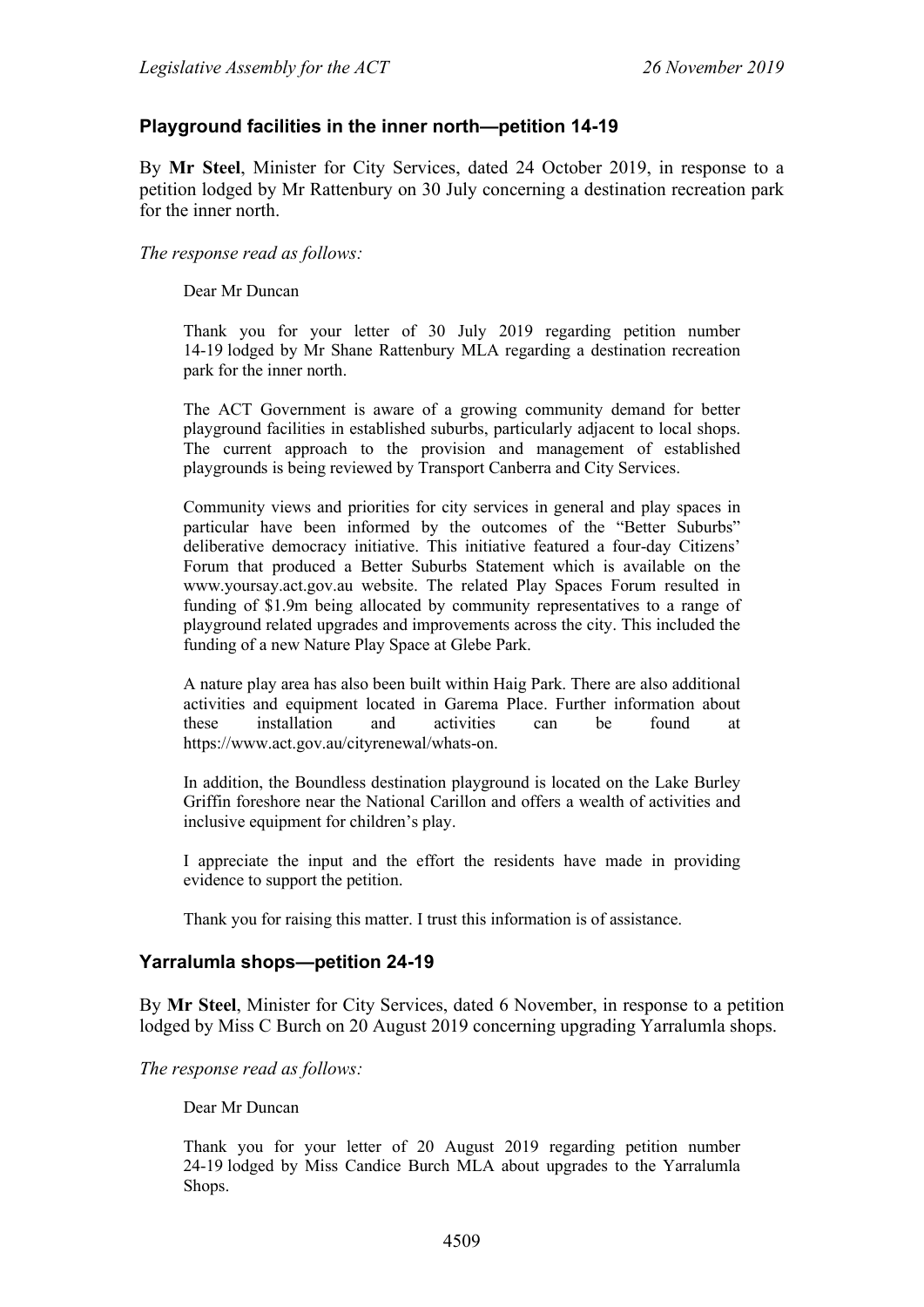The ACT Territory Plan identifies the objectives of local shopping centres (CZ4 - Local Centre Zone) as to provide convenient shopping and services to meet the daily needs of their local communities and to enable a cultural and community identity appropriate to the place.

In the ACT there are 90 commercial shopping centres, including 66 local shops, 19 group centres, four town centres and Civic. All buildings within the centres are privately owned with the surrounding public areas on unleased land, in most instances, managed by the ACT Government. However, there are some instances where the leased land extends to include some to all the public spaces adjacent to the commercial buildings. For the Local Centre Zoned (CZ4) areas at the Yarralumla local shops, the public spaces, which are also referred to as the shopping precinct, are managed by the ACT Government through Transport Canberra and City Services Directorate (TCCS).

To identify shopping precinct priorities for upgrades across Canberra, each local shopping centre is assessed for its demonstrable need for improvement. The assessment considers the current provision, condition and suitability of the public realm with that centre, including public infrastructure such as parking areas, lighting, accessibility of public walkways, landscaping, signage, trees, etc. Where public realm falls within leased land, the lessee is responsible for these areas.

Local shopping precinct upgrades focus on measures to improve safety, amenity and function with funding contributions also sought from private parties to assist with the ongoing commercial viability of local shopping centres. Those local shopping precincts that receive improvements are likely to see increased turnover, so it's important to provide opportunity for private parties to co-contribute to such improvements.

In relation to safety and security concerns, TCCS has engaged an external consultant to design new bollards or similar measures to improve safety for patrons and retailers at the Yarralumla Shops. The design should be complete by June 2020.

An officer from TCCS has assessed the Yarralumla Shops and confirmed that TCCS maintain the streetlighting on the footpaths outside the awnings. All the lighting under the awnings at the shops are owned and maintained by the building owner. The streetlights on Bentham Street were updated approximately five years ago by TCCS. The remaining streetlights in the area have been added to the list for future replacement as part of the major upgrade of ACT's streetlight network to energy efficient Light Emitting Diode (LED) lights, which will improve the overall quality of lighting.

TCCS has also inspected and confirmed the provision of parking around the Yarralumla shops. There are currently on-street parking areas on Hutchins, Banks, Hooker and Mueller Streets for Yarralumla Shop patrons. Parking requirements for shops are defined in the planning guidelines Parking and Vehicular Access Guide. The current arrangements for the Yarralumla Shops meet the provision guide of six spaces per 100 sqm of gross floor area, with visitor's parking within 200 metres of the shops. A review of land custodianship, within a 100 metre radius from the shops, indicates that the only two publicly owned blocks are already allocated as carparking areas.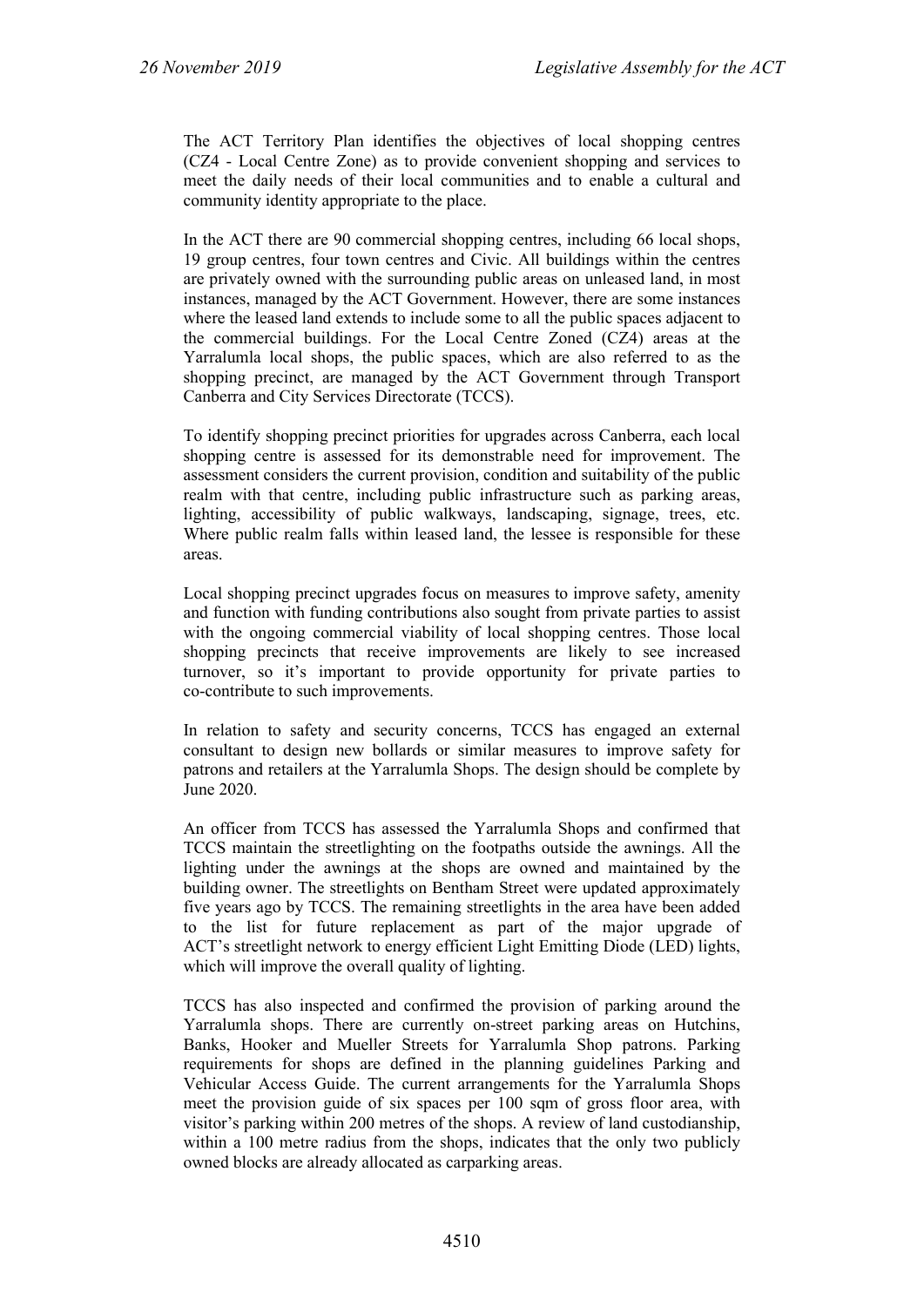As an alternative to providing additional parking spaces, time restrictions have been applied to the public parking areas and on the nearby streets to improve the turnover. Mobility parking has also been provided in front of the shops to ensure accessibility near the Yarralumla Shop buildings for people with a disability.

The ACT Government has improved parking and amenities access around Yarralumla Shops over the last six years. Improvements to the pavement in the pedestrian area have also been undertaken to increase accessibility to amenities. In relation to other supporting public facilities and amenity, TCCS has repainted and repaired the seats and walls to improve amenity and has a regular cleaning program for the public realm, including daily cleaning of the toilet. Public toilet facilities are upgraded based on condition and are generally provided in high use areas including town and district parks, group shopping centres and sportsgrounds where private facilities are not available.

I understand that the Yarralumla Shops are a thriving local centre, which is highly valued by the local community. Thank you for raising this matter. I trust this information is of assistance.

#### <span id="page-7-0"></span>**Roller derby facilities—petitions 20-19 and 25-19**

By **Ms Berry**, Deputy Chief Minister, dated 12 November 2019, in response to petitions lodged by Ms J Burch on 13 August 2019 and 22 August 2019 concerning roller derby facilities in the ACT.

*The response read as follows:*

Dear Mr Duncan

Thank you for your letters of 13 August 2019 and 22 August 2019 relating to the petitions (20-19 and 25-19) lodged by Ms Joy Burch MLA seeking the ACT Government to "*urgently review existing facilities in both public and private ownership and to ensure that roller derby in the ACT has the required facilities for future growth and demand*".

I am pleased to advise the ACT Government has progressed several initiatives to support the sport of roller derby, including greater access to several ACT Government school facilities now and into the future.

This includes improvements to the gymnasium at the Hedley Beare Centre for Teaching and Learning in Stirling to support increased community access and usage of this facility by a range of sporting groups, including the Canberra Roller Derby League (CRDL). With the permission of the Education Directorate, the CRDL installed white line markings on the court for roller derby activities at this facility.

The Varsity Derby League was advised in September 2019 that there is currently some availability to hire the gymnasium at Hawker College. Members of the Varsity Derby League are currently investigating this option to determine if the venue will be suitable for its needs.

Regarding longer term facility options, I am pleased to advise the new ACT Government school to be located in Denman Prospect is being designed to accommodate a range of community programs outside of school hours.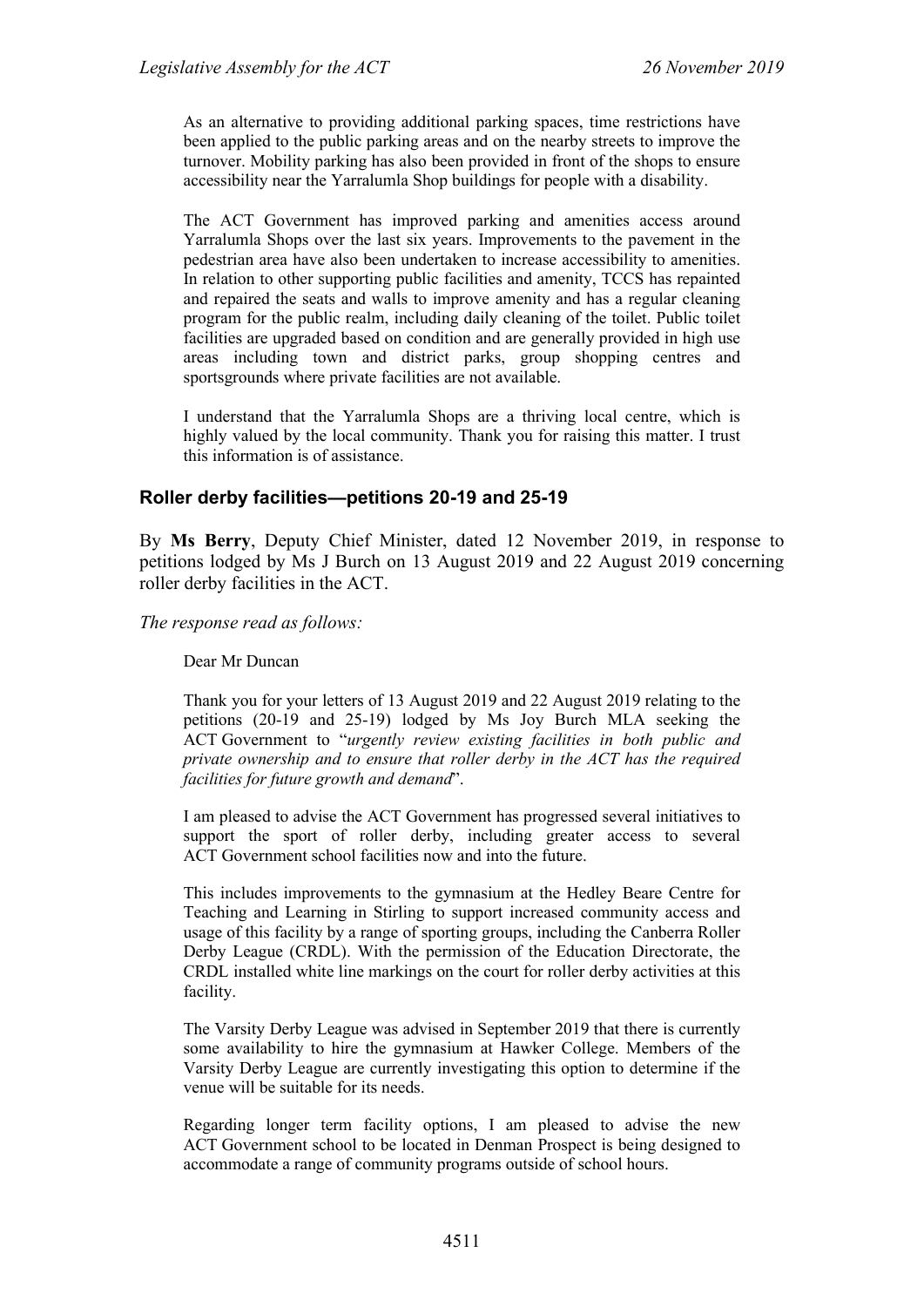Key aspects of the project will include:

- a larger two court indoor gymnasium and associated facilities (i.e. change rooms). This outcome is in line with the ACT Government response to the *Planning for Indoor Facilities and Other Sport and Infrastructure Report*: that the early planning and design for any new ACT Government schools will consider the current and future demand for indoor sporting facilities in that region;
- a range of sport court line markings, including roller derby, and provide dedicated community storage space;
- the local roller derby leagues (CRDL and the Varsity Derby League) have been identified as priority user groups and will be provided with the first opportunity to hire/access the indoor courts, outside of school hours, when the school opens in early 2021; and
- Sport and Recreation is working with the Education Directorate to investigate the suitability of the recommended floor surface for the new school gymnasium (as detailed in the current design):
	- o The proposed floor surface is specified as 'Pulastic 2000' and has been installed at Margaret Hendry School in Taylor. A trial by roller derby players on the new surface installed at the Margaret Hendry School is being arranged during November 2019. This trial will test the suitability of the surface for the players and indicate what level of ongoing wear and tear there will be on the surface.
	- o Should the proposed surface not be suitable for roller derby use, the Education Directorate will consider replacing the synthetic surface with a sprung timber floor system. This system has higher installation and maintenance costs and will need to be assessed against total project costs at this stage.

I am also aware the Southern Cross Stadium in Greenway has supported the delivery of roller derby events for many years. Recognising the ACT Government does not own dedicated indoor sport court facilities, I acknowledge that the private sector does, and will continue to, play an important role in providing indoor sport court facilities across the ACT.

Thank you for the opportunity to respond to this matter.

#### <span id="page-8-0"></span>**Transport Canberra—advertising policy—petition 26-19**

By **Mr Steel**, Minister for Transport, dated 25 November 2019, in response to a petition lodged by Ms Le Couteur on 22 October 2019 concerning Transport Canberra's bus advertising policy.

#### *The response read as follows:*

Dear Mr Duncan

Thank you for your letter of 22 October 2019 regarding petition number 26-19 lodged by Ms Caroline Le Couteur MLA seeking amendments to Transport Canberra's bus advertising policy.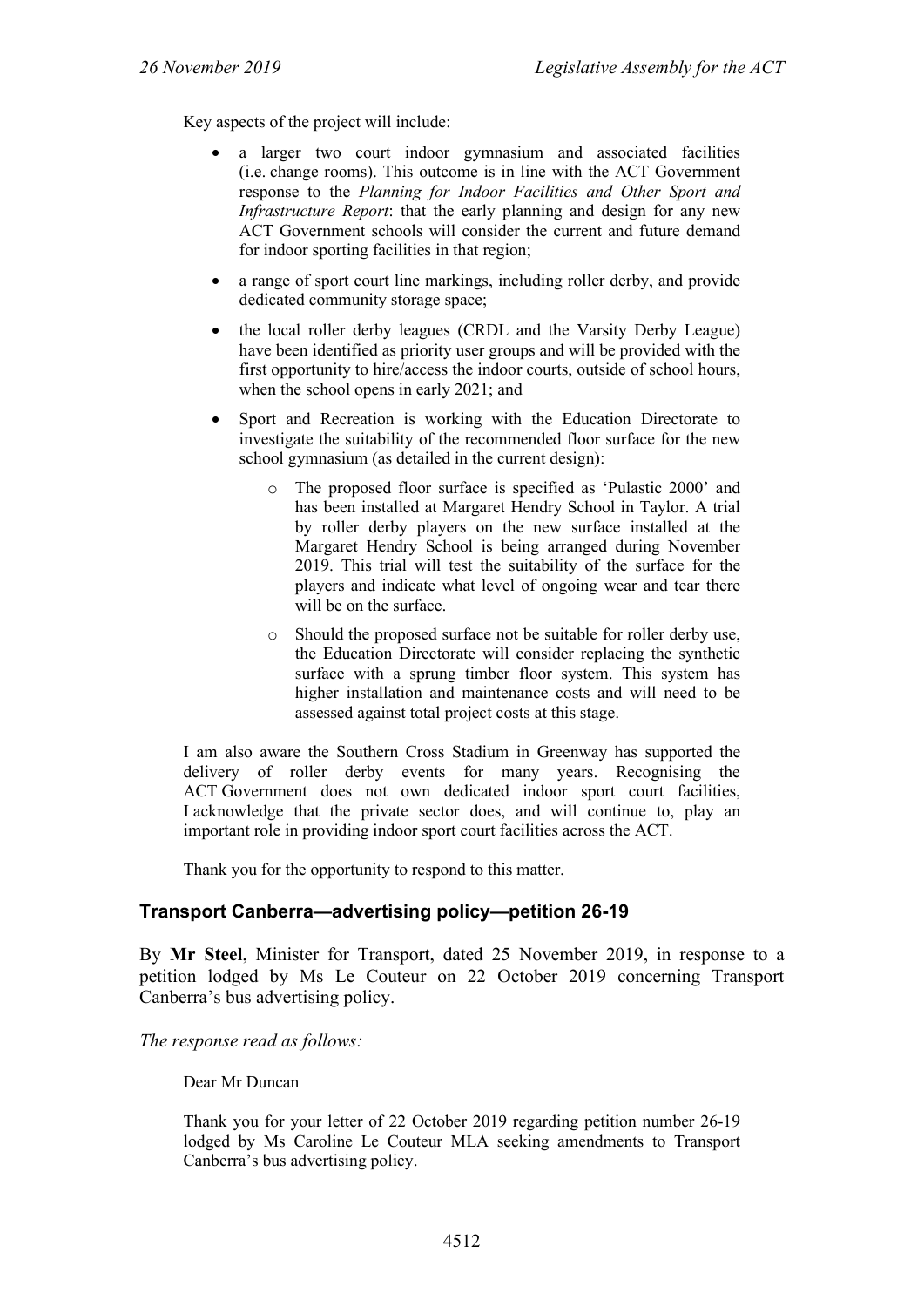Transport Canberra bus advertising must meet Australian Advertising Standards and adhere to the additional criteria set by Transport Canberra. More information on the standards can be found on the Transport Canberra website: https://www.transport.act.gov.au/contact-us/advertise-with-us

Each advertisement that is placed on Transport Canberra buses is reviewed by Go Transit Australia who manages advertising on the Transport Canberra bus fleet on behalf the Government. Whilst I understand and agree with the outrage from the community about the comments made by Mr Jones, in this case, as the advertisement advertises a radio station, and the advertisement does not display an offensive message, the advertisement meets the Australian Advertising Standards and Transport Canberra's guidelines.

Unfortunately, the ACT Government is not in a position to ban or remove the advertising at this time. I can confirm that we will be working to ensure that there will not be any Government advertising during the Alan Jones program.

Thank you for raising this matter. I trust this information is of assistance.

#### <span id="page-9-0"></span>**Motion to take note of petitions and responses**

**MADAM SPEAKER**: Pursuant to standing order 98A, I propose the question:

That the petitions and responses so lodged be noted.

#### <span id="page-9-1"></span>**Out-of-order petition**

**MS LE COUTEUR** (Murrumbidgee) (10.04): I seek leave to table an out-of-order petition with 89 signatures in the same terms as the paper petition and e-petition which we are noting on transport action for the climate emergency.

Leave granted.

**MS LE COUTEUR**: I present the following paper:

Petition which does not conform with the standing orders—Active travel— Ms Le Couteur (89 signatures).

These petitions have been backed by three of Canberra's community organisations: Pedal Power, the Conservation Council, and Living Streets Canberra. They respond to this Assembly's motion of earlier this year that acknowledged that Australia, and of course Canberra, faces a climate emergency.

The bushfires we are now seeing demonstrate that we are indeed in a climate emergency. These fires are not the fires of the past. They are the fires of our hotter, drier future. Bushfire crises in Australia used to last for only a few days, or weeks at the most. There have usually only been one or two major crises each year, and they have not been in spring.

This year we have had rolling bushfire crises since September, and the season still has another five months to run. These fires are also burning out rainforests that have never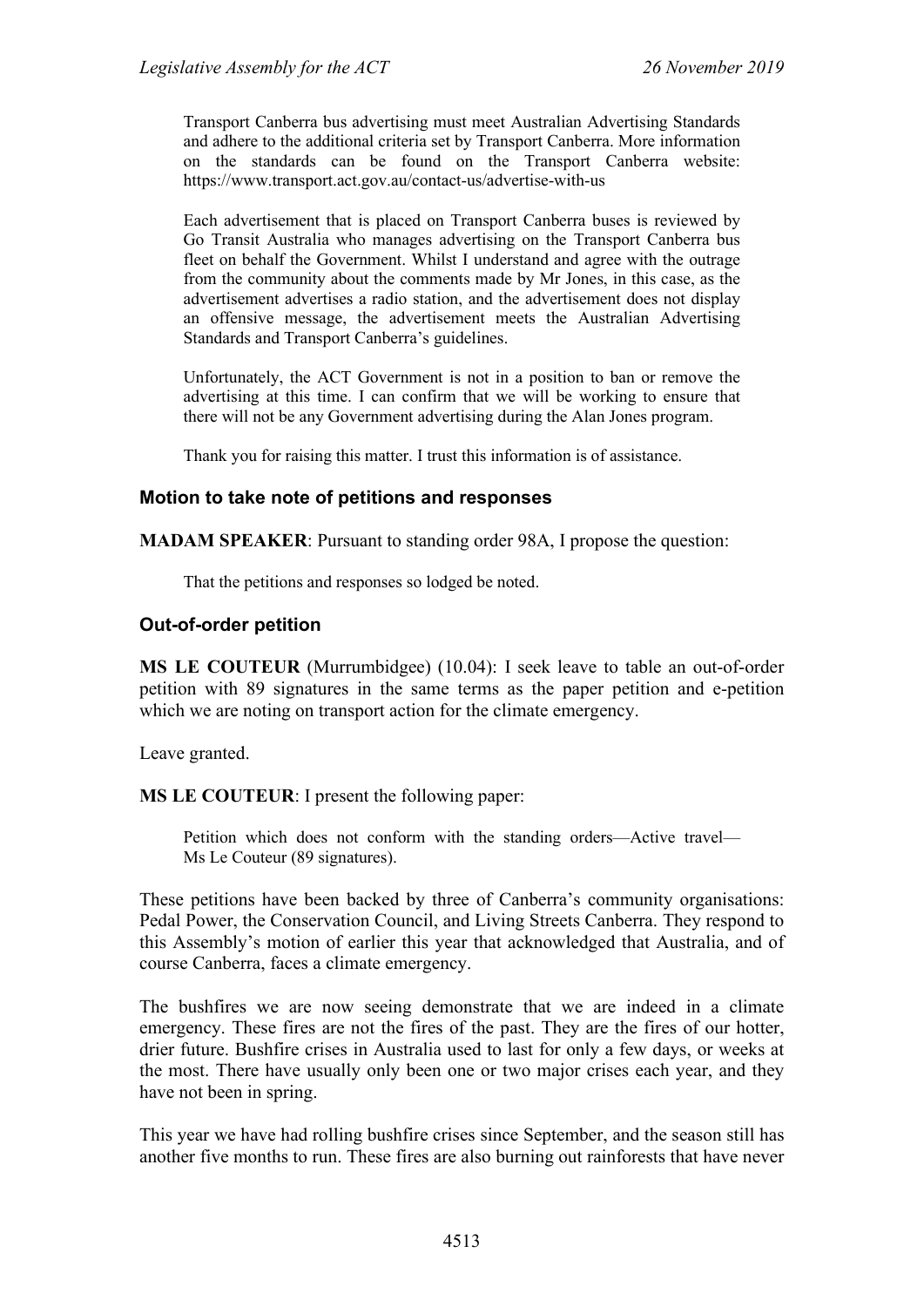been burnt before—for at least thousands but potentially millions of years. Some of these rainforests are World Heritage listed because they have survived since the Australian continent was attached to Antarctica. They are Gondwanaland forests. They are literally irreplaceable.

These rainforests have not evolved to survive fire. We are seeing the beginning of their extinction, even if we act now, given the temperature changes we potentially are seeing. It is particularly upsetting for me, as the background of where I used to live, the rainforest, is burning. It is dreadful.

These petitions call on the Assembly and the government to play their part in reducing greenhouse gas emissions by taking action on transport. In particular, the petitioners call for four actions: (1) legislated transport targets that align with the ACT's zero emissions targets; (2) an active travel commissioner role to oversee implementation of the ACT's active travel policies; (3) redirecting funding from roads to infrastructure for walking, cycling and public transport; and (4) ensuring that all new buses purchased by Transport Canberra are zero emissions. I urge the government to take these calls very seriously and take action on them.

Question resolved in the affirmative.

## <span id="page-10-0"></span>**Matters of public importance Standing orders—suspension**

Motion (by **Mr Gentleman**) agreed to, with the concurrence of an absolute majority:

That so much of the standing orders be suspended as would prevent matters of public importance being discussed on this day and on Thursday, 28 November 2019.

#### <span id="page-10-1"></span>**Adjournment debate Standing orders—suspension**

Motion (by **Mr Gentleman**) agreed to, with the concurrence of an absolute majority:

That so much of the standing orders be suspended as would prevent the time allocated for the adjournment debate continuing for 45 minutes for the next three sitting days.

## <span id="page-10-2"></span>**Leave of absence**

Motion (by **Mr Gentleman**) agreed to:

That leave of absence be granted to Mr Pettersson for this week due to CPA business.

#### Motion (by **Mr Gentleman**) agreed to:

That leave of absence be granted for all members for the period 29 November 2019 to 10 February 2020.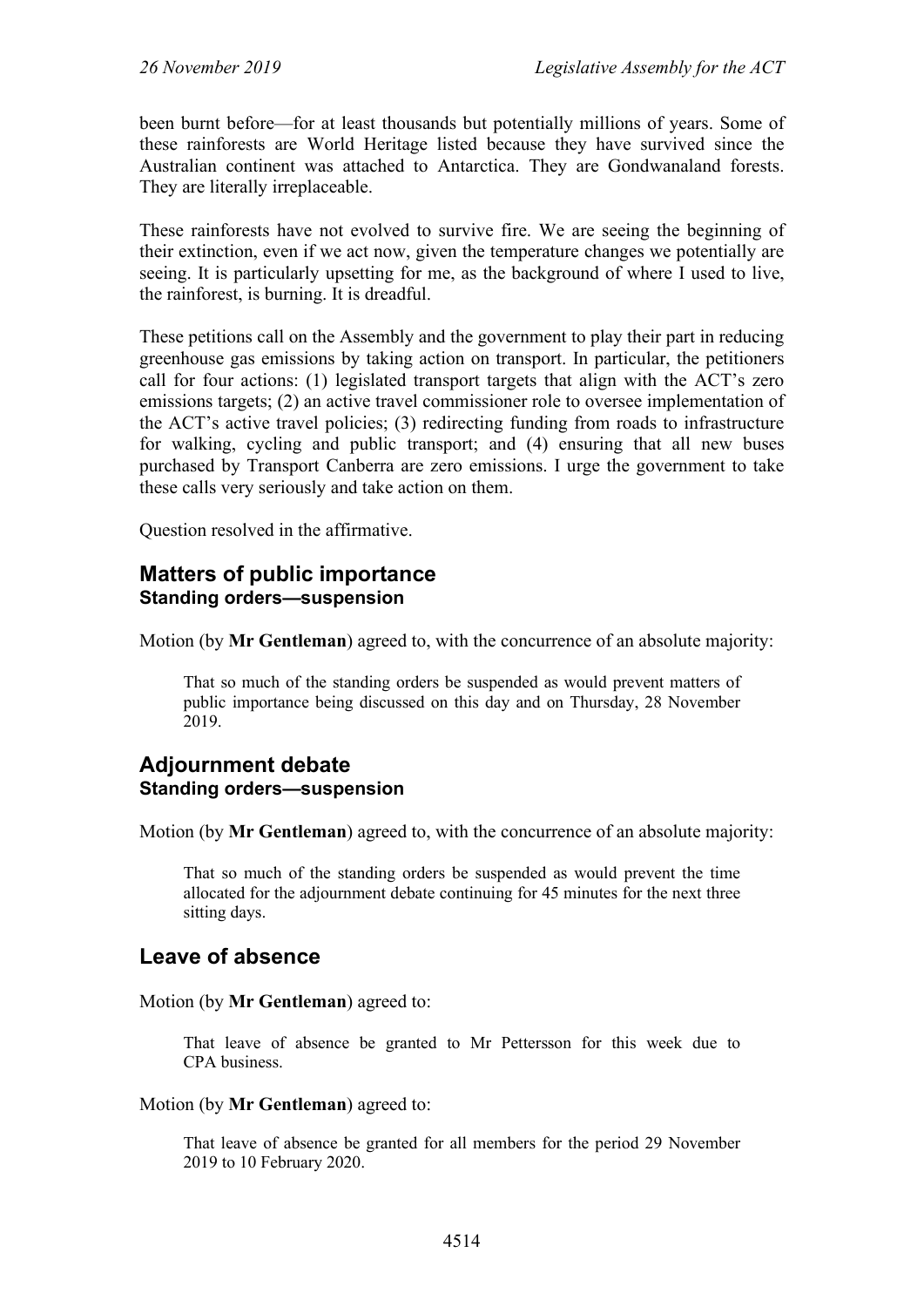## <span id="page-11-0"></span>**Economic Development and Tourism—Standing Committee Report 7**

*(Quorum formed.)*

**MR HANSON** (Murrumbidgee) (10.11): I present the following report:

Economic Development and Tourism—Standing Committee—Report 7— *Inquiry into the Building and Construction Legislation Amendment Bill 2019,* dated 20 November 2019, together with a copy of the extracts of the relevant minutes of proceedings

I move:

That the report be noted.

This is the seventh report of the Standing Committee on Economic Development and Tourism. On 24 October 2019 the Assembly resolved that the committee inquire into the Building and Construction Legislation Amendment Bill 2019 and report no later than today. The committee presented the report out of session on 22 November.

Given the short time frame for this inquiry, the committee immediately called for submissions. The committee did not hold public hearings, as the committee believed that it was more important to provide as much time as possible for the preparation of the submissions. The committee received 12 submissions.

The committee has made seven recommendations. The recommendations largely seek further explanation from the government on the operation of the bill on key issues raised by stakeholders. On behalf of the committee, I would like to thank all the submitters for their efforts in putting together their contributions in the time frame available. I commend the report to the Assembly.

I want to raise some other comments on my own behalf; I did not want to raise them while presenting the report as the chair. In an annex, there is a recommendation that was not agreed to by all members of the committee. In essence, it goes to the point that we should not be debating this bill in a hurry.

A lot of very complex and controversial issues have been raised. The stakeholders who have submitted have asked for clarification and noted that there was no consultation prior to the bill being tabled. I recommend looking at the issues that have been raised. Whether you support them or not, I think it is prudent that we allow time for the issues to be properly canvassed, about consultation and the response from government, which I would expect at some stage this week to be adequately considered. If members of this place, be it the crossbench or the Liberal Party, want to make amendments, potentially they can then do so.

We have a committee process for a reason. These are very important issues. We in this place are all committed to the issue of building quality, but in this case I think it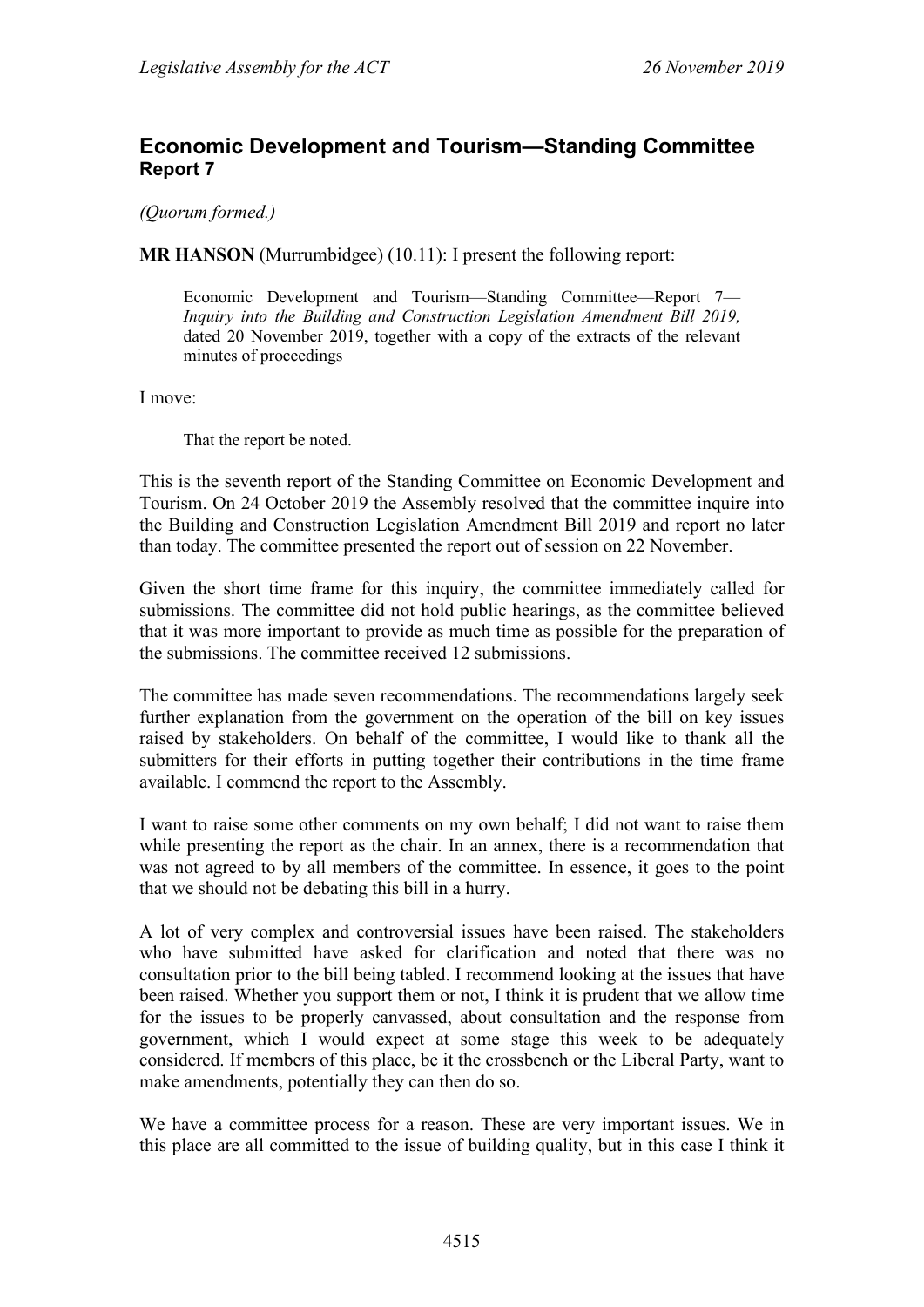would be prudent to wait until next year, perhaps the first sitting of next year, to allow time for deliberation and consideration of what are complex issues and to fully address all the issues that have been raised by stakeholders.

Question resolved in the affirmative.

## <span id="page-12-0"></span>**Justice and Community Safety—Standing Committee Scrutiny report 37**

**MS CODY** (Murrumbidgee) (10.14): I present the following report:

Justice and Community Safety—Standing Committee (Legislative Scrutiny Role)—Scrutiny Report 37*,* dated 19 November 2019, together with a copy of the extracts of the relevant minutes of proceedings.

I seek leave to make a brief statement.

Leave granted.

**MS CODY**: Scrutiny report 37 contains the committee's comments on nine bills, proposed amendments to five bills, 20 pieces of subordinate legislation, five government responses, one regulatory impact statement and two national regulations. I commend the report to the Assembly.

#### <span id="page-12-1"></span>**Education, Employment and Youth Affairs—Standing Committee Report 7**

**MRS KIKKERT** (Ginninderra) (10.15): I present the following report:

Education, Employment and Youth Affairs—Standing Committee—Report 7— *Cessation of the Music for Colleges course,* dated 14 November 2019, including a dissenting report *(Mr Pettersson)*, together with a copy of the extracts of the relevant minutes of proceedings.

I move:

That the report be noted.

The Standing Committee on Education, Employment and Youth Affairs self-referred this inquiry on 9 April 2019, following the referral of petition 18-18 from the Assembly. This report considers the decision to cease funding the music for colleges course and the implications of that decision. The committee also considered alternative options for advanced music study in the ACT. The committee received 26 submissions and held three hearings over the course of this inquiry. The report makes six recommendations.

The committee agreed that there is significant value in the continuation of an advanced music course for students who are gifted and talented in the arts. Such a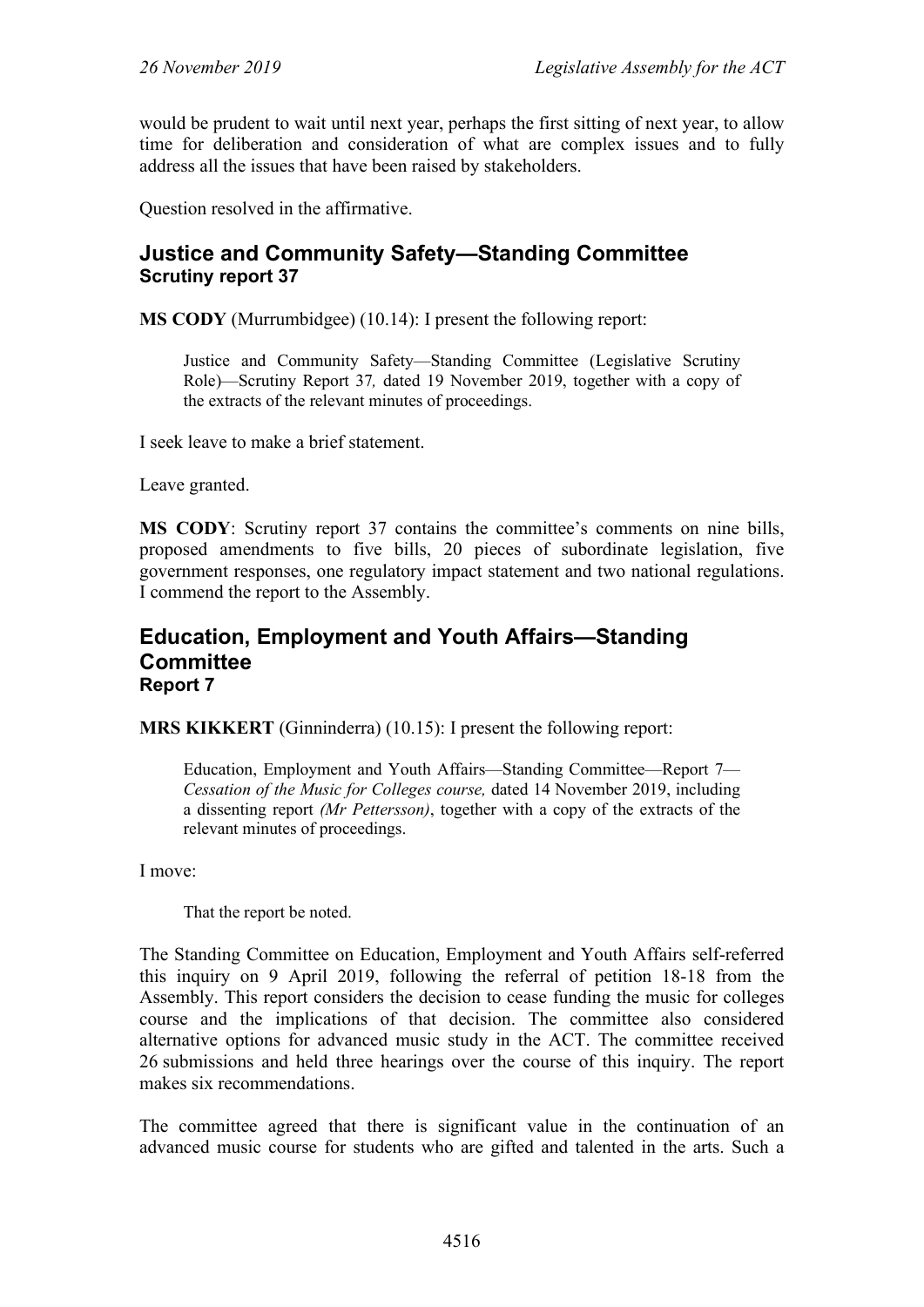program should be funded and managed by the Education Directorate. Entry to the course should be by audition only, with priority given to students who attend ACT public schools without advanced music options at their local school. The course should be BSSS accredited in order to contribute to ATAR results. The committee as a whole agreed that artsACT should continue to support several programs, including girls rock and girls jazz, both aimed at young girls; community school of rock, for all members of the community; and my song, a mentorship program for Aboriginal youth.

The majority of the committee agreed that the ACT Education Directorate should redirect funds to ensure the immediate resumption of the H course in music once an acceptable agreement has been reached with the ANU School of Music. Mr Pettersson provided dissenting comments and a recommendation.

The committee would like to thank all those who participated in the inquiry, either by providing submissions or by attending as witnesses. I would like to thank Kate Harkins for all her hard work on this inquiry. I commend the report to the Assembly.

**MR PARTON** (Brindabella) (10.17): In February last year, the music student community was advised that the H course in music that had been in existence for 35 years was to cease. The reason given was that a review of funding had determined a new direction to provide opportunities for all members of the Canberra community to engage with the School of Music. The funding involved was \$275,000 a year. For some, the trouble with the H course in music was that it was seen as elitist. It provided unique one-on-one tuition for talented musicians who had the potential to make a career in music.

In making this decision, the government, as is increasingly becoming its style, chose to ignore the pleas of current and former students. It chose to ignore the evidence of success in the talented musicians, talented composers, conductors and music administrators who attribute their success to their involvement with the H course. For over 35 years, the H course has produced an amazing array of success stories.

Award-winning Canberra conductor Leonard Weiss, who completed the course in 2010 while a student at Canberra Grammar School and now teaches H course students in classical music, said that the course had always attracted promising young musicians who often went on to illustrious careers. He is correct. I will quote him:

Looking back at my peers who went through the course with me, I know many of them are now overseas professionally, or are working either in Canberra or interstate teaching music to a very high level. It definitely sets you up with a very essential skill set.

In September last year we witnessed a delightful but passionate protest outside the Legislative Assembly when current—sadly no longer—potential and former students played, entertained and spoke with various MLAs who came to hear them.

In the same month, the Canberra Liberals tabled a motion calling on the government to reverse its decision to restore the \$275,000 a year funding for the H course in music. That was the Liberal motion. It came as no surprise to those of us on this side of the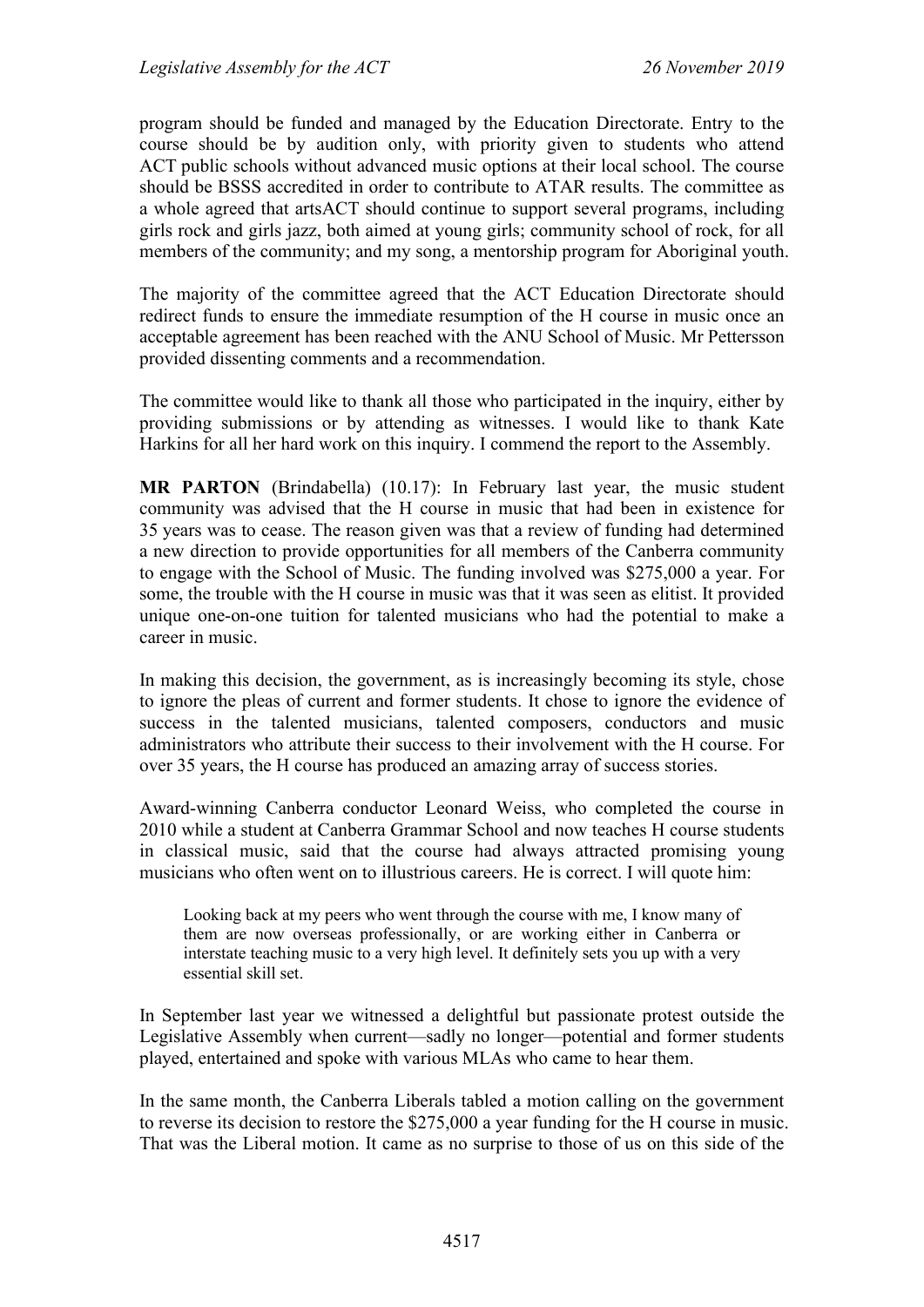chamber that both Labor and the Greens voted our motion down. They went, instead, with a meaningless amended version from the Greens which did not achieve anything.

Most disappointing and hypocritical—I cannot use any other word—was Greens MLA Caroline Le Couteur, who sponsored a petition that eventually, granted, did lead to this issue coming to the education, employment and youth affairs committee but had no intention of ever supporting this course being reinstated. The petition attracted 1,814 signatures. It was tabled in November last year.

The inquiry received 26 submissions. We had two public hearings in July this year. The evidence was overwhelmingly in favour of restoration of the course. The majority findings reflect the wishes of the petitioners and the majority of those who made submissions. It is disappointing that the committee could not deliver a unanimous report, but the outcome serves to highlight clearly the values that the Canberra Liberals place on listening to the community and serving their needs rather than the Labor-Greens approach, which is to tell the electorate that the government knows best and dismiss community opinion. We have seen this same approach in planning decisions and in legislation affecting the greyhound industry. It is a hallmark of this tin-ear government.

I thank the many passionate students, parents and former students who canvassed so hard for this government to see reason. This report provides that reason. It calls on the government to do the fair, sensible and appropriate thing, and restore the H course so that future music students who have a talent and a passion for their chosen career can get the very best opportunity for success. To deny them that opportunity is shameful.

Question resolved in the affirmative.

## <span id="page-14-0"></span>**Planning and Urban Renewal—Standing Committee Statement by chair**

**MS LE COUTEUR** (Murrumbidgee) (10.22): Pursuant to standing order 246A, I wish to make a statement on behalf of the Standing Committee on Planning and Urban Renewal. At a private meeting on 14 March 2018, the committee resolved to undertake an inquiry into development application processes in the ACT. At that time the committee set a reporting date of the last sitting day in November 2018 and this was later extended to November 2019. In light of the breadth of the terms of reference and in order to give the evidence received due consideration, the committee has now resolved that it intends to report before the end of the Ninth Assembly in 2020.

## <span id="page-14-2"></span><span id="page-14-1"></span>**Housing strategy and implementation plan—annual review Ministerial statement**

**MS BERRY** (Ginninderra—Deputy Chief Minister, Minister for Education and Early Childhood Development, Minister for Housing and Suburban Development, Minister for the Prevention of Domestic and Family Violence, Minister for Sport and Recreation and Minister for Women) (10.22): I am happy to update the Assembly today on the work that the government has undertaken in the first year since the release of the ACT housing strategy. In addition to this ministerial statement, the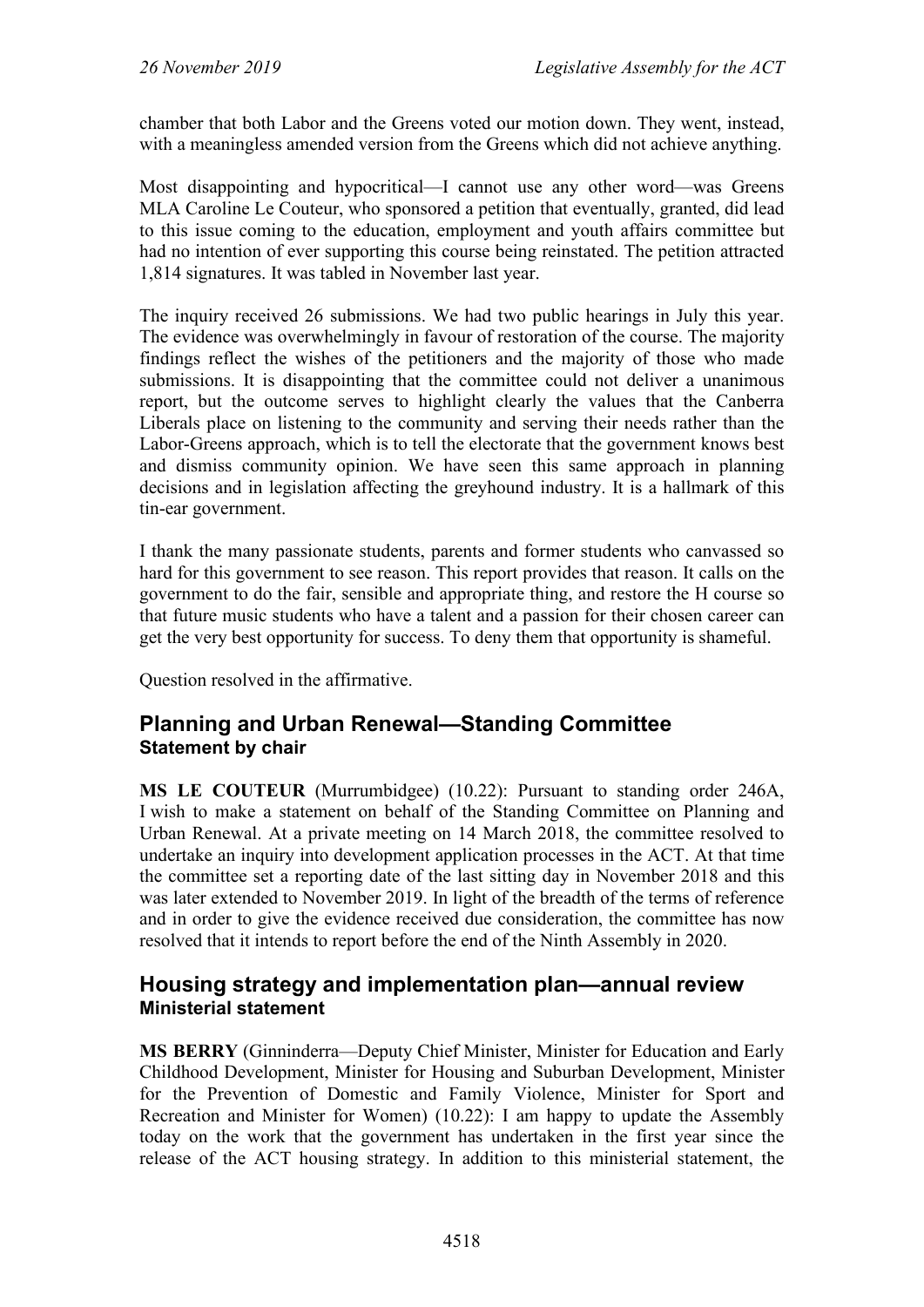government has prepared the first annual progress report card on delivery against the strategy, which I have also released today.

The ACT housing strategy reflects the voices of our community. It recognises that a secure home is fundamental to people's lives and to their wellbeing. It is a road map for housing in the ACT into the next decade, and it acknowledges the unique and complex challenges that exist in the ACT housing market and puts in place strong policy interventions to meet the territory's diverse and changing needs.

The strategy builds on the 2007 affordable housing action plan, which set a foundation for a long-term commitment to provide housing for all households and income levels. The strategy takes a holistic view of housing and has a focus on affordability, increasing social housing assistance and reducing homelessness. The ACT housing strategy contains five strategic goals to deliver on its vision, and each strategy goal contains a range of objectives and actions to deliver on the goals. In total, the strategy includes 74 actions for the government to progress over the next 10 years.

The government has developed an implementation plan detailing the actions arising in the strategy to track and monitor progress against the housing strategy. This is a living document that will evolve as the government delivers on the strategy and provides a basis for the annual report cards, the first of which is released today. I am happy to report that the government has made good progress in the first 12 months of the strategy. Of the 10 actions identified for delivery in the 2018-19 financial year, all are either underway or complete. Of the six actions identified for delivery in the 2019 calendar year, five are either underway or complete. A further 39 actions, identified in the implementation plan for delivery as part of ongoing or annual commitments, are underway or are complete.

A significant amount of work was undertaken during the strategy's first year, and I will highlight a few of the key achievements. The first goal of the ACT housing strategy is an "equitable, diverse and sustainable supply of housing for the ACT community". Key to this is the provision of land and housing development opportunities to meet demand. The 2019-20 indicative land release program provides for the release of land in both urban renewal and greenfield locations. A key action is to dedicate at least 15 per cent of the annual land release target to the provision of community, public and affordable housing. The 2019-20 indicative land release program achieves this objective by dedicating 15 per cent of dwelling sites to affordable, community and public housing.

In 2017, at the housing and homelessness summit, I announced the affordable housing innovation fund. Stage 1 funding supported Community Housing Canberra to develop its affordable rental real estate model, HomeGround. The fund also provided funding towards two co-housing projects. Stage 2 projects, which were recently announced, will support projects which increase the supply of specialist disability accommodation, supportive housing for older women, an affordable rental housing model, the improved use of under-utilised community facilities land, and the development of a home-share model.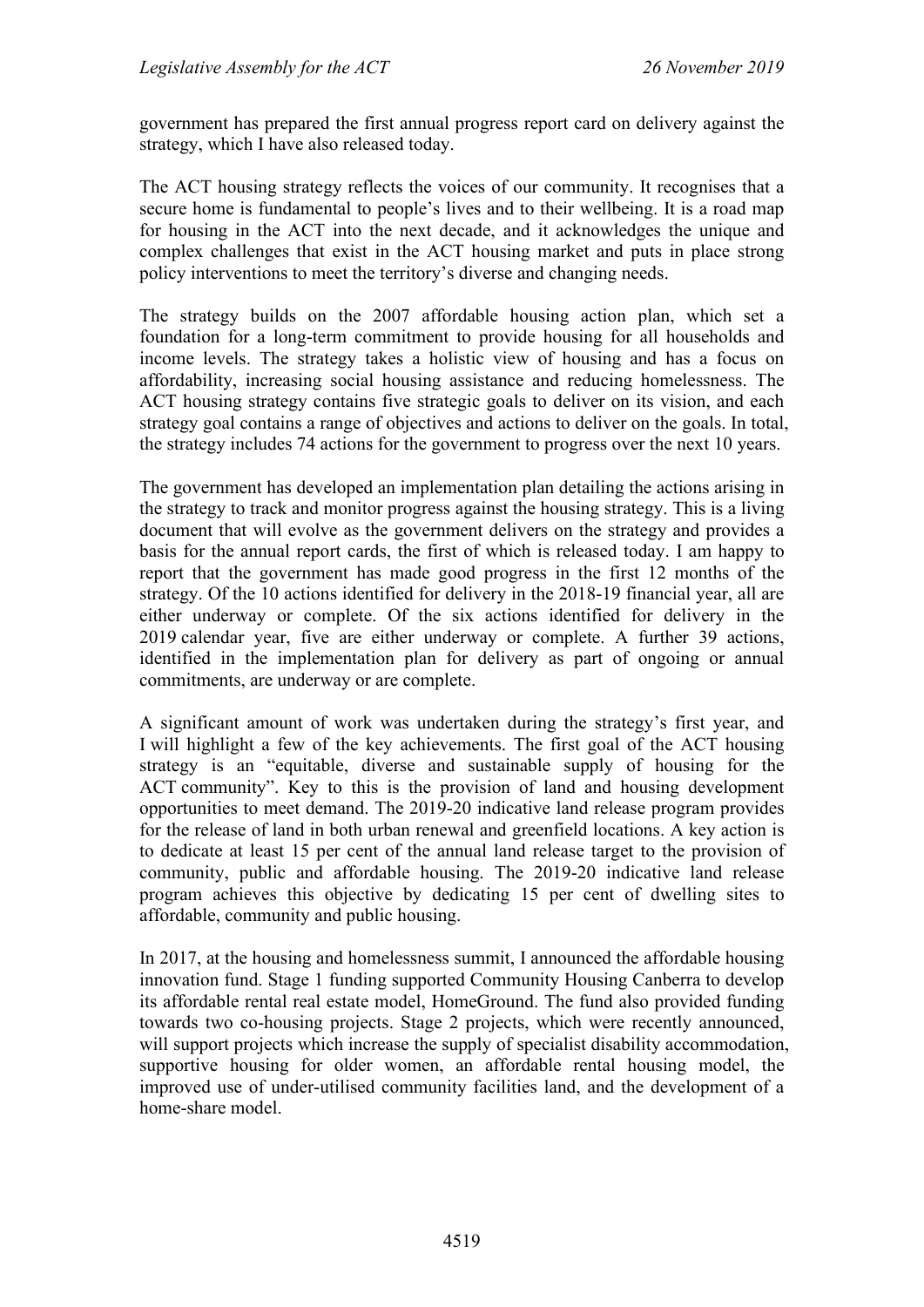The ACT government is continuing to build strong partnerships with the community sector to effectively address homelessness in the ACT. Earlier this year the government released the findings of a study into the support requirements and accommodation options for people in the ACT with high and complex service needs, to inform progress against goal 2 of the housing strategy. The findings of the study have supported the progress of several initiatives and are being used to inform future planning across the specialist homelessness sector. The government has also directed significant funding towards helping people who are falling through the gaps or who are emerging as priority groups at risk of homelessness.

The 2018-19 budget included \$6.5 million in additional funding to support frontline homelessness services, particularly focusing on women and children escaping domestic and family violence, older women, and asylum seekers. This funding also includes expanding the reach of the ACT's central intake point, OneLink.

Part of this funding established a new \$1.9 million service to support older women who are homeless or at risk of becoming homeless, run by the YWCA. The service, known as NextDoor, provides dedicated early intervention support for older women at risk of homelessness and is targeted towards women over the age of 50, or 45 for Aboriginal and Torres Strait Islander women.

Earlier this month I announced a new partnership with CatholicCare and St Vincent de Paul to support 20 individuals with high and complex needs who are sleeping rough into permanent housing. This new program, called axial housing, will take a housing-first approach and provide a home to people who are sleeping rough and bring the supports they need to stay housed long term. This model has been very successful overseas and I am looking forward to seeing the results of this new approach.

Supporting the third goal of the ACT housing strategy is the ACT government's plan for growing and renewing public housing. This plan details how the public housing portfolio will be managed over the next five years. The plan guides investment of \$100 million—a record, nation-leading funding commitment to public housing—and includes targets to grow and renew public housing so that the portfolio meets current and future tenant needs. The ACT government is committed to renewing and growing public housing, with 1,200 new homes to be delivered under the plan, with an extra 200 homes for people in need of housing.

The fourth goal of the housing strategy, to increase affordable rental housing, has also seen significant progress, with the commencement of the land tax exemption pilot scheme in March this year. Under the scheme, eligible landlords may apply for a land tax exemption when they enter into an agreement with a registered housing provider to rent their property at 25 per cent less than market value.

One of the barriers for low to moderate income earners trying to enter the rental market is the up-front costs associated with commencing a new rental tenancy. In December last year the government established a new digital service, known as rental bond help, to assist low to moderate income earners with an interest-free loan to help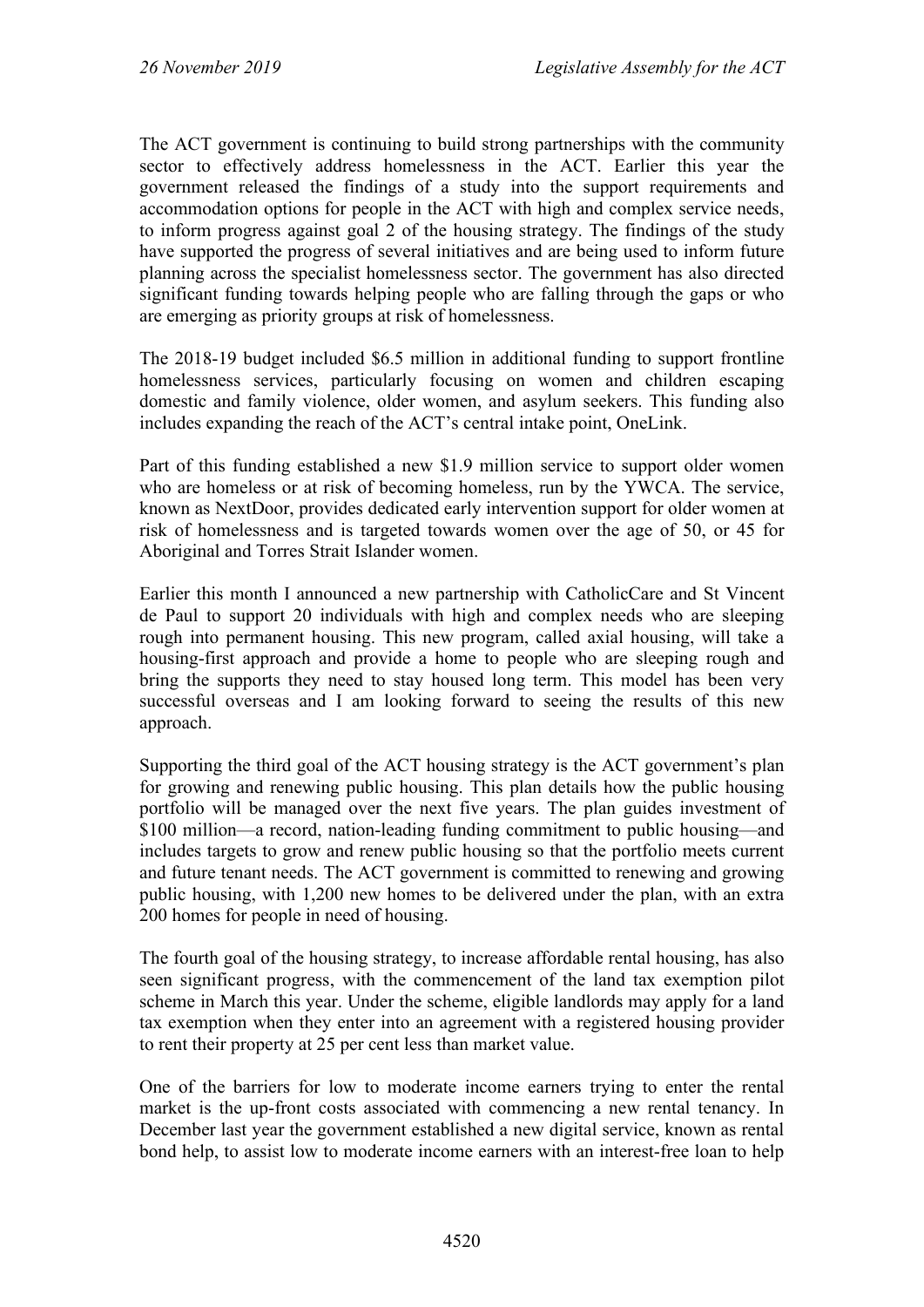pay for their rental bond. Between November 2018 and 30 June this year, 644 new digital applications were received.

Another focus of the strategy is to work closely with the community housing sector to grow and diversify its capacity. In June the release of land via an expression of interest process for affordable housing in Taylor makes available six lots, comprising a total of 59 dwellings, which are restricted to registered community housing providers. The ACT government is also supporting Aboriginal and Torres Strait Islander managed community housing providers in the ACT to build their capacity. This work has been guided through dedicated consultation workshops with the Aboriginal and Torres Strait Islander community.

Under goal 5 of the ACT housing strategy, the government is working to provide Canberrans with more affordable homes for purchase. In this first year of the strategy, the government's affordable home purchase program was developed to assist low to moderate income earners to enter the home ownership market. The program has received approximately 135 eligible applicants and five developments with an affordable dwelling requirement on offer to the eligible applicants.

In the second year further work will be done to grow and diversify the community housing sector. This will include investing mechanisms to reduce the cost of land to support affordable rentals. The land tax exemption pilot has been extended and further financial incentives will be investigated to encourage the delivery of affordable home purchase dwellings on privately held leases. I look forward to updating our community as this work progresses. I present the following paper:

ACT Housing Strategy and Implementation Plan—Annual update—Ministerial statement, 26 November 2019.

I move:

That the Assembly take note of the paper.

**MS LE COUTEUR** (Murrumbidgee) (10.31): I am very pleased to see the housing minister present a report to the Assembly. Housing is one of the red-hot issues in the ACT at present. Anglicare's surveys continue to reveal that there is basically nothing affordable in the ACT and district for someone on social security payments or the minimum wage. Occasionally there are one or two properties, but effectively those parts of our population are well and truly priced out of our market. To put it mildly, that is not good. From that point of view I am really pleased that we have a housing strategy and I am really pleased that the minister has reported on it.

Having said that, I am less than 100 per cent pleased at the progress revealed in this strategy. Obviously I only got this this morning have just a couple of not even dot points to speak on. The minister says a key action is to dedicate at least 15 per cent of the annual land release target to the provision of community, public and affordable housing. That is really good. The question is: at what price?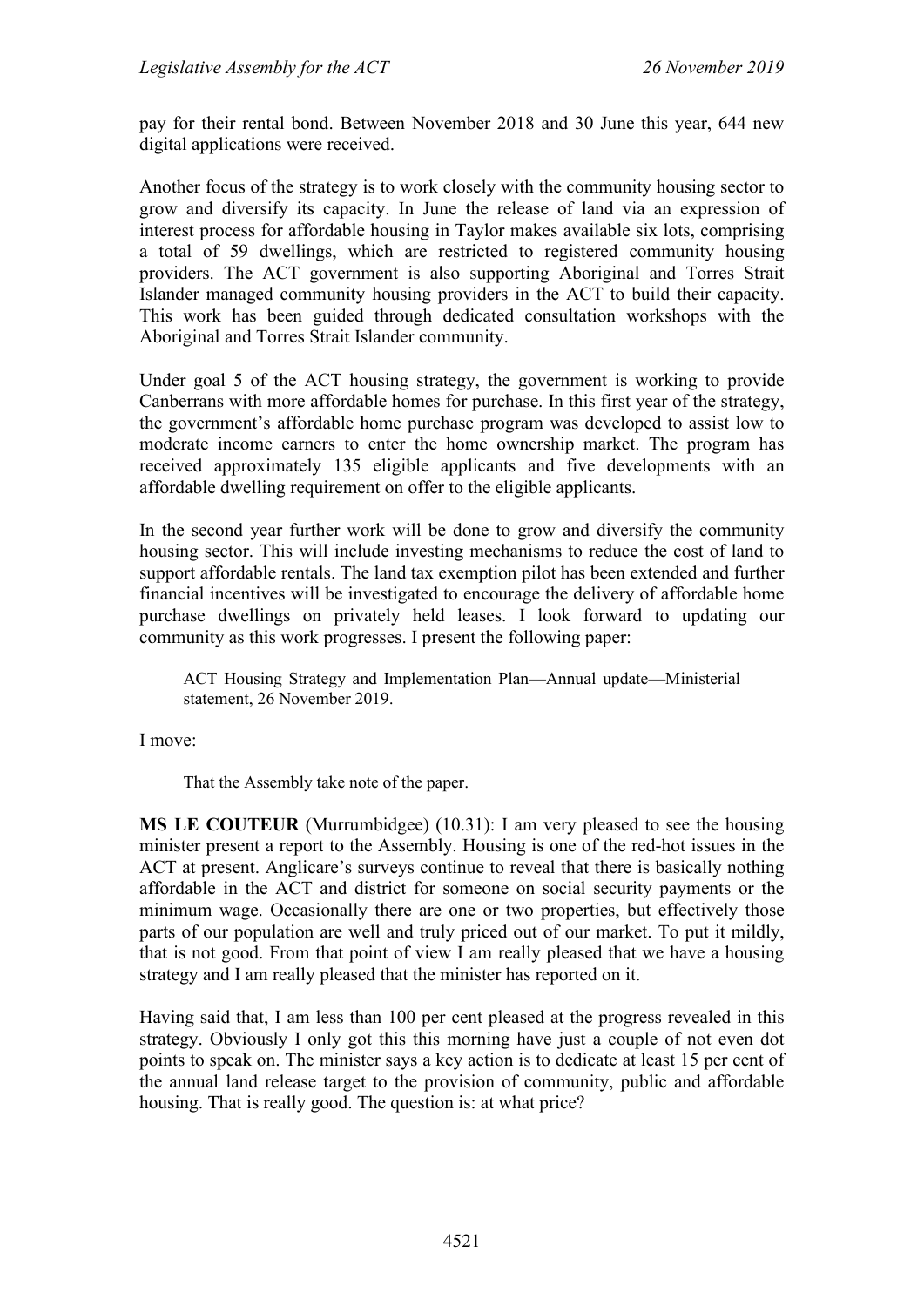All parties in the Assembly have been or will be lobbied by Havelock Housing. Members probably saw the article in the *Canberra Times* and we also discussed this in annual reports where Mr Wall had a fairly reasonable discussion about whether you can actually build affordable housing using the land offered by the ACT government. Havelock Housing are suggesting that it is problematic and Mr Wall's analysis in annual reports also suggested that it was problematic given the price at which the ACT government is selling land.

I am very pleased to see that we have now basically expended the affordable housing innovation fund. I am disappointed that the minister did not mention in her statement that this was part of the parliamentary agreement with the Greens. I am particularly pleased that some of that money is now going to the development of a home share model. We have been pushing for that a long time. If we are to solve our housing affordability problem we are not going to do it all by constructing new buildings at huge cost. We have to, among other things, make better use of our existing housing stock.

Home share is designed so that people who have larger houses and who are not in the usual younger people's share house market have a way to find a tenant who will work for them. It quite often will be an older woman in what was the family house but where the family have left and her husband has died. She will have a lot of space but she is not in the sort of share house market and will need a bit of help finding a tenant who will work for her. That tenancy can be on a very affordable basis because the older woman will quite possibly want someone to do the lawn mowing, help to do the heavy shopping and just be around so that if she falls someone will notice.

These schemes have been set up for disabled home owners and they have been popular in other parts of Australia and internationally. I am very pleased that this seems finally to be happening in the ACT; I just hope that it has been adequately funded so that it will not be another thing where we do a trial, we do not do it properly and then decide that it is not going to work and give up.

I note that part of the funding is \$1.9 million for a service to support older women who are homeless or at risk of becoming homeless through the YWCA. The service is known as Next Door. It sounds really good, but the sad thing is that it provides zero new beds. It is really great to support these women but they actually want and need somewhere to stay that they can afford. A similar scheme is being run for about the same amount of money via MARSS. Again, it is a great scheme except no money for beds. I am very pleased that we have a new scheme to support 20 individuals with high and complex needs who are sleeping rough into permanent housing.

It is good to see that the government is looking at the housing first approach, and I think we need to look at that more rather than just saying, "Oh, we're providing supports." Yes, that is better than nothing I guess, but I am not totally sure given the cost of some of it.

On the subject of cost, I draw the government's attention to the motion brought forward by my colleague Shane Rattenbury that was passed last Assembly about working out the costs of having homeless people in the ACT and whether from an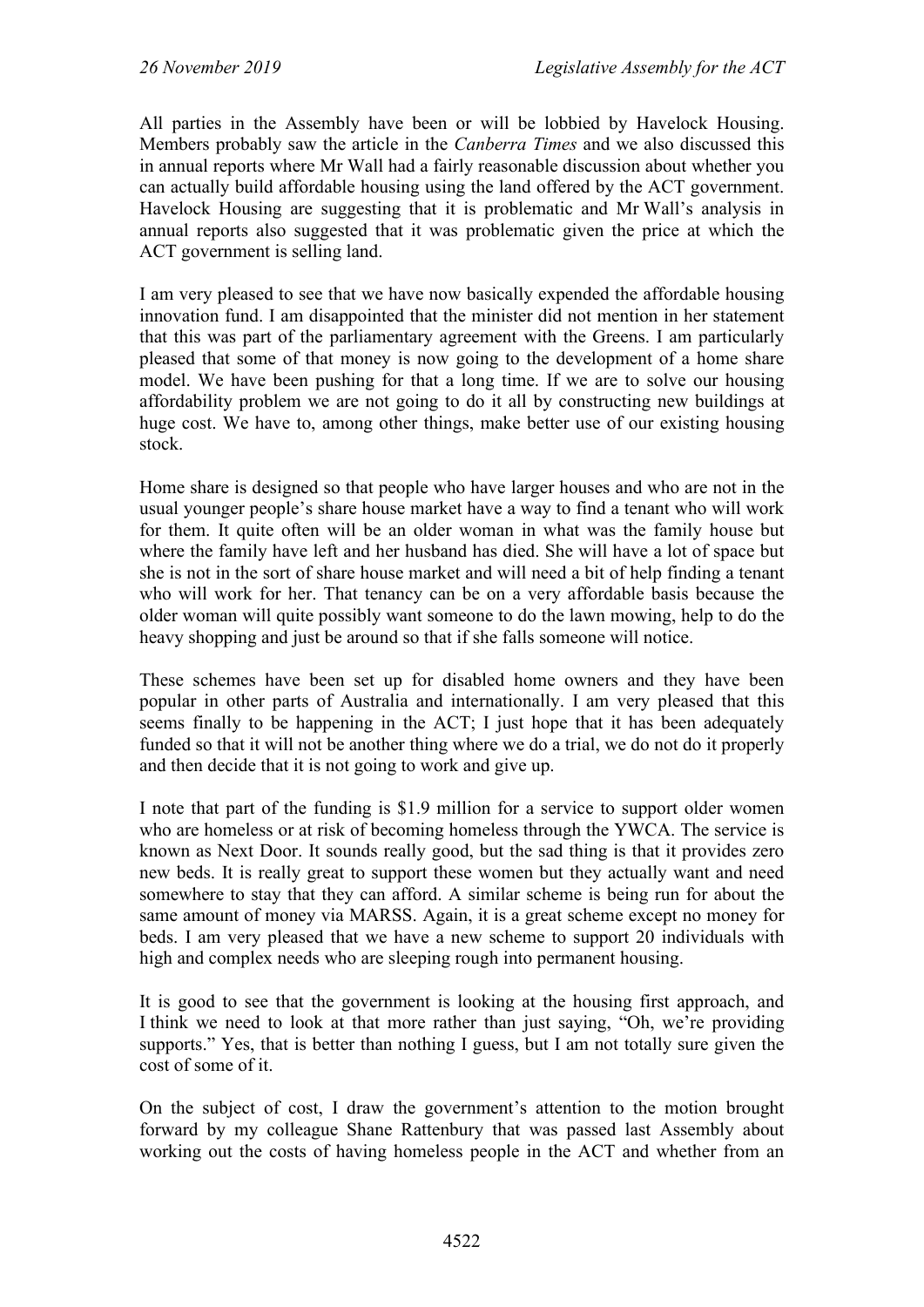ACT government point of view it might be affordable to look at, at the very least, stopping street homelessness. Street homeless people tend to use hospital and health services and police and ranger services more than average, even if they possibly do not want to use all of those services.

Other jurisdictions in Australia, like Brisbane City Council, have looked at the sums on this and have worked out that it costs a lot of money to keep people homeless and that as a society we would be better off if we took a different approach and looked at solving the basic problems of homelessness rather than tinkering around the edges. I very much support the process of renewing public housing. Given that the government will be looking at better use of existing real estate I think that that is a positive thing.

I am interested to read that the fourth goal of the ACT housing strategy has seen considerable progress with the land tax exemption pilot scheme in March this year. As I have told people many times, this was an item of the parliamentary agreement in the Seventh Assembly and I was responsible for putting it there. I am glad it has finally happened but I repeat my call to make it happen in a way that it can work, that is, not a time-limited scheme.

I am very frustrated that it started off as a two-year scheme. If you are giving a tenant a no-cause eviction notice you have got to give them six months. The Greens are not against that, but I point out as a matter of practical reality that if you have a tenant who would not qualify to be part of this scheme you have to give them six months' notice. Then you have a year to offer them to move to a community housing provider and offer your house at 75 per cent market rental for someone who needs it. That is great. You sign them up for a year and under the original scheme as soon as that year is over you will have to give them notice again because it will to be a six-month no-cause notice because you did not expect the land tax exemption to continue.

The government has recently said that it might continue for another couple of years. I again call on the government to make the scheme open ended. If you wish to do it as a trial and continue to restrict the number of houses involved to a hundred, at least give those hundred houses a fighting chance to work out if it can work.

I am very positive about the rental bond help program, except I am not quite sure how you would work out that it exists. Clearly, some 644 people have worked it out, which is really great, but I would love to see a lot more publicity so that more people can work it out. I am very pleased that the minister has delivered this report. There are some positives but not enough. We still have a housing affordability crisis in the ACT and I would like to see a lot more done.

Question resolved in the affirmative.

#### <span id="page-19-1"></span><span id="page-19-0"></span>**Health—occupational violence strategy Ministerial statement**

**MS STEPHEN-SMITH** (Kurrajong—Minister for Aboriginal and Torres Strait Islander Affairs, Minister for Children, Youth and Families, Minister for Health and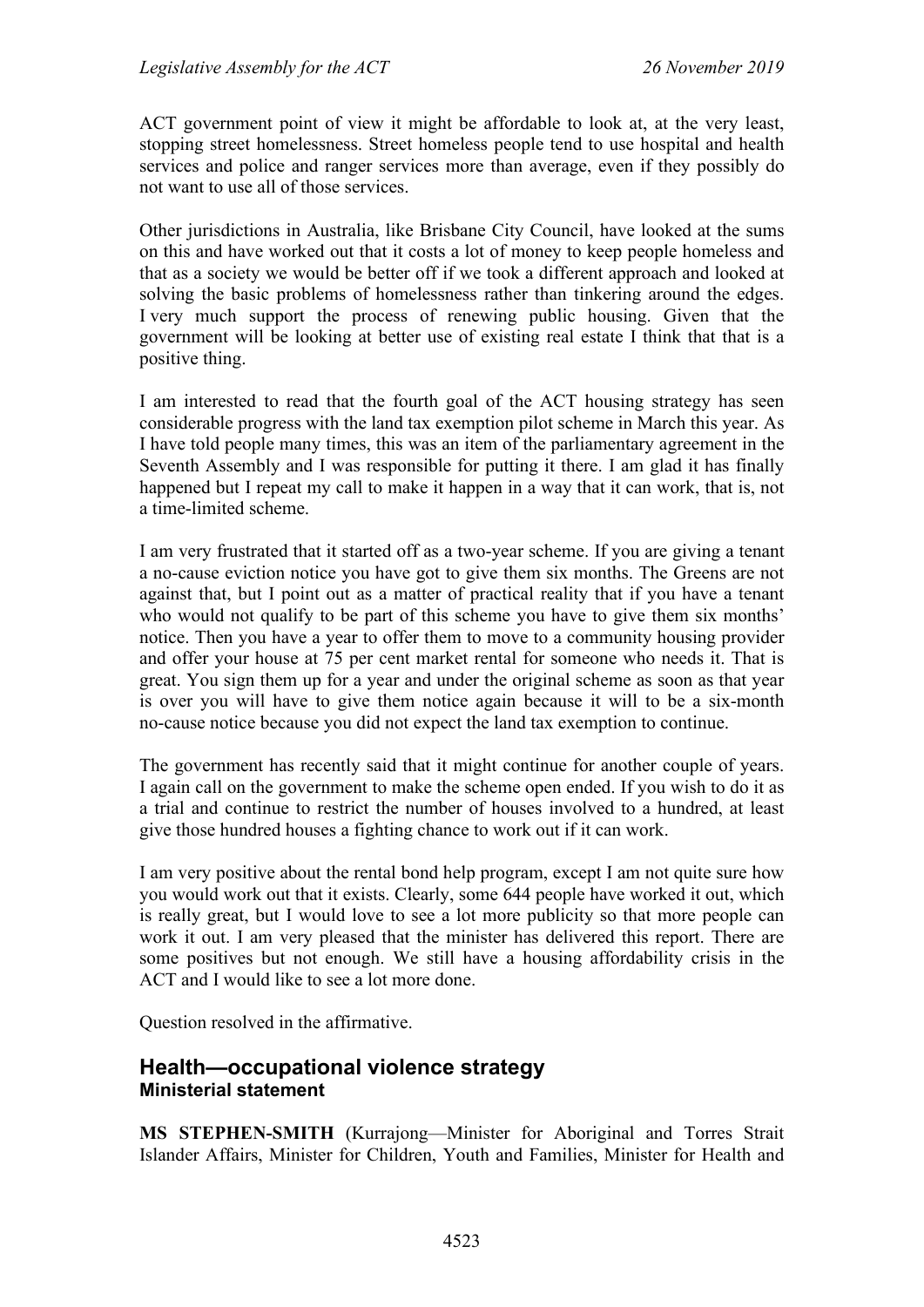Minister for Urban Renewal) (10.41): I am pleased to have this opportunity to update the Assembly on the work that Canberra Health Services, CHS, is undertaking to address the issue of occupational violence, OV, towards staff by patients, consumers and visitors to our health services. We have all been concerned by the impact of violence towards CHS staff, and I am encouraged to say that CHS is developing an organisation-wide and multifaceted approach to address these concerns.

The date of 9 November 2019 marked one year since the CHS OV strategy working group commenced. This working group is chaired by the CEO of CHS, Bernadette McDonald, and its goal was to develop, implement and monitor the CHS OV strategy. The group has a wide range of representatives from CHS, unions, consumer representatives and WorkSafe ACT. I am pleased to say that the working group members are enthusiastically embracing the opportunity to address the issue of occupational violence.

The CHS OV strategy has been developed in collaboration with Aspex Consulting. Their considerable work done to develop the strategy included a comprehensive literature review of best practice. Importantly, feedback was received from staff who experienced OV during site visits to a range of areas, including the emergency department, maternity, the Alexander Maconochie Centre, community-based staff across all clinical divisions, the Tuggeranong Community Health Centre, an aged-care ward, a general medicine ward, the adult mental health unit and Dhulwa Mental Health Unit.

I take this opportunity to thank the hundreds of CHS staff for their engagement in the consultation for the OV strategy and the ongoing commitment by the members of the OV strategy working group. Based on these foundational activities the eight areas of focus or elements of the OV strategy have been created: governance, prevention, training, response, reporting, support, investigation and staff/consumer awareness. The OV strategy has been endorsed and will be published soon.

To support the strategy the updated policy and procedure are currently going through the endorsement process and are expected to be finalised by the end of the year. The OV strategy will be measured through achievements and milestones as detailed in the implementation plan.

The organisation-wide work has been supplemented by immediate detailed work that has been undertaken by working group members. Some examples include improvements to the staff incident reporting system to reduce the time taken to report with fewer mandated fields required. Fact sheets were issued in January to support staff on how to report an OV incident and to support managers in supporting staff following incidents as well as how to investigate the incident.

Under the element of prevention, an OV risk assessment tool will be rolled out shortly. This tool will enable areas to identify any risks and hazards that may impact on the risk of OV, for example, security processes, access and egress, work processes, building design et cetera. Other aspects of this element include processes to ensure safe work design principles, tools for screening for the risk of violence, and a security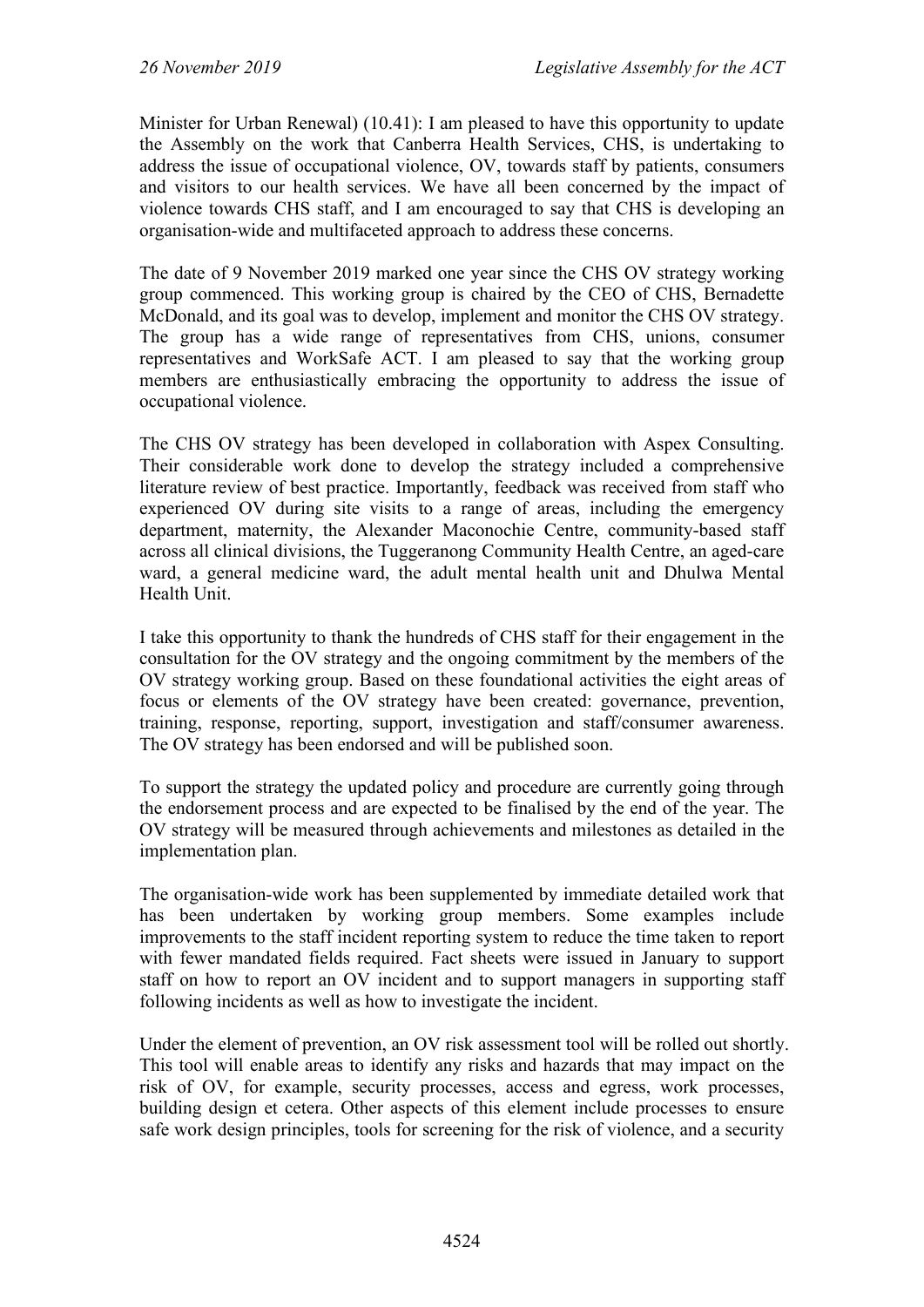system review to ensure that CHS has the right mix of CCTV, duress equipment and security officer presence.

The current training program of OV at CHS is undergoing an evaluation with surveys recently sent to participants of OV training and the OV strategy working group. This evaluation will identify gaps and assist the organisation to implement a tiered approach to training based on best practice.

Response to incidents of OV is an area that CHS will be focusing on with the introduction of the code grey into the current emergency code system. The goal of the code grey is to intervene early with a clinically led response team to resolve issues quickly before OV escalates. This new emergency code will commence in 2021 once comprehensive planning work has been completed and a revised OV training program has been implemented.

I am pleased to advise that CHS in collaboration with ACT Health digital solutions is about to launch a pilot to test duress advice for community staff who deliver clinical care in people's homes.

Under-reporting of OV incidents in caring environments such as hospitals is a well-known issue across Australia. To address this, CHS is working on initiatives to make reporting less onerous but also to provide staff with information on what to report. The working definition of OV that is now used in CHS has been broadened to include incidents where the intent of the person is out of their control, for example, post anaesthetic, cognitive impairment, intoxication or symptoms of mental illness. This is to emphasise that any acts of OV, intentional or otherwise, require attention with a view to protecting staff.

I want to provide an outline of what CHS will look like after the three-year implementation plan has been delivered. CHS will be a health service that provides clear governance of all OV-related issues, has embedded business-as-usual prevention strategies, and has a workforce that is trained in all aspects of the strategy including de-escalation skills and OV management and response techniques as well as developing behaviour management strategies in collaboration with patients and carers.

CHS will respond to incidents, aggression and violence early using a code grey response with a well-trained, dedicated response team and will have a culture of reporting staff incidents of OV with more streamlined reporting systems. CHS will support their staff if an OV incident occurs, both immediately and on an ongoing basis to ensure a safe return to work, and incidents will be investigated to identify lessons learnt. Finally the organisation will have clear, mutual expectations of behaviour for staff, patients, carers and visitors.

I take this opportunity to thank the dedicated staff in CHS for progressing this important work and I look forward to improvements in the prevention and management of occupational violence at Canberra Health Services.

I present a copy of the following paper: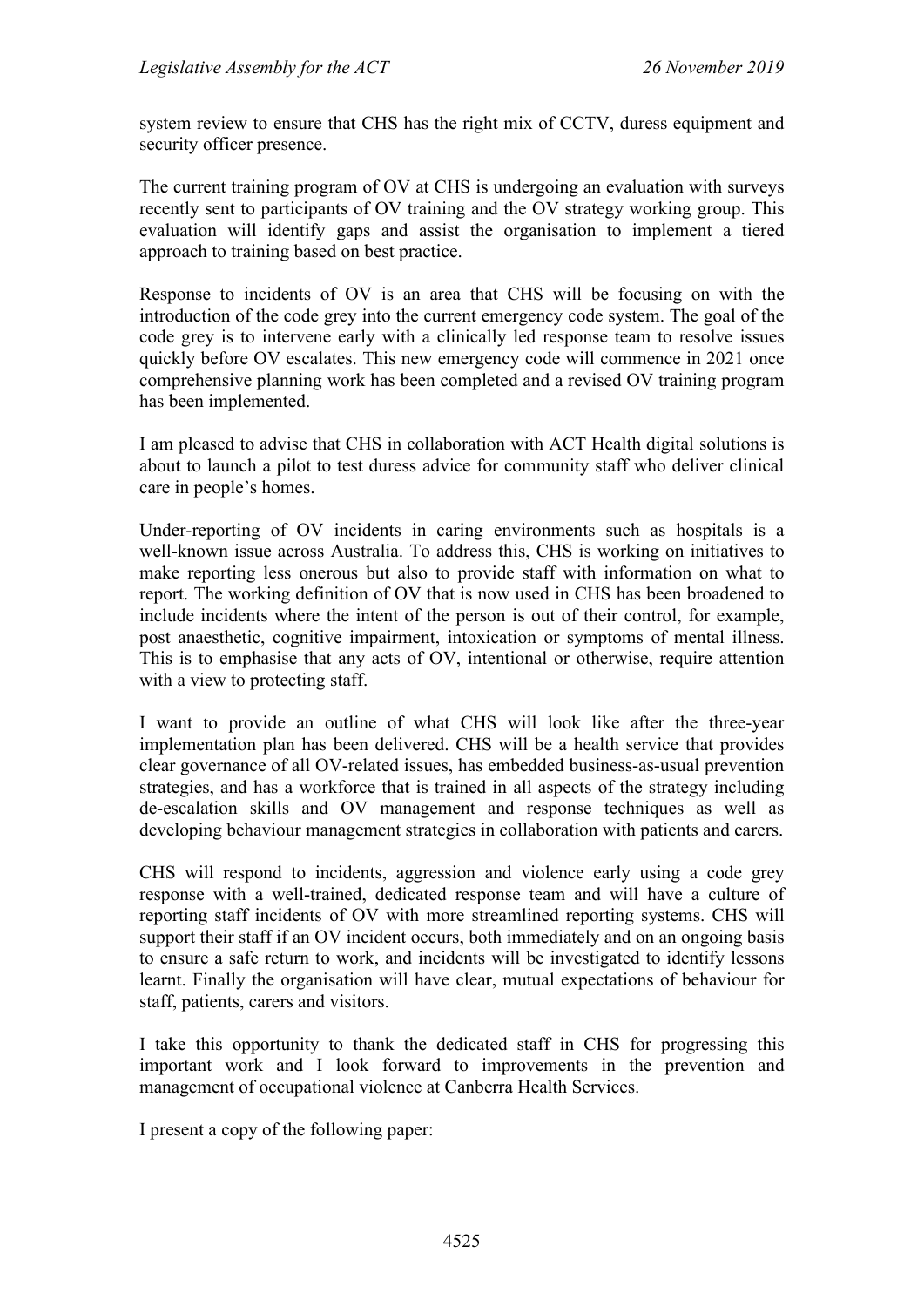Estimates 2019-2020—Select Committee—Report—Appropriation Bill 2019-2020 and Appropriation (Office of the Legislative Assembly) Bill 2019-2020—Recommendation 100—Strategies for tackling occupational violence in ACT public health facilities—Update—Ministerial statement, 26 November 2019.

I move:

That the Assembly take note of the paper.

Debate (on motion by **Mr Wall**) adjourned to the next sitting.

## <span id="page-22-1"></span><span id="page-22-0"></span>**Health infrastructure planning Ministerial statement**

**MS STEPHEN-SMITH** (Kurrajong—Minister for Aboriginal and Torres Strait Islander Affairs, Minister for Children, Youth and Families, Minister for Health and Minister for Urban Renewal) (10.48): I rise today in response to two resolutions in this place and three estimates committee recommendations about health infrastructure. The statement I am making today concerns the health infrastructure and planning aspects of the following: a resolution of the Legislative Assembly on 5 June 2019, which called on the government to "provide an update on territory-wide planning for health infrastructure by the last sitting day in 2019" and a resolution of the Legislative Assembly on 18 September 2019, which called on the government to report to the Legislative Assembly by the last sitting day of 2019 on "progress on the SPIRE project and its likely cost" and "progress in developing other significant health infrastructure programs, such as plans to upgrade infrastructure at Bruce."

I also respond to the Legislative Assembly's Select Committee on Estimates 2019-20 recommendations 82 and 87, which stated respectively:

The Committee recommends that the ACT Government, by the last sitting day of 2019, ensures the Minister of Health reports to the Legislative Assembly on plans to upgrade the Intensive Care Unit at the Canberra Hospital prior to the development on the Surgical Procedures Interventional Radiology and Emergency Centre.

The Committee recommends that the ACT Government, by the last sitting day of 2019, ensures the Minister for Health, table in the Legislative Assembly a detailed list of historical and projected milestones and their status for the Surgical Procedures Interventional Radiology and Emergency project.

Finally, I respond to the Legislative Assembly Select Committee on Estimates 2017-18 report recommendation 65, which stated:

The Committee recommends that the ACT Government provide a plan to the Legislative Assembly for how the Surgical Procedures Interventional Radiology and Emergency Centre will be built and open by 2023.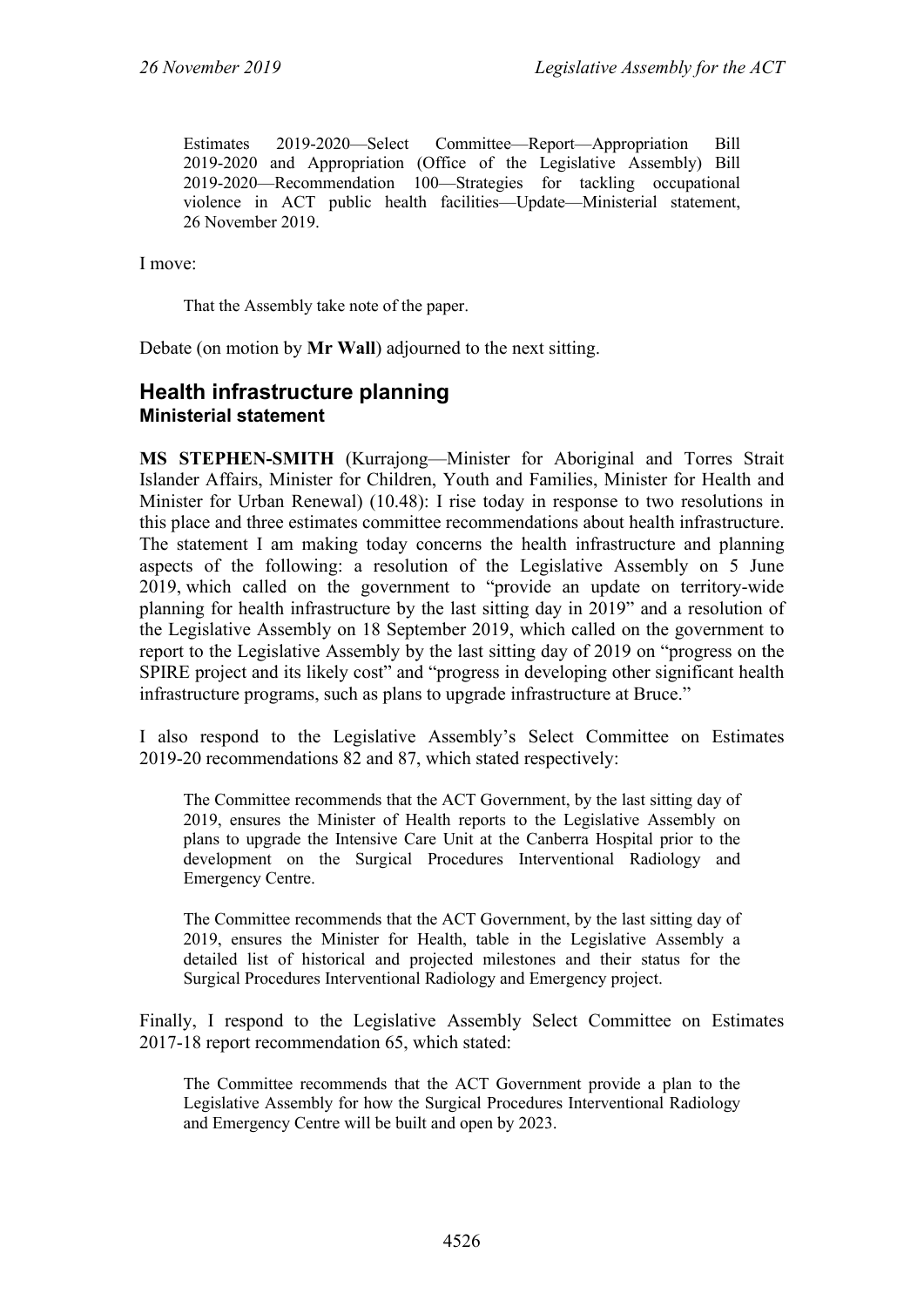Given that these recommendations and resolutions cover similar topics, for the convenience of members I am responding to these recommendations and resolutions in this single ministerial statement. The non health infrastructure aspects of the resolutions I just mentioned, such as reporting on the 2019 flu season, will be dealt with separately to this statement today.

Madam Speaker, demand for health care in the territory is growing rapidly and this growth is forecast to continue. This is not unique to the territory. Right around the world, and certainly in other Australian jurisdictions, the demand for health services is increasing. As noted in the ACT government's infrastructure plan issued last month, between 2017-18 and 2031-32 public hospital admissions are expected to increase by 53 per cent and overnight stays by 52 per cent.

Over the past decade the ACT Labor government has invested more than \$1 billion in the territory's health infrastructure to ensure that Canberrans continue to have access to world-class care where and when they need it. We have opened a new hospital at the University of Canberra and we are about to open the fourth nurse-led walk-in centre in a network of five centres we are committed to delivering by the end of 2020.

We built the Canberra Region Cancer Centre and expanded and upgraded community health centres. As we enter the 2020s, the government is continuing to invest in health care for Canberrans and taking a proactive approach to futureproofing our health system for the years to come. About 20 per cent of the government's total infrastructure funding goes to health infrastructure and almost one-third of the government's annual budget is allocated to delivering healthcare services.

This demonstrates the government's commitment to responding to our growing community's needs for high quality free health care. Whether you are having a baby, seriously injured in an accident, experiencing chronic ill health, or need treatment for minor injuries and illness, we are building a health system that delivers the right care at the right time and in the right place.

Madam Speaker, within the ACT government, Canberra Health Services, the ACT Health Directorate and Major Projects Canberra are collaborating closely on planning and procuring the territory's largest investment in health infrastructure since self-government, the SPIRE project. SPIRE will deliver a new state-of-the-art emergency, surgical and critical care facility at Canberra Hospital, providing high quality, person-centred care in an environment that incorporates the latest advances in technology and models of care to improve healthcare outcomes and operational efficiency.

SPIRE will ensure that the acute care needs of our region's growing and ageing population are met today and into the future, and will form the anchor-point for future Canberra Hospital campus developments. The SPIRE project will deliver 148 inpatient beds, including 60 intensive care unit beds and 24 coronary care unit beds; 22 operating theatres; 114 emergency treatment spaces; 55 day surgery beds; integrated radiology and medical imaging facilities; and patient, carer and staff spaces for respite, learning and meeting.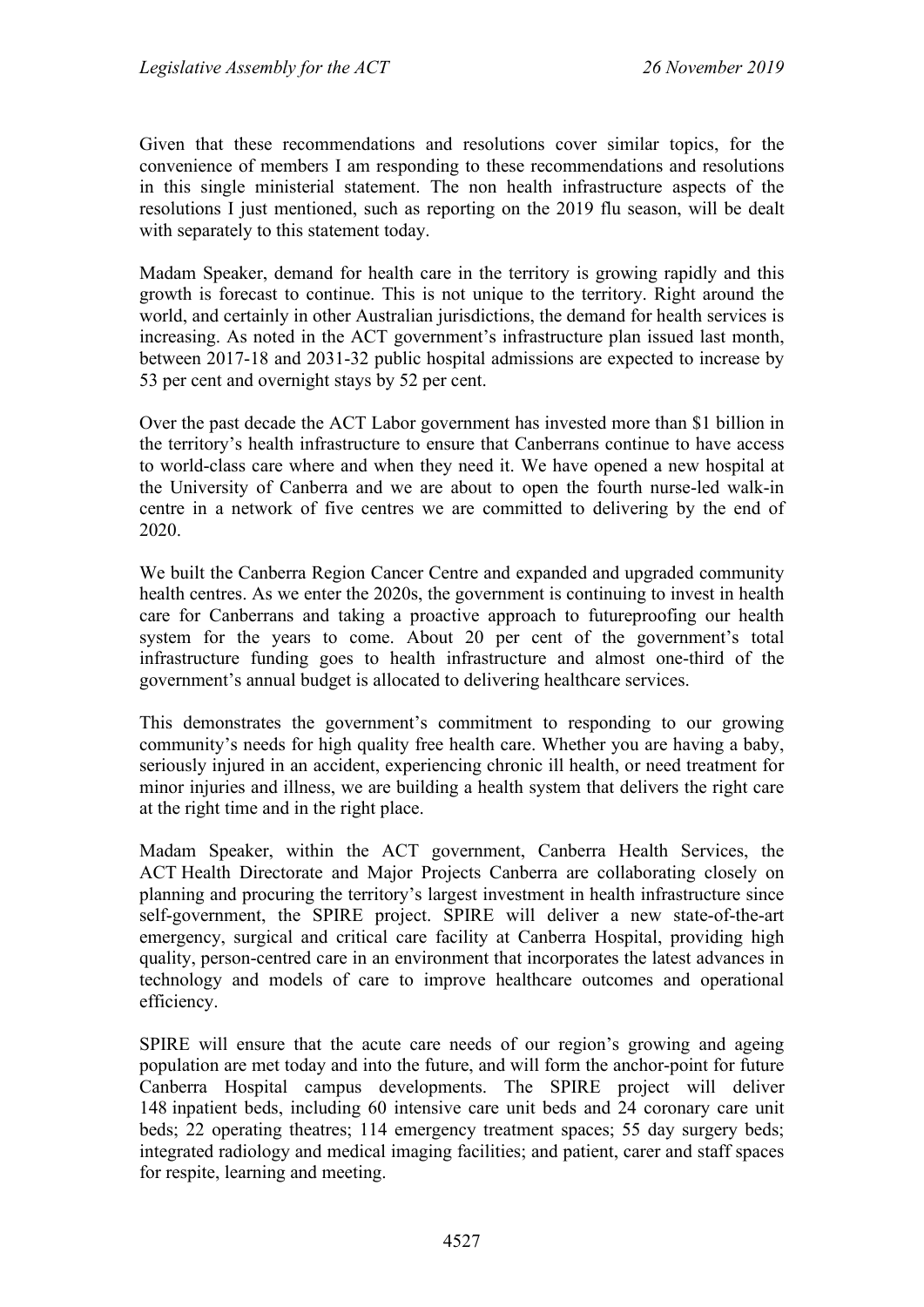In addition to these increases in critical care service capacity, the project offers improved access between the emergency department and critical care facilities. Importantly, SPIRE's location within the hospital campus will ensure that critical operations such as the helipad and emergency care can continue to operate, uninterrupted by major construction works.

This complex project requires considerable planning and consultation to ensure that we deliver the best possible outcomes. Ten clinical user groups have been established that will direct and review the developing specifications and designs for the new facility. These include the emergency department, surgical and procedures areas, and medical imaging.

A consumer reference group has been established in partnership with the Health Care Consumers' Association. This group will meet with representatives from the Canberra Hospital and the SPIRE project team on a regular basis throughout the planning and development phases of the project. As part of this initiative, consumer representatives will be a part of the design process and will be able to provide input which ensures that the SPIRE project delivers a new facility that best meets the needs of patients, carers, families and the community.

The project team is also engaging with local residents and the Garran Primary School, in addition to the broader Woden community, to capture and respond to their views and input regarding the project's design and construction. A community reference group is being established to enable the local community to have its voice heard throughout the planning and development of the SPIRE project. This will be an important mechanism for the community to provide comment and feedback, while also recognising that ongoing engagement with the broader community will be critical.

Madam Speaker, substantial progress has been made on the SPIRE project but we still have a long way to go and many decisions on detailed design will be made over the next six to 12 months. The procurement process for the main works began at an industry briefing on 24 October. An invitation for expressions of interest for the territory's design and construction partner was opened on 14 November. The government's procurement approach will see a head contractor engaged next year to further develop the project's design. This will enable pricing and further scope details to be finalised. The head contractor will then be responsible for the delivery of the capital works.

During the rest of this year and during 2020, work will continue on clinical engagement, significant stakeholder and community consultation, schematic and detailed design, and enabling works. Of course, the project's final program will depend upon the program put forward by the territory's construction partner during the procurement process. At this stage, the ACT government expects that main construction works will commence in 2021, with the construction of the project being complete by mid-2024, ahead of an operational commissioning period.

Onsite enabling works, in particular the movement of service areas to enable the demolition of buildings 5 and 24, are currently a key focus for the project team. Those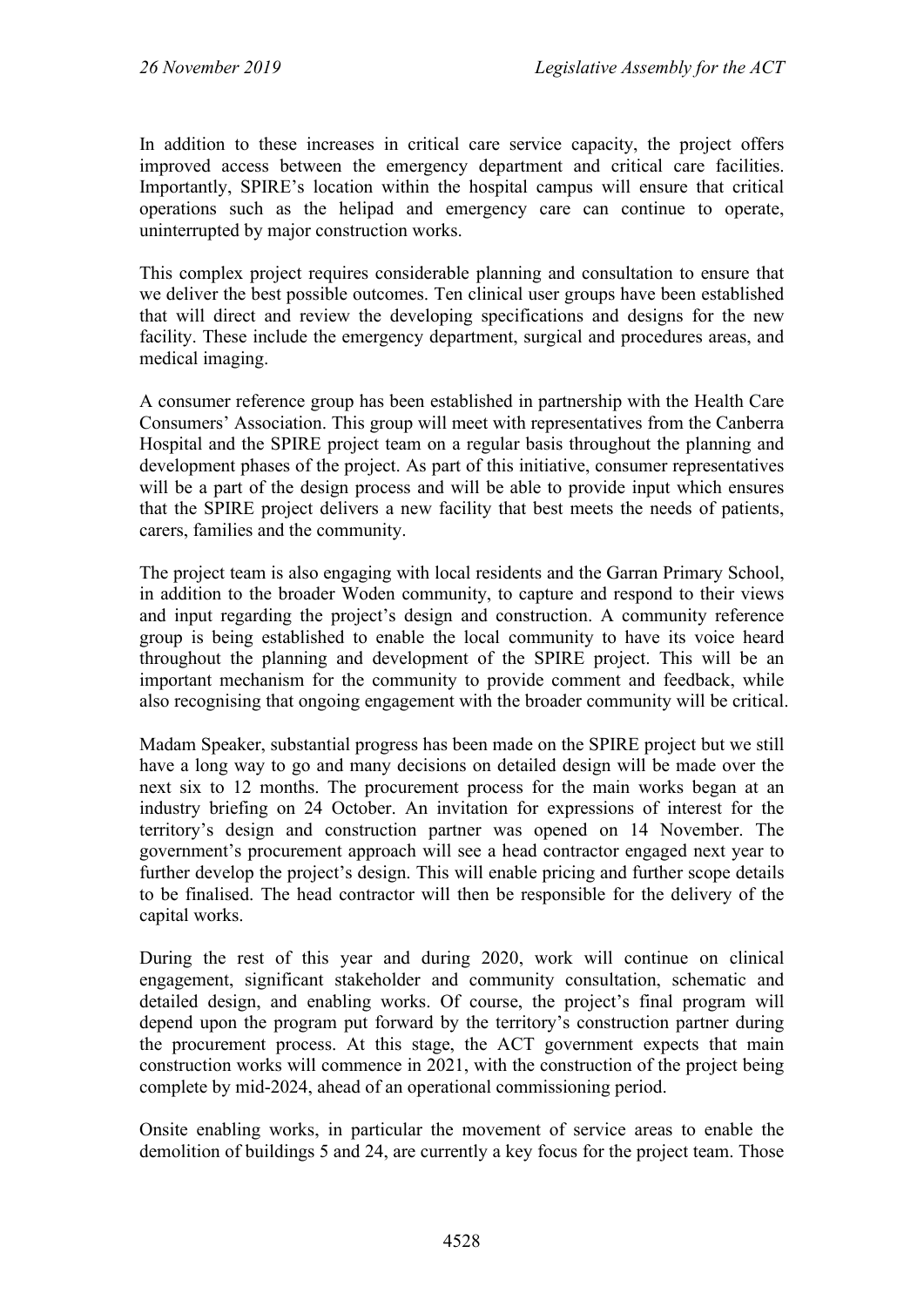works are being planned in close consultation with Canberra Health Services. Demolition of buildings 5 and 24 is currently due to occur in late 2020.

Alternative locations have been identified for the administrative and training services currently housed in these buildings, and for the child at risk health unit. The Canberra Sexual Health Centre will be relocated to new facilities to be constructed on the site of the existing building 8. Preparatory works have commenced on the construction of the first modular building, which will house the Canberra Health Services staff currently located in building 24. The new areas for those functions that need to be relocated are being designed to meet the functional requirements of the users and the community. The relocation of staff and services from within buildings 5 and 24 will be staged throughout 2020.

Regarding milestones delivered to date, members will be aware that SPIRE was one of the government's most significant commitments at the 2016 election. Since the election, the government has undertaken a needs analysis, proof of concept design and a business case. The government has established a delivery team, commenced early works, conducted an industry briefing and now is in the procurement phase for the project. The time frames I have noted today remain consistent with the government's announcement in May this year. I am happy to report that very significant progress has been made and is being made on this very important project.

Madam Speaker, the SPIRE project received \$13 million of capital in the 2018-19 budget to progress early stages of design and a further \$53.7 million in capital funding in the 2019-20 budget. In 2019-20, the allocation for the outyears is shown as not for publication. This is prudent, and standard practice for large capital projects, in order to ensure value for money when the government approaches the market.

The 2019-20 budget includes infrastructure provisions of \$1.2 billion over the four years to 2022-23. These provisions provide funding for major capital works projects, including SPIRE, which are commercially sensitive. As the procurement process progresses, specifics on the financial details of the SPIRE project will be updated in the budget papers. What we can say now is what we have repeatedly said, that this project is expected to cost more than half a billion dollars, making it the single biggest investment in health infrastructure since self-government.

The intensive care unit at Canberra Hospital fulfils a critical role, serving not just Canberra but also the entire south-east region of New South Wales. Design work is currently underway to provide an extra eight intensive care beds to help cater for the increasing demand for critical care at Canberra Hospital. In the longer term, the new facility delivered by the SPIRE project will expand ICU capacity significantly. In the meantime, the current project will provide extra capacity before SPIRE comes online.

The project is being funded through an intergovernmental agreement between the territory and commonwealth governments. The commonwealth is providing the ACT with \$13.5 million for the project. This funding is certainly welcomed. Unfortunately the commonwealth has programmed the payment of the \$13.5 million in 2022-23 and 2023-24, which is at least 12 months after funding will actually be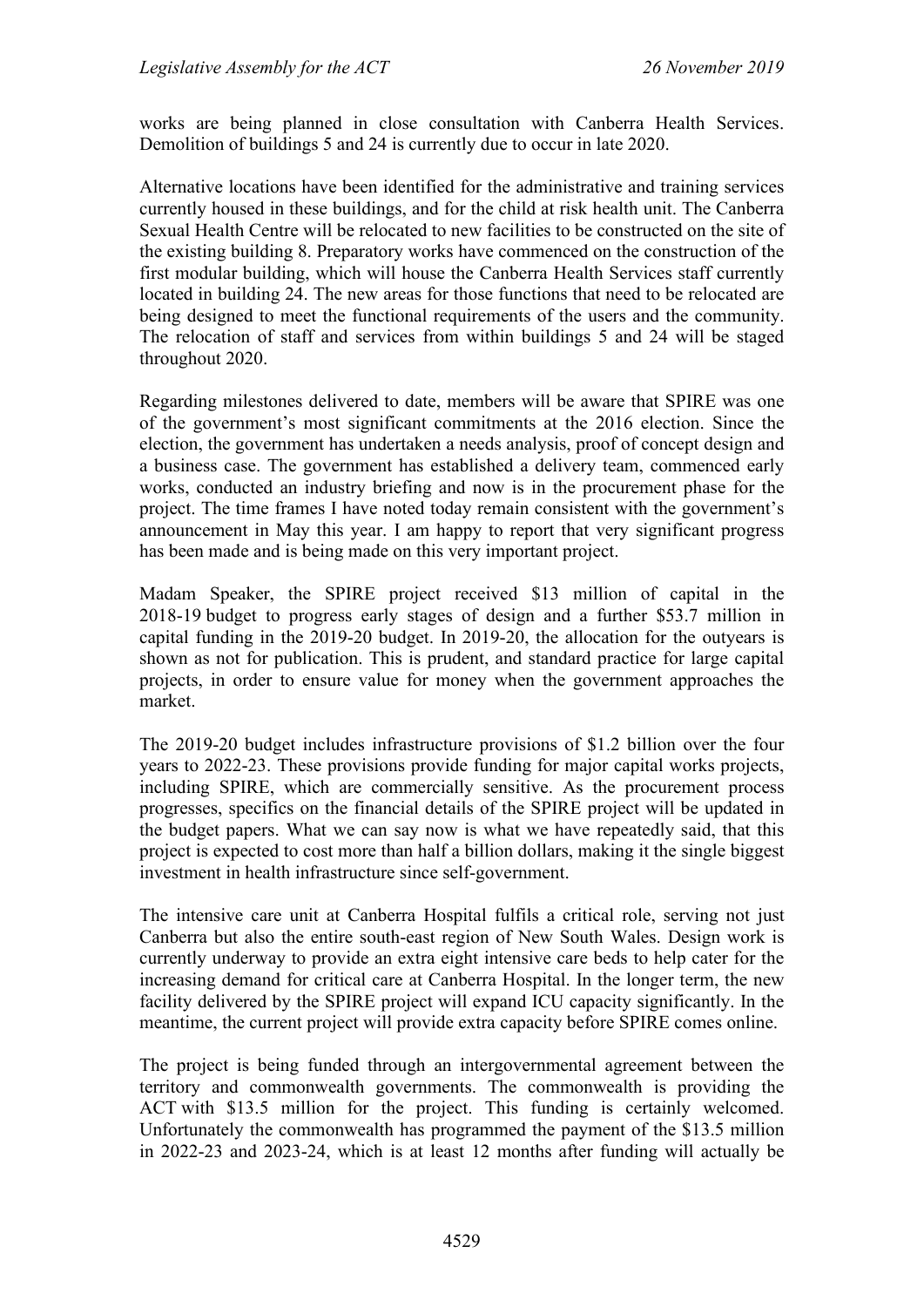required to pay for the project. Nevertheless, we are getting on with the planning work for this project and intend to deliver it in a timely way.

The Centenary Hospital for Women and Children has become a key part of the territory's health system. To ensure that it can continue to meet increasing demand, a \$50 million expansion will increase the capacity of the hospital and bolster the range of services it can offer, including services for women, adolescents, children and newborn babies with high care needs.

The Centenary Hospital for Women and Children expansion project will help meet increasing demand for obstetric, gynaecological, paediatric, adolescent and neonatal health care services across the territory and surrounding region. It will also provide new adolescent mental health services, including an inpatient unit and a day service.

Importantly, the project will utilise the expansion capacity built into the Centenary hospital during its original design and construction, which included a slab floor plate to enable an extra floor to be added as the need arose. Preliminary sketch designs are expected to be completed in coming weeks, with early works to progress the paediatric high care ward refurbishment having commenced in mid-November. The main construction works for the project are expected to commence in mid-2020, with completion due in mid-2022.

Canberra's nurse-led walk-in centres have been a fantastic innovation and an ACT Labor government initiative we can be proud of. These facilities provide an important service for Canberrans requiring non-acute care, so they can access timely, free treatment for minor injuries and illness. In addition to the walk-in centres we have delivered in Belconnen, Tuggeranong and Gungahlin, work is underway on two more centres. The Weston Creek centre is expected to open by the end of this year, with the inner north centre to open next year.

Canberra Health Services also operates a network of community health centres in Belconnen, Phillip, Gungahlin, Dickson, Civic, and Tuggeranong. These health centres will continue to provide important services such as dental, nutrition, rehabilitation, drug and alcohol, and mother and baby health.

The ACT government has also given a \$12 million grant to Winnunga Nimmityjah Aboriginal Health and Community Services for the construction of a new community health facility, which Winnunga will own. Work began on this important project in September this year. This new facility, which fulfils a 2016 election commitment, will enable Winnunga to deliver even better services to Aboriginal and Torres Strait Islander Canberrans in a way that is underpinned by self-determination and Aboriginal community control.

We also understand the growing areas of need across Canberra's health services. We are stepping up our investment in drug and alcohol services to help tackle drug dependence and see more people get the support they need. As part of this, the ACT Health Directorate is currently in discussions with Winnunga on the development of and consultation on a comprehensive model of care for a new culturally appropriate residential facility supporting drug and alcohol rehabilitation for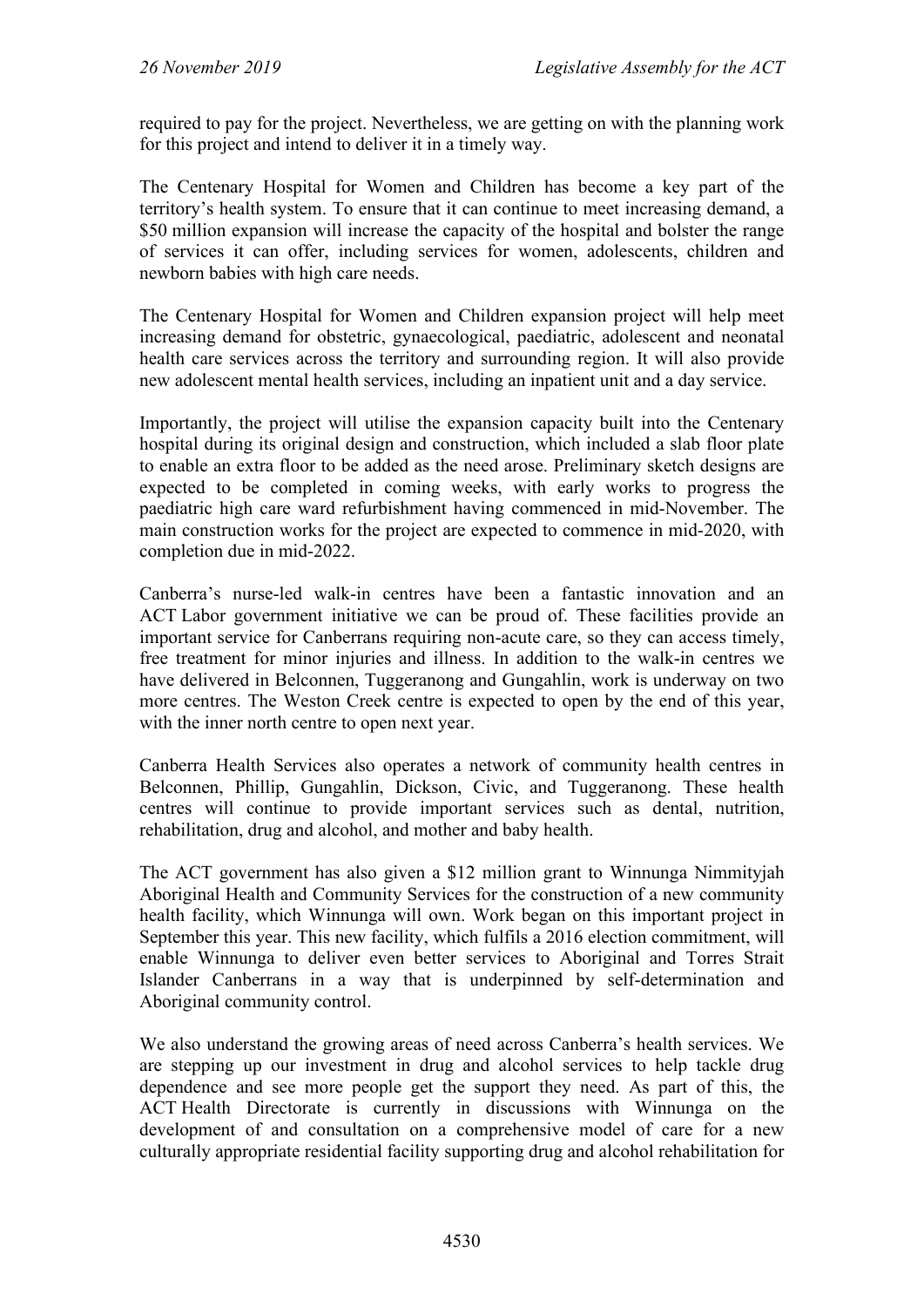Aboriginal and Torres Strait Islander people in the territory. This is the first step in the development of a new facility. We anticipate that this feasibility work will be completed by mid-2020.

There is significant work underway to boost services at both Calvary Public Hospital Bruce and Clare Holland House. This government recognises that Calvary is a major part of the territory's health network, particularly on the north side of Canberra. We are expanding Calvary's capacity to perform elective surgery, with two new theatres being commissioned. One theatre will open in this financial year, and the second theatre in 2020-21. This will provide the necessary resources to expand the ACT's elective surgery program in the short term. The expansion will start with 250 more surgeries in 2019-20.

Construction on the \$6.7 million expansion of Calvary's emergency department is well underway and due for completion early next year. The expansion will deliver 24 additional treatment spaces, bringing the total to 61, and will see more doctors, nurses, administrators and other health professionals joining the hospital to support the physical expansion.

Works are also well underway to collocate the adult mental health unit and the older persons mental health inpatient unit, providing a cohesive mental health hub at Calvary. The upgrades will provide a more modern adult mental health unit, with improved ward layouts, allowing for increased security and visibility of patients, and an outdoor area. When completed later this year, these works will support the delivery of enhanced treatment and care.

A major expansion of the much-loved Clare Holland House will also begin later this year. The expansion will boost palliative care services in the territory as our community grows. It will increase the number of specialist inpatient palliative care beds and provide more features to enable patients to enjoy the company of loved ones, family and friends, as well as improved administration and clinical support spaces. The expansion has been made possible with the support of the Australian government and the Snow Foundation.

Canberra Hospital is the main tertiary hospital between Sydney and Melbourne. It is and will remain a vital asset for our community and region. With the SPIRE project underway, along with other projects such as the Centenary hospital expansion, it is timely to look at the overall future of the Canberra Hospital site to ensure that it continues to cater for the expected growth in demand for health care in the coming years and decades and can continue to provide a wide range of cutting-edge and world-class medical services.

To ensure that the clinical and logistical operations of the campus receive the full benefit of current and future capital investment projects, we are developing a core planning document for the entire site, the Canberra Hospital master plan. The master plan will provide a comprehensive planning framework setting out how the campus could change into the future. The change horizon is 20 years, from 2021 through to 2040.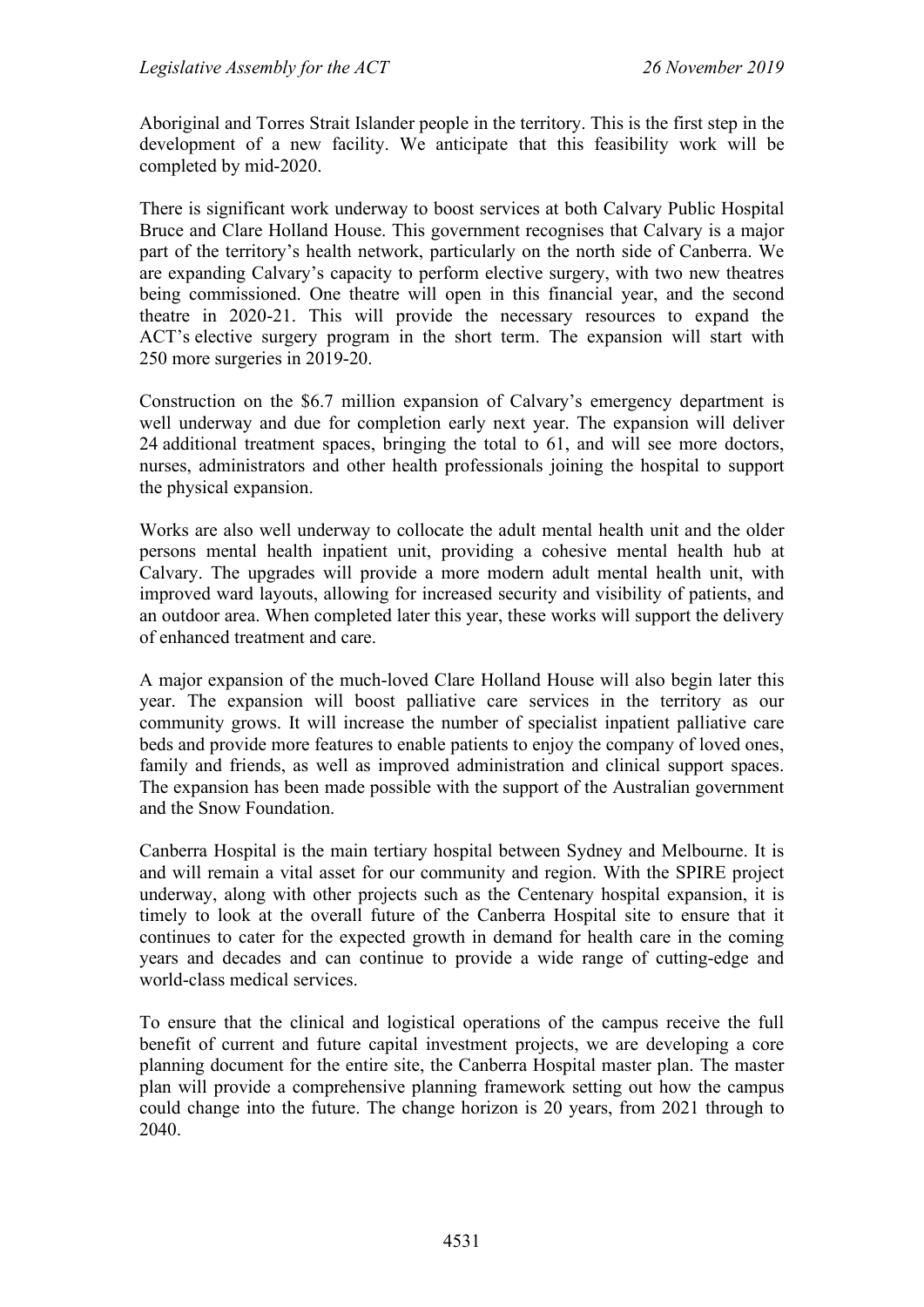The master plan will provide guiding objectives that will inform the development of options for implementing changes to the site, and act as a guide for ensuring that future changes reinforce or strengthen the features which are important to the campus. It will set out the development stages and design parameters for future development and investment phases to achieve a functional, collegiate, considered and efficient health campus. As well as physical infrastructure, the masterplan will help guide the provision of clinical services, along with important features such as car parking and environmental sustainability.

The infrastructure plan that the ACT government issued last month demonstrates our commitment to delivering the facilities and services our community needs into the future. The plan highlighted that planning needs to be undertaken in a systematic, long-term and considered manner so that our growing city can remain healthy, happy, livable and productive.

Canberra's north side has grown rapidly in recent years. Gungahlin was the second-fastest growing community in the country between 2011 and 2016 and continues to grow. Belconnen is expanding at Ginninderry and with new developments in the town centre. The construction boom along Northbourne Avenue is bringing revitalisation to the inner north. With this population increase, the government recognises that new and expanded facilities are needed in Canberra's north. That is why the government has commenced scoping works on the future of north side hospital services in the medium to longer term.

We are also planning for a new hydrotherapy pool on the south side, to complement the rehabilitation facility at the University of Canberra Hospital. I look forward to updating the Assembly on this work later in the week.

Cancer wards 14A and 14B at Canberra Hospital are currently under redevelopment to provide cancer and haematology inpatients with better facilities, new medical equipment and furnishings. More than \$17 million dollars has been invested in this project, which is on track for completion in the second half of 2020, with works on ward 14A due to be completed at the end of this year. Not only will this upgrade provide state-of-the-art facilities for those who need it; it will also provide an expansion of beds available for cancer, haematology and acute aged care patients by six. Additionally there will be more single bedrooms to support patient privacy, infection control and recovery, and daybeds in inpatient rooms to enable family members to be more involved.

The government is also investing in the upgrading and maintenance of existing assets. The upgrading and maintaining ACT health assets, or UMAHA, program began in 2016 and represents a capital investment of \$90.9 million. It is intended to minimise the risk of interruption to the delivery of health services and efficiently deliver remedial works on a planned basis.

The projects I have talked about today demonstrate the government's unshakeable commitment to continuing to provide Canberrans with world-class healthcare when and where they need it. From new hospitals and walk-in centres to expanded services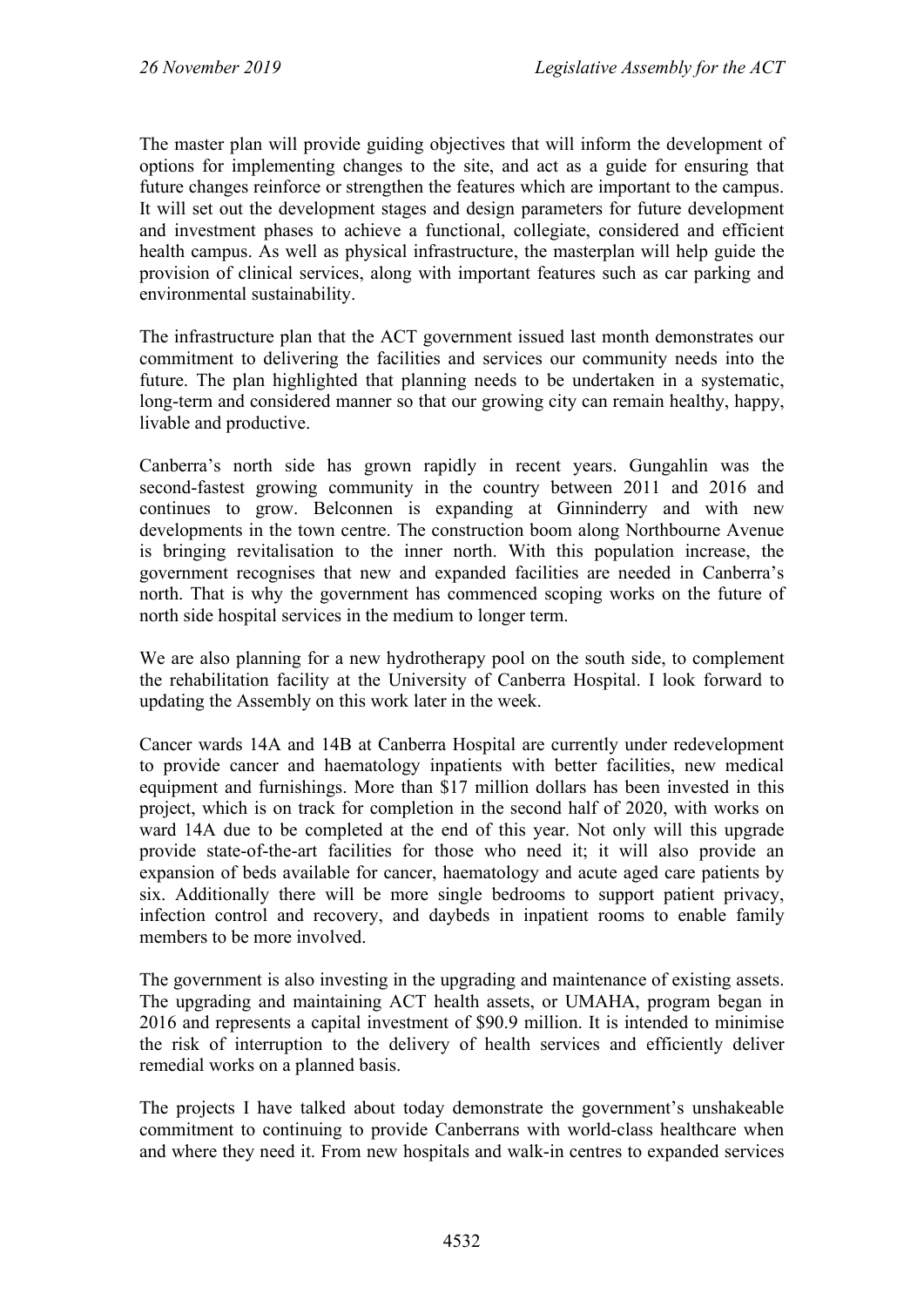for women and children, underpinned by our significant investment in digital solutions and state-of-the-art technology, this government is continuing to build a territory-wide health system for the future.

I present a copy of the following paper:

Health infrastructure planning—Response to Assembly resolutions of 5 June and 18 September 2019, Select Committee on Estimates 2017-2018 Report— Recommendation 65, and Select Committee on Estimates 2019-2020 Report— Recommendations 82 and 87—Ministerial statement, 26 November 2019.

I move:

That the Assembly take note of the paper.

Debate (on motion by **Mr Wall**) adjourned to the next sitting.

## <span id="page-29-1"></span><span id="page-29-0"></span>**Mental health—patient data Ministerial statement**

**MR RATTENBURY** (Kurrajong—Minister for Climate Change and Sustainability, Minister for Corrections and Justice Health, Minister for Justice, Consumer Affairs and Road Safety and Minister for Mental Health) (11.08): I rise to address concerns that have been raised by members of the Assembly around the time it takes a mental health consumer to be admitted into a dedicated mental healthcare location. I would like to address these concerns by explaining the mental health services provided in the ACT and what the data is showing us.

Mental health, justice health and alcohol and drug services of Canberra Health Services are responsible for a number of mental health facilities across the ACT, including inpatient units at the adult mental health unit, the mental health short stay unit, the adult mental health rehabilitation unit at the University of Canberra Hospital, Dhulwa secure mental health unit, and the extended care unit at the site of the Brian Hennessy Rehabilitation Centre. There are also two inpatient units at the Calvary Public Hospital Bruce campus for acute low-dependency adults and older persons.

In recognition of the fact that a hospital admission is not always the best approach for people with mental health issues, the government also funds a broad range of community-based services, including community-based support programs, step-up step-down units and supported accommodation.

The Canberra Hospital emergency department is the only gazetted emergency department in the ACT and, as such, receives all police and ambulance transfers brought in for a mental health emergency assessment. Under the Mental Health Act 2015 this assessment must be done within four hours of presentation.

When a patient presents to the emergency department, whether it be under the Mental Health Act or coming in of their own volition, it can take time to assess their physical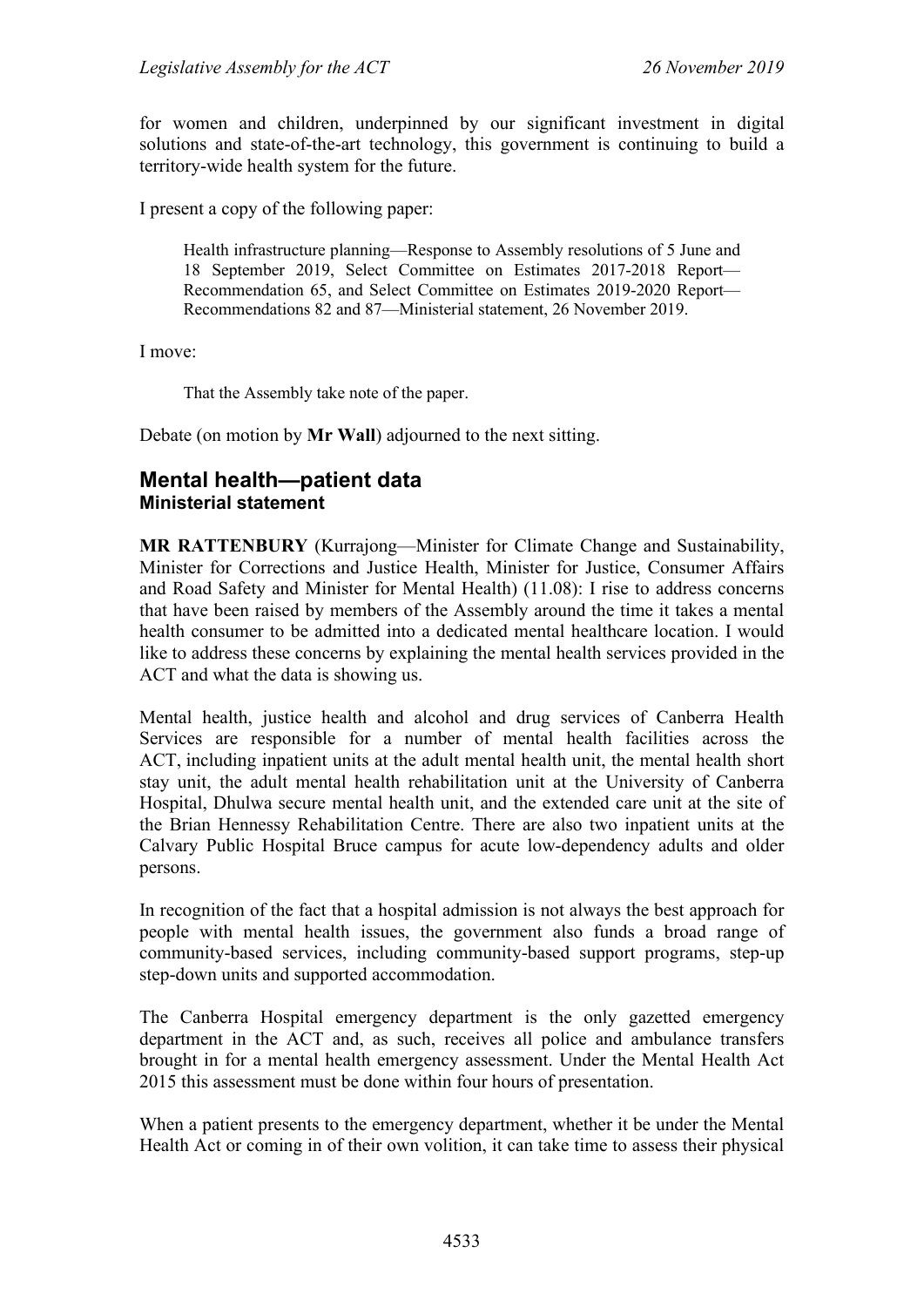medical condition before a diagnosis of a mental health illness can be made. This can be due to factors such as alcohol and drug use, people presenting with a physical trauma injury on top of their mental illness or the need to rule out other physical conditions that could be causing their psychological symptoms.

At Canberra Hospital the average wait time between presentation to the emergency department and assessment is less than two hours. Patients presenting to the emergency department with an immediate risk to life are prioritised, while people with less immediate risks to life are triaged accordingly.

All patients that present to the emergency department at either Canberra or Calvary hospital are risk assessed and admitted to the most appropriate inpatient unit for care. If a patient experiences deterioration of mental state while in a general ward, they are assessed by the mental health clinical liaison team and, if required, are transferred to the acute mental health unit.

In 2018-19 the journey of a person with a mental illness at Canberra Hospital would consist of an average waiting time of around 16 hours from the time of first presenting to the emergency department to the time of admission to an appropriate mental health inpatient ward. The breakdown of this time was around 1.3 hours in the emergency department waiting area, an average of 3.6 hours of assessment time by medical staff in the emergency department, and an average of 11.2 hours until they are admitted to a mental health ward. This 11.2 hour figure represents what is termed "bed block". Bed block is measured from the time a bed is requested after assessment is completed to the time the patient is taken to the ward.

In 2018-19 Canberra Hospital experienced an average bed block time of 11.2 hours for people with a mental illness awaiting admission. However, recent data shows a significant improvement. For the period July to October 2019, compared with the same period in 2018, there has been a 24 per cent, or one hour and 49 minutes, reduction in bed block, despite a five per cent increase in admissions.

The location of the adult mental health unit means transport needs to be arranged to safely transfer patients from the main hospital to the adult mental health unit. This is either by the adult mental health unit vehicle or via an ambulance transfer if the person has been sedated. Ambulance transfers can contribute to the delay in timely transfer of patients.

It is important to recognise that even though there has been a significant increase in mental health emergency department presentations resulting in admissions, in 2014-15 there were 692 presentations, whereas in 2018-19 there were 1,645 presentations resulting in admissions. Despite these increases in presentations, the ACT Health Directorate's data shows that since 2014-15 there has been a 42.7 per cent decrease in waiting times for people with a mental illness and a 36.9 per cent decrease in waiting times for people with a serious mental illness.

Several strategies have been introduced over the past six months to assist with reducing the wait times further by increasing capacity across the system. These measures include the establishment of a patient flow coordinator role, which provides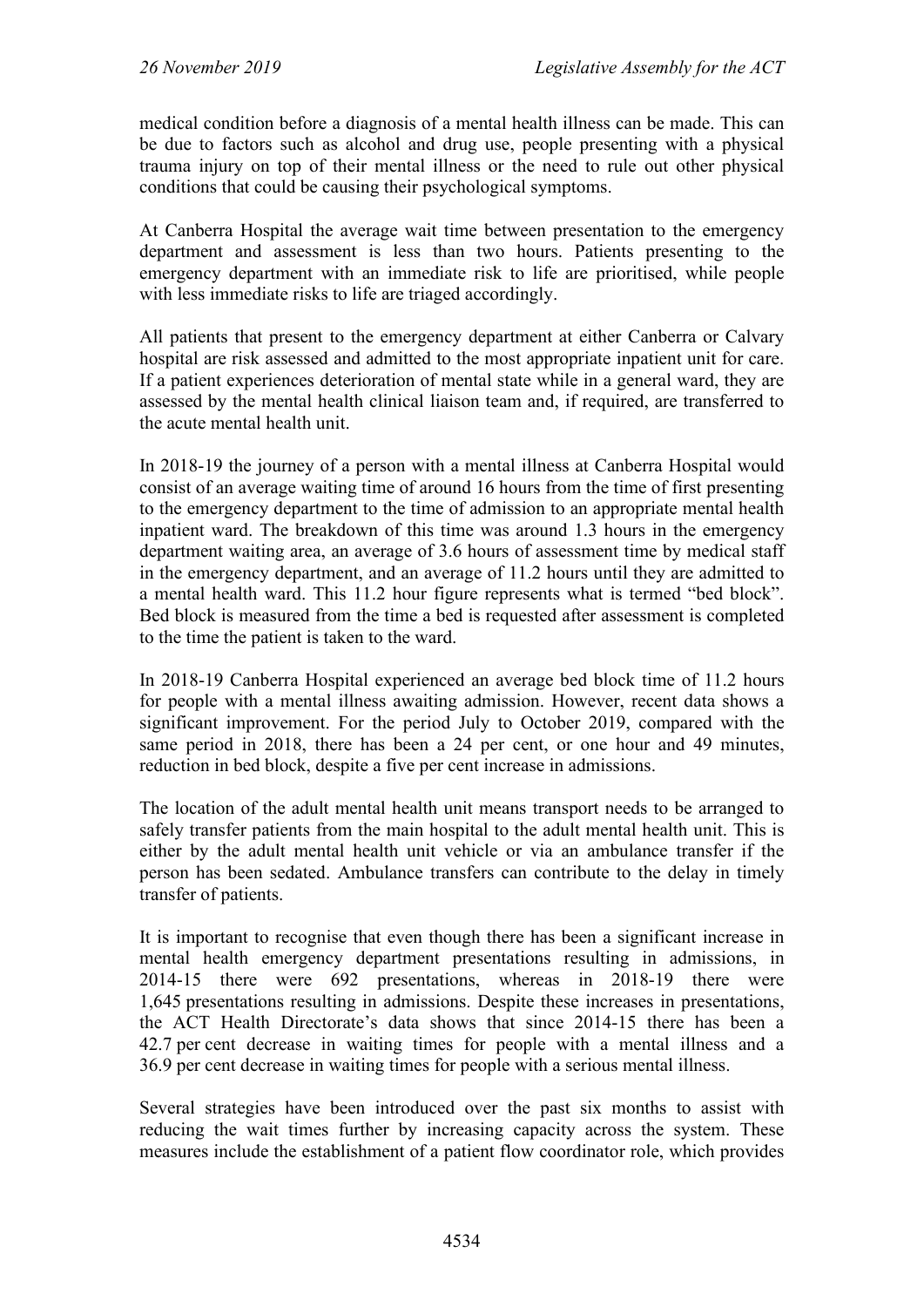increased visibility of bed capacity across the system, including at Calvary Public Hospital Bruce, and supports a proactive approach to increasing the movement of patients. This includes reporting twice a day on bed capacity, including all inpatient units and the identification of patients suitable to be cared for in other settings. This enables creation of capacity for high dependency unit beds in particular.

Another initiative has been the establishment of a five-bed subacute pod in the adult mental health rehabilitation unit, which went live on 6 August this year and will run until the end of 2019 and support the ligature minimisation works occurring at the adult mental health unit, whilst concurrently demonstrating whether there is a need for additional subacute beds. This pod enables patients with barriers to discharge, such as housing availability or awaiting NDIS approval, to be cared for in a less restrictive environment than the adult mental health unit, with access to a broader range of day programs. These people are also able to continue to access the day programs post discharge, further supporting keeping them well in the community.

Canberra Health Services has employed a dedicated consultant psychiatrist in the emergency department, where traditionally the emergency department interface has been managed by a registrar with support from consultants from the consultation liaison service and the adult mental health unit. A dedicated consultant has been allocated full time during weekday business hours to the emergency department to enable timely assessment and planning for people presenting with mental illness. This has enabled better relationships with the emergency department consultants.

There has also been the establishment of a cross-directorate forum with the Justice and Community Safety Directorate, including emergency services, to identify and progress issues impacting across various services, with an aim to streamline processes which impact both emergency services and the emergency department at Canberra Hospital. Working with emergency services provides the opportunity to review the current processes for transfer to the emergency department under an emergency action. In 2018-19 there were 1,171 people with a mental illness transported to Canberra Hospital emergency department on emergency detention by authorised ambulance paramedic; and, of these 1,171 people, only 156—or 14.6 per cent—were assessed as requiring a three-day emergency detention.

In the 2019-20 budget the government provided funding to design an ACT model based on the PACER model from Birmingham in the UK. This model supports a joint response from police, ambulance and mental health clinicians to incidents where mental state is thought to be a factor. The three services provide officers to work together in vehicles that are available to respond to emergency calls, allowing early assessment of mental state and ensuring that people are only transferred to the emergency department where there is a determined need following this initial assessment. A pilot vehicle will be operational in December this year.

There has also been consideration of alternative approaches to court-ordered section 309 assessments, in collaboration with the Chief Psychiatrist. These alternative approaches will be investigated, including the feasibility of undertaking these assessments at the courts, rather than transferring all people under section 309 of the Crimes Act to Canberra Hospital emergency department for assessment.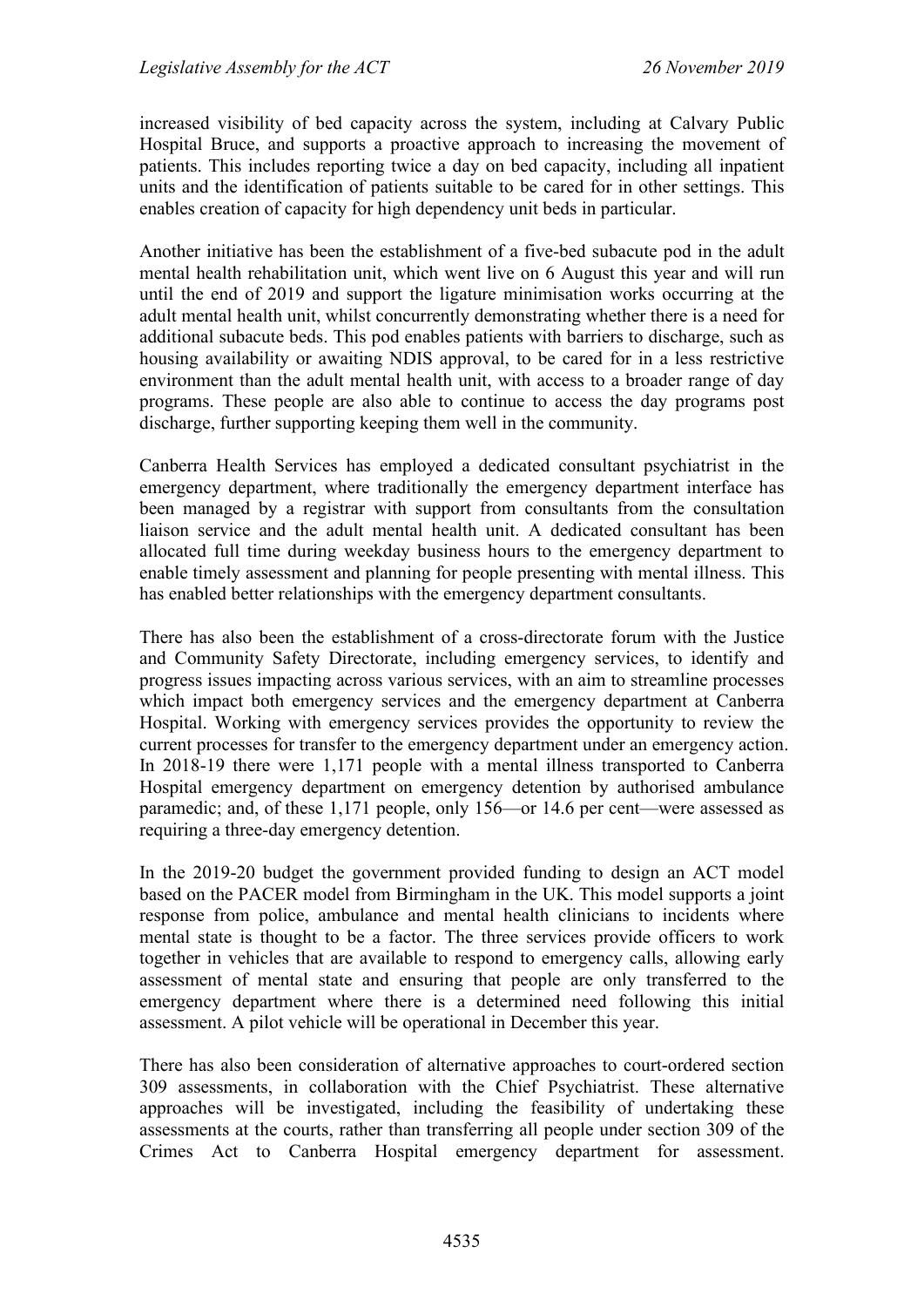Approximately 50 per cent of people referred by the courts for a section 309 of the Crimes Act assessment do not require admission to the Canberra Hospital.

Another initiative has been the creation of a four-bed area within ward 7B at Canberra Hospital, which often accommodates patients with physical health conditions that are concurrent to their mental illness, such as the physical effects of suicide attempts or eating disorders. There is a four-bed pod within ward 7B that has been identified as suitable and used intermittently for "surge" capacity for people with a mental illness. A risk assessment has been undertaken for the space, with some ligature risks found, and a plan of works has been developed to address these, with works due to be undertaken prior to Christmas. In the interim the identified risks are being managed through increased staffing levels and supervision. Preliminary work is also underway to investigate medium and long-term options to increase overall acute capacity across the territory.

Despite the strategies that I have just discussed being introduced, the management of some individual patients remains difficult, particularly in relation to those requiring seclusion and sedation in the emergency department. This creates challenges for their safe transfer to the high dependency unit within the adult mental health unit. For example, when patients are particularly aggressive and require significant amounts of sedation to manage their aggression, their transfer to the adult mental health unit requires medical supervision by an emergency department physician and transport by an ambulance, rather than by routine Canberra Health Services transport.

Canberra Health Services are working on a plan to manage these types of patients, including the consideration of individual management plans for known high-risk individuals to facilitate direct admission to the adult mental health unit. It is important to remember, when discussing services for people with mental illness, that the service must operate with the fundamental principle of least restrictive care at front of mind. This means inpatient admission is not and should never be the default decision for people presenting to the emergency department.

The adult community model of care is designed on a number of key principles which ensure that services adopt flexible practices and structures that best support the recovery choices of an individual and consider mental health care from a holistic perspective. This includes promotion of social inclusion, attention to physical wellbeing, the provision of culturally sensitive and appropriate services, and greater consideration of vulnerable populations and the social determinants of mental health.

In practice this provides for a stepped approach to care, with the aim of avoiding hospital admission whenever possible. The community program offers a range of services, including the assertive community outreach service, which works with people with complex needs to support them in the community. The home assessment and acute response team, HAART, offers intensive support for people in their homes and can visit people up to twice per day to either avoid an acute admission or to support early discharge following an admission.

There has also been investment in infrastructure in recent years to support this stepped approach to care. On 1 November I had the pleasure of turning the first sod on the site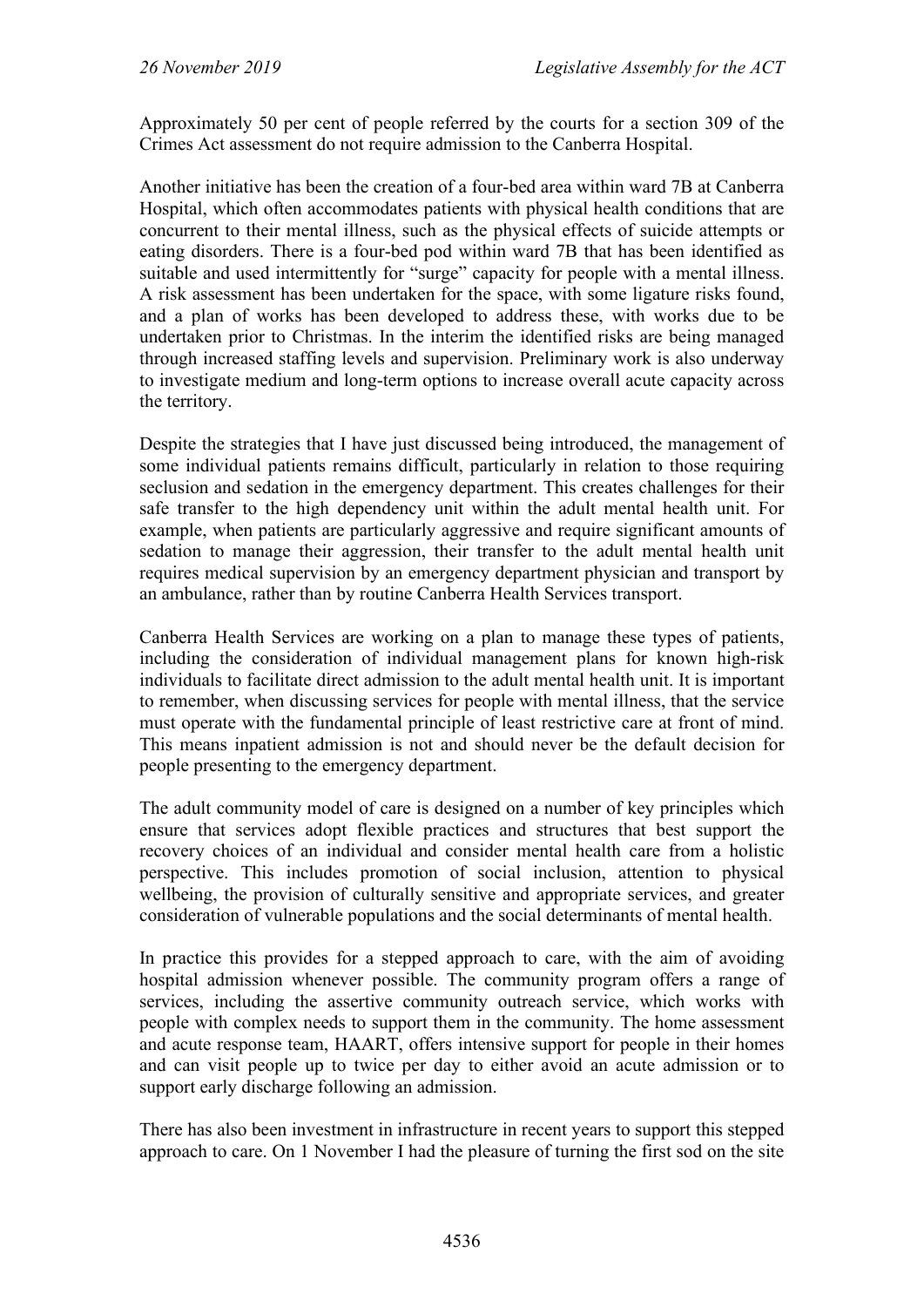of the south side step-up step-down unit adjacent to the Canberra Hospital. This facility will complement other existing step-up step-down facilities across the territory, providing an option for people who need additional support for a few weeks to avoid a hospital admission or following admission to assist them to transition back to the community. In May this year we opened the first of four supported accommodation houses, with two more scheduled to be completed next year. There is also a refurbishment of the extended care unit underway. All of these facilities will complement the existing acute capacity and better support people through the system.

It is important to acknowledge the work that the leadership of Canberra Health Services has done to improve the experience of mental health patients in the Canberra community. Considering that mental health presentations resulting in admissions to the emergency department at Canberra Hospital have increased by 137.7 per cent since 2014-15, the service has worked to reduce bed block and ensure that patients are transferred to an appropriate care setting. In partnership with consumers and carers, they continually look for ways to improve the quality and breadth of service provided to the community. PACER and the purpose-built step-up down facility are just two examples of that.

I would also like to take this opportunity to thank the staff of the mental health, justice health and alcohol and drug services of Canberra Health Services, who work every day with some of the most vulnerable people in our community to keep them well and safe and to ensure that they can live self-determined lives as they travel through what can often be a very long journey with mental illness. Finally, I would like to acknowledge all of those people with a lived experience of mental health issues whose unique insight informs and enables better service design. I present the following paper:

Mental health patient data—Ministerial statement, 26 November 2019.

I move:

That the Assembly take note of the paper.

Debate (on motion by **Mr Wall**) adjourned to the next sitting.

## <span id="page-33-0"></span>**Crimes (Disrupting Criminal Gangs) Legislation Amendment Bill 2019**

Debate resumed from 24 October 2019, on motion by **Mr Ramsay**:

That this bill be agreed to in principle.

**MR HANSON** (Murrumbidgee) (11.22): The Canberra Liberals will be supporting this bill. It contains a range of amendments to deal with issues of criminal gang activity, notably since the passage of anti-gang laws in all the other states and territory. These include new tiered defences of serious affray; tougher penalties for offences of fighting and offensive behaviour under the Crimes Act 1900; increased maximum penalties for offences committed in connection with criminal groups or committed by a person associated with a criminal group; a scheme to exclude certain people from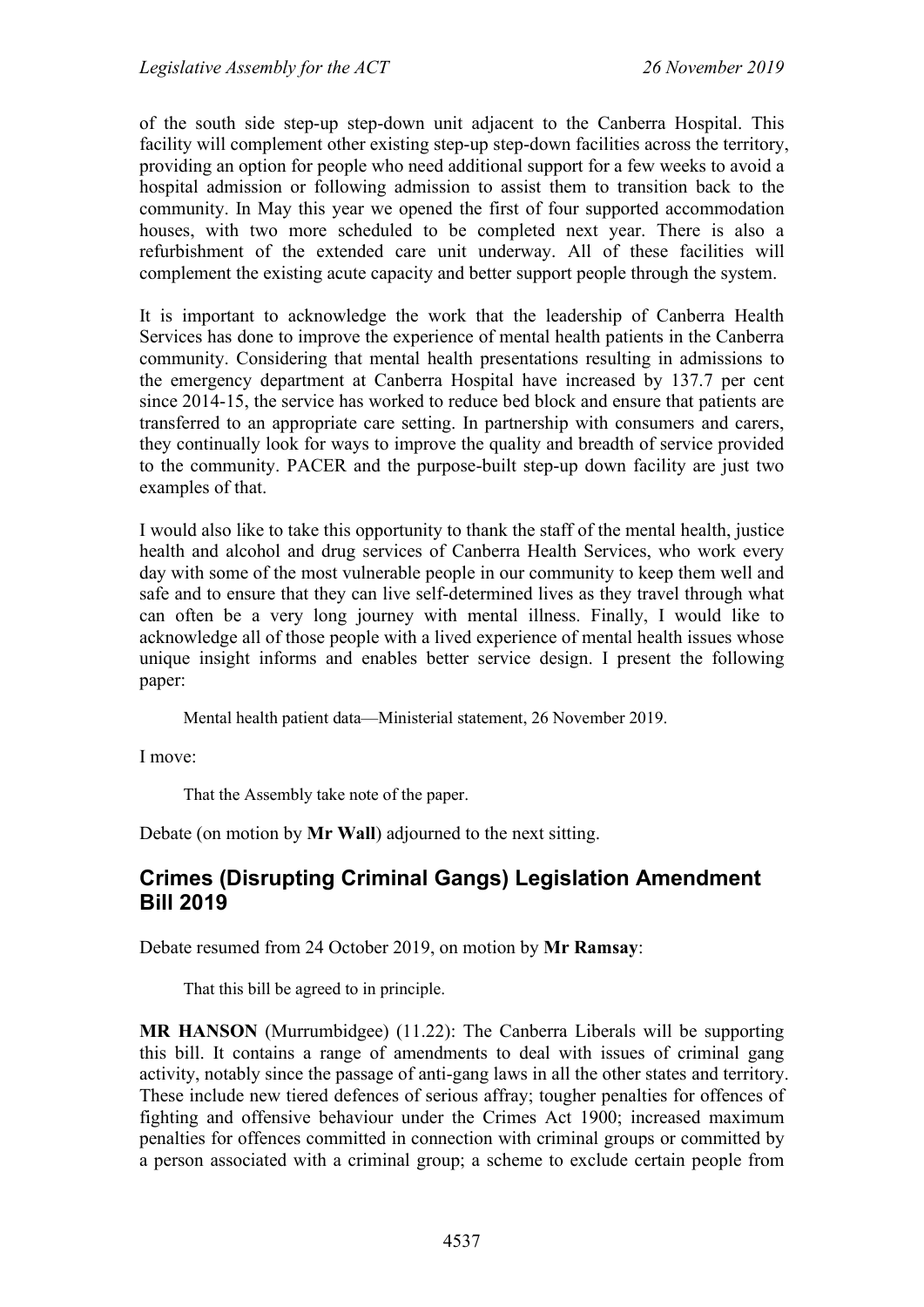licensed premises; and the ability to cancel licenses under the Liquor Act 2010 or the Construction Occupations (Licensing) Act 2004.

It is apparent that these laws are in many ways a belated response to the disparity in laws between the ACT and other jurisdictions that do have anti-consorting laws. In fact this bill contains some provisions which, ironically, have been characterised by members of the community as having a greater impact on human rights than the anti-consorting and criminal control orders bills that the Canberra Liberals presented previously. Indeed, the ACT Bar Association has written a strident submission about the laws, which I note has been brought to the government's attention.

However, while we are in a position where the territory is left without anti-consorting laws, this bill does offer tools to allow law enforcement the ability to enforce actions on criminal gangs that they do not currently have.

I note that the government has some amendments but these are technical. We will be supporting these amendments as well as the bill in principle—noting the issues that have been raised by the Bar Association. The bottom line, in my view, is that the refusal to match other states on anti-consorting laws has resulted in what we have seen from the government: a patchwork of laws being introduced to address the issues that we have with criminal activity in this town, which seemed unabated and ongoing. That said, we will not be impeding law enforcement. Given that they have their hands tied behind their back in dealing with these gangs, we will be supporting these laws.

I thank the Bar Association for their submission and the attorney's office for providing us with a briefing. I welcome to Mr Ramsay's office the new senior legal adviser, Amy Kilpatrick, who provided quick answers to the questions we raised. I note that that is consistent with the responses. We may agree to disagree, Attorney-General, but we always get answers, whether we like them or not. I acknowledge that, and I continue to thank you for the ongoing advice that you provide. I thank Ian Hagan, again, from my office for his research and engagement with the minister's office and the community.

We will support these laws. The reality is that we would not be in the position we are in today if we had been proactive in bringing in the laws that we needed to back in 2009. This government's belligerent position to continue to ignore the calls for those laws to be introduced by chief police officers and others in the community so that we could have consistency with other jurisdictions means that we will continue to see not only more of this patchwork of legislation being brought in by the Attorney-General but also, no doubt, more violent activity in our community from criminal organisations.

**MR GENTLEMAN** (Brindabella—Manager of Government Business, Minister for the Environment and Heritage, Minister for Planning and Land Management, Minister for Police and Emergency Services and Minister assisting the Chief Minister on Advanced Technology and Space Industries) (11.26): I am pleased to speak in support of the Crimes (Disrupting Criminal Gangs) Legislation Amendment Bill 2019. I thank the attorney for his work in helping to combat organised crime in the city.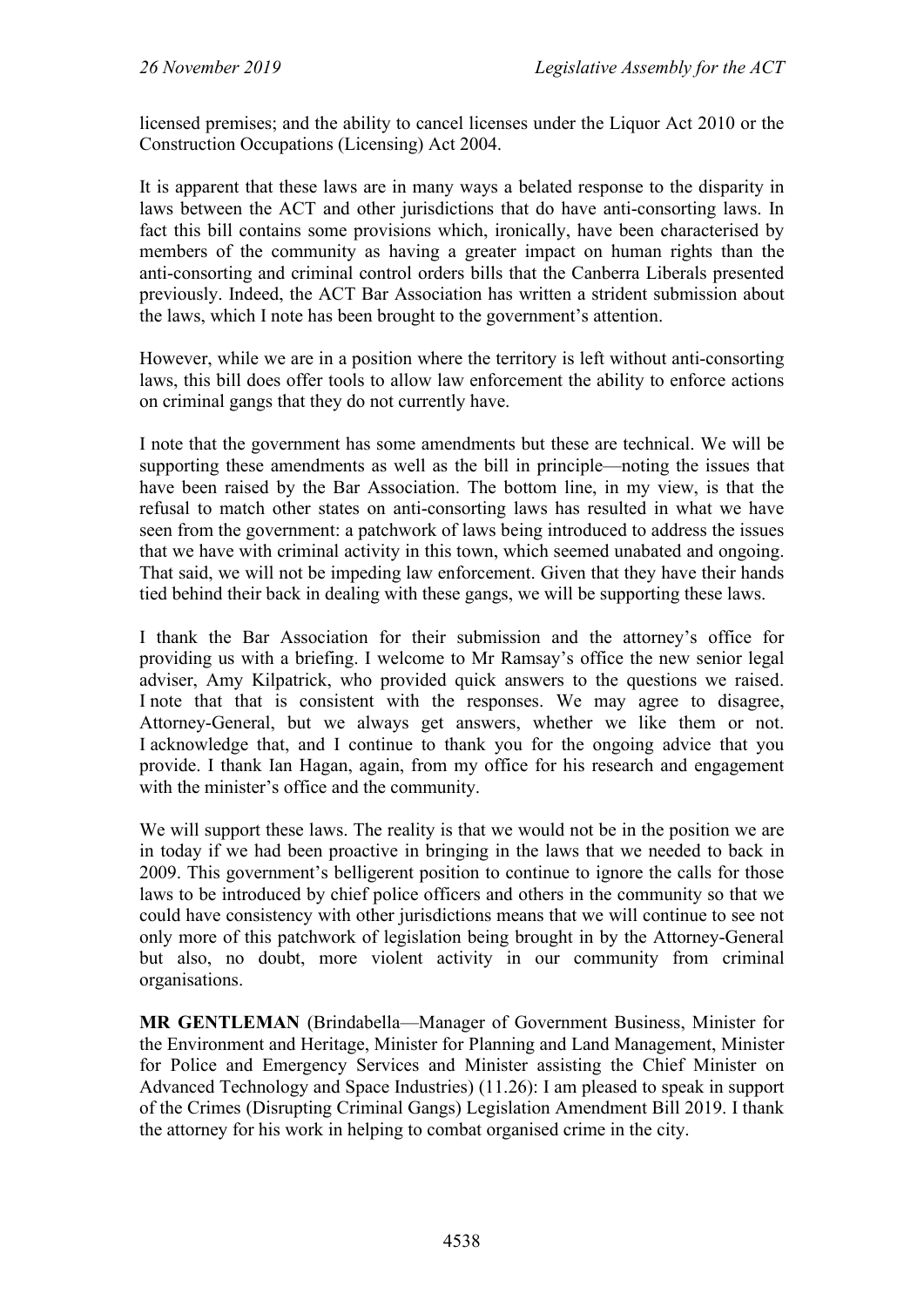Organised crime is an issue for all Australian states and territories. Our message to these groups and their associates is clear: ACT Policing will find you. They will disrupt your activities and you will be prosecuted for breaking the law. Our government has provided legislative tools and financial resources to ACT Policing to tackle organised crime in the ACT. This bill forms part of ongoing efforts to provide effective, lawful and human rights compliant measures to help keep our city safe. The reforms before us today build on a range of powers for law enforcement to tackle organised crime.

The Crimes (Fortification Removal) Amendment Bill 2018 introduced the ability for the police to apply to the Magistrates Court for an order directing the removal of a fortification, such as fortified doors and gates, from a property connected to a serious criminal offence. Fortifications have the effect of preventing the effective execution of search warrants by delaying police entry and providing an opportunity for people to leave or for evidence to be destroyed. The amendments introduced by the government work to prevent this and undermine the activities of criminal gangs.

The Crimes (Police Powers and Firearms Offence) Amendment Act 2017 created statutory crime scene powers to allow police to establish a crime scene in public or private premises in order to protect and preserve evidence. The act also introduced a new offence of drive-by shooting, punishable by a maximum of 10 years imprisonment. The new offence was in response to incidents of drive-by shootings in the ACT and was constructed so that it is only required that the firearm be discharged at a building rather than at a person. This reflects the type of behaviour engaged in by people involved in organised crime.

In 2019 the Firearms Act 1996 was amended to require defendants to prove that they have an interstate firearms licence or permit where they are charged with a number of offences relating to possession or use of firearms and ammunition. Prior to this amendment, a person could simply say they had held an interstate licence, and it was left to the prosecution to prove that they did not, which was not always a straightforward task. The amendment means that criminals, including those involved in organised crime, are not able to evade prosecution on a technicality.

Of course it is important to continually assess whether the measures in place are working as intended and what new measures might be required. The government continues to work closely with ACT Policing to understand the state of organised crime activity in the ACT and the response that may be required.

Adding to existing legislative measures, the bill before us introduces a range of measures which will expand the territory's ability to respond to serious and organised crime and to incidents of public disorder. The bill takes a multifaceted approach by strengthening the current regulatory schemes for liquor and construction, increasing maximum penalties for offences committed in connection with a criminal group or while the offender is associated with a criminal group, and targeting public order incidents through new tiered offences of affray and a civil mechanism to exclude people who are violent in the company of others from licensed premises.

I commend the bill to the Assembly.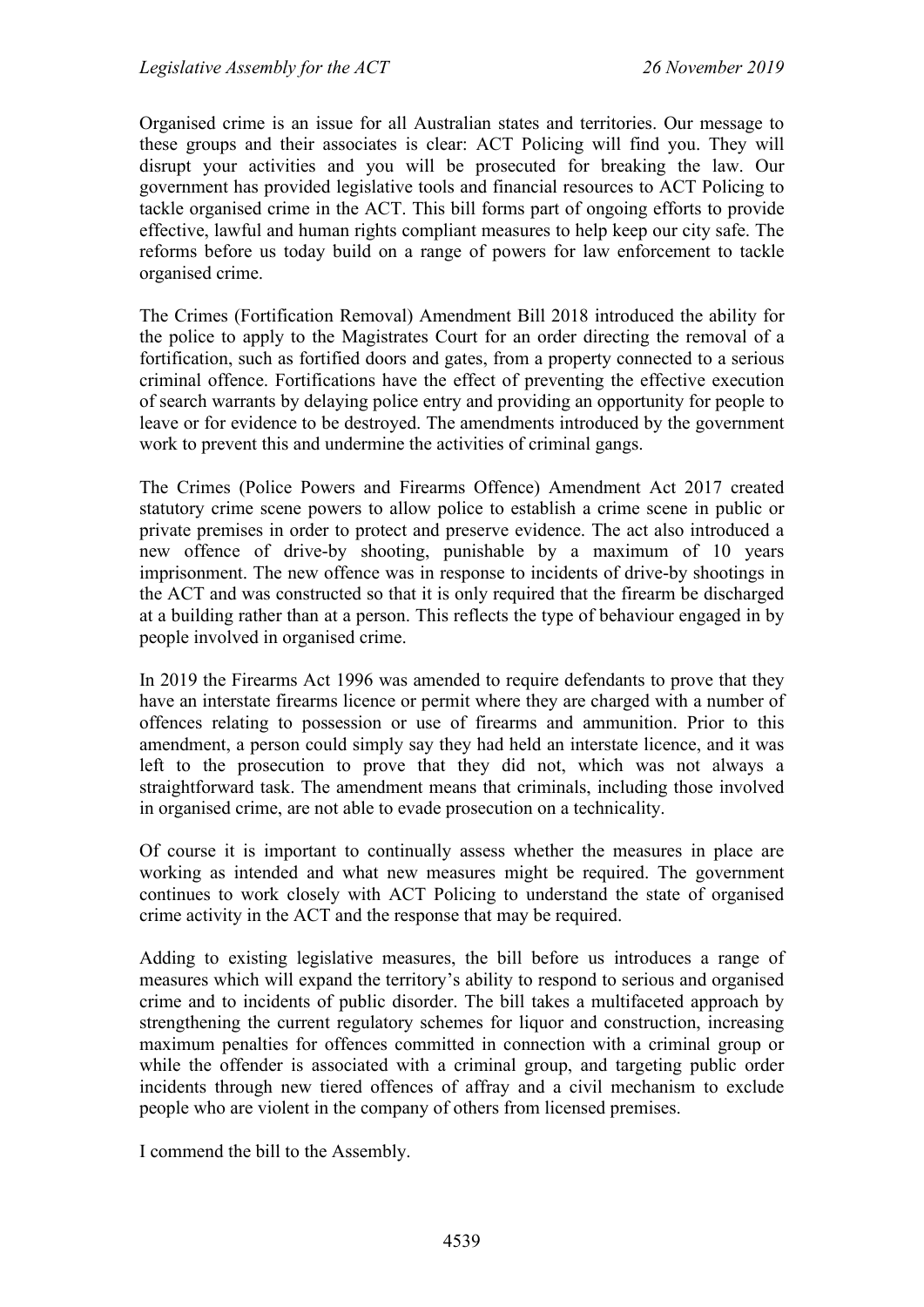**MR RATTENBURY** (Kurrajong) (11.30): The ACT Greens are supportive of this bill and of the intention and motivation of the government in seeking to find new and sophisticated ways of tackling organised crime and disrupting criminal gangs.

This is a complex area of legislation, where we need to find effective ways of legislating to protect community safety while at the same time being highly aware of the risks of unintended consequences. This is a careful balancing exercise, and the Greens believe that the Attorney-General and the Justice and Community Safety Directorate have succeeded in striking that balance in this bill. That said, we will be monitoring the impacts of this bill and any future amendments very carefully to ensure that we are not seeing any of those unintended outcomes.

Of particular note to me and to the Greens are the definitions of gang and organised crime. As the explanatory statement and the briefings I have received clearly indicate, this bill is aimed squarely at outlaw motorcycle gangs and serious organised crime. A quick review of the literature surrounding these definitional issues highlights that across Australia, and indeed the world, jurisdictions have struggled to come up with a consistent and uniform approach. These definitional questions are really important when it comes to ensuring that this legislation does what we intend it to.

When it comes to the amendment of the affray offence, there are two elements. The first requires that two or more other people are present and also engaging in the violent conduct or threat of violence. It has a maximum penalty of five years imprisonment. The second offence requires that five or more other people are present and also engaging in the violent conduct or threat of violence. It has a maximum penalty of 10 years imprisonment. Similarly, in other amendments in the bill, a criminal group is defined as a group of two or more people that has as an objective engaging in conduct which constitutes an indictable offence or obtaining a benefit for the group or someone else.

These definitions give us cause to pause and think carefully about their potential application. Could they, for example, be applied to family members or associates who may not necessarily be connected with what a reasonable person would describe as organised crime but perhaps happen to be present? Similarly, I am highly conscious of concerns that have been raised and subsequently realised regarding consorting laws in other states that have unduly targeted members of the Aboriginal and Torres Strait Islander community. I have talked about examples of those impacts in this place previously.

In line with the targeted approach outlined in the explanatory statement, and the position of ACT Policing, on balance we accept that this definitional approach should achieve the desired outcomes. In drawing this conclusion, I also put weight on the checks and balances that will be afforded to both ACAT and the Supreme Court in applying the penalties provided for under this legislation.

We believe that this legislation does deliver a strong message that thuggery and serious and organised crime are not welcome in this city, while guarding against misuse of such legislation. As a minister and as an ACT Greens member of the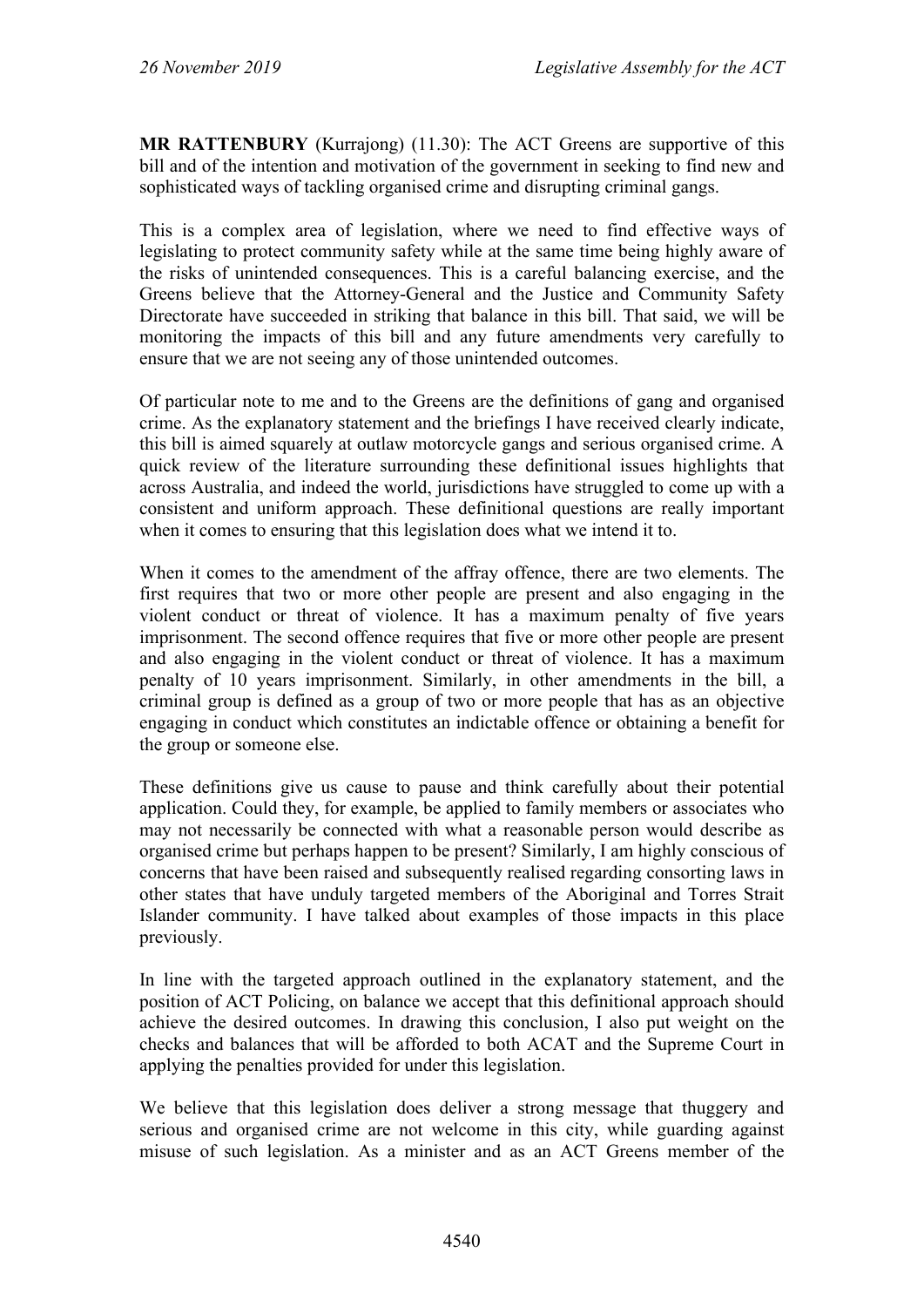Legislative Assembly but also as a member of this community who has lived here for many years, I do acknowledge the concerns of Canberrans in this space. It is impossible not to see the impacts of violence and intimidation on victims in our city who have been the subject of, or witness to, some very serious crimes over recent years. It is a difficult area of law enforcement to legislate in.

As our voting record has shown, the Greens have not to date felt that debates in the Assembly have offered the best way forward. But we do believe that this legislation has been drafted in a way that will make a real impact. We believe that it will strengthen the protection of our citizens and enhance law enforcement. That is why we will be supporting it while maintaining a focus on ensuring that it delivers what it has set out to. We are pleased to lend our support to this legislation today.

**MR RAMSAY** (Ginninderra—Attorney-General, Minister for the Arts, Creative Industries and Cultural Events, Minister for Building Quality Improvement, Minister for Business and Regulatory Services and Minister for Seniors and Veterans) (11.34), in reply: I am pleased to close the debate on this important piece of legislation. I thank members for their support of this bill; it is important to have that trilateral support. I also place on record my appreciation to the people who have worked on this: the members of the JACS team, especially the criminal law team who have been working extensively over a number of months to draw all of this together. I also thank the scrutiny committee for its comments, and as a result of those I table a revised explanatory statement.

Of course, as we get the support for this bill it would not be a debate in relation to organised crime without there being a broken record from across the chamber with the Canberra Liberals regarding anti-consorting laws. I again place on the record that the government continues to work on matters that are both human rights compatible and also, importantly, effective. In doing that we will look at the evidence and not the opposition's grandstanding.

The evidence is clear and remains clear—the anti-consorting legislation and the criminal organisation control order legislation espoused by the Canberra Liberals are simply not effective in achieving their aims. Therefore, the government will not move in that direction and we will not be sidetracked by the broken record of the opposition. The government will continue to work in areas that are effective. The Crimes (Disrupting Criminal Gangs) Legislation Amendment Bill 2019 marks another stage in this government's effective work in tackling the threat to public safety caused by organised crime.

Individuals who operate in criminal gangs or organised crime often see themselves as operating outside the law. Clearly, this is unacceptable for the people of Canberra and the ACT is committed to implementing effective legislative approaches to disrupt criminal gangs and to make it harder for them to operate in the ACT. This bill supports the government's commitment to target, to disrupt and to prosecute criminal gangs in the ACT and makes amendments that focus on individual involvement in organised crime to support public safety.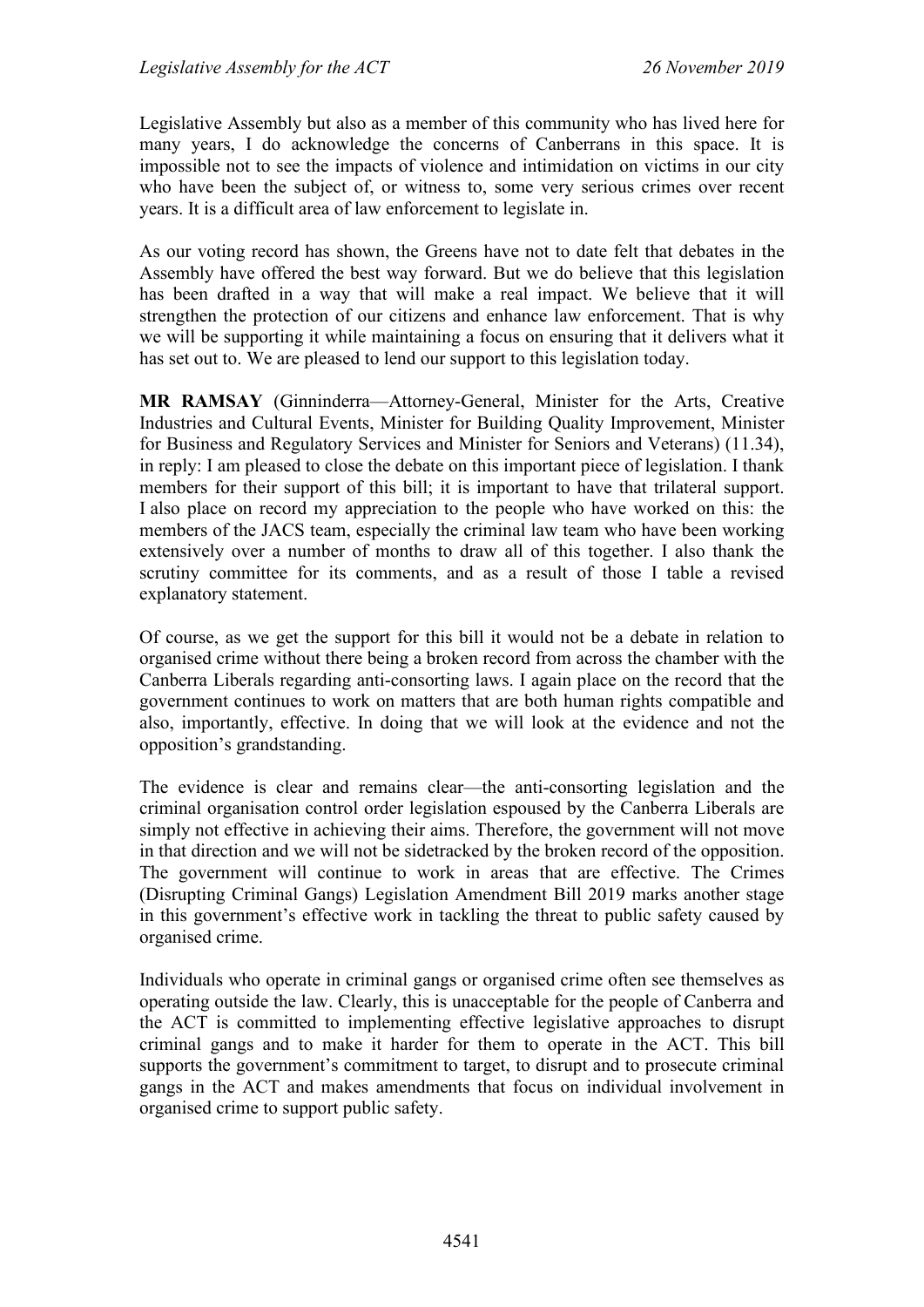The social structure and the behaviour of organised criminal groups is often characterised by a ready disregard for rules, laws and general social order, creating a public safety risk to the community. There are different aspects to public safety and this bill focuses on two different approaches. The first is to strengthen the regulatory schemes that ensure that the construction and liquor industries are not vehicles for criminal activity. The second is to improve the response to public order incidents and other gang-related offending.

The first series of amendments include introducing an exclusion order scheme to exclude certain people from specified licensed premises for a civil mechanism and also the cancellation of a licence under the Liquor Act 2010 or the Construction Occupations (Licensing Act) 2004 on the basis of a person's criminal activities.

The importance of strengthening regulatory schemes as a response to organised crime has been recognised by all of the first law offices in Australia through the Council of Attorneys-General. In June 2018 the council agreed that organised crime is a pervasive threat to the community and that all attorneys-general would have regard to a statement of guiding principles when developing legislative responses to organised crime.

One of those six principles is that jurisdictions should have a suitable occupational and industry regulatory regime to prevent criminal organisations and their members from entering into or operating through lawful occupations. The amendments to the ACT's construction and liquor licensing regimes contained in this bill support the commitment to the Council of Attorneys-General.

The bill introduces a civil-based mechanism into both those regulatory schemes to allow a construction licence or a liquor licence or permit to be cancelled if the criteria are met. The overarching criterion for cancellation is that the licensee or permit holder continuing to hold the licence or permit presents an unacceptable risk to community safety because of their criminal activity.

It is important to be clear that these provisions do not mean that anyone who has been convicted of an offence will be subject to an application by the Chief Police Officer to the ACT Civil and Administrative Appeals Tribunal or the Magistrates Court. The bill does not seek to remove the ability of someone to work simply because at some point in their life they have committed an offence. Rather, there must be a causal connection between the person's criminal activity and the unacceptable risk their continuing to hold the licence presents to community safety.

I acknowledge that these provisions may engage and limit certain rights of members of a criminal gang under the Human Rights Act 2004. However, as any restriction is limited to individuals who choose to be involved in criminal groups and activities, they are proportionate and the least restrictive possible.

The other category of amendments work in conjunction with the regulatory scheme amendments to improve responses to deter individuals from being involved in criminal gangs. Three types of amendments sit within this category, all working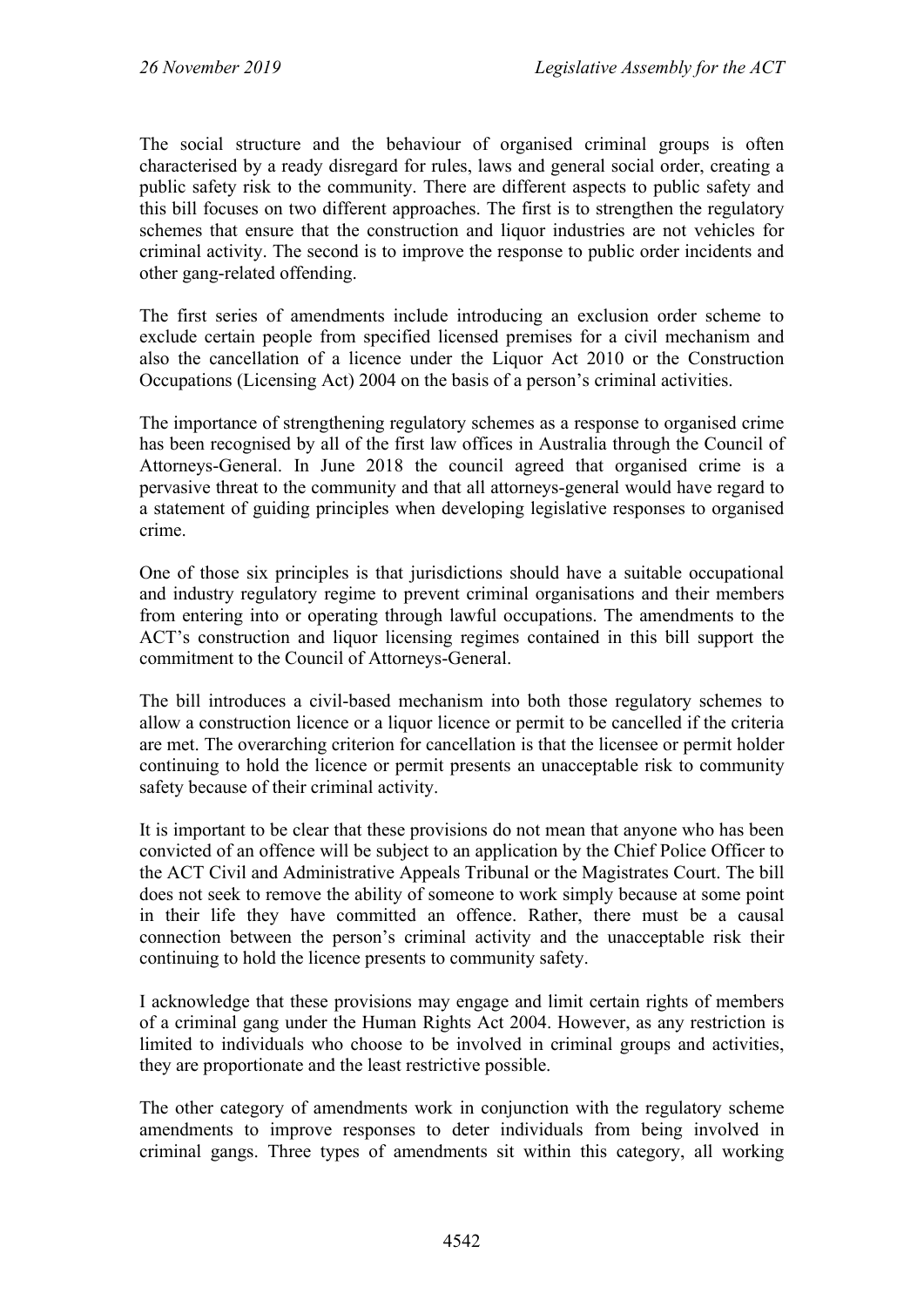together to strengthen our responses to criminal gangs in the ACT and to ensure that our law-abiding citizens are protected from violence associated with criminal groups.

The three amendments that improve public order responses include the new tiered offences of serious affray, amendments to the penalties for offences of fighting and offensive behaviour, and increased maximum penalties for specified offences committed in connection with a criminal group or committed by a person associated with a criminal group. These amendments will allow ACT Policing and the criminal justice processes to adequately respond to the unique nature and operation of criminal gangs.

The Australian Crime Commission has described criminal gangs as one of the most high profile manifestations of organised crime. Members may be involved in a range of criminal activities, including drug production and trafficking, firearms trafficking, serious fraud, money laundering, property crime and offences of violence. The ACC has noted that criminal gangs do not usually engage in organised crime as a collective unit but that generally the threat arises from small numbers of members leveraging off the OMCG and conspiring with other criminals for common criminal purposes.

The key purpose of these amendments is to acknowledge and respond to the increased danger, fear and panic caused to the public by more serious incidents of violence involving multiple people acting in common, and to discourage members of a criminal gang from using their criminality as a shield.

In relation to the new tiered offence of affray, the bill includes two additional offences of affray that sit alongside the current existing offence, which carries a maximum penalty of two years\ imprisonment. The two new offences ensure that there are appropriate criminal responses for acknowledging the serious incidents of public disorder when they are committed in company of other criminal gang members. The new offences carry a maximum of five years imprisonment where the violent conduct involves the offender and two or more people and a maximum of ten years imprisonment where the violent conduct involves the offender and five or more people.

In addition to the new tiered offences of affray, the bill also increases the maximum penalty for other similar public order offences such as fighting and offensive behaviour. The new maximum penalty for these offences is increased to 20 penalty units, which brings these less serious offences in line with other similar types of offending behaviours.

Finally, the bill establishes a new sentencing regime for specified offences committed in connection with or by a person associated with a criminal group. This operates only after a conviction and demonstrates the necessity for the courts to recognise that criminals who have some connection with a criminal group leverage that connection to commit criminal acts, in particular those I mentioned earlier which have been identified by the ACC.

Committing an offence while associated with a criminal group increases the maximum penalty for the offence by 10 per cent. This increased penalty reflects the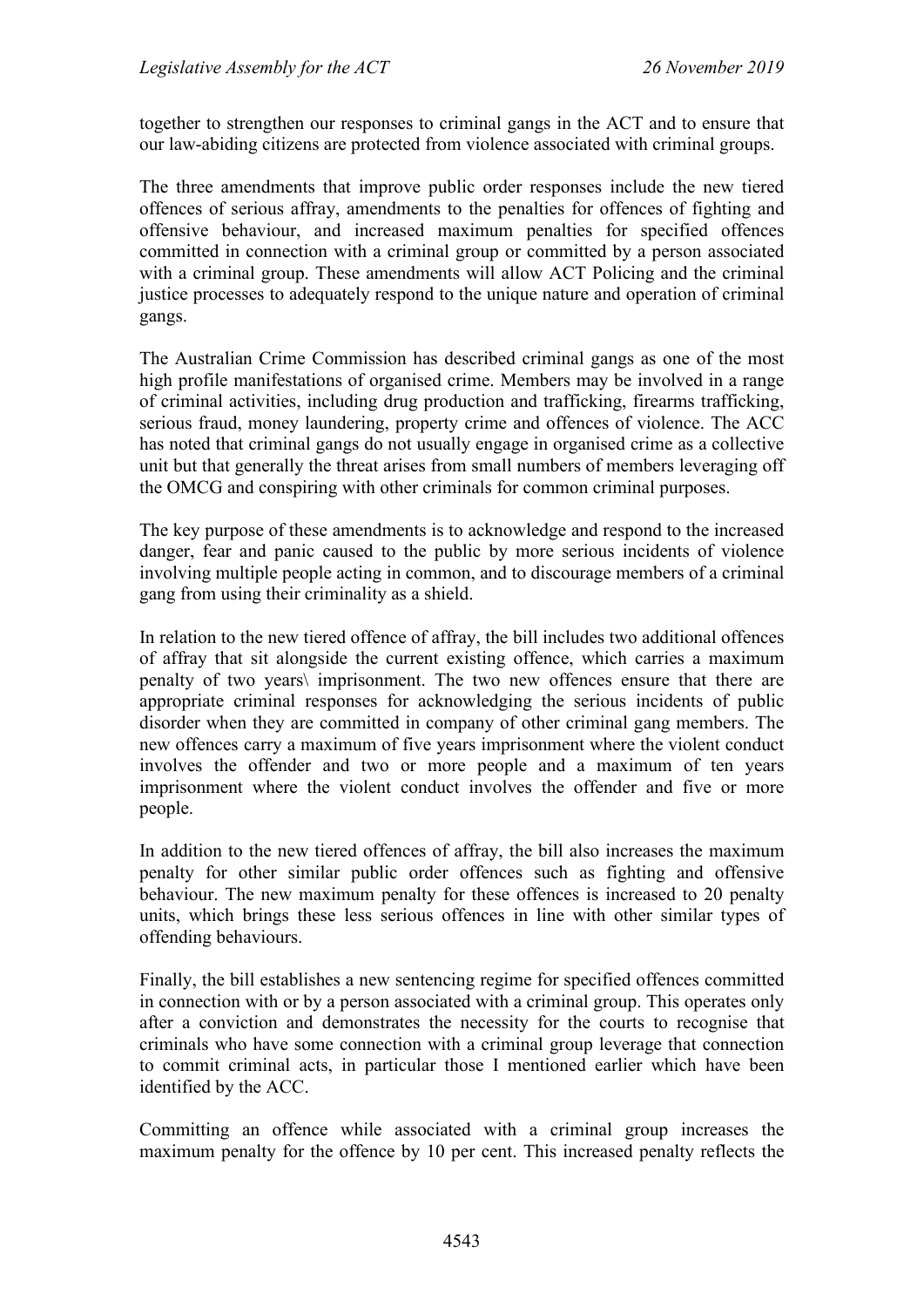seriousness of gang-related offending and delivers a clear message that gang members are not above the law or free to commit offences with impunity.

The range of offences in this bill creates an evidence-based and human rights compliant way to target and disrupt organised crime and ensure public safety from criminal gangs. The bill affirms the government's commitment to strong and appropriate police responses and making Canberra a safer place to live and work.

As has been noted, I propose to move several government amendments to the bill, as a result of issues that have been identified following the introduction of the bill. The amendments are largely minor and technical and they will support the effective implementation of this important suite of measures and improve the safety of the ACT community. They are, however, important improvements that come from further listening. I place on record my thanks to Ms Cody for her work in bringing a number of these amendments to fruition. I commend the bill to the Assembly.

Question resolved in the affirmative.

Bill agreed to in principle.

# **Detail stage**

Bill, by leave, taken as a whole.

**MR RAMSAY** (Ginninderra—Attorney-General, Minister for the Arts, Creative Industries and Cultural Events, Minister for Building Quality Improvement, Minister for Business and Regulatory Services and Minister for Seniors and Veterans) (11.45), by leave: I move amendments Nos 1 to 9 circulated in my name together *[see schedule 1 at page 4588].* I also table a supplementary explanatory statement to the amendments. The amendments arise as a result of issues raised after the introduction and they will ensure that the scheme operates as intended. The government has worked closely with ACT Policing, Access Canberra and the Human Rights Commission to ensure that the legislation is practical and human rights compliant.

The nine amendments will ensure that the ACT's commitment to target, disrupt and prosecute criminal gangs is clear and that the legislation operates in the way it was intended to protect public safety. All of the amendments are minor or technical. They will support and supplement the policy intent of the provisions of the bill. Amendments 1 and 7 require that ACAT must, rather than may, consider the need to minimise the possibility of criminal activity in the relevant industry when cancelling a licence. This ensures that ACAT considers the possibility of criminal activity before making a cancellation order and reflects the original policy intent of the provision.

Amendments 4 to 6 amend the definition of "person of concern" to have clearer language and remove ambiguity. This is again consistent with the policy intent. Amendments 8 and 9 will ensure that the new offence at section 187L of the Liquor Act only applies to a person currently subject to a cancellation order, again addressing ambiguity in the provision, consistent with the original policy intent.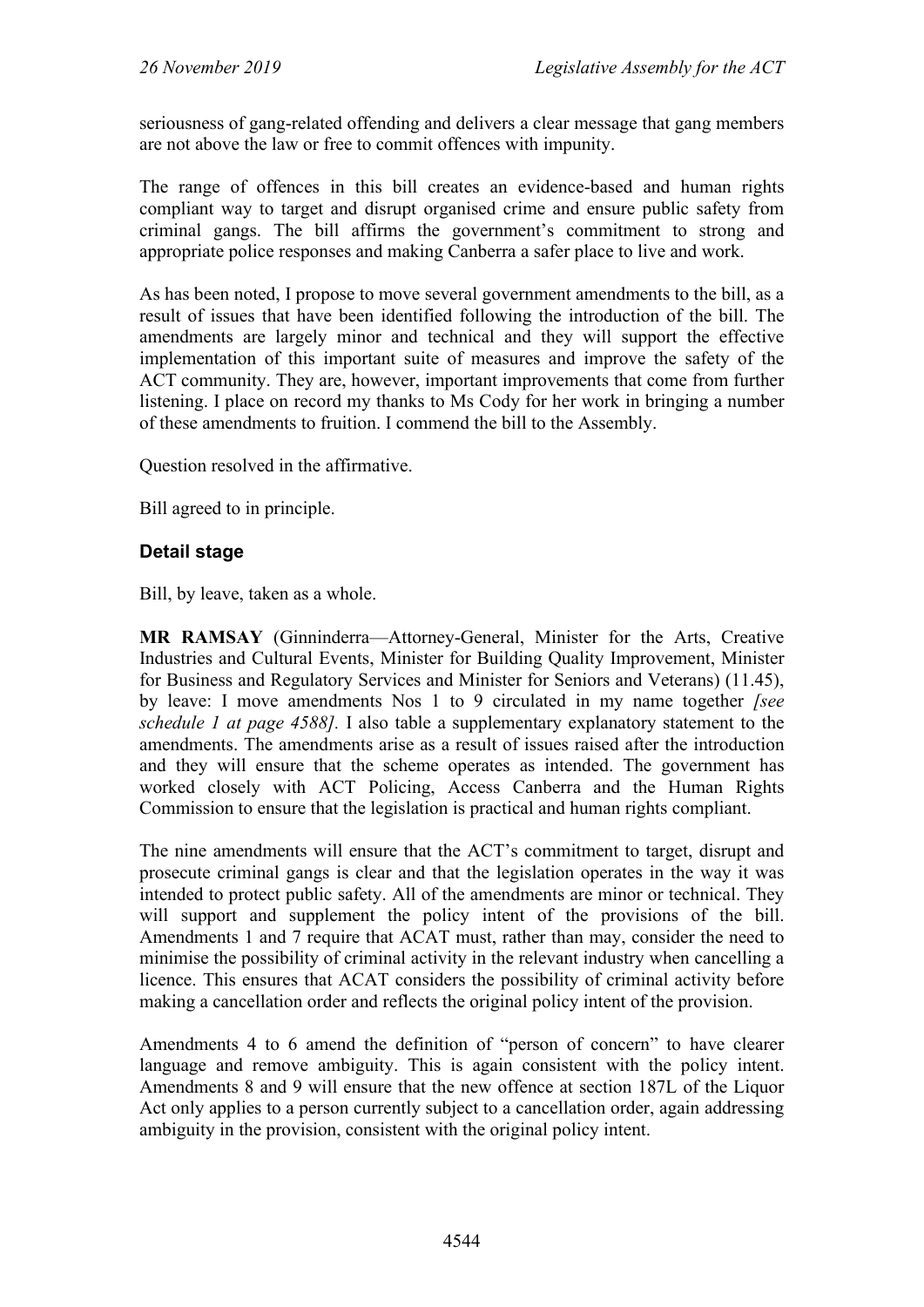Amendments 2 and 3 ensure that new section 69A operates as intended. These are technical amendments as necessary, as the definition of "involved person" currently applies only to new part 11B of the Liquor Act but the term is used in new section 69A. I commend the amendments to the Assembly.

Amendments agreed to.

Bill, as a whole, as amended, agreed to.

Bill, as amended, agreed to.

# **Long Service Leave (Portable Schemes) Amendment Bill 2019**

Debate resumed from 24 October 2019, on motion by **Ms Orr**:

That this bill be agreed to in principle.

**MR WALL** (Brindabella) (11.48): The bill before us today makes a number of changes to the long service leave scheme that operates in the ACT. The legislation before us today is, in large part, a solution searching for a problem. ACT Labor have made it very clear that there is an agenda behind this bill, an agenda that is ideologically driven, to dismantle the protections and the legal structure that drive investment in our local economy and create jobs. This is all being done in the name of a fair go for workers, yet it seeks to ultimately punish those that create the jobs.

I accept that a good portion of this bill is minor and technical in nature, and I accept that the amendments have been brought about by a review of the governance board. The recommendation has been to proceed with this bill for the technical components. However, not surprisingly, there is the stench of an anti-business and anti-job strategy here.

The part of this bill that causes me the greatest concern is clause 13, which introduces a new debt recovery provision, allowing the authority to pursue former directors of a company where there have been actions taken to strip assets. I acknowledge that there are company directors out there who do the wrong thing and have done in the past. However, a broadbrush approach and a very flimsy definition of phoenix activity are a significant issue for us to be legislating for today, particularly when it comes to teasing out the very important component of the activity, which is intent.

In this instance, I remain completely unconvinced that there is a problem to start with. I have been provided with no example by government, the minister or the officials who provided a briefing. I asked the officials who briefed me on this bill if they could point me to any cases where unpaid levies had become a bad debt as a result of phoenixing activity. There were no examples they could point to. In fact, when I asked how many instances of this had occurred, the response was that they thought there had been at least one. That is not a convincing case for dismantling the core structure that protects the investment so many people make across such a broad range of sectors. It is not just the construction industry that we are dealing with but also the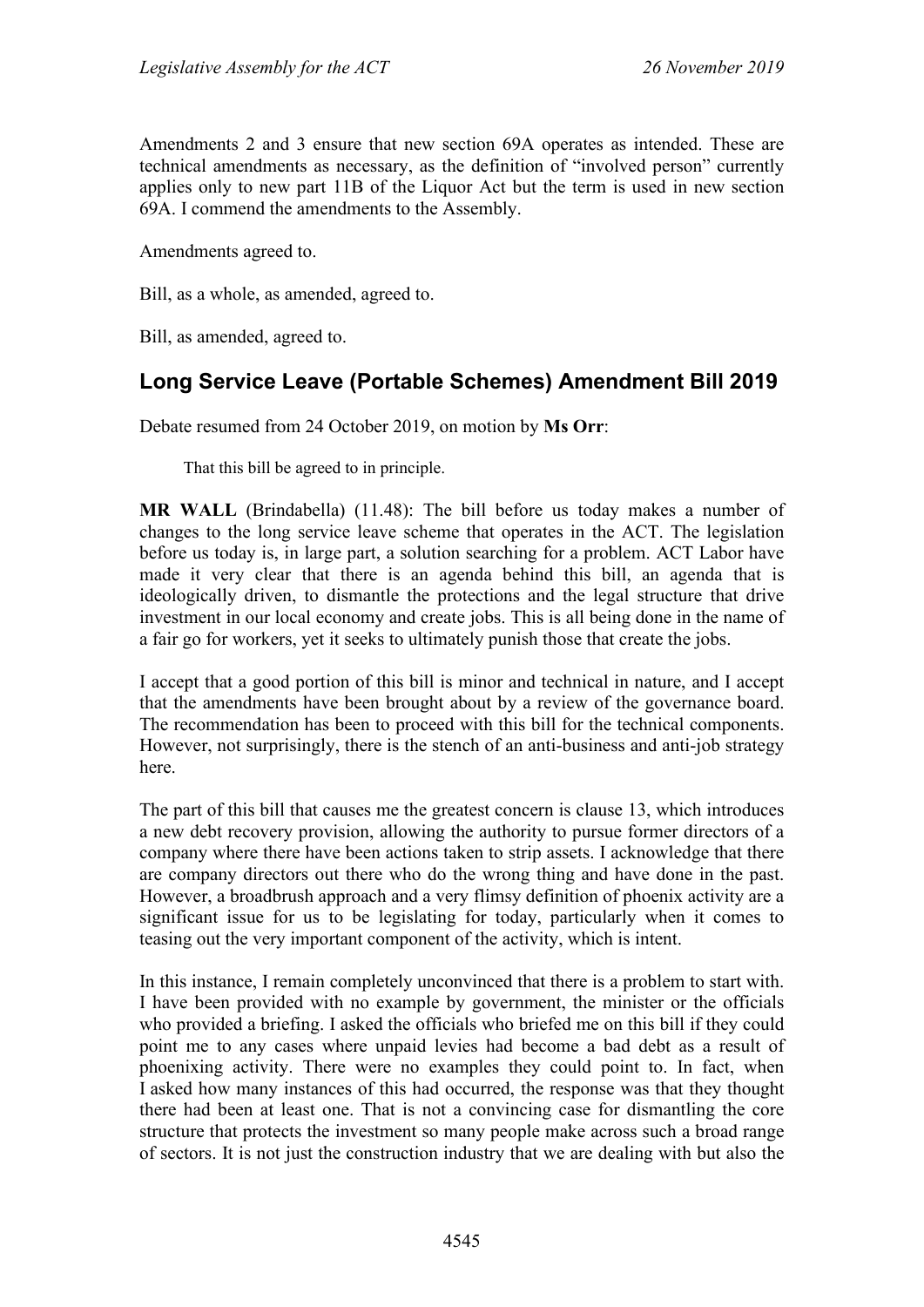community services, aged-care and cleaning industries. There has been a failure to provide a justified case as to why such broad-reaching and groundbreaking powers are required under the long service leave scheme.

The powers also fail to recognise how some companies structure their affairs where the owners or the shareholders of the company are not the directors of the company. In many instances, those who have the financial stake and the financial interest in the company are not occupying the board position as a director that oversees governance. Holding those people to account—in many cases it is an accountant or a financial planner that is the director of the company, whilst the operator of the business is the shareholder—places liability in the wrong place and does not seek entirely to achieve the outcome that the government is intending.

This government has become complacent when it comes to effective consultation, particularly when it comes to business and, importantly, when it comes to the construction sector. Be it the secure local jobs code, work health and safety amendments or other measures that have passed, there has been a common thread: they are all swept through with little to no consultation. If there is consultation, recommendations made by employers and industry are all too often ignored.

That is the case with this bill. From consultation with stakeholders, as the opposition does routinely with all bills that come through this place, we found that a number of peak industry bodies were unaware of the legislation being presented a number of weeks ago or the intention to pass it this week. That reeks of a government unwilling to consult with all industry stakeholders. With policy after policy and legislation after legislation, industry just cannot keep up. There are battles on many fronts, and they have to pick and choose their battles wisely. To make matters worse, it is getting to the point where they are simply ignored and bypassed in any consultation process, as has been the case with this bill.

The Labor government do not consider the knock-on effects. There are knock-on effects for employers each time a new law comes to pass. The financial and administrative implications of these laws are never measured and are rarely acknowledged as being a possible by-product of some of their actions. This confirms my view that there is an ideological agenda at play here, an agenda to get the bosses. You only have to speak to the Chief Minister. That is exactly the kind of people we are trying to attract to Canberra to drive our economy, make substantial investments and grow jobs in the territory.

As I have flagged, the majority of this bill is technical in nature. The opposition has no concern with amendments clarifying calculations for leave entitlements and reaffirming the calculation measure for entitlements, should an employee be on workers compensation leave. The opposition does, however, remain deeply concerned about the provisions and the widespread agenda which we are seeing through a number of legislative reforms that seek to hold company directors personally liable or offering personal guarantees for actions of the legal entity that they have had governance responsibility for. The opposition will continue to work with industry and consult on how these changes are implemented and the impact they have. We remain very wary of granting these new powers to the government.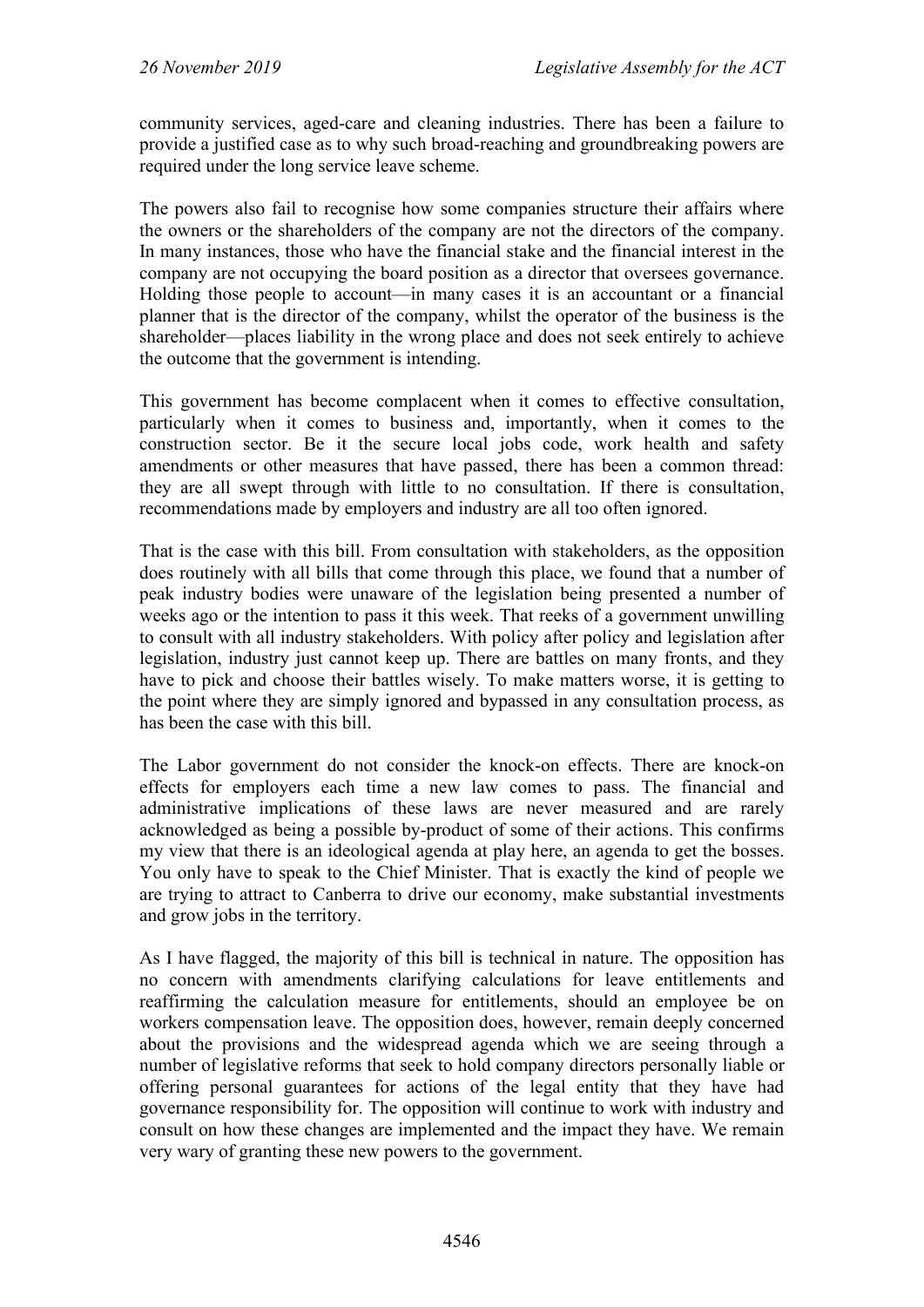**MR RATTENBURY** (Kurrajong) (11.54): The ACT Greens will be supporting the Long Service Leave (Portable Schemes) Amendment Bill 2019. Long service leave is an important entitlement for the health and wellbeing of our workforce, financially and physiologically. It recognises years of hard work and service. The portable long service leave scheme aims to protect the entitlements of workers in industries characterised by high levels of mobility and casual employment.

Traditionally, long service leave only accrued to a person working for one employer over a significant period of time. Portable long service leave recognises that a person can have a career in the same or similar industries despite moving between employers. It ensures that people have access to long service leave entitlements similar to those of workers in more permanent employment. Leave and related entitlements offer positive benefits for employees but also for businesses and employers in areas including productivity, morale and staff retention.

The changes in this bill will work to provide more clarity for scheme participants and correct a range of administrative and technical matters. The change of terminology to "education and care services" to reflect the current language in early childhood education and care is a small but important one that recognises the crucial role of educators in the lives of Canberran children and young people.

The amendments to enable better compliance with and enforcement of the payment of interest and levies will further protect the rights and entitlements of workers within the portable long service leave scheme.

The changes in this bill work to ensure that businesses are meeting their requirements under the legislation and add clarity and certainty for those working in dynamic and sometimes volatile industries. It will be harder for unscrupulous employers to dodge their responsibilities to their workers, especially in the event of phoenixing. The legislation includes measures to enable both workers and workplaces to demonstrate their compliance with the requirements and to address any mitigating factors in disputes.

The ACT Greens have long been advocates for long service leave across industries, and for the fair and just application of the laws governing entitlements. We understand that the portable long service scheme is evolving, and will continue to evolve, to meet the needs of ACT workers and businesses. We believe this bill is part of that evolution and we are pleased to support it today.

**MS ORR** (Yerrabi—Minister for Community Services and Facilities, Minister for Disability, Minister for Employment and Workplace Safety and Minister for Government Services and Procurement) (11.57), in reply: I table a revised explanatory statement to the bill. In closing, I thank Mr Rattenbury for his comments. They are in stark contrast to Mr Wall's probably more alarmist feedback. Long service leave is an important reward for long and faithful service. It is a benefit that the ACT government believes all workers should have the opportunity to earn. Unfortunately, modern contract and project-based employment arrangements have meant that workers in some industries, through no fault of their own, have been unable to accumulate and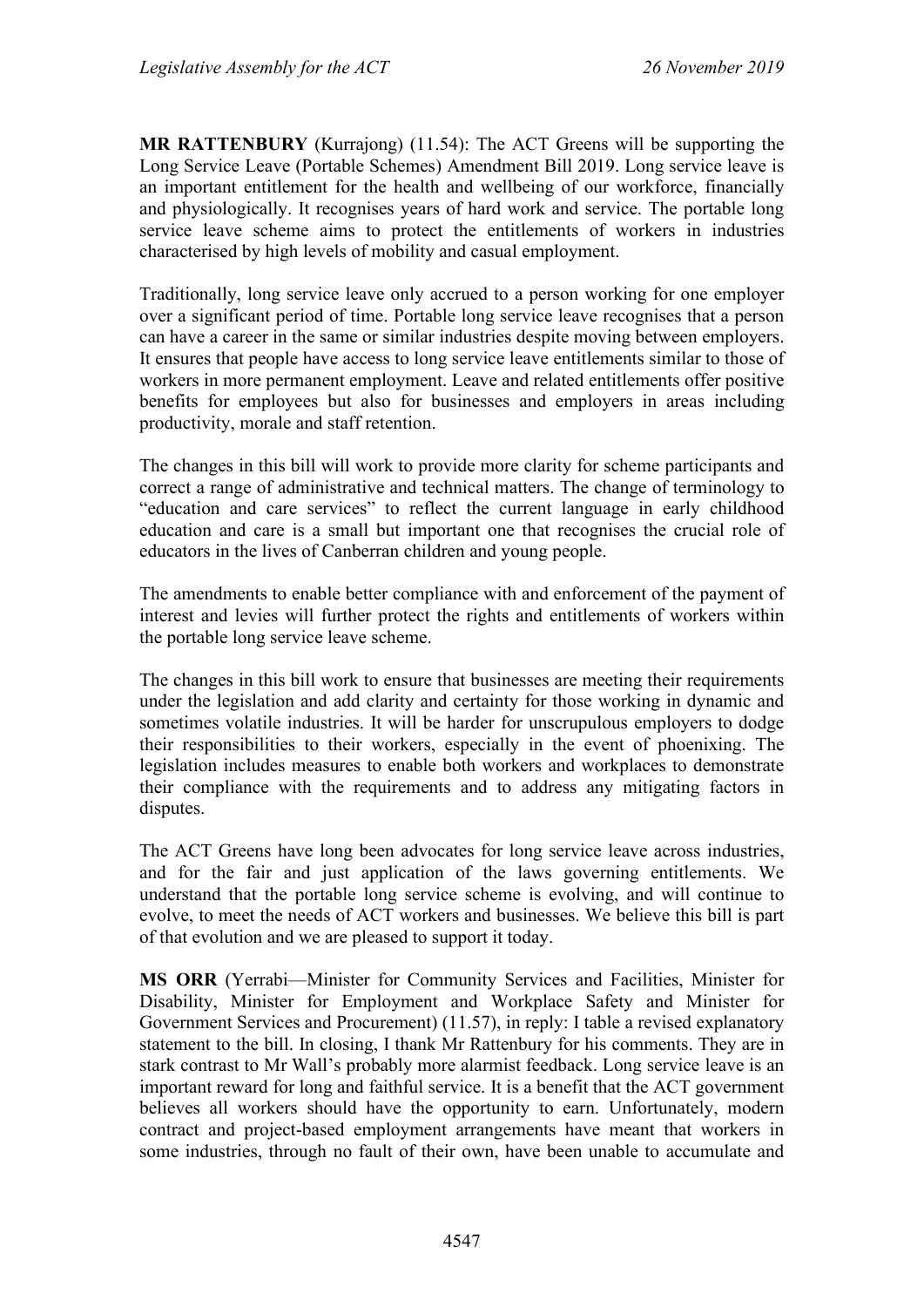access long service leave. This might occur, for example, when an employer's contract to provide a service to a client is terminated and a new contract for the same service is entered into with a new employer.

A worker engaged in the delivery of that service would quite often continue in their previous role, albeit with a new employer. As a result, they would lose continuity of service for long service leave purposes. These arrangements, which limit continuity of service with a single employer, are common in the construction, community services, cleaning and security industries. That is why they were selected for inclusion in the ACT's effective, progressive and world-leading portable long service leave schemes.

Long service leave, under the portable schemes, is accumulated for length of service in a particular industry, rather than a workers' length of service with a single employer. It is interesting to note that the Victorian government has recently legislated to expand the coverage of its construction industry based portable long service leave scheme to include the cleaning, security and community services industries. This essentially constitutes a harmonisation of coverage with the territory's portable long service leave schemes.

The ACT government and the portable long service leave schemes governing board are not resting on their laurels. On the contrary, both are committed to improving the performance of the schemes, including by making them more accessible to workers and covered employers and by improving education, compliance and enforcement activities.

The Long Service Leave (Portable Schemes) Amendment Bill 2019 is evidence of this commitment to continual improvement. The bill will provide better compliance and enforcement tools and regulatory incentives; more flexibility in crediting unrecorded service of a worker under the scheme; an ability for the Long Service Leave Authority to recover levies where there is evidence of phoenixing behaviour; and clarification around the terminology used to describe the community sector industry.

An employer in an industry is covered under the scheme if they fall within a covered industry. The obligation falls on covered employers to register with the Long Service Leave Authority. Once registered, employers must meet their obligations under the portable scheme, which, amongst other obligations, includes the lodging of quarterly returns and the payment of a levy in relation to registered employees identified and verified through the quarterly returns submitted by employers.

Both these steps are necessary in supporting a sustainable scheme that entitles workers in these industries to access portable leave entitlements. Unfortunately, the current legislation only allows for criminal offences to be prosecuted before the courts for non-compliance, which can be costly, or the application of a small late fee that does not reflect the amount of unpaid levies owed to the scheme.

This bill will amend the act to establish a better compliance framework. It will establish an interest regime to address the late payment of levies that is proportionate to the amount of levies owed by employers who fail to pay their levy on time. This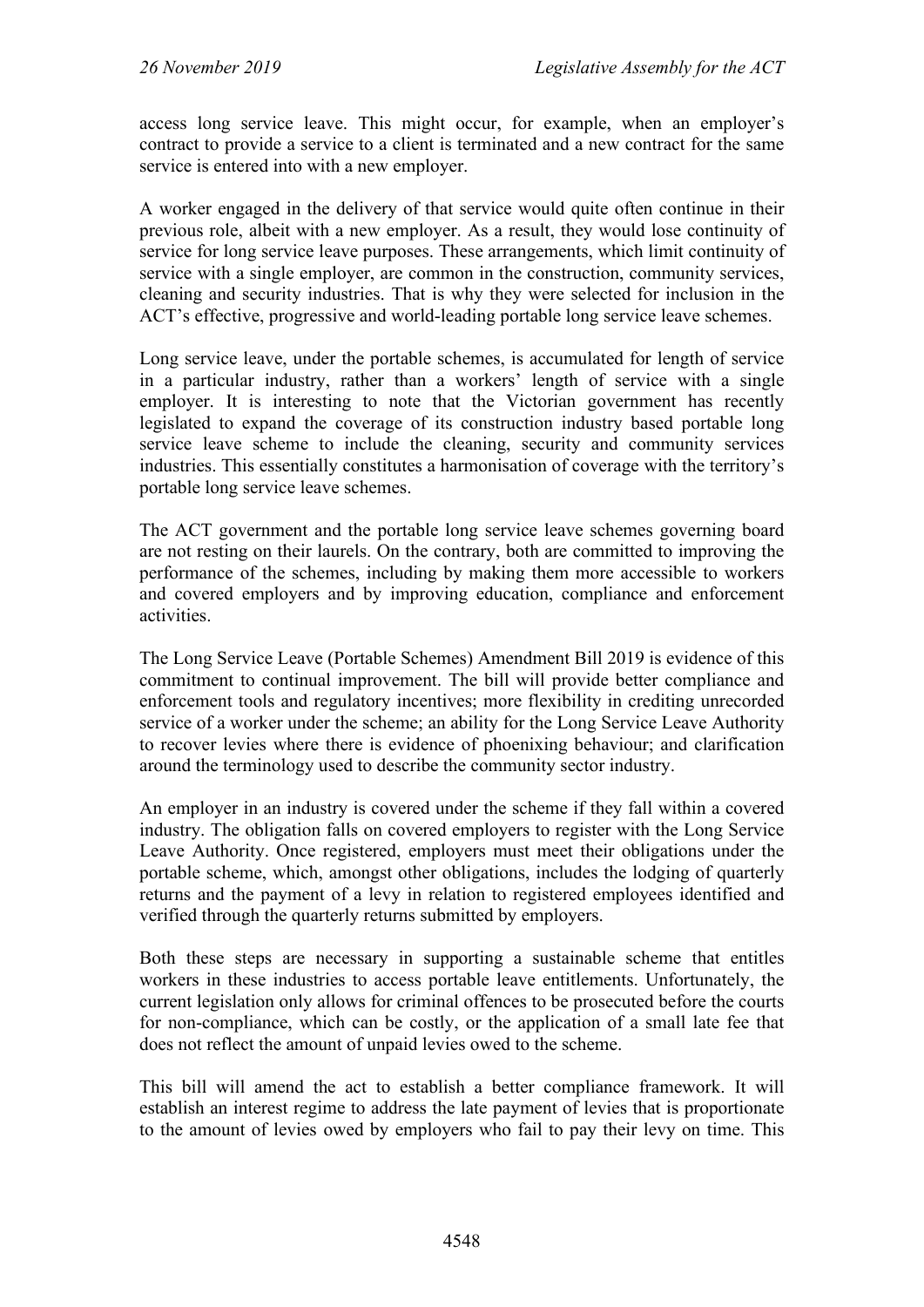amendment will provide a greater incentive for employers to comply with their levy obligations in a timely way.

Enforcement will also be modernised under the bill. Inspectors will be able to monitor compliance by providing written notice to request and receive information without the need to physically enter a premise. It also enhances the powers given to inspectors to obtain, inspect and copy records. In doing so it will also extend safeguards to those providing information to inspectors by maintaining protections around the use of information in criminal proceedings. These changes will not only make enforcement activities more efficient for inspectors; they will also minimise the disruption to business that would otherwise occur should inspectors be entering a premise to obtain this information.

In addition to these amendments, a new infringement notice scheme will also be introduced under the Magistrates Court Act 2003 to better encourage employer compliance. The bill removes the legislative time frames for which the registrar can credit service for workers who have unrecorded leave. The bill gives the registrar of the Long Service Leave Authority the discretion to credit an unlimited amount of service if the levy can be paid and if satisfied a worker has worked in a covered industry for that period.

This bill will also amend the act to enable unpaid levy amounts to be recovered where phoenixing behaviour is demonstrated. Phoenixing behaviour disadvantages workers. It hurts subcontractors, creditors and employees, as they are left unpaid and out of pocket. The burden of phoenixing behaviour is unfairly borne by those who do comply with their obligations to pay levies to support the entitlements of workers to portable long service leave.

The bill addresses phoenix behaviour by introducing new powers for the authority to recover outstanding debts from the director or directors of a company involved in phoenix activity. Allowing the authority to pursue directors personally will provide a disincentive for this type of behaviour and support other measures that have been introduced by the commonwealth to curb this type of activity.

This bill will also update the terminology used for childcare services which are covered within the community sector industry under the portable leave scheme. In doing so, it aligns the language of the portable schemes legislation with modernised terminology used in the Education and Care Services National Law Act 2011. Specifically, the term "childcare services" will be replaced with "education and care services" as defined in the national education and care law.

Madam Speaker, educators of our children are no longer talked about as childcare workers. These workers play an important role in educating our children. The technical amendments in this bill will keep the scheme in step with current industry practices and acknowledge the important role of these workers as early childhood educators. These amendments do not, however, alter the current coverage of the scheme.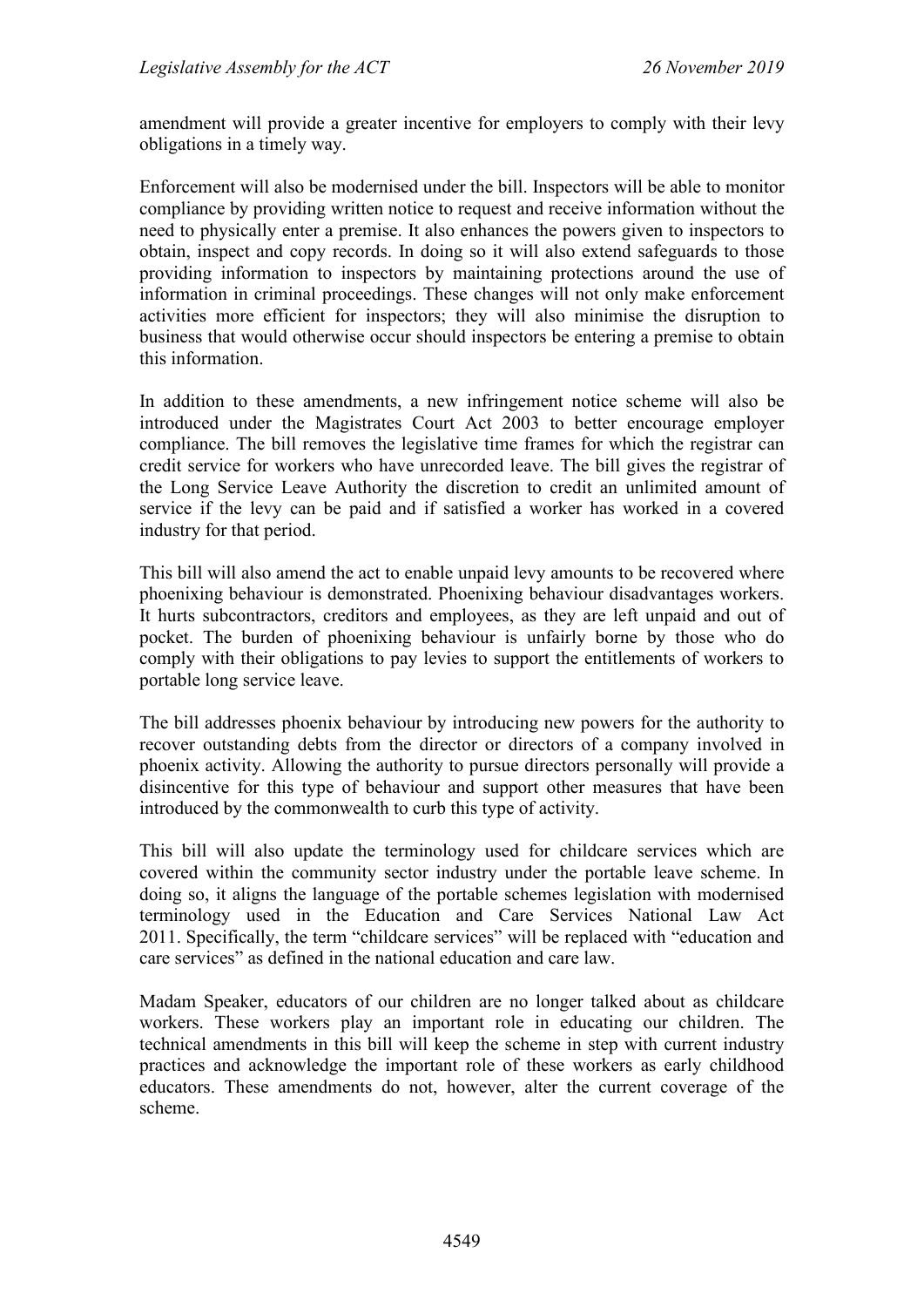Portable long service leave encourages a fluid and efficient market of labour, skills and experience where they are needed most. Not only does the provision of portable long service benefit workers; it also benefits employers by providing an incentive for employees to keep working within a covered industry.

It is widely recognised that mental health conditions are rising and that approximately one in five Australians aged 18 to 65 will experience a mental health condition. We are working hard to support the wellbeing of our workers. The provision of portable long service gives employees the opportunity to have a well-deserved break, in recognition of the number of years that they have been working. It allows workers to take leave to reduce the risk of suffering from a mental health condition as a result of work, allowing them time to relax, recharge and return to work re-energised.

The bill will ensure that our portable leave legislation continues to operate effectively for the benefit of covered workers and employers. I would like to take this opportunity to thank the scrutiny of bills committee for carefully considering the bill. Some of these provisions are complex and technical, and in response to the comments by the committee I have revised the explanatory statement for this bill.

Long service leave is a benefit that all workers should enjoy as a reward for long and faithful service. It allows them to take a break from their jobs and spend time with their families and the community. It is crucial, then, that we continue to ensure the integrity of our portable long service leave scheme. I commend the Long Service Leave (Portable Schemes) Amendment Bill 2019 to the Assembly.

Question resolved in the affirmative.

Bill agreed to in principle.

Leave granted to dispense with the detail stage.

Bill agreed to.

# **Sitting suspended from 12.06 to 2.00 pm.**

# **Questions without notice ACT Policing—staffing**

**MR COE**: My question is to the minister for police. Minister, quite simply why do we have fewer front-line police in the ACT today compared to 2010?

**MR GENTLEMAN**: This government is very supportive of our police force by providing the best resources that we can. That is why in this budget we have committed more than \$35 million to ACT Policing to roll out the new police service model which will deal with policing in the ACT, providing more officers on the front line and more officers to deal with crime. Our crime disruption team is doing a fantastic job in the ACT in disrupting crime before it occurs and ensuring that when it does they can arrest the offenders, charge them and then appropriately incarcerate them.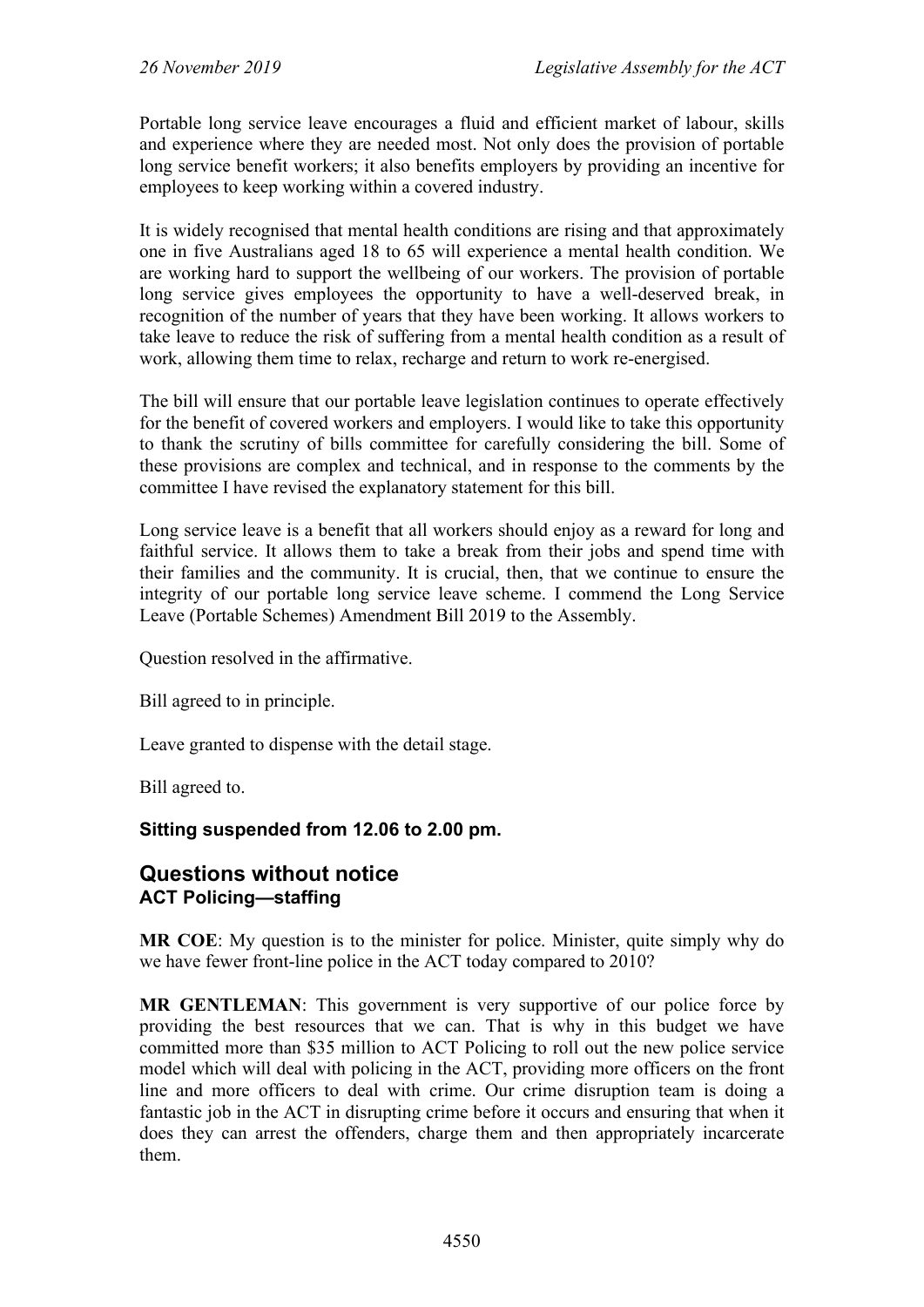**Mrs Dunne**: On a point of order on relevance, Madam Speaker, the question was: why do we have fewer front-line police today compared to 2010? I ask you to ask the minister to be directly relevant to the question.

**MADAM SPEAKER**: Have you concluded your answer, minister?

**MR GENTLEMAN**: I have.

**MR COE**: Minister, again, why do we have fewer frontline police in the ACT today compared to 2010, and why do we also have fewer police per capita in the territory than in any other jurisdiction in the country?

**MR GENTLEMAN**: Our police force works on crime intelligence, to ensure that we get the best results per dollar and per officer across the ACT. We have had an increase in arrests. I point to a number of occasions of work that our ACT police have done over this month. A 48-year-old Chisholm man will face court today charged with arson and weapons offences. Two drivers caught in separate incidents by ACT Policing on the night of Saturday, 16 November will face a total of 12 charges. Further, in November, police have charged three men following an aggravated robbery.

**Mr Coe**: Keep celebrating the crimes.

**MR GENTLEMAN**: I am talking about the work that our police officers are doing on the ground. We can have interjections of scare tactics from the current Leader of the Opposition but in fact what we are doing on this side of the chamber is investing in our police force, and those results are coming to fruition.

**Mr Coe**: A point of order.

**MADAM SPEAKER**: Resume your seat. A point of order, Mr Coe?

**Mr Coe**: Madam Speaker, we have had two very simple questions: why do we have fewer frontline police in the ACT compared to nine years ago, and why are there fewer police per capita in the ACT than in any other jurisdiction? He has not answered those questions.

**MADAM SPEAKER**: Minister, you have—

**MR GENTLEMAN**: Madam Speaker, I do not agree with the premise of his question. Every single year, we have invested in more frontline officers and we will continue to do so. Those opposite, of course, will vote against that investment. They continue each year to vote against our investment in ACT Policing, and we will support that investment.

*Members interjecting—*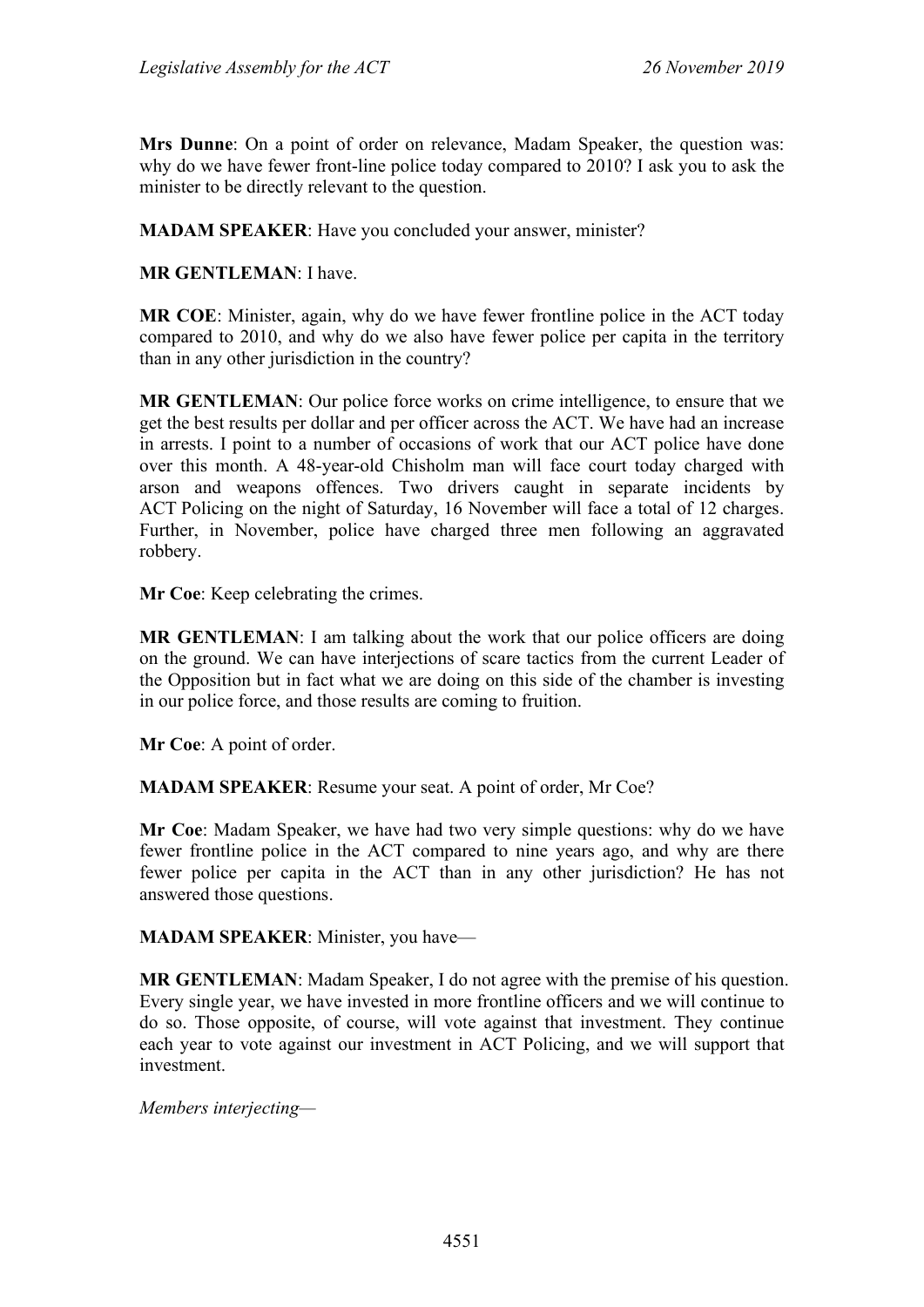**MADAM SPEAKER**: I was waiting for members to settle down before I gave you the call, Mr Parton. A supplementary question?

**MR PARTON**: Minister, why haven't our police numbers increased in the ACT in line with our growing population?

**MR GENTLEMAN**: Our numbers have increased. We have invested even more every single year in our ACT police force. We have announced the largest investment in staff resources, totalling \$34 million in this budget. In last year's budget, we built on the \$8.8 million commitment in previous budgets for new initiatives, including funding for enhanced protective security measures. Because of the investments we have made, ACT Policing will be receiving 69 new members out of the PSM.

# **Transport Canberra—bus timetables**

**MS LE COUTEUR**: My question is to the Minister for Transport. It relates to bus timetables over the holiday period. In previous years, the holiday timetable that applied generally for about three weeks over Christmas and New Year has been based on the weekend timetable. Are passengers going to see one local bus every two hours on weekdays during the holiday period?

**MR STEEL**: I thank Ms Le Couteur for her question. We have been working very closely with bus drivers to finalise a bus timetable for the holiday period. It will run for three weeks over Christmas. I look forward to releasing that soon. That will provide all of the details in relation to the frequency of services.

**MS LE COUTEUR**: Minister, how are you going to find sufficient staff for weekend services over Christmas, given that there appears to be an ongoing driver shortage over weekends? I imagine that over Christmas a lot of drivers will want to be on leave.

**MR STEEL**: I thank the member for her question. Of course we want all our workers to be taking some leave over Christmas to see their families and enjoy the holiday period. Much of the Christmas period does take place on ordinary working weekdays and we will have drivers able to undertake shifts. We have been working closely and we are confident that we will have enough drivers to deliver the timetable that we have been working on—particularly with the Transport Workers Union delegates.

We have been recruiting drivers. Eleven have just finished recruitment training. More than 60 that have come on since April and the number keeps on growing every week as we continue our rolling recruitment program. We will be continuing that over Christmas and into the new year so that we have got more drivers to be able to deliver frequency of services. But I am very confident of the holiday timetable that we will soon be releasing to the public to view so that they can start planning their movements throughout the Christmas period. Particularly on Christmas Day there will be plenty of buses running.

**MISS C BURCH**: Minister, what are you doing to ensure reliability of the holiday timetable, given the reliability issues plaguing the current network?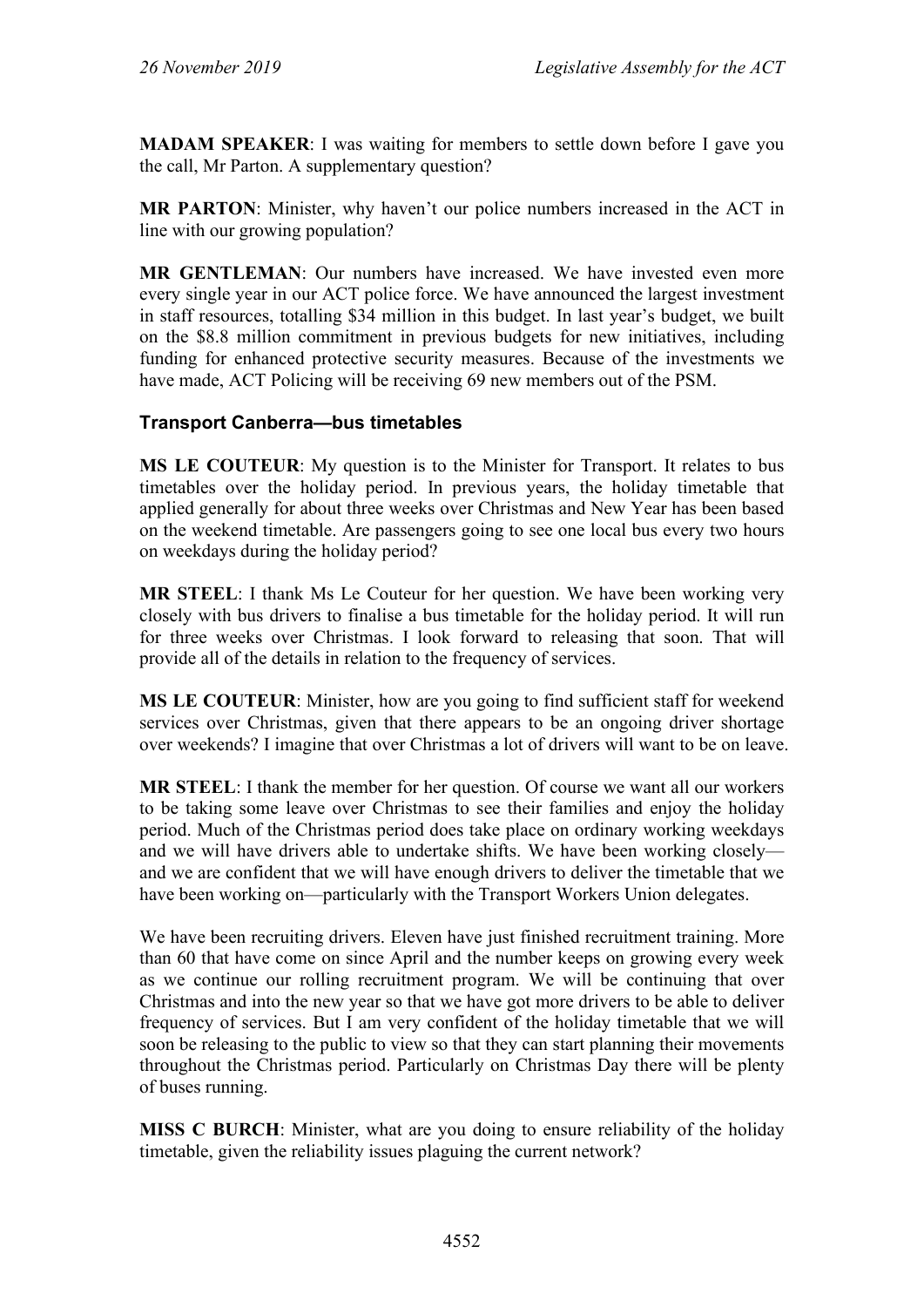**MR STEEL**: I have just outlined that we are continuing our recruitment process and we will continue that into the new year as well. We released the update to the Assembly in our quarterly update on our weekend bus reliability action plan, which outlines 10 actions on how we are improving reliability. Indeed, we have already seen reliability on the weekends reach 99.8 per cent over the past four weekends.

We have already seen reliability improve dramatically and we will increase the frequency of services once we have more bus drivers on board. However, the public can be assured that over the holiday period we will be having a timetable that will be public and that will be there for everyone to see, and those services will be delivered reliably.

# **Crime—Tuggeranong**

**MS LAWDER**: My question is to the minister for police. The media has reported multiple incidences of robbery using weapons, injuries to victims and threats of violence in Tuggeranong. Last weekend four incidents occurred over two hours involving up to four men driving around Calwell, Chisholm, Erindale and Kambah. In one incident, in Calwell, at around 9.47 pm a man is reported to have produced a knife and demanded that a woman hand over her handbag. In another incident, at 11.13 pm at the car park outside Vikings Chisholm, a woman was threatened and her handbag stolen. The woman received minor injuries. Minister, these are the latest in a string of crimes in Tuggeranong. What is your plan to tackle the issue of night-time crime in Tuggeranong?

*Mr Parton interjecting*—

**MADAM SPEAKER**: No interjections across the floor, Mr Parton.

**Ms Berry**: Madam Speaker, a point of order on the unparliamentary references to the minister. Mr Parton should withdraw that.

**MADAM SPEAKER**: I just heard a noise from your corner. I am not quite sure what language you used, Mr Parton. If it was unparliamentary, it would be polite to withdraw it.

**Mr Parton**: I withdraw.

**MR GENTLEMAN**: It is, of course, a very important question. When discussing crime across the city, it is important to remember the advice of successive chief police officers that Canberra is a very safe city. To help keep our city safe as it grows, the government is providing almost \$34 million to ACT Policing. This investment will see more police on our streets. We know that it is typical of the Canberra Liberals to pursue a scare campaign on the issue and make claims that are not supported by the data. In relation to Tuggeranong—

*Opposition members interjecting*—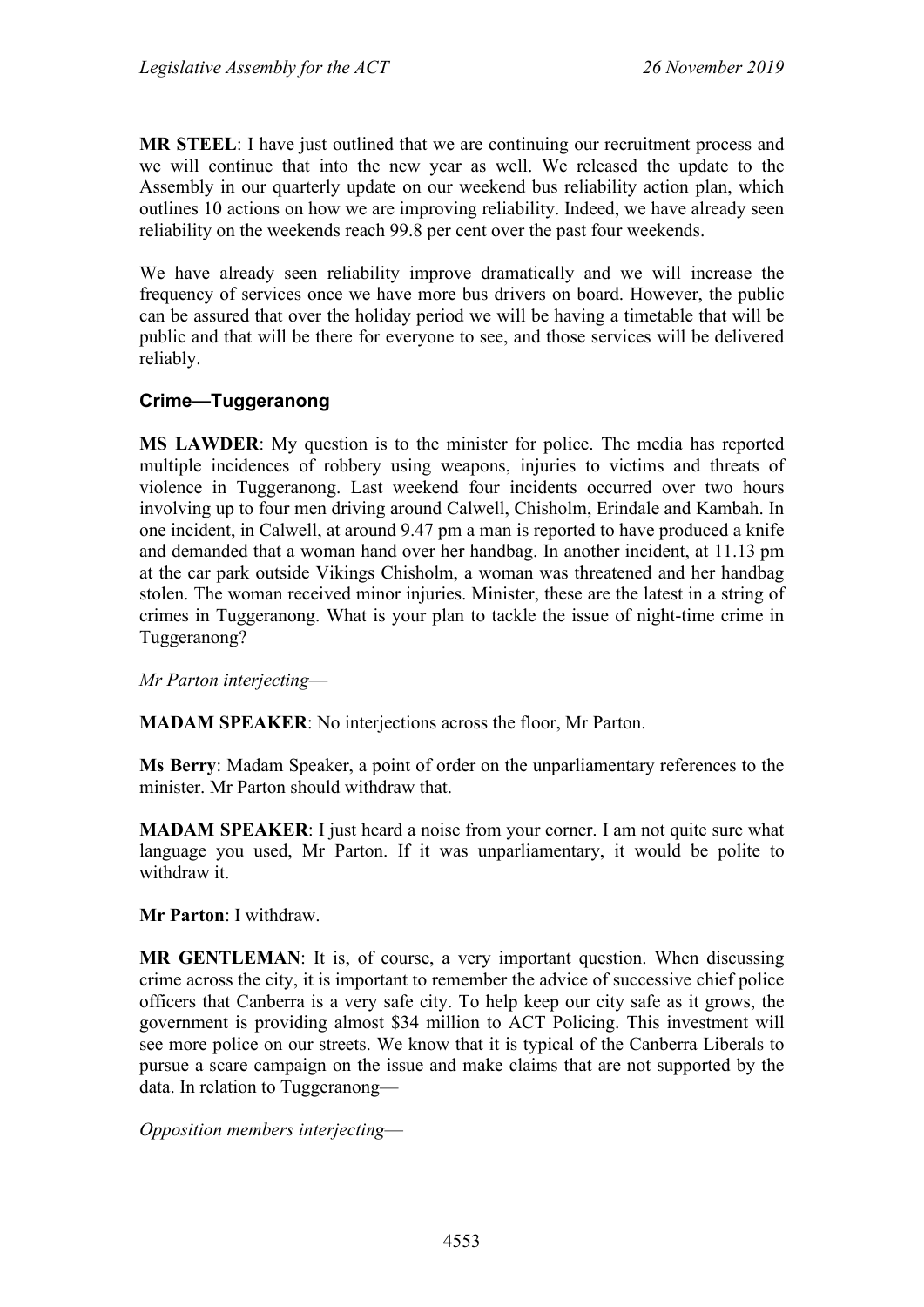**MADAM SPEAKER**: Members, you have asked a question. Allow the minister to provide the answer.

**MR GENTLEMAN**: In relation to Tuggeranong, the total number of offences reported has decreased by 13 per cent in the last financial year, and 27 per cent over the past five years. I congratulate the hardworking men and women of ACT Policing, who are doing this work. It is a great achievement, I think, for Canberra's south.

Incidences of crime are declining in Tuggeranong but when they do occur, ACT police respond in a timely manner. For example, police responded to reports of a disturbance at a house on Proctor Street in Chisholm last Wednesday, 20 November. Within two hours ACT police had located the alleged offender at Chisholm cricket oval and charged him with arson, possessing offensive weapons and assault occasioning bodily harm. We do continue to invest in ACT police numbers as the years go forward. If we look at the FTE headcount for 2017-18, 931—

*Opposition members interjecting—*

**MADAM SPEAKER**: Minister, try to ignore the interjections.

**MS LAWDER**: Minister, when will the residents of Tuggeranong who are out and about in the evenings see the benefits of your plan to address night-time crime in Tuggeranong?

**MR GENTLEMAN**: I thank Ms Lawder for her supplementary question. I have referred to the work that ACT Policing are doing in responding to crime in a timely manner. I have talked about the incident in Proctor Street in Chisholm last Wednesday. Early in October ACT police located and arrested a Gordon man in Monash and charged him with two counts of aggravated burglary and a breach of bail, following an overnight ram raid.

ACT Policing are continuing to work with Neighbourhood Watch and to engage with groups and residents in Tuggeranong to prevent and respond to incidents in a timely manner. The ACT government is continuing to work with and invest in ACT Policing to ensure that incidences of crime in Tuggeranong remain low and that they are responded to quickly when they do occur.

**MR PARTON**: Minister, are the residents of Tuggeranong wrong when they say that they do not feel safe when they go out at night?

**MR GENTLEMAN**: The response to government surveys in the past shows that Canberra is a safe city. The response from the Chief Police Officer indicates that Canberra is a safe city. The results of crime per capita show that Canberra is a safe city.

*Opposition members interjecting—*

**MADAM SPEAKER**: Members, please! Enough; you will start to be warned.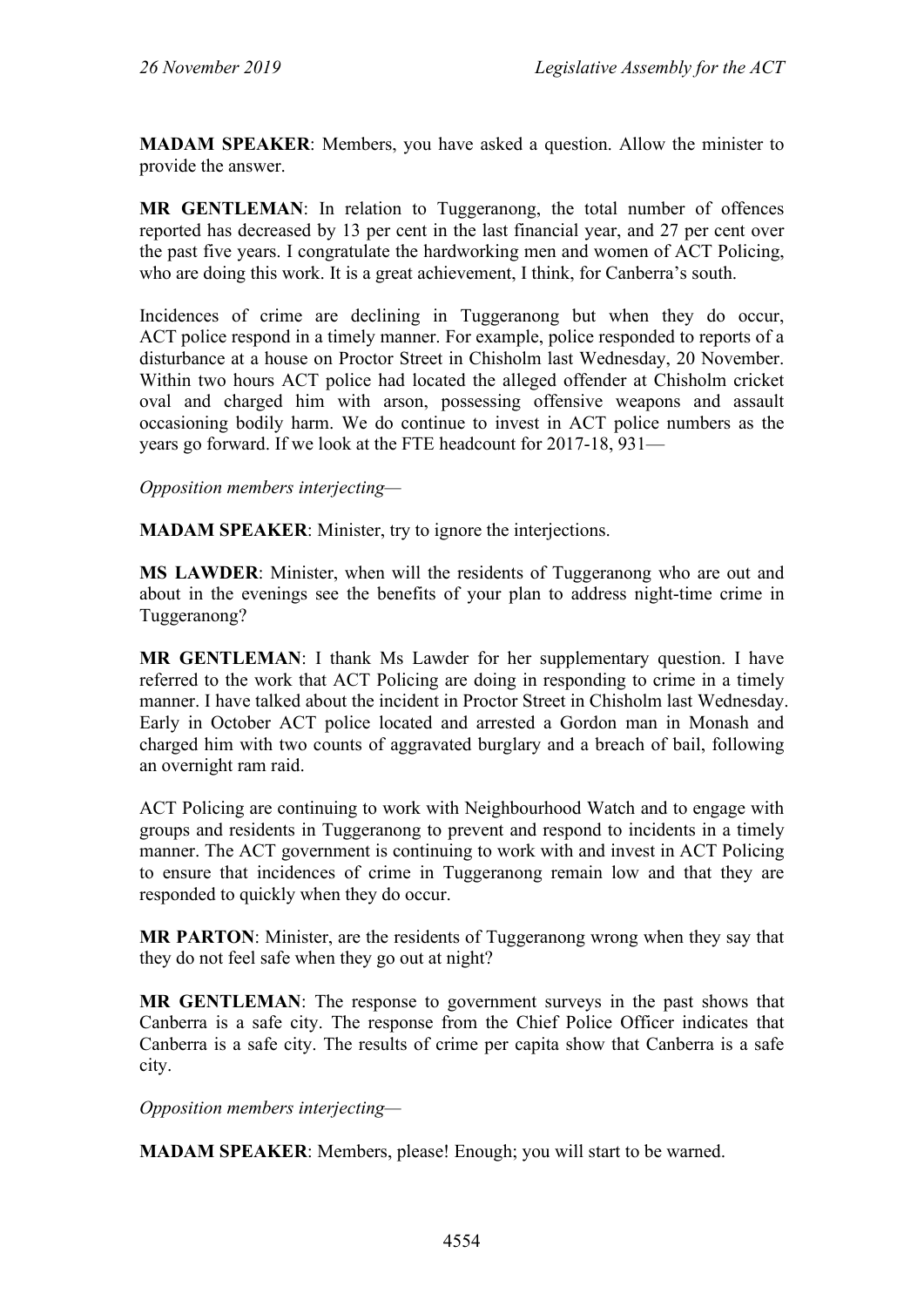#### **Crime—Belconnen**

**MRS KIKKERT**: My question is to the Minister for Police and Emergency Services. Minister, in recent weeks a woman in Macgregor was robbed by two men as she was getting into her car. Her screams drew her partner outside but not before the robbers got away with her handbag. Residents are shocked that this offence was committed in their street in broad daylight and have told us that they have lost their sense of security. Minister, what is your plan to tackle the issue of women's safety in Belconnen?

**MR GENTLEMAN**: I thank Mrs Kikkert for the question. The response from the government is to invest in front-line policing and a new police service model to ensure that police are able to intervene at the early stages in the social sense to ensure that crime does not occur in the first place. We do see crime occur in the ACT; we are not immune from seeing crime. We do have a safe city, and that is reported by the datasets that we see and also by the Chief Police Officer. I support our police on the ground. They do a fantastic job. They respond as soon as possible. We will continue to invest in our police force.

**MRS KIKKERT**: Minister, when will the women of Belconnen see the benefits of your plan?

**MR GENTLEMAN**: As I mentioned, we are working through the rollout of the PSM. The member will see benefits in safety across the ACT with the new police service model. We have seen how this works in other jurisdictions, particularly in the UK and in New Zealand as well just recently. We can say that a PSM in this sense of looking after the community is a much broader method of combatting crime and allowing our community to feel safe into the future.

**MRS DUNNE**: Minister, are the women of Belconnen wrong when they say that they do not feel safe getting into their cars?

**MR GENTLEMAN**: As I mentioned, the crime data statistics show that crime has decreased across the ACT over the 10-year period. I assure women across the ACT that Canberra is a safe place to be. We are not immune from crime, as I have said. That is why we are making the biggest investment ever in our ACT police force.

#### **Infrastructure—south Canberra**

**MS CODY**: My question is to the Chief Minister. Chief Minister, can you outline the ACT government's plan for infrastructure on the south side?

**MR BARR**: I thank Ms Cody for the question.

*Opposition members interjecting—*

**MADAM SPEAKER**: Members!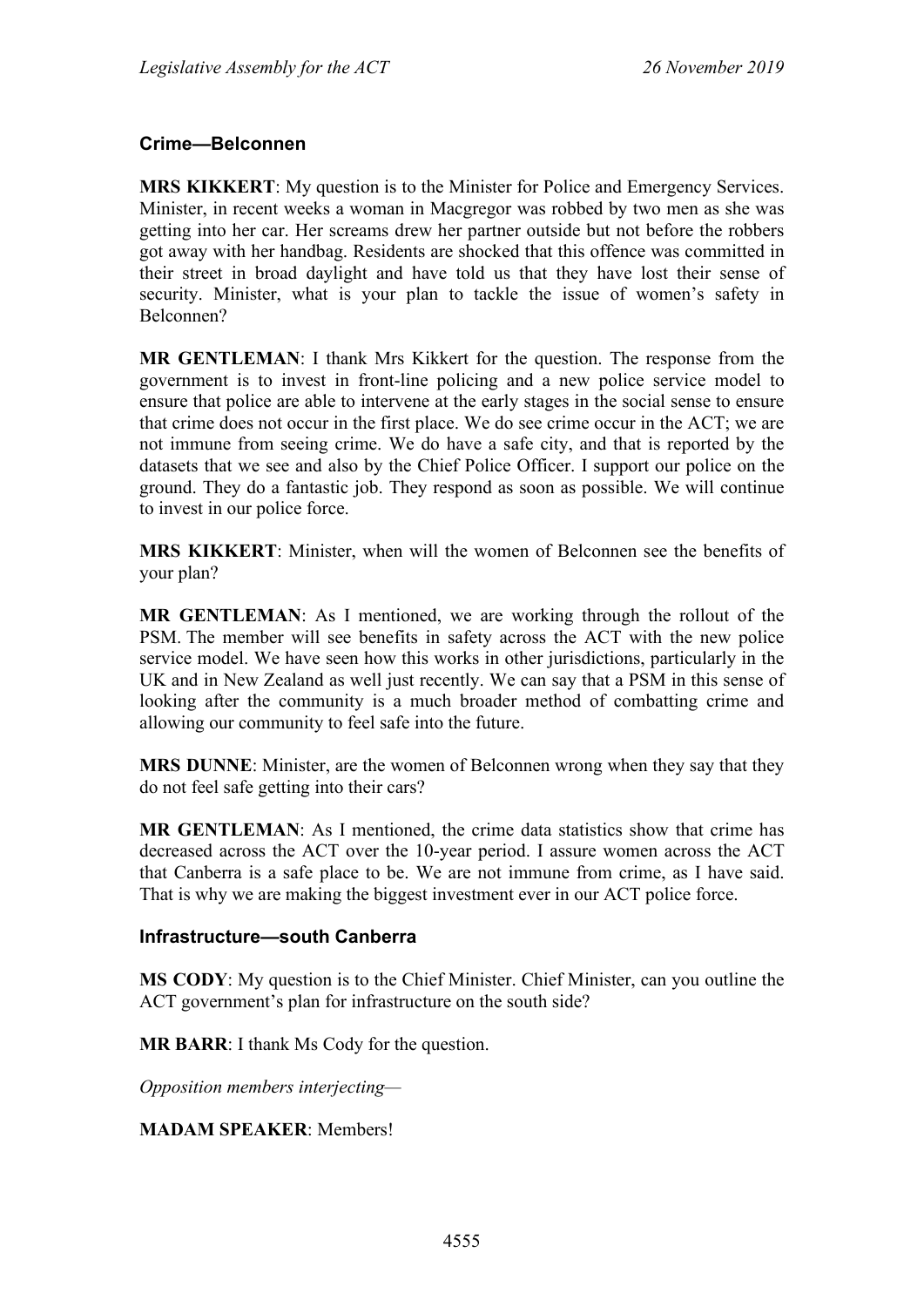**MR BARR**: As members would be aware, the government released the infrastructure plan for the city for the coming decade. The plan involves significant investment in building and renewing key infrastructure right across our city, delivering better services and providing more local jobs. The plan involves investment across many suburbs in a range of different portfolio areas: health, education, transport and community services, amongst many. There will be a very significant level of infrastructure renewal and investment and we are focused on making the south side of Canberra that people love so much even better.

We are investing in transport options: extending light rail to Woden and duplicating major roads, including Athlon Drive, as well as building the Molonglo River bridge crossing. There is work underway in relation to significant new health infrastructure, not the least of which being the SPIRE project and the Centenary hospital expansions as well as the Weston Creek nurse-led walk-in centre. The south side of Canberra will be the first to benefit from the free household bulky waste collections that start from July of next year. There is significant investment in new schools and early childhood facilities in the growing Molonglo Valley.

Importantly though, Madam Speaker, there is also a focus on renewing existing assets and infrastructure. Across Tuggeranong, Woden, Weston Creek and Molonglo there are nearly 1,000 kilometres of footpath that will need renewal and investment.

*Opposition members interjecting—*

**MR BARR**: That is a key part of the government's focus on not only building new infrastructure but also on renewing existing infrastructure right across the city.

**MADAM SPEAKER**: Before I give you the call, I ask members on my left to keep the conversations amongst yourselves quieter. It is somewhat distracting when I am trying to listen to a response.

**MS CODY**: Chief Minister, what are some of the things Canberrans can expect to see in the near future?

MR BARR: I refer to significant improvements to almost 20 schools across Tuggeranong. We have seen investments in preschools like Monash, primary schools like Bonython and high schools like Lanyon. The schools infrastructure renewal program will continue. This morning Minister Steel made a series of significant announcements—

*Mr Hanson interjecting*—

**MADAM SPEAKER**: You are warned, Mr Hanson.

**MR BARR**: in relation to the Tuggeranong town centre. Following the completion of upgrades to Anketell Street in August, there was very strong and positive feedback from businesses along the street and the broader community. The view was that these enhancements could be improved further if buses were taken off Anketell Street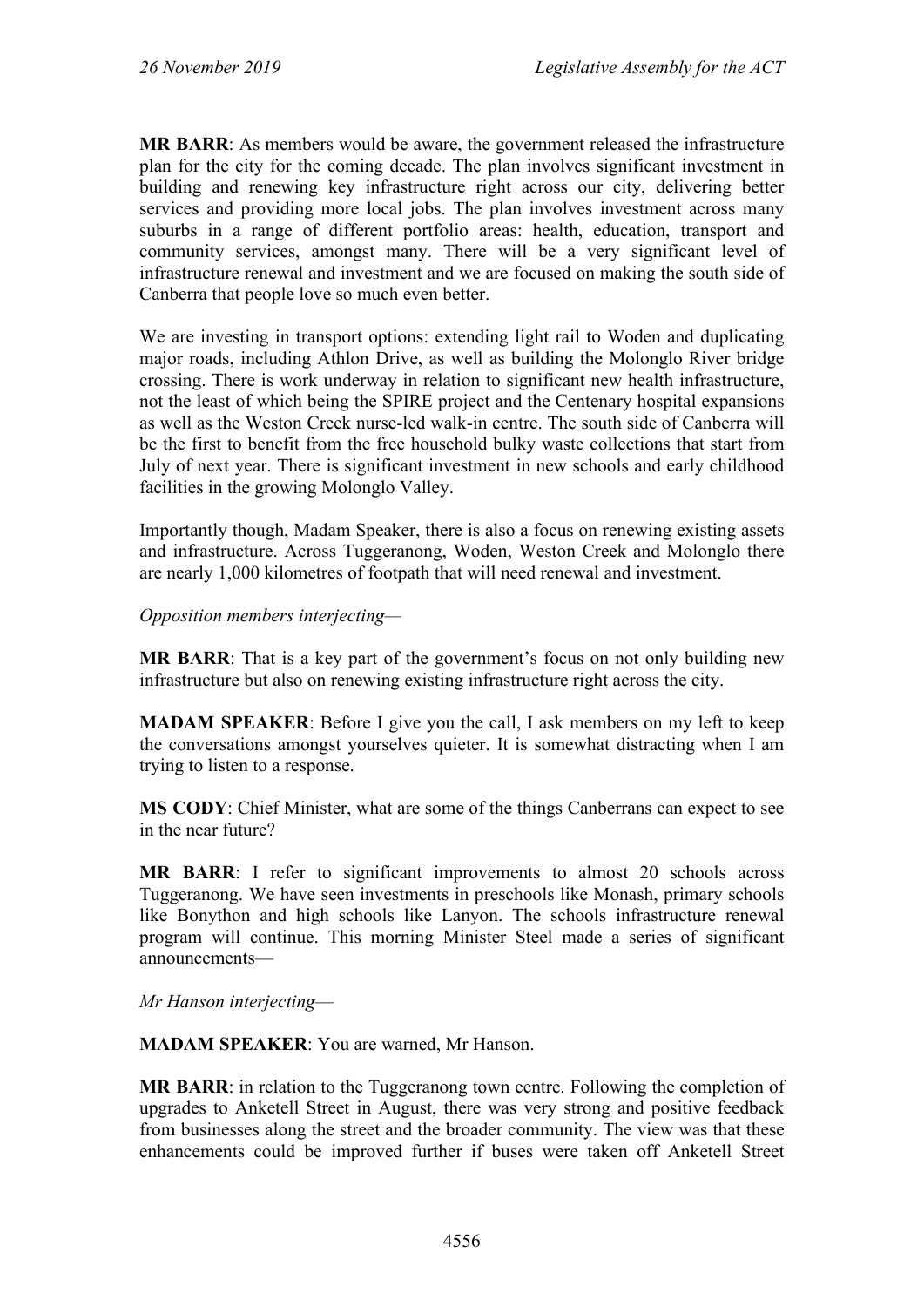permanently. We have listened to that feedback and, from April of next year, as Minister Steel has announced, buses will no longer go along Anketell Street. The town centre will be further revitalised by the existing laneway upgrade project to see Lake Tuggeranong more accessible, with greater accessibility for those who utilise the town centre.

We know that there is a lot of interest in actual, on-the-ground projects at a community level right across the city. The government, through the infrastructure plan, and through the last budget—the last three and the forthcoming budget—will be particularly focused on delivering those local infrastructure improvements, with both new assets and by renewing existing infrastructure right across the city.

**MR GUPTA**: Chief Minister, how much money is being brought forward for south-side roads in the commonwealth government and ACT government joint infrastructure package?

**MR BARR**: The commonwealth has announced, following some significant lobbying from the ACT government, that it will bring forward \$30 million for the first stage of upgrades to the Monaro Highway. The ACT government will bring forward an additional \$15 million. The Monaro Highway upgrades will provide a faster and safer commute for motorists on the south side, with a particular focus on road safety, removing traffic lights, roundabouts and other intersections and replacing them with separated interchanges.

This investment was foreshadowed but it was pushed well into the forward estimates period or even beyond the forward estimates. It is pleasing to see that, as a result of some considerable work within the ACT government, the commonwealth—though the project was initially perhaps overlooked—have belatedly come to the party and brought forward some money for this particular project. The ACT government is, of course, pleased to bring forward our contribution to this important project as well.

It demonstrates that when both levels of government work together, we can achieve good things for our community. We would look forward to the commonwealth making further announcements for the ACT; they have been few and far between in recent years.

#### **Crime—Gungahlin**

**MR MILLIGAN**: My question is to the minister for police. Recent reports of robberies and street violence in Gungahlin are making many Gungahlin residents feel less safe in public and even in their homes. It is reported that children as young as 13 and 14 are part of gangs with names like eshays. They are now carrying weapons in public. Some are banned by police from certain areas of Gungahlin and the city. Minister, what is your plan to tackle the prevalence of youth gangs in Gungahlin?

**MR GENTLEMAN**: I thank Mr Milligan for the question. It is a very important question as we see the opportunity for young people to become involved in organised crime, and of course this is why we are investing even more in ACT police so that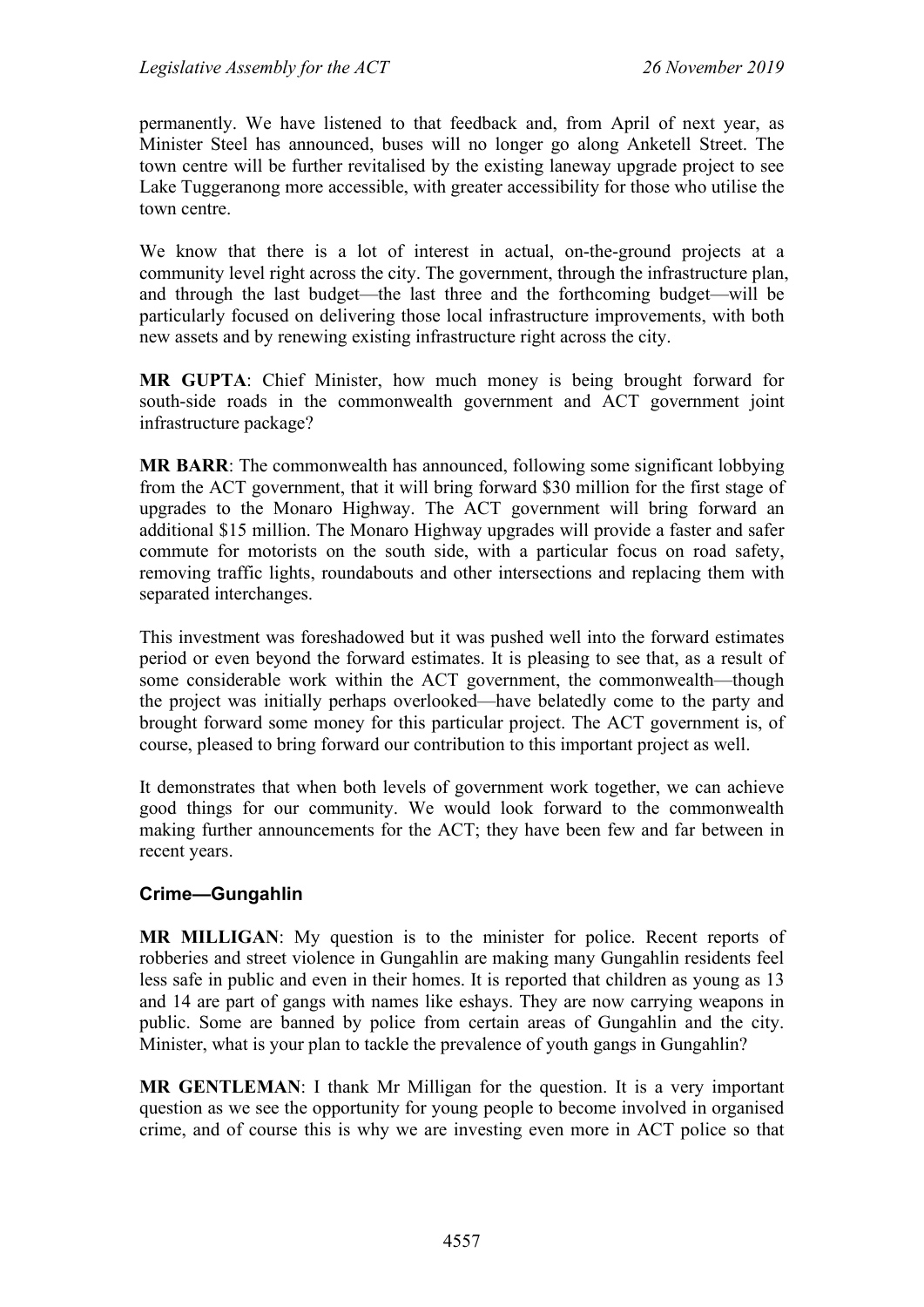they can, with their crime disruption team, work for the benefit of the ACT community in disrupting crime and reducing crime as we go forward.

It is a difficult situation when we see violence like this in our suburbs but I can assure the ACT community and indeed the parliament here that we are doing everything we can to resource our police to ensure that they have not only the numbers but also the resources to combat this crime. Our ACT police are working in an intelligence-led way to ensure that they work as best they can to reduce this sort of crime. That is why our investments are so strong.

**MR MILLIGAN**: Minister, when can residents of Gungahlin begin to see the benefits of your plan?

**MR GENTLEMAN**: We have seen a reduction in crime generally across the ACT over recent years. That is because we have resourced our ACT police, and they have done the strategic work with the community, including by their crime disruption team, to ensure the safety of Canberrans into the future. It has been pleasing to see that general crime trends have gone down. Overall offences reported for the 2018-19 financial year show a decrease of 5.9 per cent, or 2,047 offences, when compared to the previous financial year. Theft is down 12.5 per cent or 1,226 offences. We will continue to invest in our police. They will continue to work as best they can for our community.

**MR COE**: Minister, if increasing police numbers is the answer to reducing crime, why did successive Labor governments cut front-line police?

**MR GENTLEMAN**: I made it my mission to increase numbers and invest in ACT Policing. If we look at the most recent years, we have increased ACT Policing front-line officers from 677 to 710, and will continue to invest, unlike those opposite, who raise the scare campaign, advising Canberrans that it is a rough and tough place to live. It is a safe city. We will continue to invest in ACT Policing.

# **Crime—Molonglo Valley**

**MR HANSON**: My question is to the minister for police. Minister, last year's published Canberra crime statistics noted that the largest rise by region was the Molonglo Valley, Canberra's newest district. They further noted that one of the biggest hikes included the suburb of Coombs. This year it is reported that burglars were targeting homes in Coombs, with three homes broken into in a single afternoon. Minister, what is your plan to tackle the issue of robberies in the Molonglo Valley?

**MR GENTLEMAN**: My plan is to invest in ACT Policing and allow them to implement their operational strategy to reduce crime across the area. To keep our city safe as it grows, the ACT government is providing \$34 million to ACT Policing. This investment will see more police on our streets.

In relation to the Molonglo Valley, I have spoken directly to the Chief Police Officer. He has advised that crime in the area is comparable to other suburbs and areas within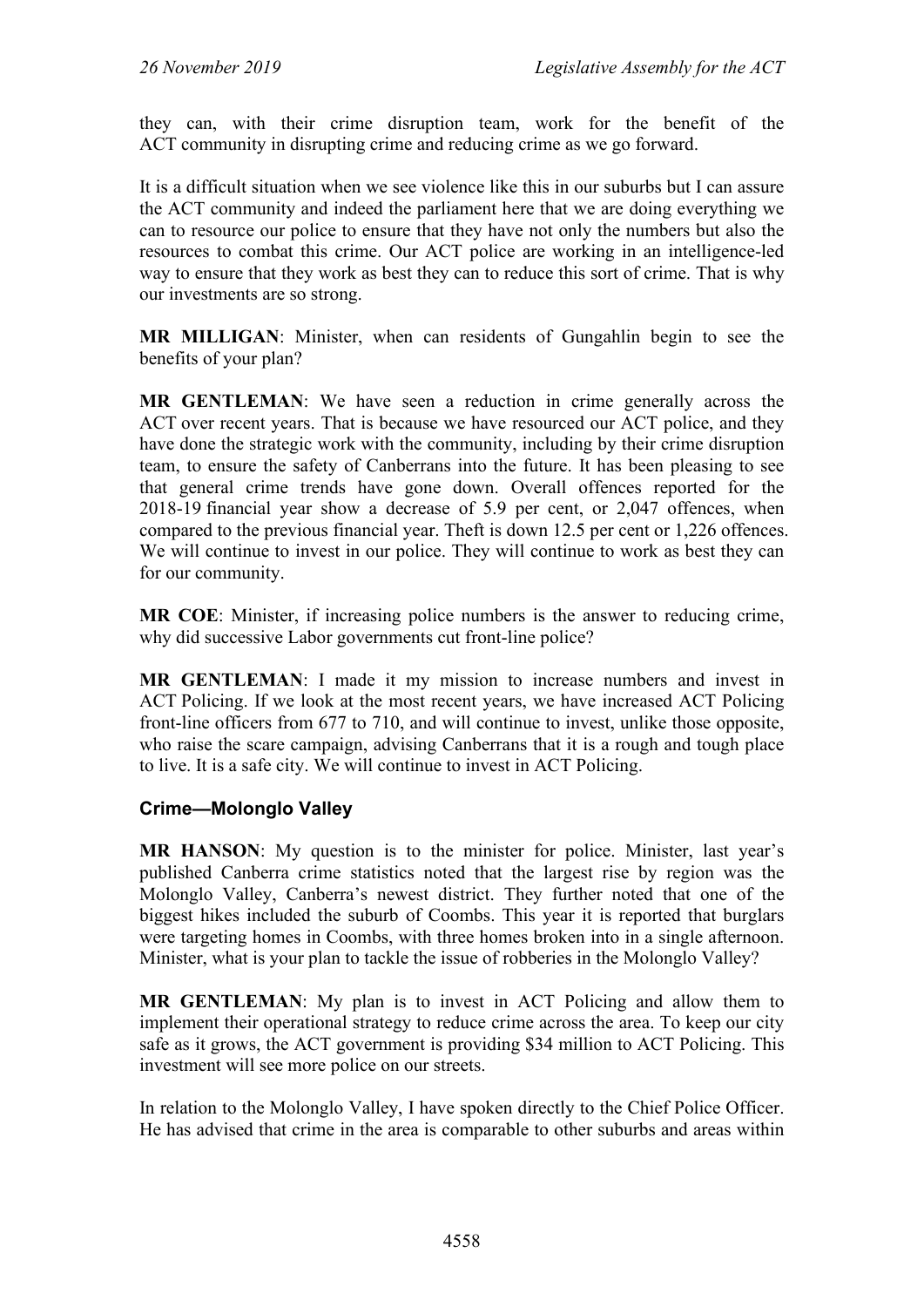our city. I am also advised that crime trends in the area show a 6.1 per cent decrease in overall offences in the past 12 months, being the period September 2018 to August 2019, when compared to the same period in the previous year.

Both ACT Policing and I understand that it is important to ensure that the community feel safe in our city. ACT Policing have been attending events in the area. For example, recent information sessions were held for residents at Charles Weston School in Coombs, attended by ACT Policing. They have also attended other community events in the area and, working with Neighbourhood Watch, intend to increase that surveillance.

**MR HANSON**: Minister, when will the residents of Molonglo actually see the benefits of your plan on the ground?

**MR GENTLEMAN**: As I said, crime has decreased 6.1 per cent. That is the information that the Chief Police Officer has provided me with. That is a reduction in crime on the ground. I am pleased that our officers are able to work with the resources and tools that we have been providing to them. As I mentioned, they work in an intelligence-led situation. So you will not always see them out on the streets where some people are asking for them. They are doing important work to ensure that they can destroy crime and stop it before it occurs.

**MISS C BURCH**: Minister, are residents in Molonglo Valley wrong to feel at risk of being robbed in their homes?

**Ms Orr**: Point of order, Madam Speaker. I seek your advice on whether asking a minister if people are wrong is an expression of opinion and therefore not allowable under standing order 117(c)(i).

**MADAM SPEAKER**: The standing orders could be interpreted that way but I think that the minister may be comfortable in responding to this one at this time.

**MR GENTLEMAN**: Madam Speaker, I will continue to reiterate—

**Mrs Dunne**: On the point of order—

**MADAM SPEAKER**: Minister, resume your seat.

**Mrs Dunne**: On the point of order, the minister has been asked a number of questions along this line and no-one has questioned them. I think this created a precedent.

**MADAM SPEAKER**: Mr Gentleman.

**MR GENTLEMAN**: I will continue to advise that the Chief Police Officer tells us that Canberra is a safe city. The statistics that we see in reporting show that Canberra is a safe city. We will continue to invest in ACT Policing. They will continue to invest in new and available resources to ensure that they can combat crime in the most intelligent and best way going forward.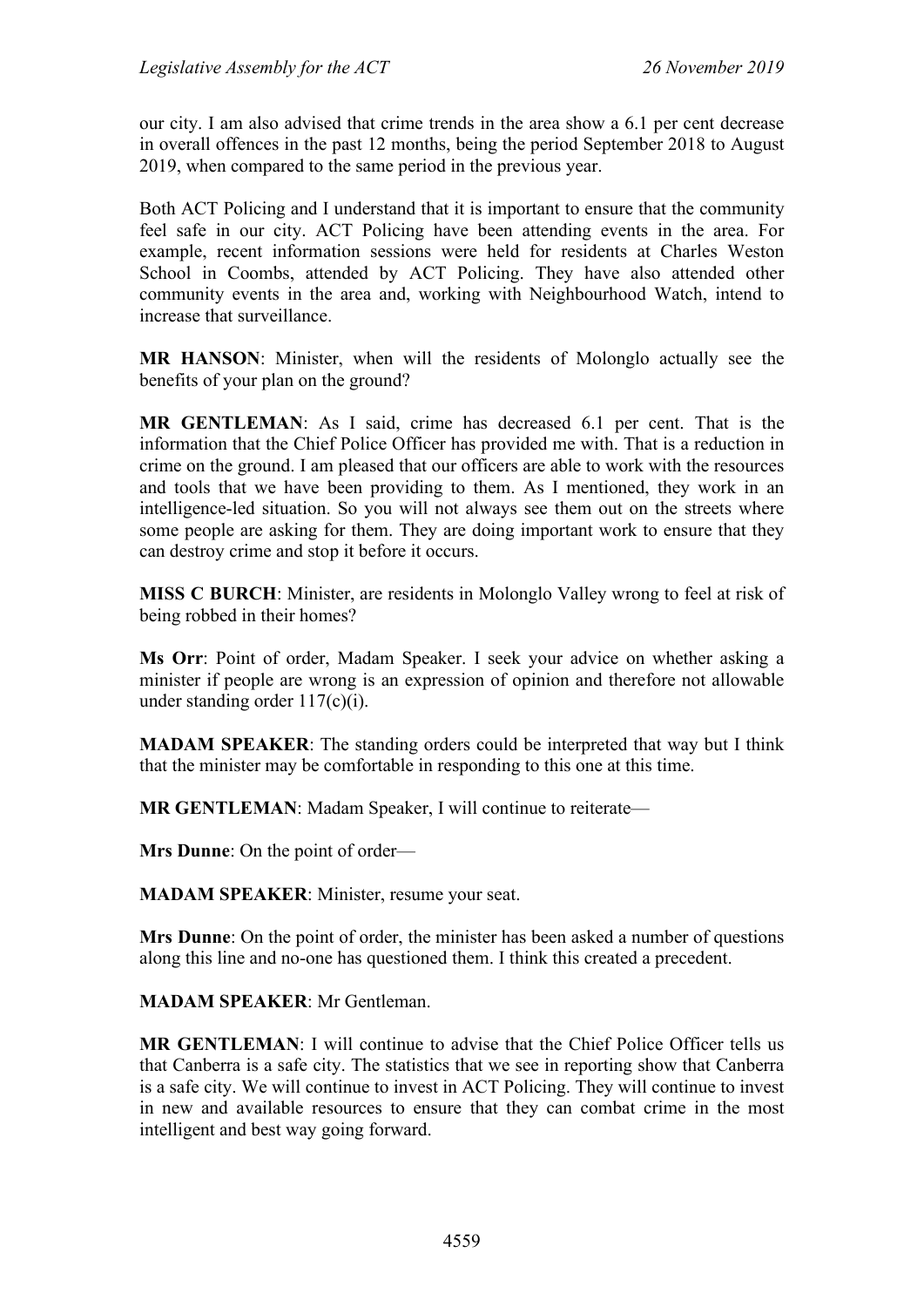#### **Crime—north Canberra**

**MS LEE**: My question is to the minister for police. Minister, in March last year I contacted you on behalf of a constituent about disturbances and illegal transactions being carried out at a particular house in North Lyneham. In May you replied, advising that police patrols would be increased and that neighbours should report suspicious activities to Crime Stoppers.

My constituent contacted me again in April this year, advising that not only had the situation not improved but it had, in fact, become worse and more widespread. This time you took four months to reply. My constituent contacted me again a further three months later to say nothing had changed. Minister, what is your plan to address reports of repeated illegal activity in North Lyneham?

**Mrs Dunne**: Ignore them, it seems.

**MR GENTLEMAN**: Contrary to Mrs Dunne's interjection, we simply do not ignore requests from the community to combat crime across the ACT. We continue to invest in our police force. In regard to this particular matter, I would have to have a look at the response from ACT police for particular matters. I do not go into operational matters.

However, if a member of this parliament writes to me I will respond as soon as possible. That would involve an amount of research about particular operations that are occurring in the suburbs. As I mentioned, my view is that ACT Policing are doing a good job. The stats show that as well. And we will continue to invest in ACT Policing.

**MS LEE**: Minister, when will the residents of north Lyneham see the benefits of your plan in light of reports of repeated illegal activity?

**MR GENTLEMAN**: I encourage residents to continue to report any incidents they can. Crime Stoppers is the best number, unless it is an emergency. Triple zero is the best number to report in that case. We will see, of course, the results of the work that ACT Policing does in response to crime across the ACT in our datasets each year. I would expect those to continue to drop, as the theme has been, following the investments that we are putting into ACT police.

**MISS C BURCH**: Minister, are the residents of north Canberra wrong to be disappointed when they report illegal activity over and over again and it is not addressed?

**MR GENTLEMAN**: I would not say that it is not addressed at all. Of course, police will address illegal activity whenever resources allow. That is why we are providing more resources for them into the future. Because we are a growing city, we understand that crime trends change. Police need to be adaptable and flexible when it comes to looking at those trends and ensure that they have the best operational capability in going forward to combat crime. That is why we on this side of the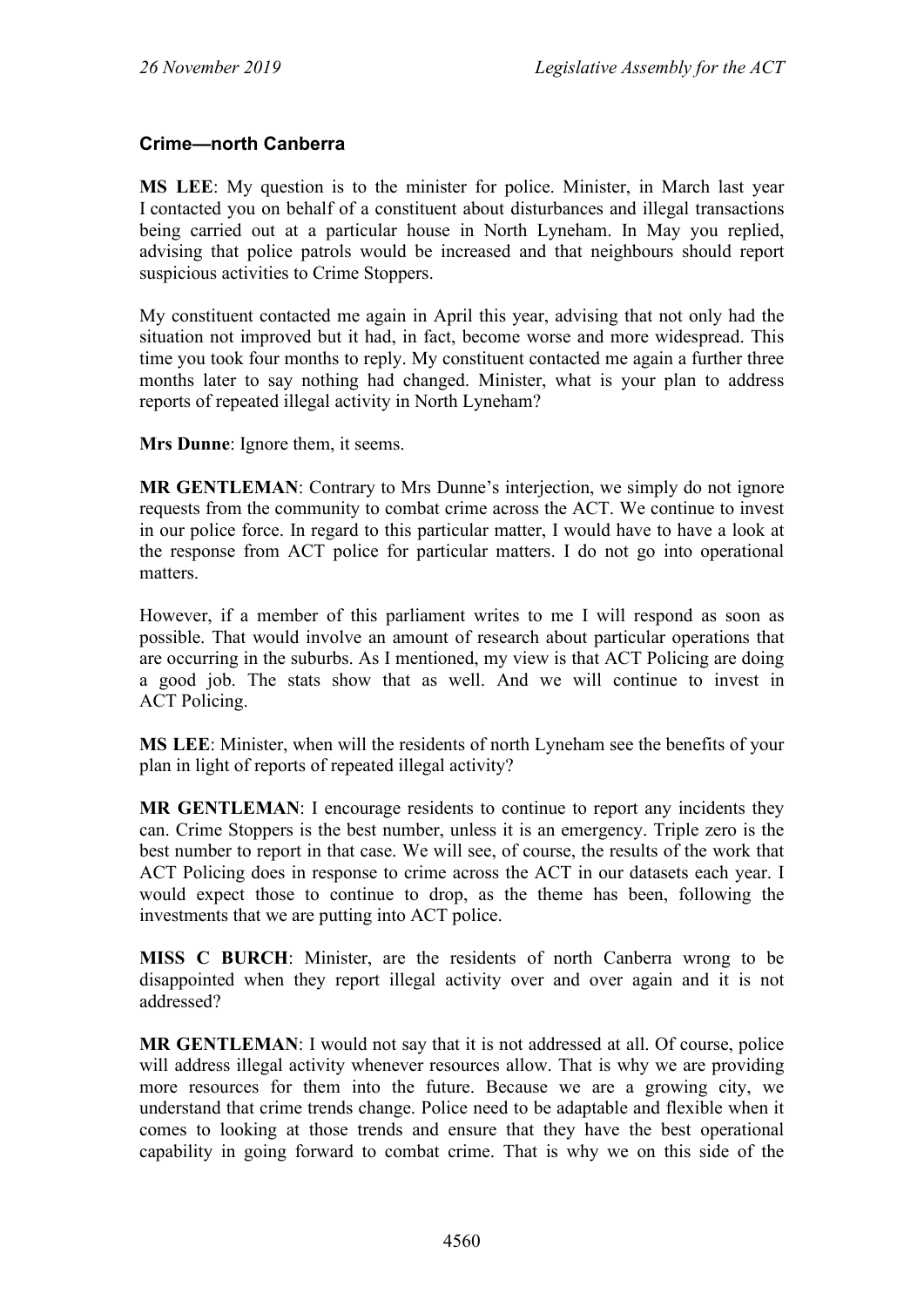chamber invest in ACT Policing, and we allow them to conduct their specific operations, which they have the skill and talent to do.

### **Crime—north Canberra**

**MISS C BURCH**: My question is to the Minister for Police and Emergency Services. Minister, the ACT Policing website tells us that until September 2019 the incidence of crimes and assault, sexual assault and burglary in Canberra's inner north was well above that in all other districts in Canberra. Minister, what is your plan to tackle this rate of crime in the inner north?

**MR GENTLEMAN**: I repeat that the plan is to keep investing in ACT police, in a modern police force that is intelligence-led in the way that they operate across the ACT. In relation to statistics, you will see them drift and operate up and down in various jurisdictions across the ACT. I continue to reiterate, however, that crime is trending down across the ACT. That is reported in our statistics. It is a result of the work that ACT Policing do and the investment that we have put into it.

**MISS C BURCH**: Minister, when will residents of the inner north of Canberra see a reduction in the rate of crime specifically in their area?

**MR GENTLEMAN**: I will continue to say that crime varies in every different jurisdiction. It is normally opportunistic when it comes to burglary and vehicle theft. We have seen that in the statistics provided by ACT Policing and published across the ACT. I will continue to reiterate the Chief Police Officer's words, and those of the previous Chief Police Officer, that Canberra is a safe city. We will continue those investments, and they will continue the work on the ground.

**MS LEE**: Minister, are the residents of the inner north wrong when they say that they are fearful of Canberra's highest levels of assault, sexual assault and burglary?

**MR GENTLEMAN**: The Canberra Liberals are scaremongering, talking about alleged crime and slurring our police force. The data in the annual report shows that the community has a high regard for our police. They feel safe in the city. That is reported in those statistics.

I ask the opposition to have a think about how they describe the operations of ACT police. We want to look after them. That is why on this side of the chamber we will continue to invest in our front-line officers and give them an opportunity to move into a new policing model.

# **Alexander Maconochie Centre—safety**

**MR WALL**: My question is to the Minister for Corrections and Justice Health. Minister, according to the Productivity Commission's report on government services, the AMC has one of the highest prisoner-on-guard assault rates in the nation. Minister, why does the AMC have one of the highest assault rates in the country?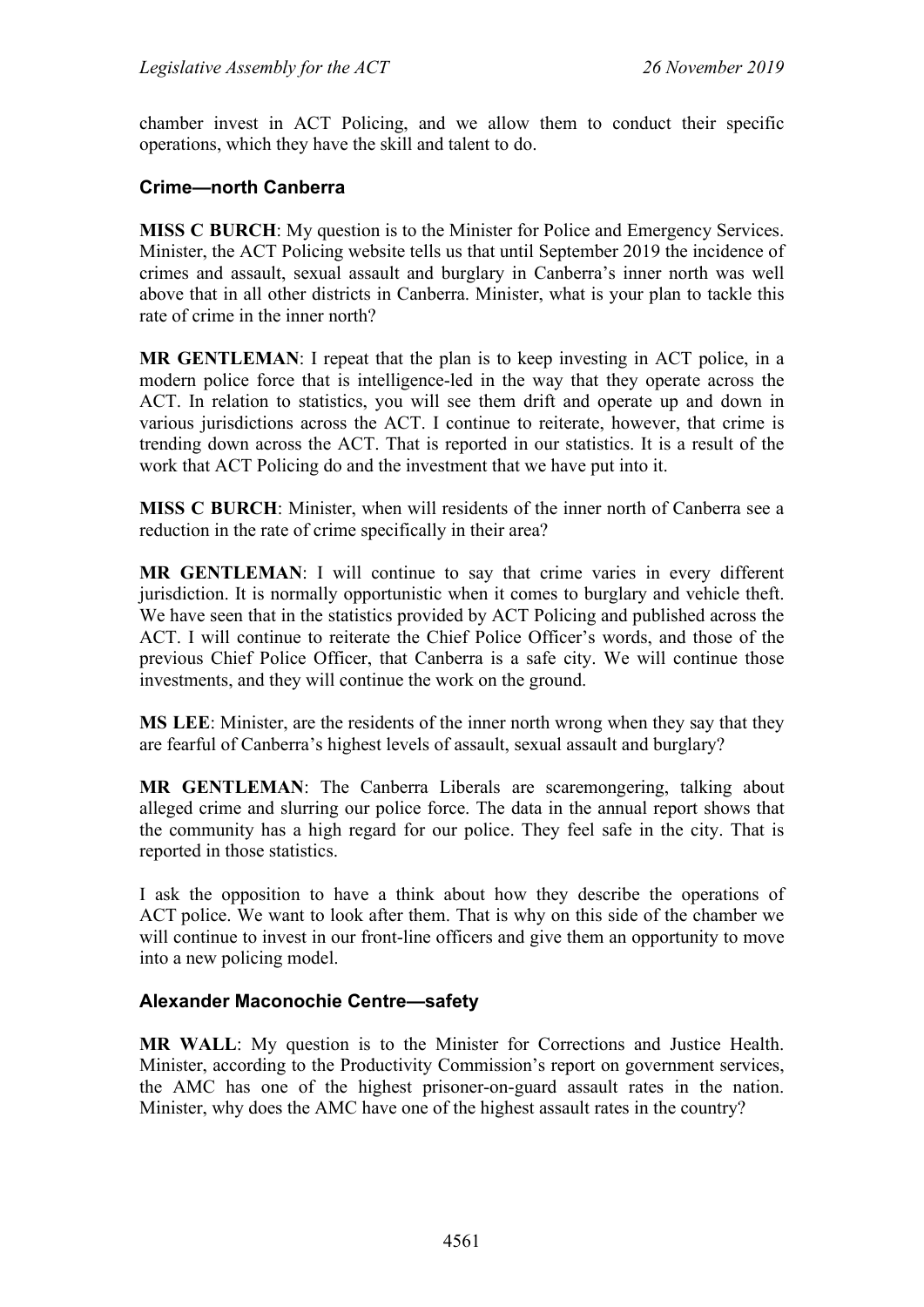**MR RATTENBURY**: I do not have that data immediately to hand, but I can say that we make extensive efforts to ensure the security of staff, detainees and visitors in the jail. We have a range of people, including justice health staff, lawyers and the like, coming through the jail, and there is a strong focus on security. We have a separation regime that is designed to keep apart people who should not be together. Our staff receive a range of training to help them manage these situations. Unfortunately there is violence in the jail at times, but there are efforts in place to minimise that as much as possible.

**MR WALL**: Minister, why have you failed in your leadership at the prison to provide a safe working environment for corrections officers?

**MR RATTENBURY**: As I said in my previous answer, the leadership at the jail works with staff to provide as safe an environment as possible through a range of techniques, including both physical protection and also intelligence-led work to identify detainees who might be a particular risk of assaulting our staff.

**MR HANSON**: Minister, why is workforce safety at the AMC among the worst in the country?

**MR RATTENBURY**: As I said, I do not have those figures to hand and I would like to go and check those. Across the country this is an issue for all corrections systems. It is a challenge for all of us. The AMC is unique in the Australian corrections context in being, I think, the only jail in the country that has the full set of classifications of prisoners, including females, so there are some particular challenges at the AMC.

# **Schools—infrastructure**

**MR GUPTA**: My question is to the Minister for Education and Early Childhood Development. Minister, what investments has the government made to upgrade the infrastructure at Canberra public schools?

**MS BERRY**: I thank Mr Deepak-Raj Gupta for his question. The government is committed to ensuring that every public school has the infrastructure to support high-quality education. That is why there has been investment of more than \$115 million to upgrade public schools right across the territory. Right across the city the government has upgraded classrooms, toilets, libraries, canteens and bike shelters, as well as gardens, landscaping and playground areas in schools to make sure that these spaces are positive and accommodating.

For example, in Tuggeranong, at Calwell High School the government has upgraded the science room and toilets, installed a new shade structure, added bike racks, upgraded lighting to energy efficient LED technology, and made heating and cooling improvements. All up the government has spent around \$500,000 on upgrades at this school.

The government's investment in public school infrastructure goes beyond just the basic things that allow learning and teaching to take place, to things like providing a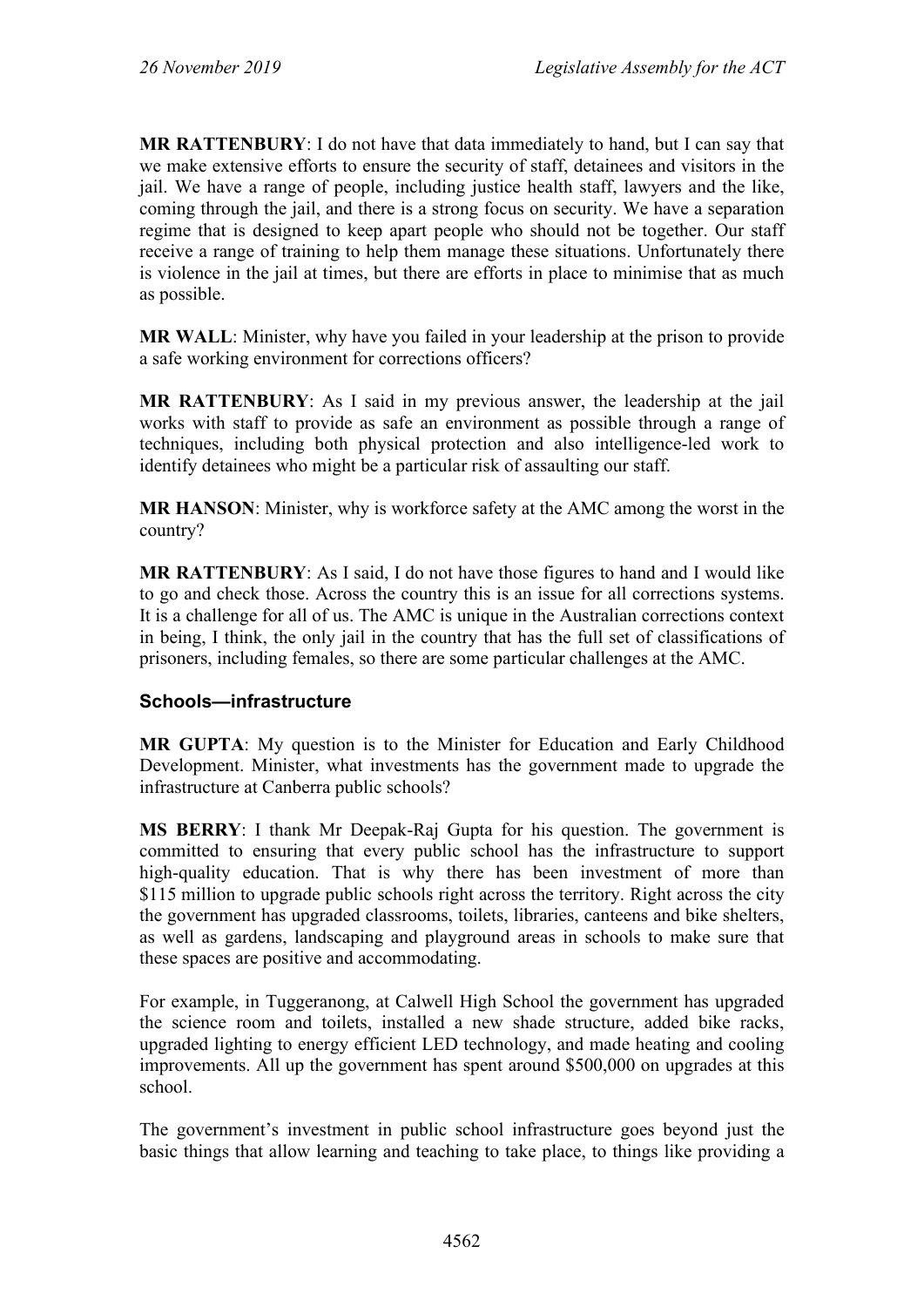range of learning settings to meet different needs. For example, at Cranleigh School, a specialist school in my electorate, the government has upgraded calming spaces, an outdoor playground and security fencing, with more than \$200,000 in works.

The ACT government invests in public schools to make sure that every student has what they need to be included, and to learn and develop their interests, passions and life skills.

**MR GUPTA**: Minister, how is the government accounting for population growth in Canberra through investing in Canberra public schools?

**MS BERRY**: As Canberra grows, the government is making sure that schools grow with it. Every child has the right to access education and the government is making sure that this right is equally ensured for every young person. The government knows that education is an invaluable investment into the future of our community and is making sure that there is space for every child who seeks a place at their local school.

An important part of our efforts to account for increased student enrolments in ACT public schools is to expand its schools and build new schools. Over the past couple of budgets the government has allocated more than \$50 million to expand schools, particularly in Mr Gupta's electorate of Yerrabi, one of the fastest growing regions in Australia. The government is also building new schools and making permanent expansions where required.

The government kicked off its election commitment to expand Franklin Early Childhood School with transportable buildings, temporarily. Following the 2019 budget, the government is now getting on with work on a \$29.5 million construction of permanent buildings that will allow children to stay at this great school all the way to year 6.

In addition, as members will recall, the government opened a new primary school in Taylor, Margaret Hendry School, at the start of 2019. Over the coming years, the government has planning underway to construct new schools in Throsby, to open at the start of 2022, and east Gungahlin, due to open the year after.

**MS CODY**: Minister, what infrastructure upgrades has the government completed or is it planning for Canberra's south-side schools?

**MS BERRY**: I thank Ms Cody for the supplementary. In Ms Cody's electorate on the south side, the government is significantly investing in school infrastructure, including upgrades, expansions and new schools. Every single south-side school has received infrastructure investments.

Work will soon begin on a new primary school to open in Denman Prospect at the beginning of 2021, with \$47 million allocated in the 2018 budget. The school will cater for more than 600 students, with space for future growth. The government is also undertaking planning and feasibility work for a future year 7 to 10 campus. The government is making sure that school facilities are also available to the wider community. Yesterday I was joined by Ms Cody, Mr Steel and you, Madam Speaker,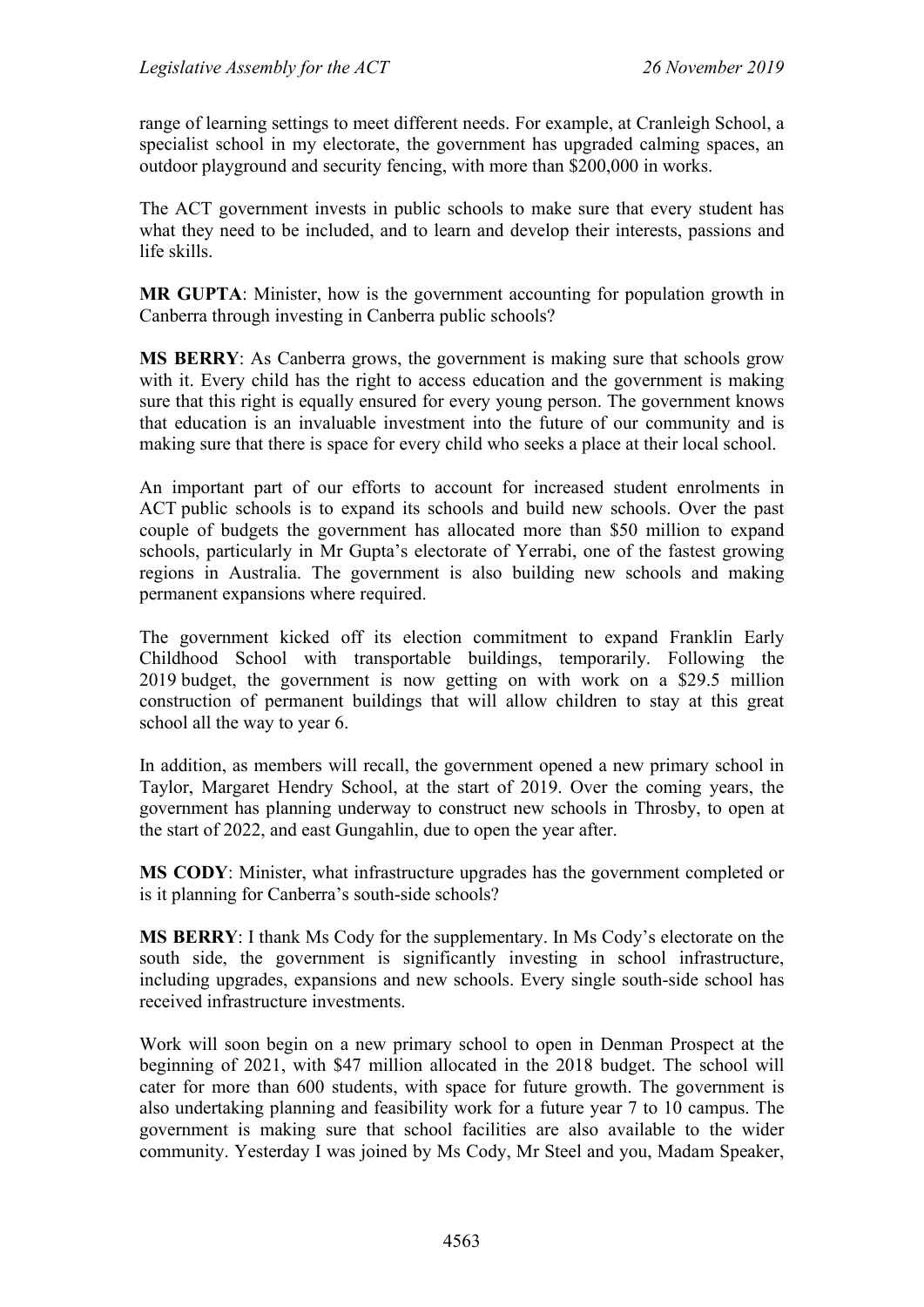to announce that this new public school will include a high quality purpose-built double gymnasium space suitable for roller derby as well as other indoor sports. It will include two full-sized courts with line markings for roller derby and other sports such as basketball, futsal or indoor soccer, netball, volleyball and badminton; seating; and additional space for community storage.

Other investments across the south side include draught proofing and tree planting at Alfred Deakin High School, a sensory garden and stormwater works at Curtin Primary School, a science lab upgrade at Telopea Park School and new transportable buildings at Red Hill and Mawson primary schools.

We also have work planned to upgrade other south-side schools into the future, including toilet upgrades at Canberra College, classroom upgrades for Wanniassa School senior campus, outdoor learning area upgrades at Caroline Chisholm School junior campus, rowing club facility upgrades at Lake Tuggeranong College, and student wellbeing upgrades at Calwell and Lanyon high schools.

# **Public housing—disruptive behaviour**

**MR PARTON**: My question is to the Minister for Housing and Suburban Development. Minister, ACT Housing's disruptive behaviour policy states that all ACT tenants and their neighbours are entitled to the quiet enjoyment of their dwellings. In question time earlier in the year we asked a series of questions about ongoing disruptive and criminal behaviour on a Conder street associated with two public housing dwellings. A number of residents on that street state that it has been impossible for them to quietly enjoy their dwellings for the past seven years. Minister, why did it take seven years for any real action in this space?

**MS BERRY**: I thank Mr Parton for the question but I did come to speak with Mr Parton about this particular issue and offered more conversations around this particular issue in the future if that was required. I am happy to do that on this particular matter because sometimes these issues are quite complex. They have a number of issues attached to them, including action from police as well as Housing ACT and other social services.

My response to Mr Parton's question today is that I am happy to come to talk with him in particular about this matter but, given that there are a number of complexities around it, it would be challenging for me to go through the detail of that in this place today.

**MR PARTON**: Minister, more broadly, what guarantees can you make that residents not just of this street but of many others can return to the quiet enjoyment of their own homes?

**MS BERRY**: Thank you for the question, Mr Parton. Housing ACT works very closely with residents to ensure that they can maintain a tenancy, and also live happily within their neighbourhood and be good neighbours. As well, when some Housing ACT tenants, like other tenants in the ACT, have other complex needs in their lives, Housing ACT works with them to make sure that they can get additional supports.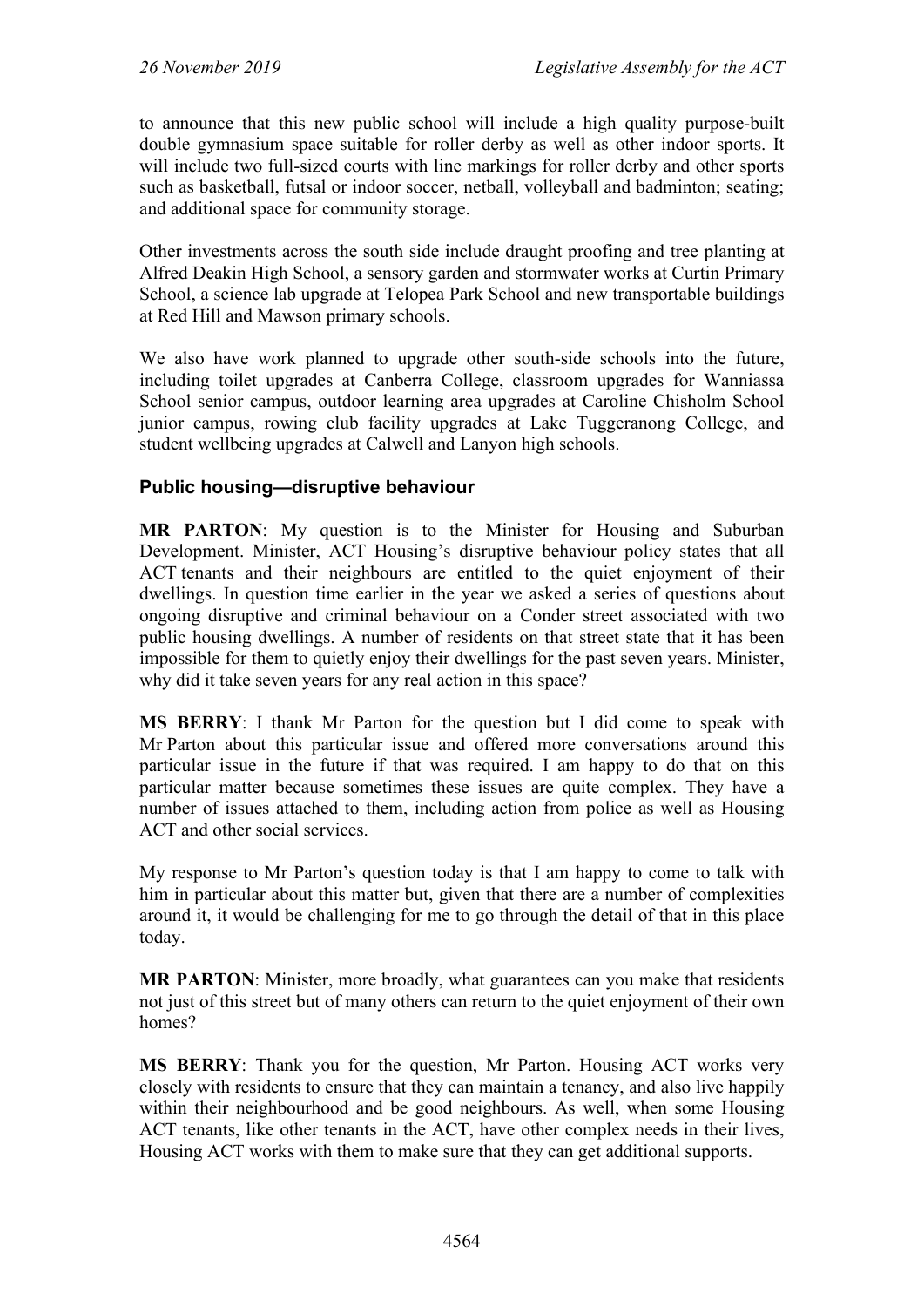Sadly, some of the individuals who do need those extra supports have a number of complex issues within their lives on which they will need extra support. That will mean that on occasion Housing ACT will need to work more closely with those residents and with the neighbourhood as well. But, as with everybody who is in a private rental, they still have the same rights as anyone else, under the Residential Tenancies Act, to maintain their tenancy. Housing will work with them to do that.

I ask Mr Parton, if there are issues of a criminal nature that he is aware of, to invite those constituents to contact the police so that the issues are appropriately dealt with as a criminal matter.

**MS LAWDER**: Minister, why did it take Housing ACT seven years to take action in relation to these properties?

**MS BERRY**: I have responded to that question and I also will be having a conversation with Mr Parton on that.

**Ms Lawder**: No, we are entitled to ask a question in question time.

**MS BERRY**: You just might not get the answer you want.

#### **ACT Policing—mental health**

**MRS DUNNE**: My question is to the Minster for Police and Emergency Services. Minister, what is the incidence of police developing mental fatigue and stress problems when dealing with crime as a result of your government's under-resourcing of police?

**MR GENTLEMAN**: Let me just put the fact out there that we are not underresourcing police. In fact, this budget shows a \$34 million investment in police.

In regard to police wellbeing, of course it is a very important question and we want to ensure that we have the best support opportunities for ACT Policing. That is why we have been working with ACT Policing on, if you like, opportunities to access and discuss issues with individual officers. The AFP have a particular wellbeing program which works very well with police officers both nationally and, importantly, here in the ACT.

**Mrs Dunne**: On a point of order, Madam Speaker, the question was not about what is being done. The question was: what is the incidence of police developing mental fatigue?

**MADAM SPEAKER**: Minister, you have a minute to go. I know you have addressed the issue of resourcing but perhaps you could address fatigue.

**MR GENTLEMAN**: Thank you, Madam Speaker. I have not been briefed on any association between our increased investment in ACT Policing across a number of years and the mental health of ACT Policing officers. I will take the question on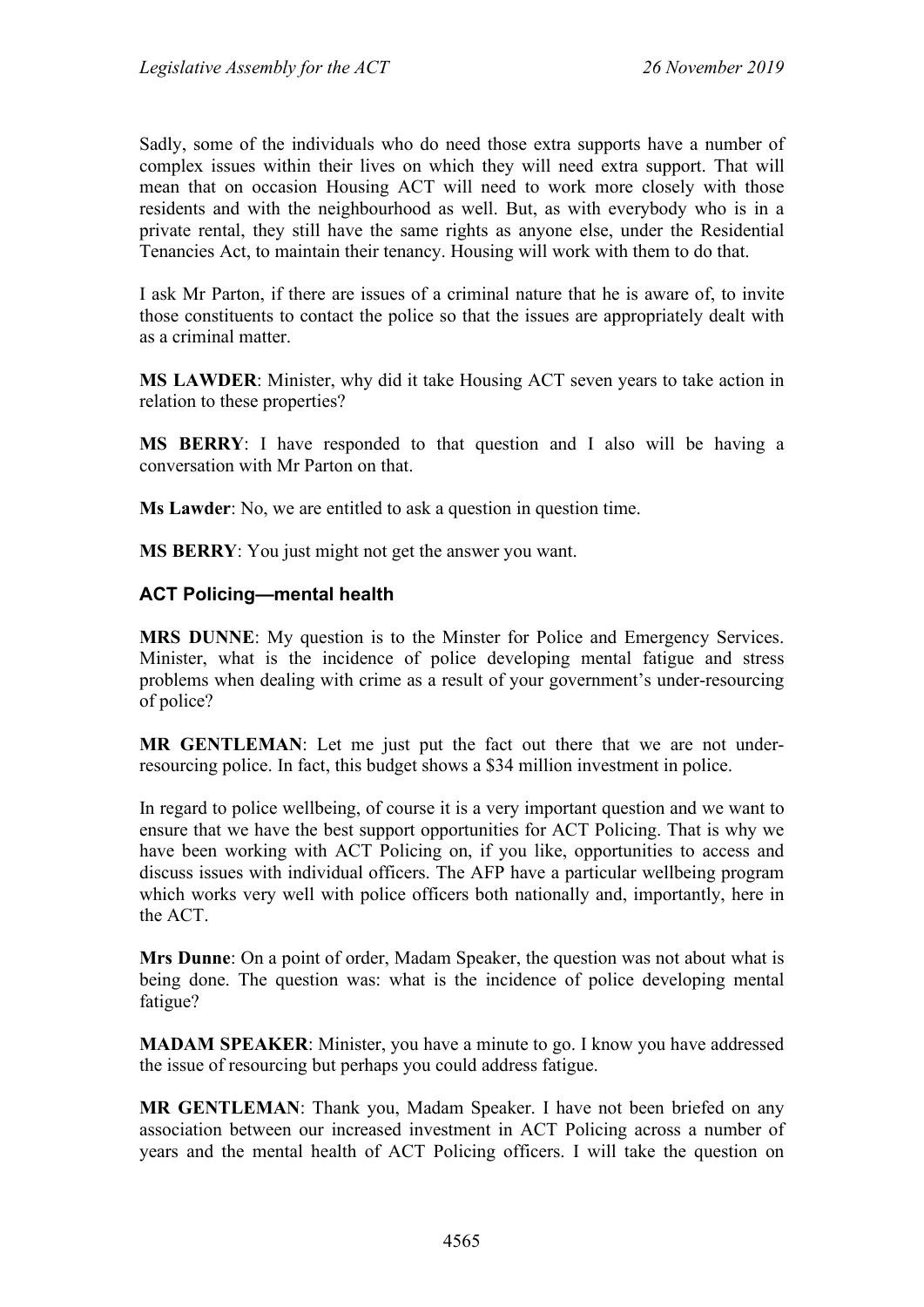notice, though, and ask ACT Policing if there is any relationship between this proposal that Mrs Dunne puts forward about funding for our officers and their wellbeing.

**MRS DUNNE**: Minister, what are the incidences of police being required to double shifts as a result of staff shortages? Is there a correlation between this and officers being absent due to staff shortages, burnout and mental fatigue?

**MR GENTLEMAN**: Madam Speaker, I go back to the conversations you and I have had before about shiftwork. When you are operating a 24-hour shift operation, you need to fill the shifts as best as possible. They are voluntary opportunities to fill those overtime shifts. Often it is an assistance to the family by way of monetary compensation. But, of course, it is a task on every officer who works a double shift. It is an exhausting job that they do. We need to ensure that when they do this sort of work, they are fully cognisant of what is occurring in their lives.

Indeed, station sergeants right across the ACT take on an individual task of looking after individual constables in the ACT, particularly those who do an amount of overtime. It is not unusual for officers to do overtime. In my previous job of 11 years, I worked overtime almost every month, and several shifts of overtime each month. Resourcing of this nature is necessary so that you can fill the shifts and be responsible to the ACT community. However, in regard to resourcing, we have invested more in the past years than ever previously across the ACT, and we will continue to invest in ACT Policing.

**MS CODY**: Minister, how is the government helping the wellbeing of first responders?

**MR GENTLEMAN**: We are doing our best to work with other groups, not just the wellbeing officers within ACT Policing but also R U OK? We had a great get-together earlier this year with officers at the national War Memorial to look at wellbeing opportunities and working with different groups such as R U OK? I congratulate ACT Policing on doing that particular work, and I look forward to investing more in the wellbeing of police officers across the territory.

# **ACT Health—SPIRE project**

**MS CHEYNE**: My question is to the Minister for Health, who otherwise had a break today. Minister, could you update the Assembly on the SPIRE project?

**MS STEPHEN-SMITH**: I thank Ms Cheyne for her question. The health of Canberrans will always be a key priority for this ACT government. We are getting on with the job of expanding the services available at Canberra Hospital to meet the needs of our growing and ageing city.

Earlier this month, the government called for expressions of interest from potential design and construction partners for the new state-of-the-art emergency, surgical and critical healthcare facility at Canberra Hospital. This represents the first phase of the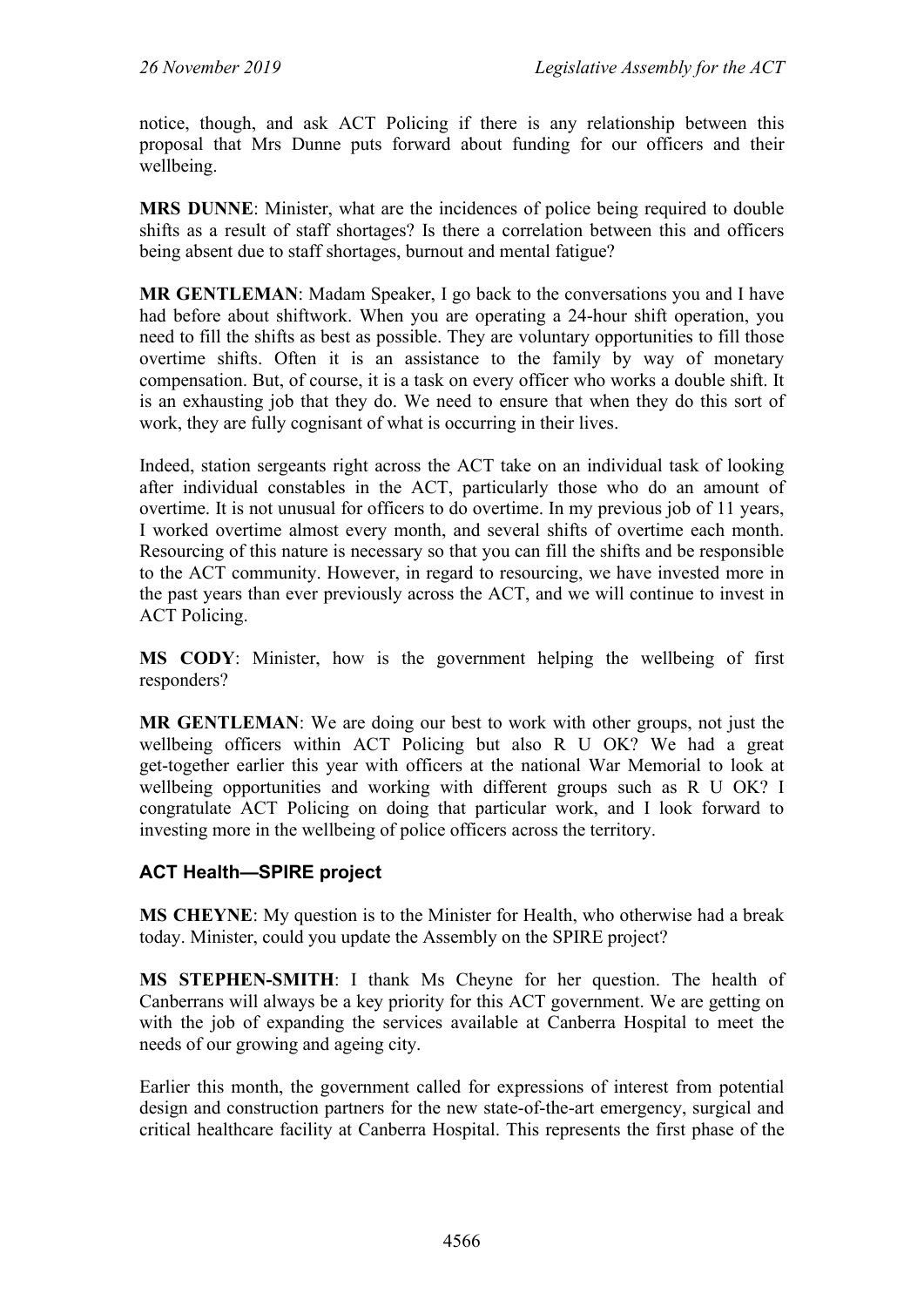procurement process for the SPIRE project. The territory's delivery partner will be appointed by mid-2020.

The SPIRE project is being procured under an early contractor involvement model. Under this approach, the appointed contractor will work collaboratively with the territory to design and deliver the project, jointly identifying opportunities to improve design outcomes, optimise constructability and deliver whole-of-life cost efficiencies. During 2020, other enabling works projects will be delivered to allow the site for the new facility to be vacated and physical works to commence in early 2021.

These projects will create many local jobs and will provide opportunities for Canberra companies to contribute to the critical process of preparing the Canberra Hospital campus for the main construction phase of the SPIRE project.

The progress being made on this project does not stop there. Design of the almost 40,000 square metre facility is also being progressed, with input from clinicians, consumers and the community, particularly through the recent announcement of a community reference group.

With enabling works, procurement, consultation and design works now well underway, we are seeing important and tangible advancements being made on this important project, the biggest investment in health infrastructure since self-government.

**MS CHEYNE**: Minister, could you provide more information in relation to the community reference group?

**MS STEPHEN-SMITH**: I thank Ms Cheyne for her supplementary question and her interest in our engagement with the community. The ACT government strives to deliver high-quality, person-centred care in the right place at the right time. Our commitment to this objective is evidenced by the work underway to expand Canberra Hospital to include a new emergency, surgical and critical healthcare facility. The SPIRE project is an important and complex healthcare project for all Canberrans and it is essential that the territory work closely with clinicians, consumers and the local community to get it right.

Community reference groups, or CRGs, are a common part of large infrastructure projects. Last week I opened the call for nominations for a local CRG to ensure that residents have their voices heard throughout the planning and development of the SPIRE project. This will be an important mechanism for the community to provide comment and feedback, while also recognising the importance of ongoing engagement with the broader community.

The establishment of a local community reference group, which will hold its first meeting early in the new year, will complement the conversations already underway with the project's clinical user groups, specialist clinical advisory group and consumer reference group. It will also provide a conduit for Major Projects Canberra and Health to provide information back to the community as we see people joining this group who have good community engagement, and making this a two-way street.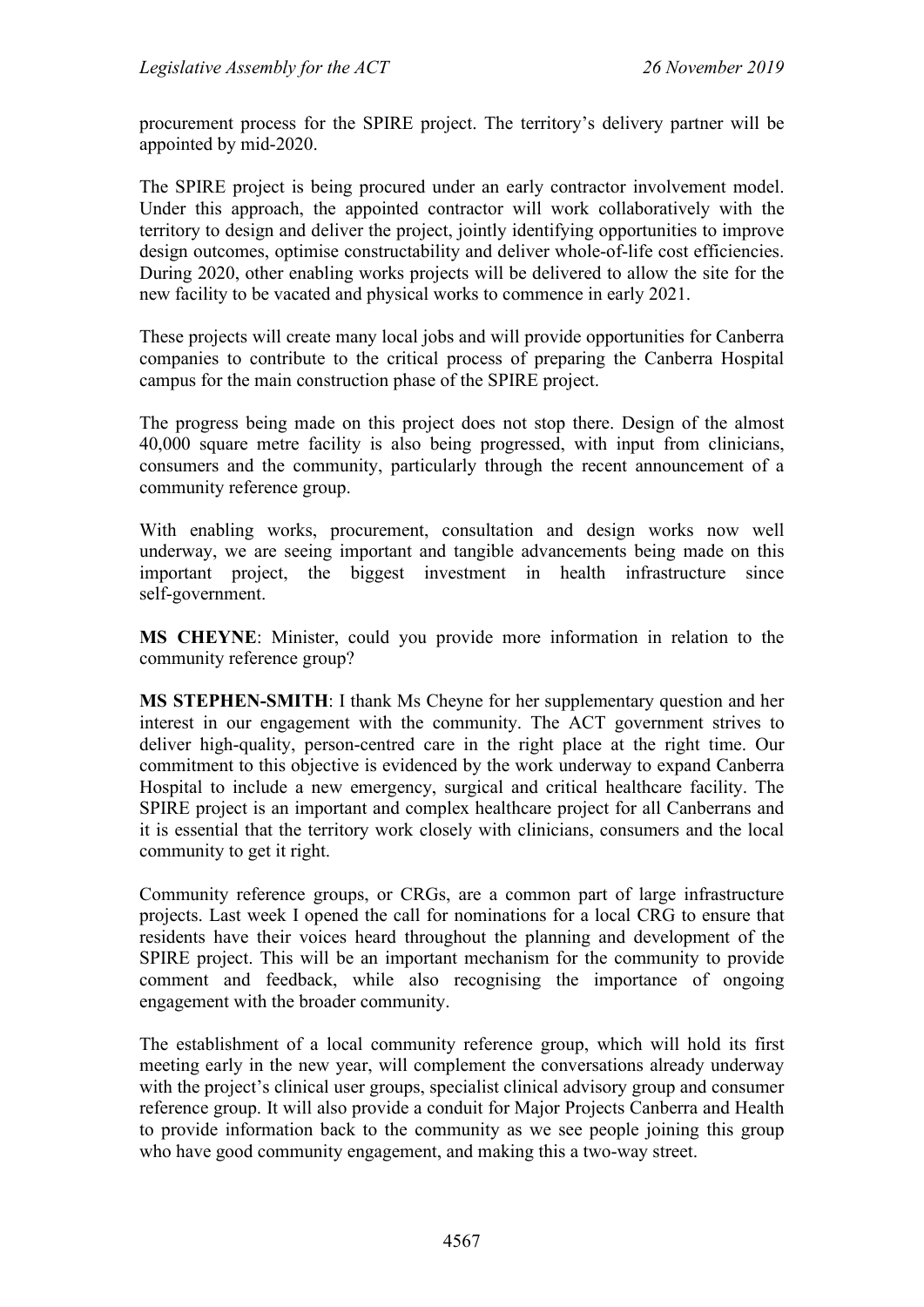Importantly, what we have heard from the community and these stakeholder groups is already influencing the design and building requirements of the SPIRE project. Detailed traffic modelling is underway and will also inform this ongoing work.

The SPIRE project and Canberra Hospital master planning process have created an opportunity to do what we can, working across government, to address some longstanding issues for the local community. I look forward to continuing the engagement with them towards that outcome.

**MS CODY**: Minister, what other infrastructure projects are being delivered to provide health services for Canberra's south?

**MS STEPHEN-SMITH**: I thank Ms Cody for her question and her strong interest in health services in Canberra's south. A key part of the infrastructure soon to be delivered, of course, is the Weston Creek walk-in centre. As the opening of the walkin centre draws closer, staff from Canberra Health Services will provide opportunities for members of the community to find out more about the WIC and the services provided. The ACT Health app will also be updated to add the Weston Creek WIC so that consumers can get an indication of how busy the centre is at any given time.

There will be a number of opportunities for the community to receive more information directly about the new centre over the next few weeks. Staff from Canberra Health Services will be attending the Stromlo Cottage drop-in session tomorrow, 27 November, from 10 am and will also present that evening at the Weston Creek Community Council. Members of the community will be able to have a chat to Canberra Health Services staff about where the WIC will be, when it will open and what sorts of illnesses and ailments it can treat.

On Sunday, 1 December 2019 CHS staff will again join with the Molonglo mingle community at an information stall at the Molonglo Valley summer safety session from 11 am. Staff are also preparing to set up an information stall at Cooleman Court on Saturday, 7 December, allowing local residents to talk directly to nurses who staff walk-in centres about the types of services they can provide.

Finally, I am very pleased to advise that plans are on track for an official opening of the new Weston Creek walk-in centre in mid-December and I look forward to joining the community to mark that occasion.

**Mr Barr**: I ask that all further questions be placed on the notice paper.

# **Papers**

**Madam Speaker** presented the following papers:

Inspector of Correctional Services Act, pursuant to subsection 30(2)—Report of a Review of a Correctional Centre by the ACT Inspector of Correctional Services—Healthy Prison Review of the Alexander Maconochie Centre 2019, dated November 2019.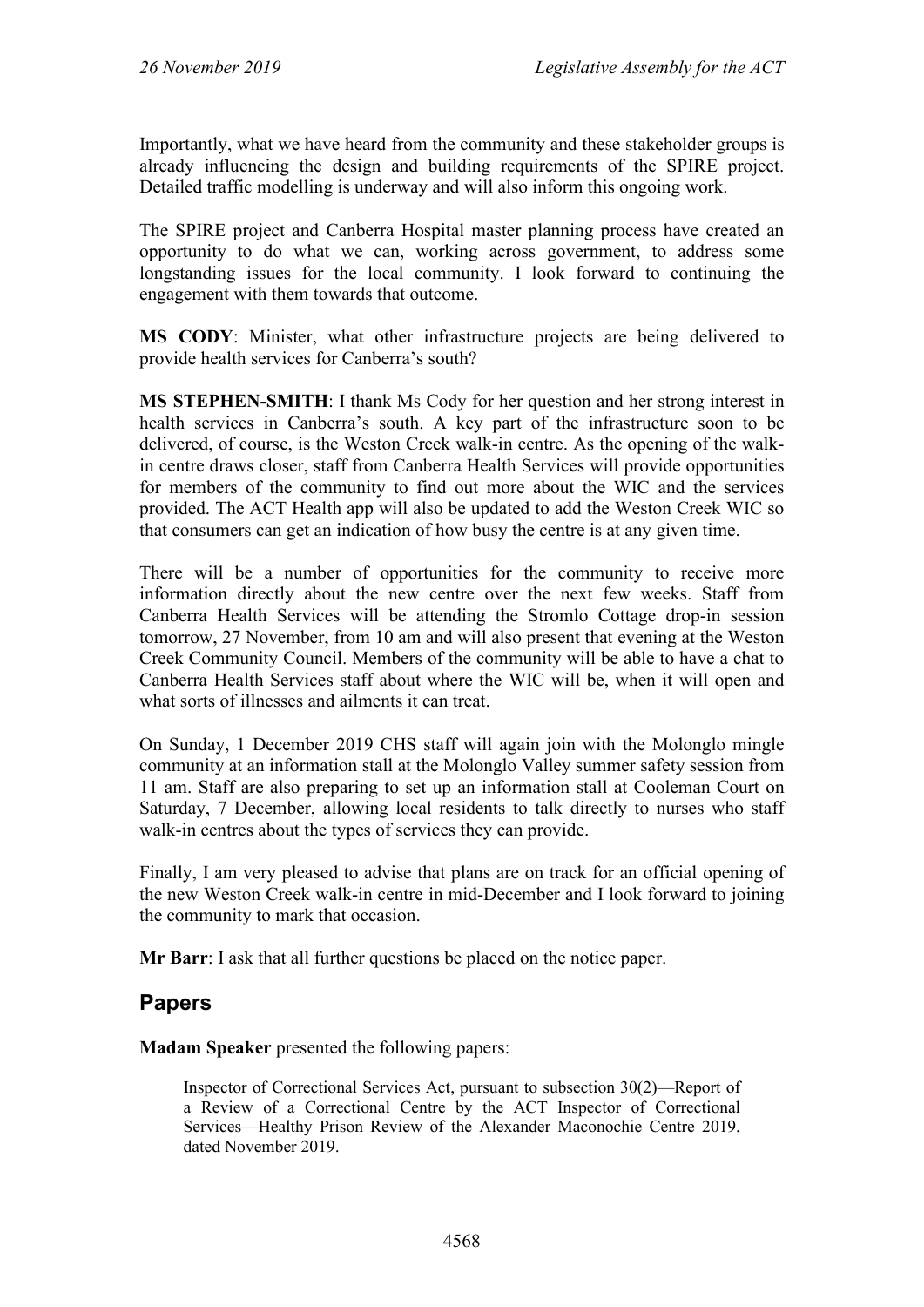Ombudsman Act, pursuant to section 21—ACT Ombudsman—Report No 5|2019—Quarterly report for the period 1 July to 30 September 2019, dated 30 October 2019.

Standing order 191—Amendments to the:

Litter Legislation Amendment Bill 2019, dated 30 October 2019.

Work Health and Safety Amendment Bill 2019, dated 30 October 2019.

### **Leave of absence**

Motion (by **Mr Wall**) agreed to:

That leave of absence be granted to Mrs Jones for today due to personal reasons.

#### **Papers**

**Mr Gentleman** presented the following papers:

ACT Multicultural Framework 2015-2020—Second Action Plan—2019-2020— First report.

ACT Volunteering Statement Action Plan 2018-2021—Annual update.

Annual Reports (Government Agencies) Act, pursuant to section 13—Annual report 2018-2019—

Canberra Health Services—

Corrigendum, dated November 2019.

Revised corrigendum, dated November 2019.

Transport Canberra and City Services Directorate (2 volumes)—Corrigendum, dated November 2019.

Australian Health Practitioner Regulation Agency and the National Boards, reporting on the National Registration and Accreditation Scheme—Annual Report 2018/19.

Estimates 2018-2019—Select Committee—Report—Appropriation Bill 2018-2019 and Appropriation (Office of the Legislative Assembly) Bill 2018-2019—Recommendation 78—Radiology training accreditation at Canberra Hospital—Response, dated November 2019.

Estimates 2019-2020—Select Committee—Report—Appropriation Bill 2019-2020 and Appropriation (Office of the Legislative Assembly) Bill 2019-2020—

Recommendation 81—Remediation of outmoded technology—Status report.

Recommendation 154—Kingston Arts Precinct—Update.

Financial Management Act—

Pursuant to section 25—Consolidated Annual Financial Statements, including audit opinion—2018-2019 financial year, dated 31 October 2019.

Pursuant to section 26—Consolidated Financial Report—Financial quarter ending 30 September 2019.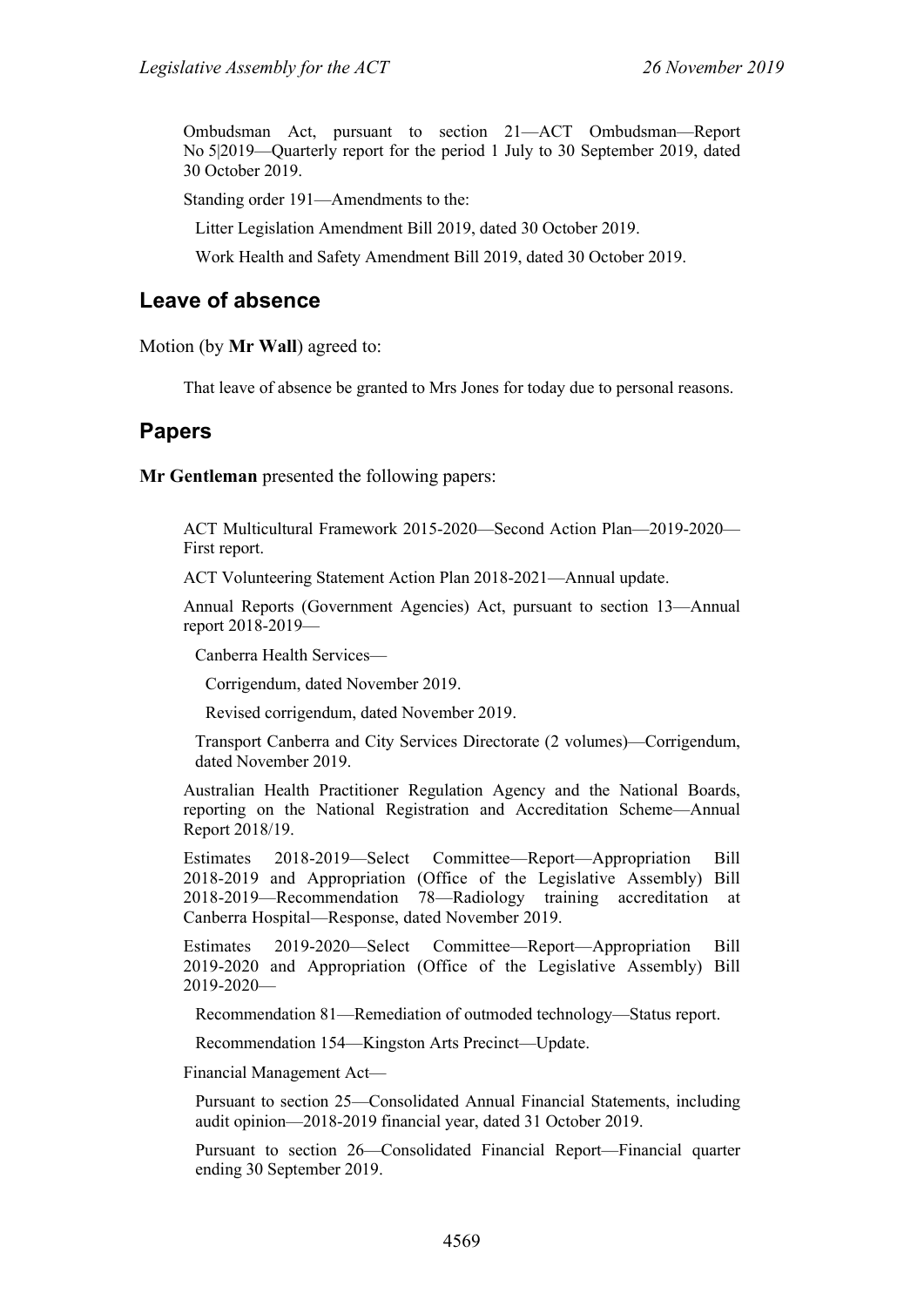Pursuant to subsection 30F(3)—2019-20 Capital Works Program—Progress report—Year-to-date 30 September 2019.

Food and garden waste disposal strategies—Statement—Response to the resolution of the Assembly of 5 June 2019.

Freedom of Information Act, pursuant to section 39—Copies of notices provided to the Ombudsman—Freedom of Information requests—Decisions not made in time—

Community Services Directorate—CYF-20/20, dated 13 November 2019.

Transport Canberra and City Services—TCCS FOI 19-019, TCCS FOI 19-026, TCCS FOI 19-042, TCCS FOI 19-068, TCCS FOI 19-083, TCCS FOI 19-089, dated 29 October and 4 November 2019.

Health (National Health Funding Pool and Administration) Act, pursuant to subsection 25(4)—Administrator of the National Health Funding Pool—Annual report 2018-19, dated 1 October 2019.

Lifetime Care and Support (Catastrophic Injuries) Act, pursuant to section 100— ACT Lifetime Care and Support Scheme—Five year review, dated November 2019, incorporating the ACT Lifetime Care and Support Qualitative Review 2019 and Section 100 Review of the Lifetime Care and Support (Catastrophic Injuries) Act 2014, prepared by Finity Consulting Pty Limited.

Light Rail Stage 1—Increased demand—Statement—Response to the resolution of the Assembly of 14 August 2019.

National Health Funding Body—Annual Report 2018-19, dated 1 October 2019.

Planning and Development Act, pursuant to subsection 79(1)—Approval of Variation No 354 to the Territory Plan—Waterways: water sensitive urban design general code review and associated consequential amendments to Territory Plan codes, dated 13 November 2019, including associated documents.

Planning and Urban Renewal—Standing Committee—Report 9—Draft variation No 360—*Molonglo River Reserve: changes to public land reserve overlay boundaries and minor zone adjustment*—Government response.

Privileges 2019—Select Committee—Report—*Unauthorised Release of Committee Documents*—Government response to Recommendation 1, incorporating Participation in Legislative Assembly and Other Inquiries— Guidelines for Officials.

Reusable coffee cup zone trial—Response to the resolution of the Assembly of 15 May 2019.

School zone safety—

School Crossing supervisor Program Evaluation Report—

Statement—Response to the resolution of the Assembly of 13 February 2019.

Evaluation Report, prepared by First Person Consulting.

Schools Program Implementation Plan, dated November 2019.

Solar panel and battery recycling disposal—Statement—Response to the resolution of the Assembly of 5 June 2019.

Waste Management and Resource Recovery Act, pursuant to subsection 64U(2)—ACT Container Deposit Scheme—Annual statutory report 2018-19.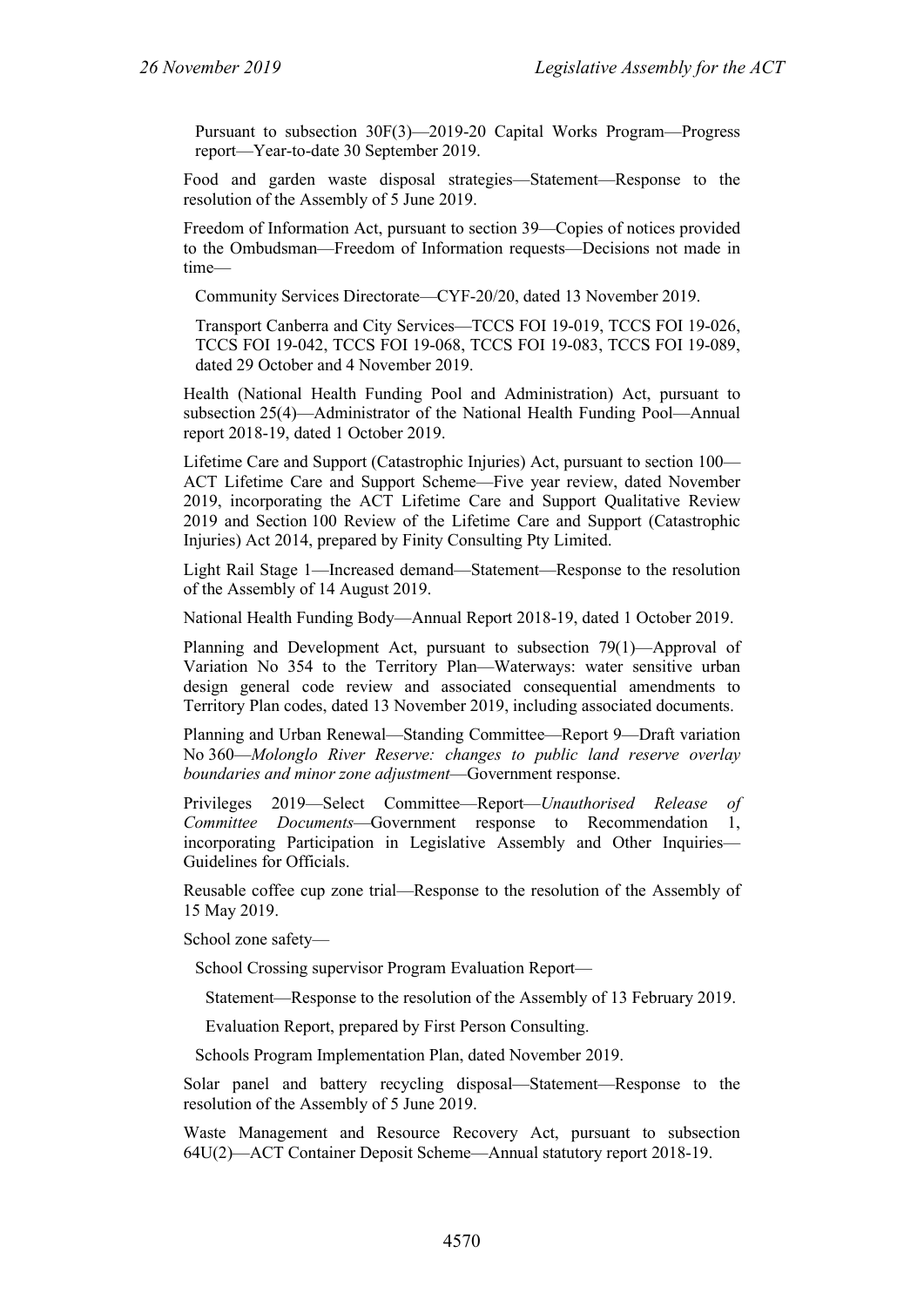#### **Subordinate legislation (including explanatory statements unless otherwise stated)**

Legislation Act, pursuant to section 64—

Board of Senior Secondary Studies Act—

Board of Senior Secondary Studies Appointment 2019 (No 1)—Disallowable Instrument DI2019-239 (LR, 4 November 2019).

Board of Senior Secondary Studies Appointment 2019 (No 2)—Disallowable Instrument DI2019-240 (LR, 4 November 2019).

Board of Senior Secondary Studies Appointment 2019 (No 3)—Disallowable Instrument DI2019-241 (LR, 4 November 2019).

Board of Senior Secondary Studies Appointment 2019 (No 4)—Disallowable Instrument DI2019-242 (LR, 4 November 2019).

Civil Law (Wrongs) Act—Civil Law (Wrongs) Australian Property Institute Valuers Limited Scheme Amendment 2019 (No 1)—Disallowable Instrument DI2019-232 (LR, 7 November 2019).

Financial Management Act—Financial Management (Territory Authorities) Guidelines 2019—Disallowable Instrument DI2019-257 (LR, 25 November 2019).

Food Act—Food (Fees) Determination 2019 (No 1)—Disallowable Instrument DI2019-248 (LR, 7 November 2019).

Fuels Rationing Act—Fuels Rationing (Fuel Restriction Scheme) Approval 2019, including a regulatory impact statement—Disallowable Instrument DI2019-226 (LR, 10 October 2019).

Land Tax Act—Land Tax (Affordable Community Housing) Determination 2019 (No 2)—Disallowable Instrument DI2019-228 (LR, 14 October 2019).

Medicines, Poisons and Therapeutic Goods Act—Medicines, Poisons and Therapeutic Goods (Fees) Determination 2019 (No 1)—Disallowable Instrument DI2019-249 (LR, 7 November 2019).

Motor Accident Injuries Act—

Motor Accident Injuries (Business Plan) Guidelines 2019—Disallowable Instrument DI2019-237 (LR, 4 November 2019).

Motor Accident Injuries (Defined Benefit Application) Guidelines 2019— Disallowable Instrument DI2019-238 (LR, 4 November 2019).

Motor Accident Injuries (Income Replacement Benefit) Guidelines 2019— Disallowable Instrument DI2019-243 (LR, 4 November 2019).

Motor Accident Injuries (Internal Review) Guidelines 2019—Disallowable Instrument DI2019-244 (LR, 4 November 2019).

Motor Accident Injuries (Premiums and Administration) Regulation 2019— Subordinate Law SL2019-28 (LR, 17 October 2019).

Motor Accident Injuries (Premiums) Guidelines 2019—Disallowable Instrument DI2019-245 (LR, 4 November 2019).

Motor Accident Injuries (Quality of Life Benefit) Guidelines 2019— Disallowable Instrument DI2019-246 (LR, 4 November 2019).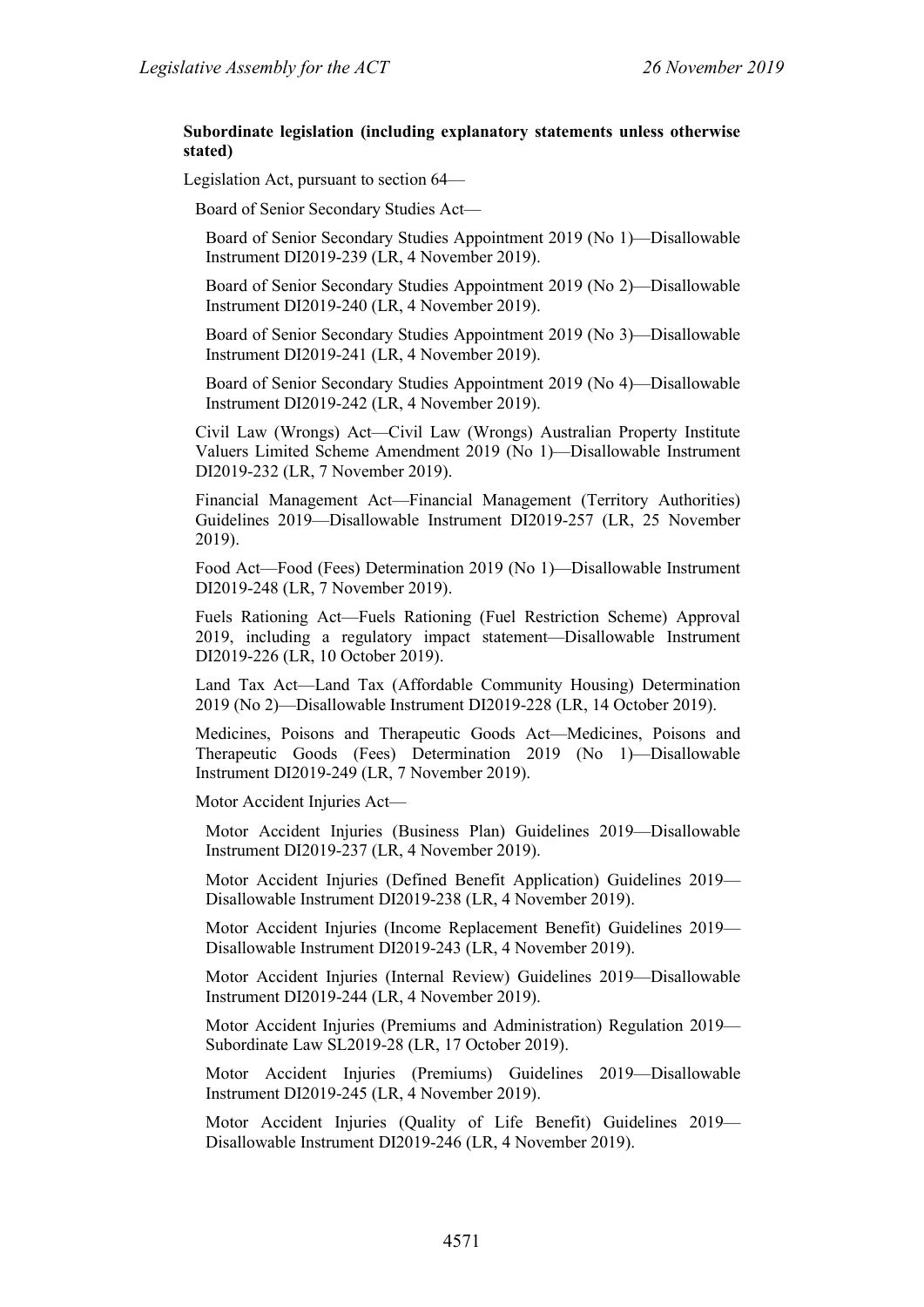Motor Accident Injuries (Treatment and Care) Guidelines 2019— Disallowable Instrument DI2019-247 (LR, 4 November 2019).

Motor Accident Injuries Levy Determination 2019 (No 1)—Disallowable Instrument DI2019-234 (LR, 24 October 2019).

Official Visitor Act—Official Visitor (Disability Services) Appointment 2019 (No 2)—Disallowable Instrument DI2019-231 (LR, 17 October 2019).

Planning and Development Act—

Planning and Development (Lease Variation Charge Deferred Payment Scheme) Determination 2019 (No 2)—Disallowable Instrument DI2019-236 (LR, 28 October 2019).

Planning and Development (Remission of Lease Variation Charges— Affordable Rental Development Concession) Determination 2019— Disallowable Instrument DI2019-229 (LR, 14 October 2019).

Public Health Act—Public Health (Fees) Determination 2019 (No 1)— Disallowable Instrument DI2019-250 (LR, 7 November 2019).

Public Place Names Act—Public Place Names (Taylor) Determination 2019 (No 2)—Disallowable Instrument DI2019-227 (LR, 10 October 2019).

Radiation Protection Act—Radiation Protection (Fees) Determination 2019 (No 1)—Disallowable Instrument DI2019-251 (LR, 7 November 2019).

Road Transport (General) Act—Road Transport (General) Application of Road Transport Legislation (Manuka Oval) Declaration 2019 (No 2)—Disallowable Instrument DI2019-235 (LR, 24 October 2019).

Road Transport (Public Passenger Services) Act—Road Transport (Public Passenger Services) Maximum Fares for Taxi Services Determination 2019 (No 2)—Disallowable Instrument DI2019-233 (LR, 24 October 2019).

Smoke-Free Public Places Act—Smoke-Free Public Places (Public Transport Interchanges) Declaration 2019 (No 1)—Disallowable Instrument DI2019-230 (LR, 17 October 2019).

Tobacco and Other Smoking Products Act—Tobacco and Other Smoking Products (Fees) Determination 2019 (No 1)—Disallowable Instrument DI2019-252 (LR, 7 November 2019).

#### **Capital works program—progress report**

**MR GENTLEMAN** (Brindabella—Manager of Government Business, Minister for Advanced Technology and Space Industries, Minister for the Environment and Heritage, Minister for Planning and Land Management and Minister for Police and Emergency Services) (2.56): Pursuant to standing order 211, I move:

That the Assembly take note of the following paper:

Financial Management Act, pursuant to subsection 30F(3)—2019-20 Capital Works Program—Progress report—Year-to-date 30 September 2019.

**MR BARR** (Kurrajong—Chief Minister, Treasurer, Minister for Social Inclusion and Equality, Minister for Tertiary Education, Minister for Tourism and Special Events and Minister for Trade, Industry and Investment) (2.56): The fiscal year program is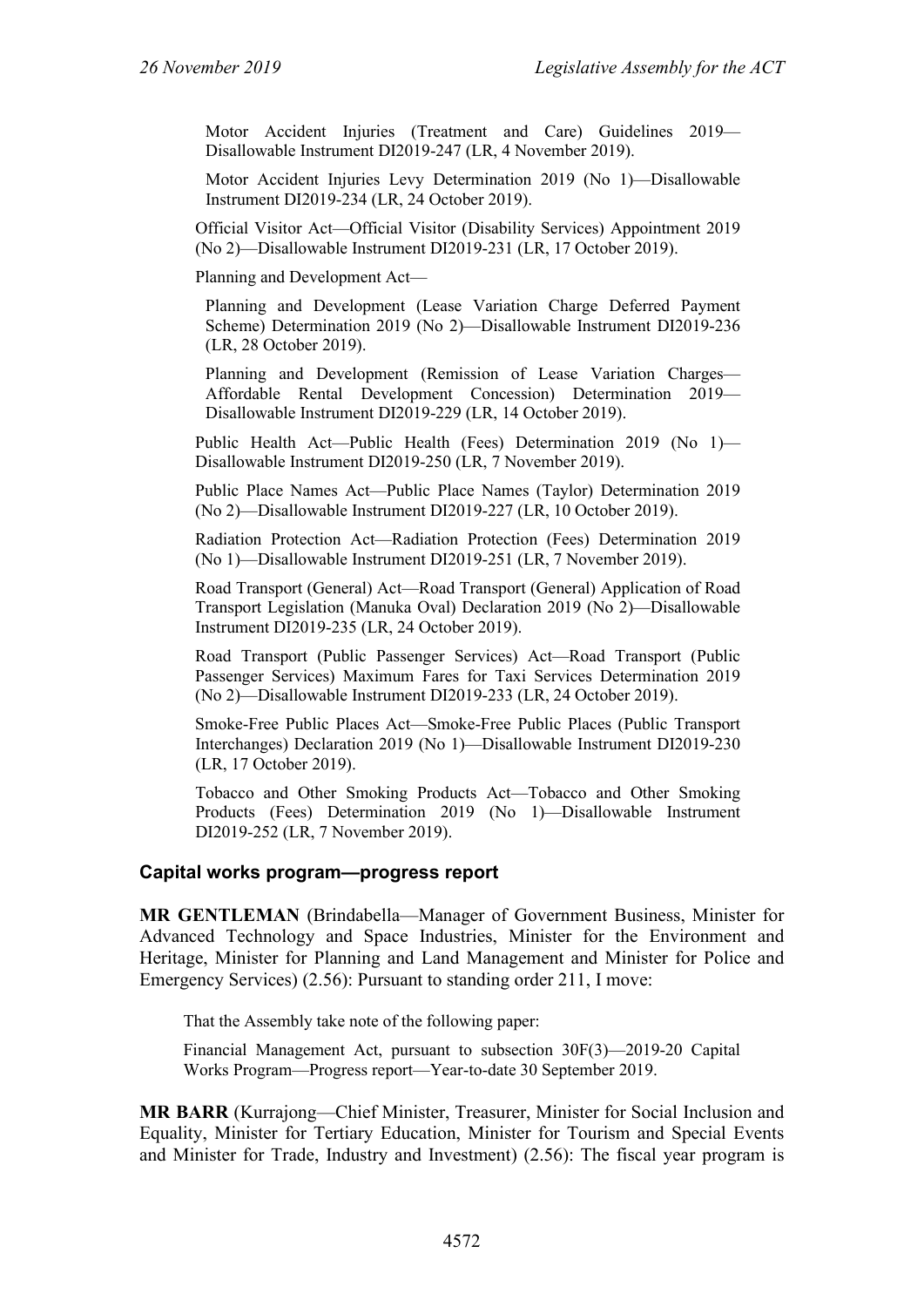valued at \$804 million, as at 30 September 2019. \$137 million worth of capital investment that comprises \$112 million on infrastructure and \$25 million on ICT and plant and equipment has been delivered in the quarter. The performance of the program as at 30 September against program funding is 17 per cent. I commend the report to the Assembly.

Question resolved in the affirmative.

#### **Consolidated annual financial statements 2018-19**

**MR GENTLEMAN** (Brindabella—Manager of Government Business, Minister for Advanced Technology and Space Industries, Minister for the Environment and Heritage, Minister for Planning and Land Management and Minister for Police and Emergency Services) (2.57): Pursuant to standing order 211, I move:

That the Assembly take note of the following paper:

Financial Management Act, pursuant to section 25—Consolidated Annual Financial Statements, including audit opinion—2018-2019 financial year.

**MR BARR** (Kurrajong—Chief Minister, Treasurer, Minister for Social Inclusion and Equality, Minister for Tertiary Education, Minister for Tourism and Special Events and Minister for Trade, Industry and Investment) (2.57): I am pleased to report that the consolidated statements received an unmodified audit opinion from the Auditor-General. The final 2018-19 headline net operating balance for the general government sector is a deficit of \$118.6 million, which is a \$33.5 million improvement compared to the interim outcome deficit of \$152 million. This variation relates to changes during the audit process, the most significant of which is the treatment of movements in workers compensation claims provision expenses arising from changes in discount rates.

Key financial indicators in the balance sheet remain strong, with net worth of \$14 billion and net debt of \$2.216 billion, which is \$913.6 million higher than in 2017-18. This is mainly as a result of the recognition of lease liabilities for public-private partnerships and higher other borrowings undertaken to fund the delivery of infrastructure initiatives.

The next update to the territory's financial position will be released with the 2019-20 budget review in February 2020. The financial statements today have been prepared in accordance with Australian accounting standards and are in line with the requirements of the Financial Management Act 1996. I commend the consolidated annual financial statements for the territory and audit opinion to the Assembly.

Question resolved in the affirmative.

### **Planning and Urban Renewal—Standing Committee Report 9—government response**

**MR GENTLEMAN** (Brindabella—Manager of Government Business, Minister for Advanced Technology and Space Industries, Minister for the Environment and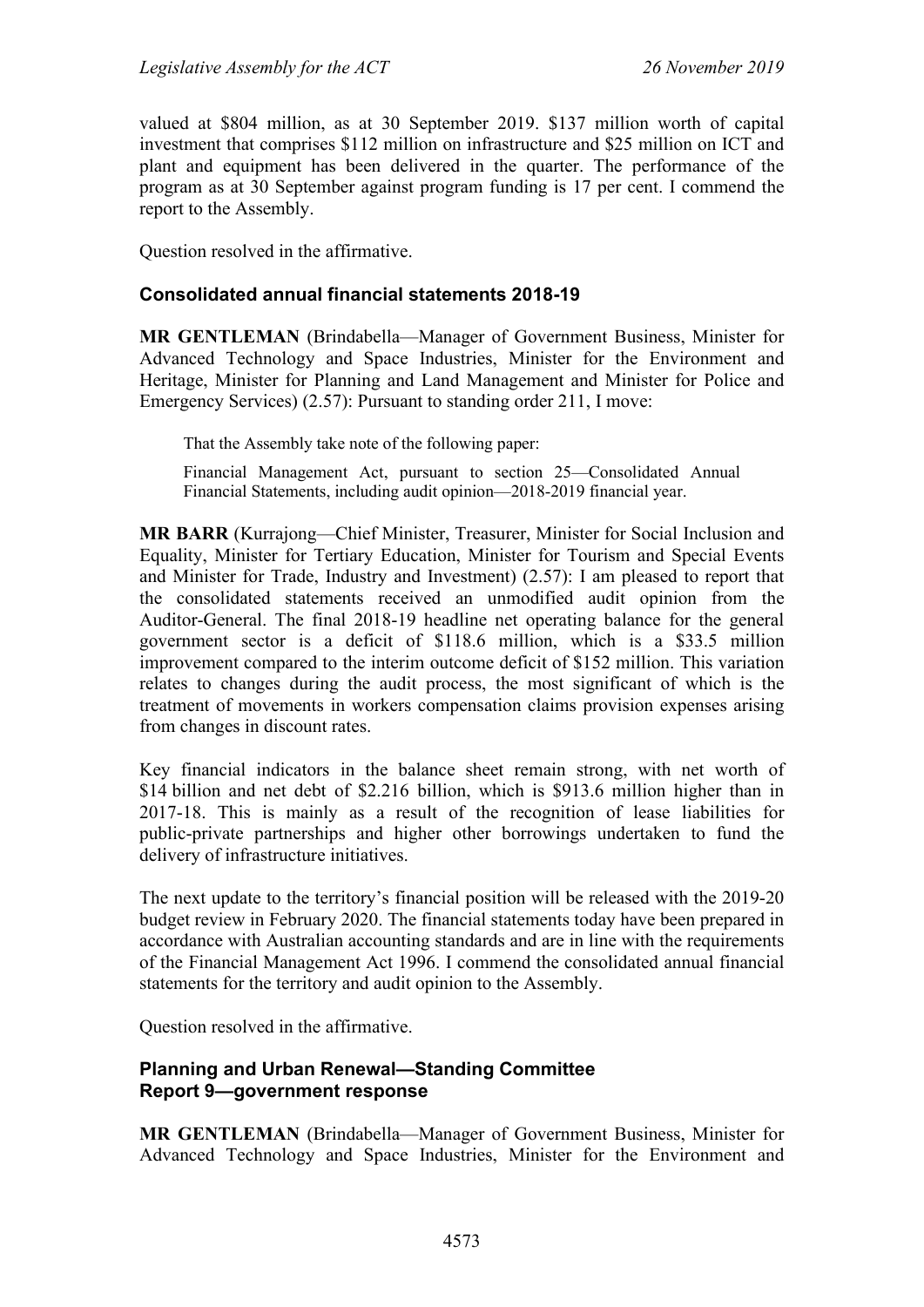Heritage, Minister for Planning and Land Management and Minister for Police and Emergency Services) (2.58): Pursuant to standing order 211, I move:

That the Assembly take note of the following paper:

Planning and Urban Renewal—Standing Committee—Report 7—*Draft variation No 360—Molonglo River Reserve: changes to public land reserve overlay boundaries and minor zone adjustment*—Government response.

Question resolved in the affirmative.

#### **Estimates 2018-2019—Select Committee Report 2018-2019—recommendation 78**

**MR GENTLEMAN** (Brindabella—Manager of Government Business, Minister for Advanced Technology and Space Industries, Minister for the Environment and Heritage, Minister for Planning and Land Management and Minister for Police and Emergency Services) (2.59): Pursuant to standing order 211, I move:

That the Assembly take note of the following paper:

Estimates 2018-2019—Select Committee—Report—*Appropriation Bill 2018-2019 and Appropriation (Office of the Legislative Assembly) Bill 2018-2019*—Recommendation 78—Radiology training accreditation at Canberra Hospital—Response.

Question resolved in the affirmative.

#### **Estimates 2019-2020—Select Committee Report 2019-2020—recommendation 81**

**MR GENTLEMAN** (Brindabella—Manager of Government Business, Minister for Advanced Technology and Space Industries, Minister for the Environment and Heritage, Minister for Planning and Land Management and Minister for Police and Emergency Services) (3.00): Pursuant to standing order 211, I move:

That the Assembly take note of the following paper:

Estimates 2019-2020—Select Committee—Report—*Appropriation Bill 2019-2020 and Appropriation (Office of the Legislative Assembly) Bill 2019-2020*—Recommendation 81—Remediation of outmoded technology— Status report.

Question resolved in the affirmative.

# **Sentencing (Parole Time Credit) Legislation Amendment Bill 2019**

Debate resumed from 19 September 2019, on motion by **Mr Rattenbury**:

That this bill be agreed to in principle.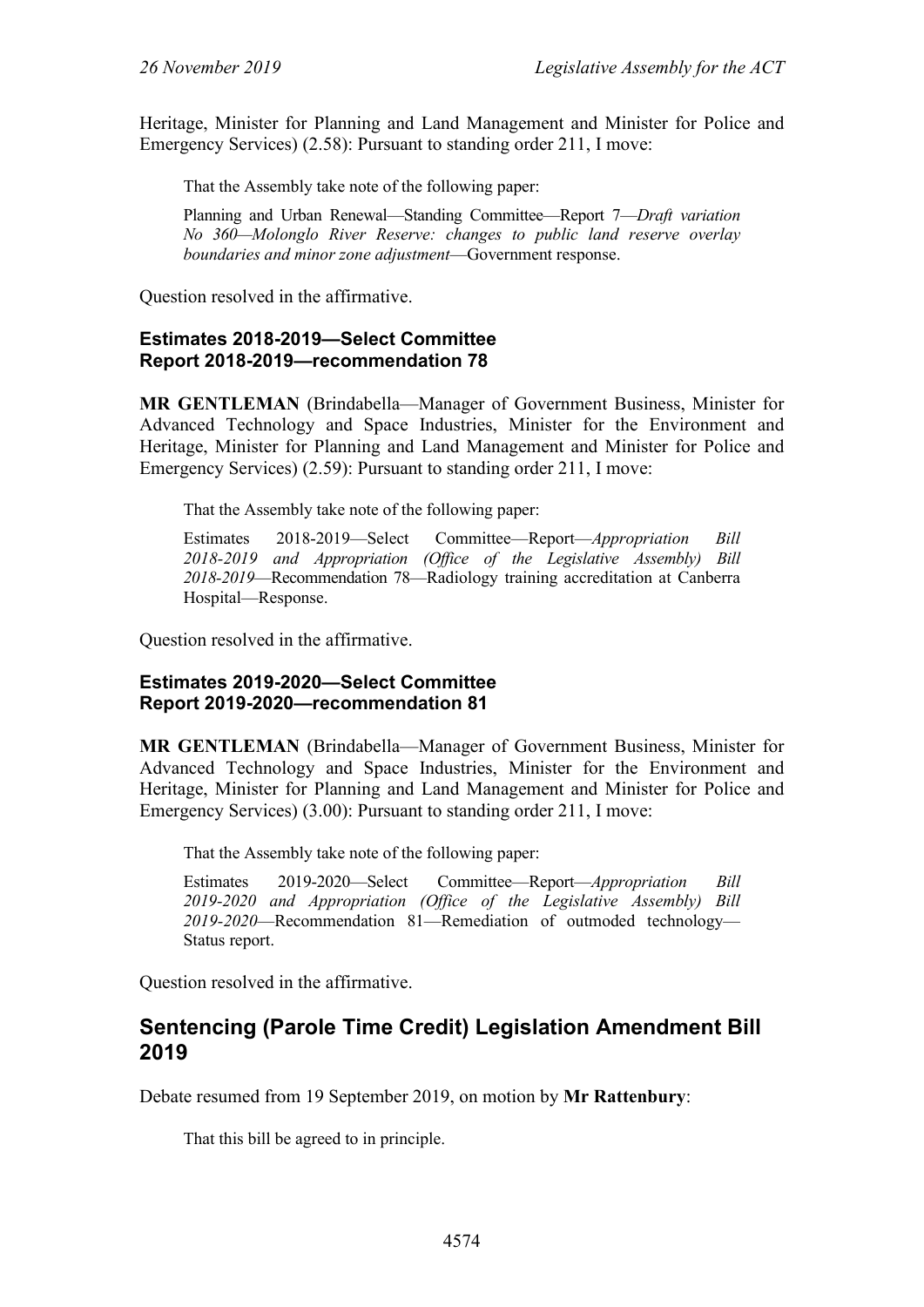**MR HANSON** (Murrumbidgee) (3.00): The Canberra Liberals will be supporting this bill. The bill introduces the concept of parole time credit into the ACT. It is a move that is consistent with other states across Australia and other countries. Parole time credit acknowledges the effort that an offender makes, such as actively engaging in work or rehabilitation, even if they were ultimately unsuccessful in completing their sentence while on parole. Many offenders in Canberra have setbacks during their parole, often due to relapse into drug use. In the event of such a parole breach, parole time credit recognises imperfect progress, rather than promoting the all or nothing model of parole that currently exists in the ACT.

On behalf of Mrs Jones, I would like to say that she is pleased to see that exceptions are being made to parole time credit and that that is the way that they will be applied. But she and the Canberra Liberals will keep a close eye on how this new parole time credit system and its expectations work over the coming years. My understanding is that an amendment is going to be moved by the minister, relating to a sunset clause. The opposition will be supporting the amendment.

As I said before, it is consistent that we welcome reforms that seemingly improve our justice system, but we will keep an eye on the way this rolls out on the ground. The opposition will support this legislation.

**MR RAMSAY** (Ginninderra—Attorney-General, Minister for the Arts, Creative Industries and Cultural Events, Minister for Building Quality Improvement, Minister for Business and Regulatory Services and Minister for Seniors and Veterans) (3.02): I am pleased to rise to speak in support of this bill. Parole plays an important part in our criminal justice system. It has two main purposes. One is to provide support for parolees on their return to the community; the other is to monitor the behaviour of the parolee in order to ensure, as far as possible, that there will be no reoffending.

We know that serving a period of parole can be difficult. It is a period in which the parolee is often trying to re-establish connections that have been broken during a period of incarceration, however short or long that may have been. We know that the road to rehabilitation can be hard. Through the introduction of a parole time credit scheme in the ACT, we want to provide support and recognition to those that can achieve substantial periods of successful, crime-free living in our communities on their way to rehabilitation. Whilst on parole, a parolee is supported to access appropriate services, including education, employment, housing and drug and alcohol treatment. Research has found strong evidence that offenders released from prison on parole are less likely to reoffend than offenders released from prison without any supervision.

We know that Aboriginal and Torres Strait Islander prisoners are less likely to apply for, and less likely to be granted, parole than non-Indigenous prisoners. Despite being eligible for parole, some Aboriginal and Torres Strait Islander prisoners serve their entire sentence in prison before being released into the community without any supervision. To address this imbalance, one of the recommendations of the Australian Law Reform Commission in 2017 was to abolish parole revocation schemes that require time spent on parole to be served again in prison if parole is revoked. That is what a parole time credit scheme does.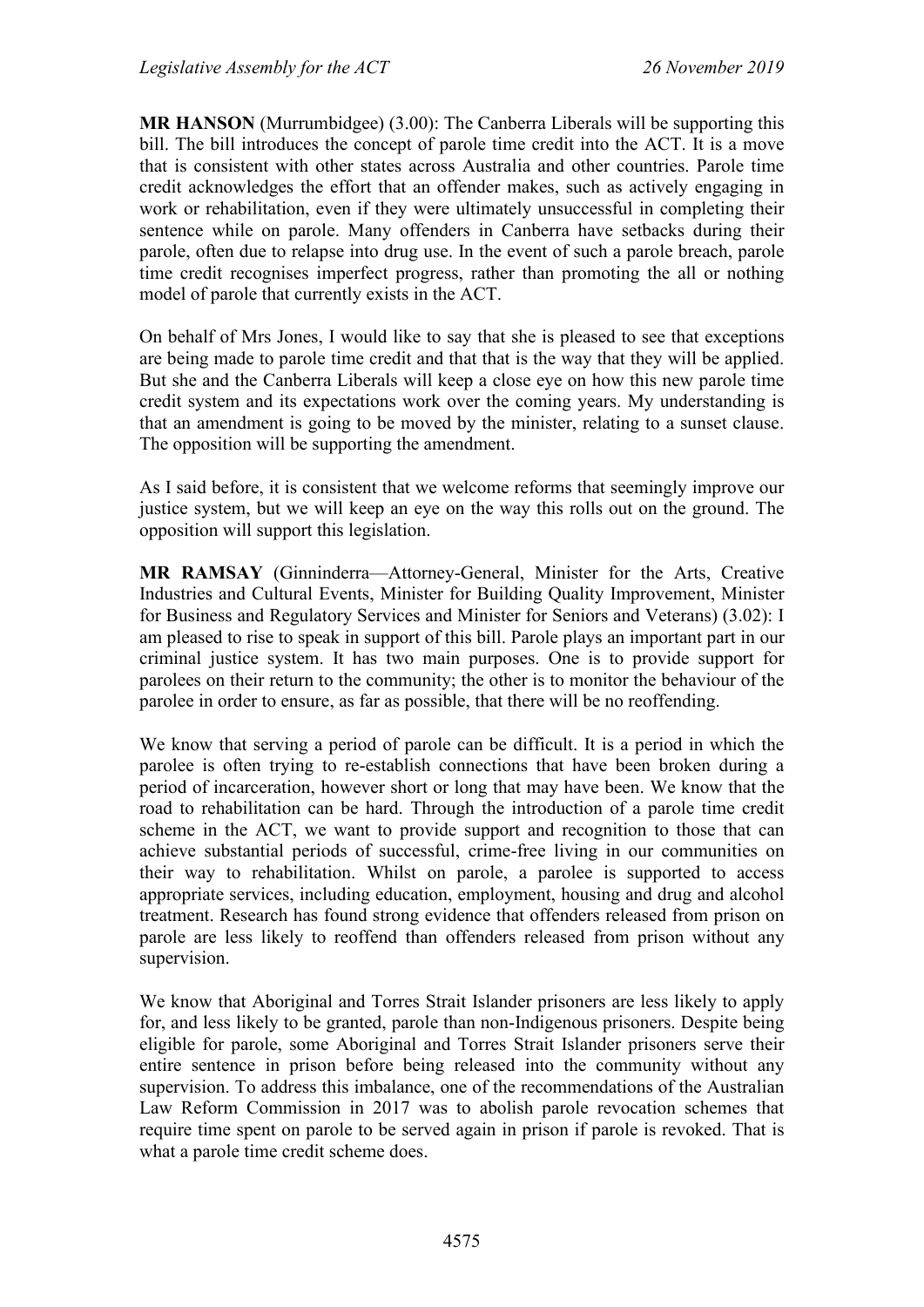Let me assure you, Madam Assistant Speaker, that this bill does not reflect any softening of the government's approach. What the introduction of this scheme represents is a considered and effective step towards the government's commitment to reducing recidivism by 25 per cent by 2025. By giving parolees credit for successful time on parole in the community, we are encouraging the offenders to apply for parole and to avail themselves of the support and the opportunities that are provided by parole. The more people we can support to successfully complete parole periods in the community, the better outcomes we will have for our entire community.

Recognising that parole is a different experience for each parolee, and wanting to maximise the benefits realised both by the parolee and by the community, we have given the court and the Sentence Administration Board discretion to allow parole time credit to be counted against time remaining on a sentence in special circumstances where it otherwise does not automatically apply. The advantage of providing the court and the Sentence Administration Board with this discretion is that it allows for an evaluation to take place of how the offender has engaged with their integration into the community and what commitment they have shown to their long-term rehabilitation.

Taken as a whole, this bill represents yet another example of the government's ongoing attention to the criminal justice system, in order to build communities and not prisons, and to develop Canberra as a restorative city. I commend the bill to the Assembly.

**MR RATTENBURY** (Kurrajong—Minister for Climate Change and Sustainability, Minister for Corrections and Justice Health, Minister for Justice, Consumer Affairs and Road Safety and Minister for Mental Health) (3.06), in reply: I thank members for their support of this bill today. I introduced the Sentencing (Parole Time Credit) Legislation Amendment Bill to the Assembly in September. The bill introduces a parole time credit scheme into the ACT by amending the Crimes (Sentence Administration) Act 2005 and the Crimes (Sentencing) Act 2005.

Parole is a cornerstone of our criminal justice system, aiding rehabilitation and reintegration into society by allowing eligible offenders to finish their sentence in the community, subject to conditions set by the Sentence Administration Board. Currently in the ACT, while an offender is on parole they are not taken to have served any of the remaining period of imprisonment unless the parole order ends without being cancelled. Currently, when a parolee is returned to custody following a breach of parole conditions, they are liable to serve the remainder of the sentence that was outstanding at the time they were released.

When I presented this bill, I provided the Assembly with an overview of the provisions of the bill—namely, that new part 7.5A in the sentence administration act introduces a general rule that parole time credit applies to offenders who have had their parole order cancelled.

It provides exceptions to this rule for serious offenders who commit further serious offences while on parole, family violence offenders who commit further family violence offences while on parole, and offenders who commit any offences within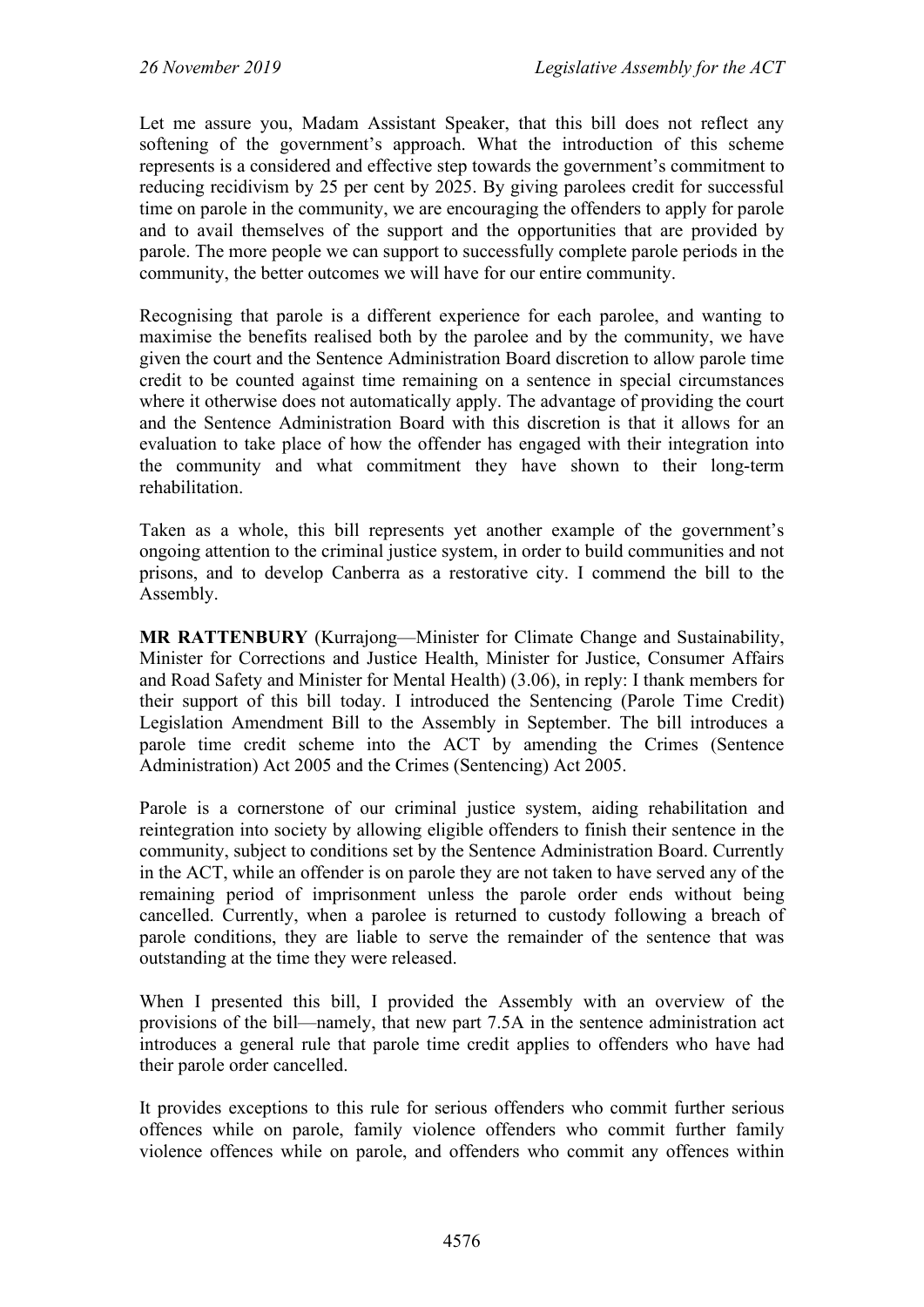three months of their release on parole. The bill also provides a discretion for the court to apply parole time credit to offenders who fall within those exceptions if special circumstances exist.

Additionally, the bill sets out detailed methods for the calculation of parole time credit and includes provisions addressing how parole time credit will be applied when an offender commits a new offence in another jurisdiction while subject to a parole order made or registered in the ACT. The bill ensures administrative certainty in the application of the scheme by requiring the court and the Sentence Administration Board to state on the warrant, notice or order committing the offender to custody the date at which parole time credit stopped, and it includes transitional provisions which ensure that parole time credit will be available to all offenders who, on or after the commencement date, are on parole or who are in custody awaiting sentence for a new offence committed whilst on parole.

The practical effect of the bill is to ensure that, in general, if an offender's parole order is cancelled more than three months post release from custody but before the parole period has expired, the time the offender spent in the community in compliance with the conditions of their parole order is counted towards their remaining sentence. I will explore exceptions to this rule shortly.

The scheme established by the bill is in contrast to the current parole system, which provides little incentive for parolees to comply with parole conditions and severe punishment for what can at times be minor or administrative breaches of parole conditions. The current punitive approach operates as a disincentive for some offenders to even make an application for parole, thereby decreasing offender engagement with rehabilitation programs, increasing the prison population and leading to people being released from prison without any form of structured supervision.

The punitive effect of the current approach is amplified when an offender is subject to a long parole period and a breach occurs towards the end of that period. The offender's sentence is then effectively extended and the offender is removed from the community for longer than intended by the sentencing court. This defeats the very purpose of parole and diminishes the incentive for non-offending. Not counting time served on parole towards the overall sentence creates manifestly unjust outcomes.

Inevitably, incarceration leads to a disruption in a person's life, including loss of employment and potentially a loss of housing, relationships and social supports. We know that a release from prison without support to transition back into the community can lead an offender to a cycle of reoffending and ultimately poorer community safety outcomes. While on parole, an offender remains under sentence whilst being supported in their reintegration back into family life, employment or education and the continuation of programs begun in custody.

This bill supports the purpose of parole by creating an incentive for offenders to apply for parole without the associated fear that failure will inevitably lead to an increase in the overall time they spend serving a sentence. The bill introduces a scheme which recognises time spent on parole in compliance with parole conditions and rewards the positive actions of parolees towards rehabilitation.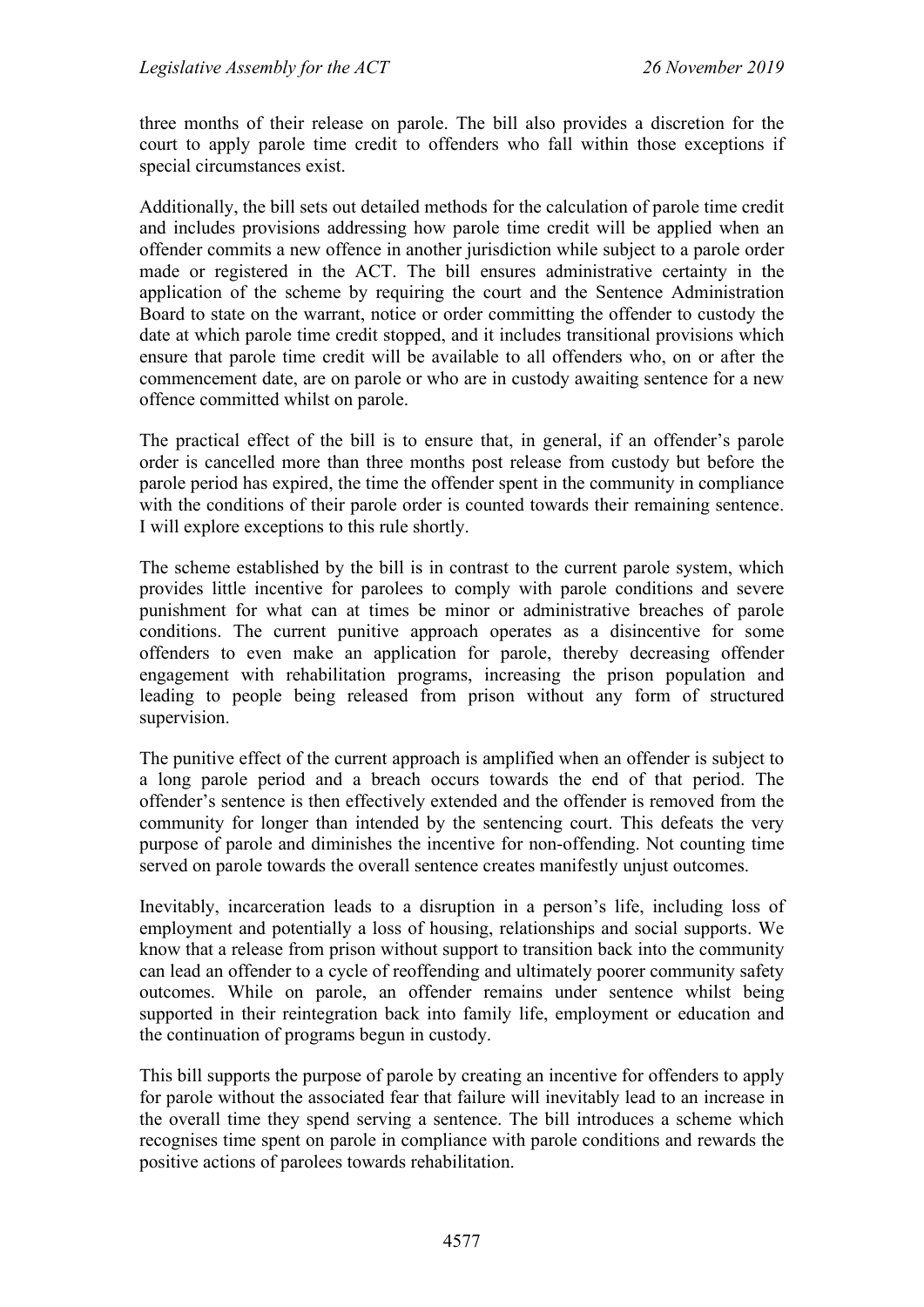I outlined earlier the exceptions to the general parole time credit rule. The government has reflected the Canberra community's views on offending in this bill with the exclusion from the general rule of repeat offenders of serious violent offences, including offenders who commit further family violence offences while on parole for previous family violence offending.

Murder, manslaughter, inflicting grievous bodily harm, threats to kill, torture, kidnapping, aggravated robbery and sexual offences are among the offences which, if committed whilst on parole for serious offending, will exclude the person from receiving the benefit of parole time credit. Reoffending of this type while on parole understandably invokes a community expectation of punishment and denunciation of the offender's behaviour.

While the bill establishes a presumption against granting parole time credit to offenders who meet these exceptions, the court has been provided with discretion to apply parole time credit in appropriate cases where special circumstances exist. Whether special circumstances exist will be a matter for the court. The inclusion of this discretion recognises that there may be cases where the nature of the further offending or the subjective circumstances of the offender should not necessarily preclude recognition of a prior period of compliance with parole obligations—for example, where there has been a lengthy period of compliance, the new offending is less serious or of a different nature to the original offending, or other circumstances exist which make it appropriate to recognise the time spent on parole as parole time credit.

In addition, offenders who commit fresh offences within three months of their release on parole are subject to the presumption against receiving parole time credit. Including this exemption in the scheme creates a further incentive for offenders to comply with parole obligations in the immediate period after their release, thereby giving themselves better chances of completing the parole period in the community.

The scheme created by the bill will make offenders think twice about engaging in further criminal conduct by making them subject to a presumption against parole time credit in particular circumstances when on parole for serious offences or family violence offences. The scheme promotes rehabilitation by crediting offenders for the time spent in the community in compliance with parole conditions.

This bill is an important step in bringing the territory's sentencing framework into line with other Australian jurisdictions and responds to the Australian Law Reform Commission recommendation in the *Pathways to justice* report regarding parole schemes in a considered and localised fashion.

The ACT government is committed to reducing recidivism by 25 per cent by 2025. Research by the Australian Institute of Criminology has found that parole supervision reduces the risk of reoffending. Evidence from other Australian jurisdictions suggests that introducing parole time credit in the ACT will play an important role in reducing the number of offenders being institutionalised in the AMC, but, more importantly, will see detainees value the privilege of active participation in pro-social rehabilitative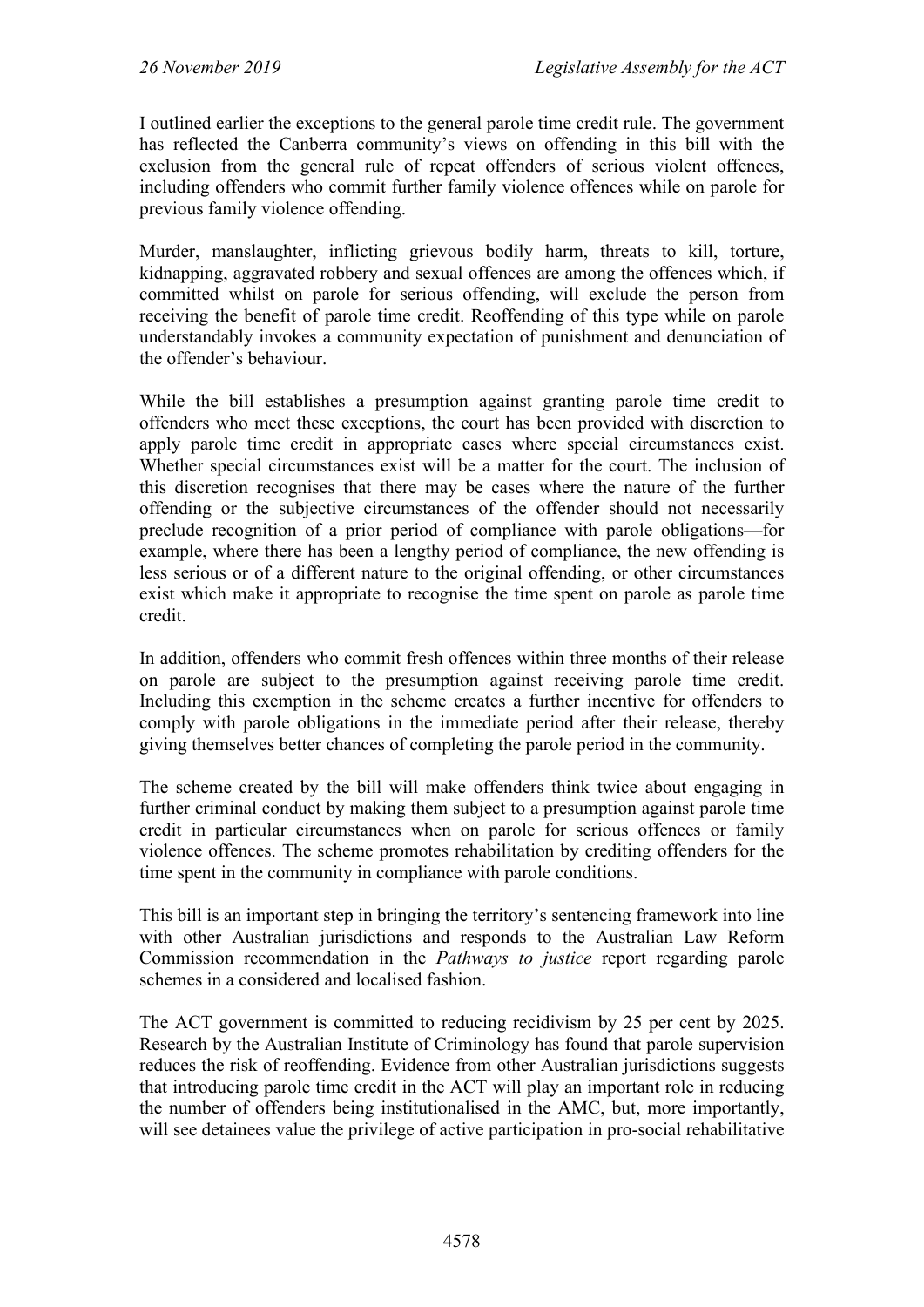programs. This bill will continue to see the parole system used as a privilege and marker of good behaviour.

We have chosen to name the scheme "parole time credit" to reflect the strengths-based nature of the scheme and more accurately describe the benefit to offenders who live crime-free time in our community.

The bill provides for a delayed commencement date to better support the courts, relevant agencies, services and the legal fraternity to establish the necessary administrative arrangements to support the scheme, including systems to calculate combined sentences. The government is confident that these systems, which are successfully operating across other Australian jurisdictions, will be securely in place in the coming months.

I propose to move a government amendment to the bill in response to the Standing Committee on Justice and Community Safety report of 15 October 2019. This is a minor and technical amendment addressing the expiry time frame of one section inserted by the bill. I thank the scrutiny committee for their feedback.

The bill balances the introduction of a much-needed scheme to credit offenders who live in the community in compliance with their parole conditions with the need to ensure community safety and maintain the basis of the principles of sentencing, including punishment and deterrence. I commend the bill to the Assembly.

Question resolved in the affirmative.

Bill agreed to in principle.

#### **Detail stage**

Bill, by leave, taken as a whole.

**MR RATTENBURY** (Kurrajong—Minister for Climate Change and Sustainability, Minister for Corrections and Justice Health, Minister for Justice, Consumer Affairs and Road Safety and Minister for Mental Health) (3.16): Pursuant to standing order 182A(b), I seek leave to move an amendment to this bill that is minor and technical in nature and that was not circulated in accordance with standing order 178A.

Leave granted.

**MR RATTENBURY**: I move amendment No 1 circulated in my name *[see schedule 2 at page 4589]*. I table a supplementary explanatory statement to the government amendment.

Amendment agreed to.

Bill, as a whole, as amended, agreed to.

Bill, as amended, agreed to.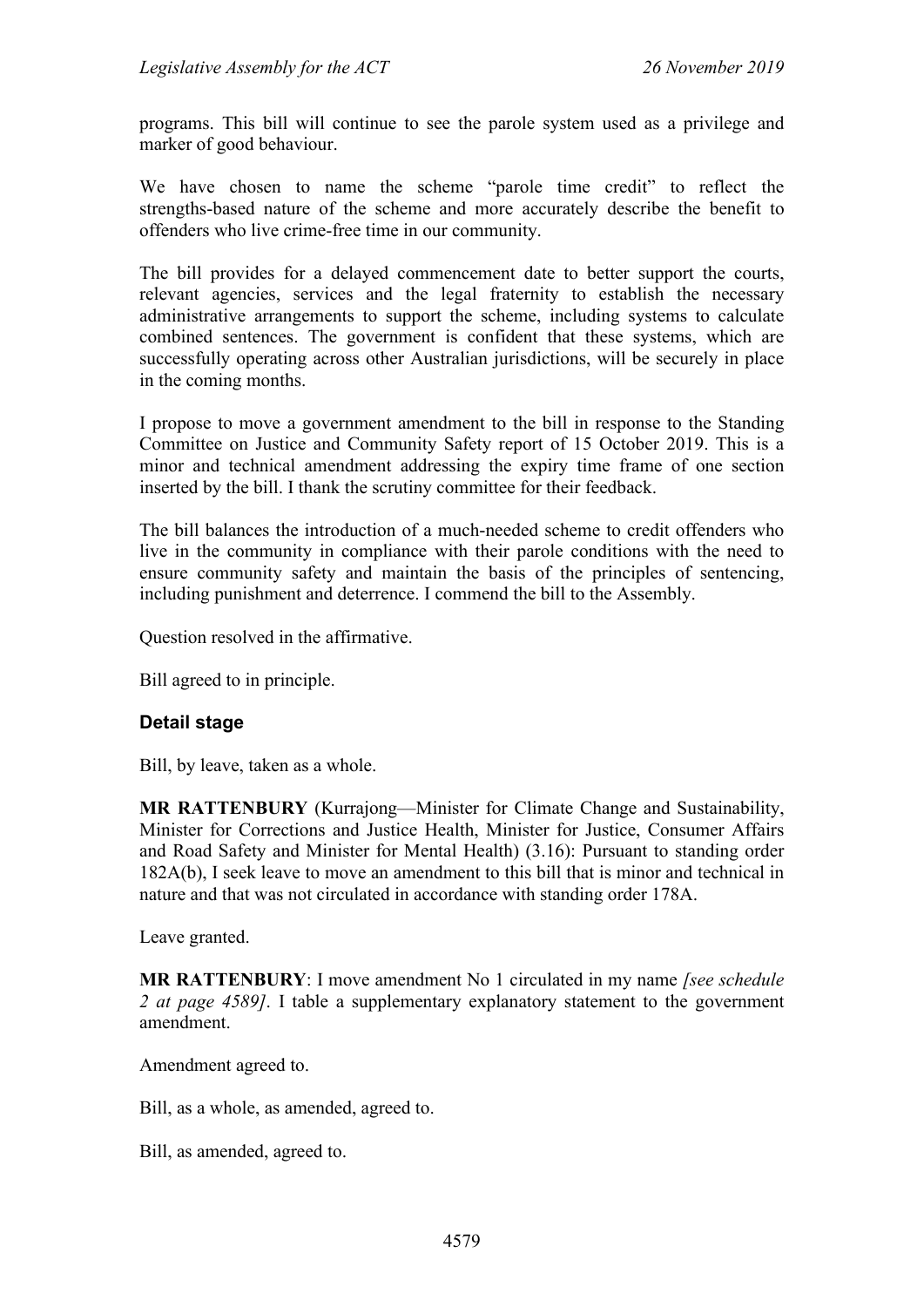# **Adjournment**

Motion (by **Mr Gentleman**) proposed:

That the Assembly do now adjourn.

### **Valedictory Multicultural affairs—Diwali**

**MR HANSON** (Murrumbidgee) (3.17): I take this opportunity—this time of the year has come around—to thank my colleagues and wish you all a very merry Christmas. I would like to thank all of the Assembly staff, especially Mr Hamish Finlay, the secretary of the EDT committee, for putting up with me again this year.

As always, I would like to thank my fantastic staff, Mr Ian Hagan and Ms Jessica Hynson, for their professionalism, loyalty and friendship. This week I have been lucky to have Suhaan Bhagria working in my office. I recognise him—the very handsome gentleman sitting there in the front row. Suhaan is doing work experience. He is currently at Canberra Grammar School. I have been very impressed with his attitude, his intelligence and his outgoing personality. I am again reminded that our future is in good hands.

Suhaan, if you had not guessed from his name, is from our local Indian community. I will take the opportunity to read some of the words that Suhaan has drafted for me to recognise the Indian community for their contribution in augmenting the diversity and cultural life of Canberra.

The recent Diwali celebration held in Coombs was open to everybody. It was an outstanding display of culture and a major success. The 2016 census communicates that the Indian population in Canberra is 10,414. With this increasing number, it is fantastic to see the enthusiasm and nature that they present their culture with. I am pleased that they are willing to share that with the community and I look forward to more functions like this in the future.

I was delighted to hear that people are having a wonderful time. It is marvellous that there was such a diverse group there, as they got to experience a culture which they may not have encountered before this event.

Events like this are not possible without volunteers. I would like to thank everybody who kindly and willingly volunteered and assisted in the production of this event. This thankyou is also extended to the people who were preparing and serving delicious refreshments on the day, as well as to the Sikh temple for providing some of the materials necessary.

Canberra is a very multicultural state and it is very important to respect and learn about other cultures. Having more events such as this will strengthen the community as well as allow people to express their culture as a result of having more interactions and building new relations. I would like to encourage more cultural communities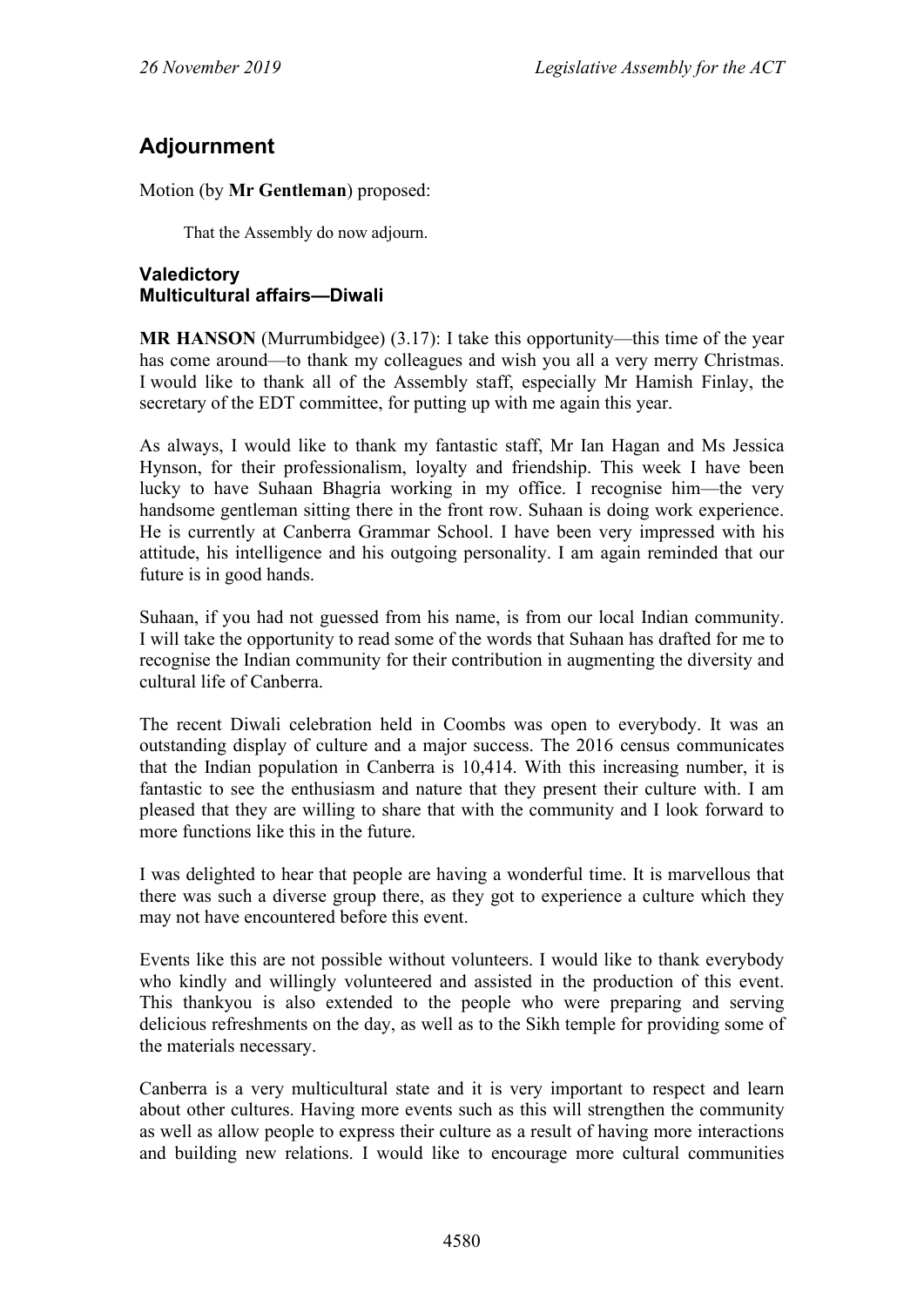across Canberra to celebrate and share their culture, if they are comfortable in doing so, so that we can learn about one another, have a great time and build a stronger community.

Again, I wish you all a very enjoyable break.

Suhaan, thanks very much for those well-crafted words.

I look forward to the final year of this term, next year, which will be a challenging one for us all. I look forward again to the formation of the Liberal government; this time, hopefully, I am right.

### **Environment—climate change Valedictory**

**MS LE COUTEUR** (Murrumbidgee) (3.20): Summer used to be holiday time, a time of sun and sea, and definitely no school. But no longer. For me and many other Australians it has become a time of fear—fear of fire and floods—not the good times that we used to have in the holidays.

When former New South Wales Premier Neville Wran retired from politics, he was asked what his greatest achievement was. His immediate response was "saving the rainforests". He was talking mainly about the Nightcap National Park, which is the boundary of the community where I used to live. It is a national park because of the actions of us all there, supported by some people in the city, to stop it being logged.

But the forests are no longer safe. These are the rainforests which are part of the Gondwana land which goes from Tasmania up to the top of Australia. If you had said that 40 years ago, when I was living there, no-one would have believed the idea that rainforests were going to burn. So what I want for Christmas is rain. I think that is what most of Australia wants for Christmas. We want slow, steady rain, nourishing rain. And I would like it for an early Christmas present, possibly even today.

Climate change is happening, and it is happening fast—faster than I thought it would. I can only hope that the fires light a fire in our collective consciousness so that we see a change in our political and corporate leaders, as well as our community, to drastically reduce greenhouse gas emissions and start repairing our planet.

This year in the Assembly had two big highlights. Firstly, the ACT Legislative Assembly declared that it is a climate emergency. Secondly, there was the launch of the ACT climate change strategy by my colleague Shane Rattenbury. What I am wishing for now is a rapid and effective implementation of that strategy.

Another huge positive has been the big debate on public transport. I am really pleased that all three parties of the Assembly are now standing up for better transport, at least as each individual party sees that. The debate has moved on to how to do it better, which is a great step forward. We need to do it better and we need to give Canberra public transport that works for all of us.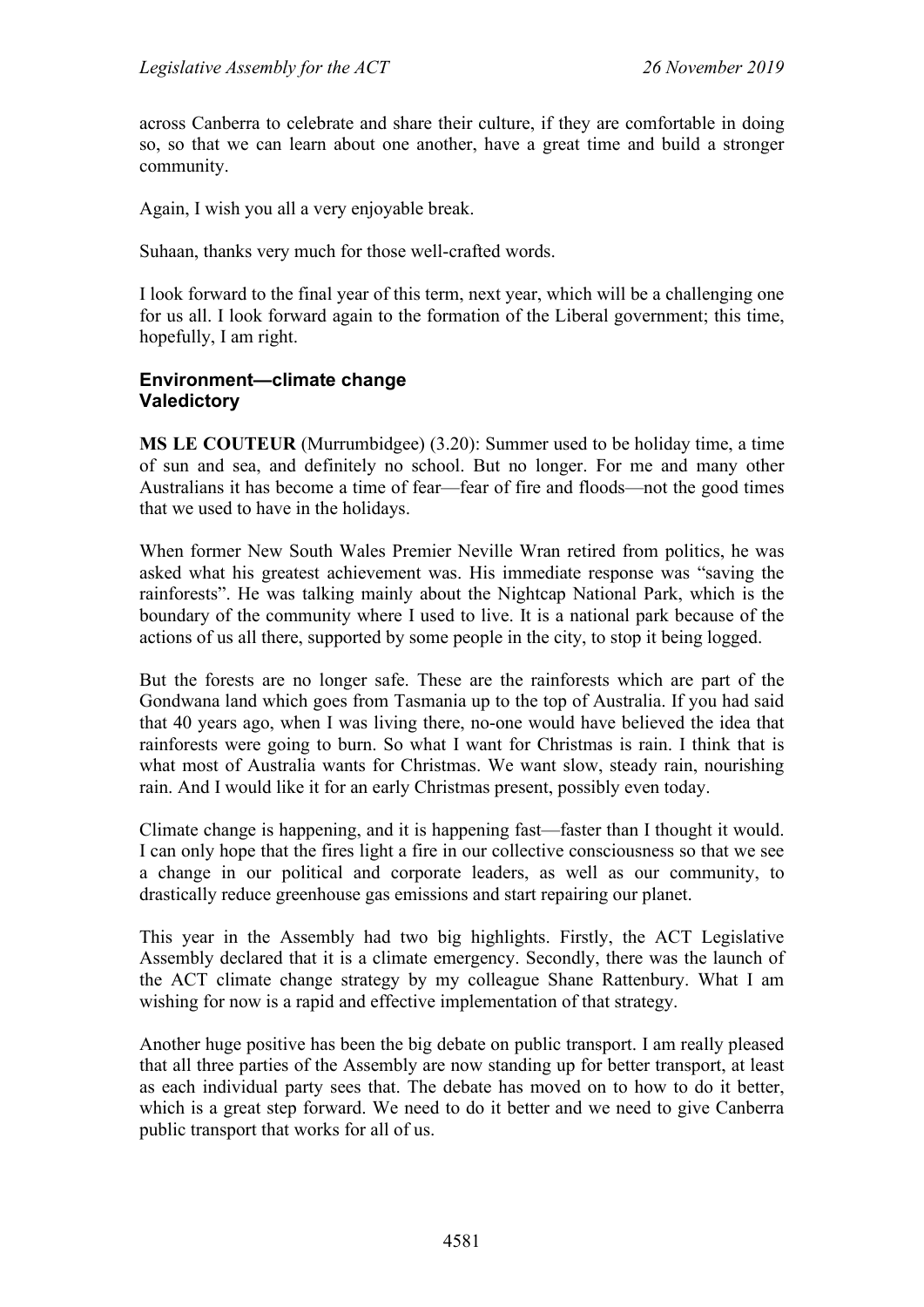Another big positive of the Assembly this year has been a significantly increased emphasis on fairness, at least in the debates in the Assembly. Obviously, I am looking forward to a lot more action on fairness, but it is good that it is a part of our conversation, at least every week.

The other thing I am reflecting on is that this is going to be my last Christmas as an MLA and I have no idea what I will be doing this time next year.

I want to say thank you to everybody. I thank my constituents and the rest of Canberra who I enjoy talking to. We do not always agree, but it is good to know your point of view. I particularly thank members of the community who have supported my work, and especially the community councils.

I thank the PCO. I think the PCO has been overworked by my office. I am not sure if I should apologise for that, but I very much appreciate your hard work.

To the committee secretaries that I interact with, including Hamish, Annemieke and Andrea, and of course fellow committee members, thank you very much. I thank the Clerk's office and all the attendants. I thank the Greens party for keeping it all together for the year. Hopefully, with all the volunteers organising it, this time next year there will be a new Green MLA standing here for Murrumbidgee.

Lastly, I thank the Greens team in the Assembly: Allison, Eddy, Jason, Veronica, Georgie, who unfortunately has departed; and the staff in Shane's office, Matt, Lisa, John, Fiona, Sandra, Jarrah, Anna and the tireless Indra, who is very sensibly taking well-deserved long service leave. And of course I thank my colleague Shane.

Happy Christmas to us all.

## **Mental Health Month**

**MR RATTENBURY** (Kurrajong—Minister for Climate Change and Sustainability, Minister for Corrections and Justice Health, Minister for Justice, Consumer Affairs and Road Safety and Minister for Mental Health) (3.25): I would like to speak today about Mental Health Month. In the ACT we dedicate the month of October to celebrating Mental Health Month. It brings together community organisations, local groups, and health and wellbeing services. Canberrans across the territory get involved, participate, have some fun and learn a lot, in an effort to raise awareness and understanding of mental illness, reduce the stigma and discrimination and overall promote positive mental health wellbeing.

This year's Mental Health Month theme was conversations and connections. These two activities are integral to maintaining positive mental health and wellbeing. Conversations and connections have a transformative power to help someone with whatever they might be experiencing—to make them feel heard, included and important.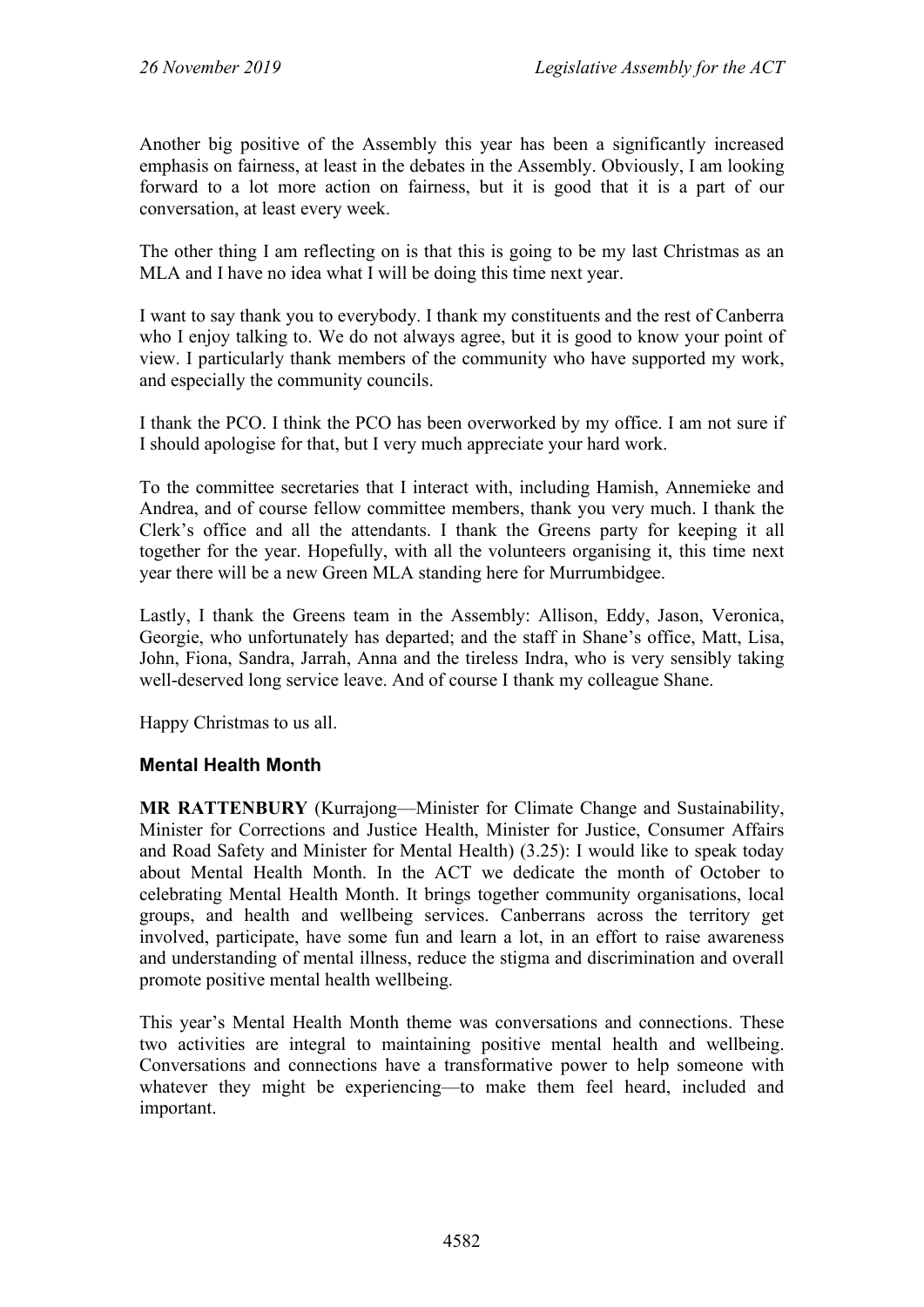I am really proud of the work the Mental Health Community Coalition has done as organisers of Mental Health Month. I extend a special commendation to Maddie Cook from the MHCC, who, I understand, is much of the magic behind the organisation and coordination of the events. I also thank Simon and Leith, also from MHCC, who I know put a lot of work into the month as well.

This year's Mental Health Month had over 35 events for Canberrans to engage in. They were put on by the fantastic community organisations we have here in the territory. The effort and dedication it takes to be involved is significant, but the impact of these events is immeasurable. I am always impressed by the hard work of our community organisations and how much value and meaning they bring to people's lives.

I participated in a number of the Mental Health Month events, kicking off with an incredibly fun comedy night with a full house and, of course, a lot of laughs. The Health and Wellbeing Expo was a great way to reach out to the public both in celebration of positive mental health and to inform and engage with the community about services and organisations that are there to assist. The celebrity charity all-star baseball game was indeed a big night at the ballpark. Then there was the Talking Park Bench held by Wellways. This is a fantastic initiative that sets up a dedicated park bench in cities to encourage conversation among strangers.

The ACT Mental Health Community Network turned 20 years old, and I was pleased to celebrate this significant achievement with them. I attended the peer workforce panel event held by the MHCC—an area I believe has a lot of potential to benefit mental health service delivery. To wrap things up, I attended Music 4 Mental Health at the Polish Club and got to listen to the likes of Chris Endrey, Evan Buckley and other great musicians, as well as joining in an effort to learn to sing a song as part of a choir.

With so much on, I was not able to get to everything, but the variety on offer was amazing: the film festival, art workshops and exhibitions, sport and exercise, live music, education and information sessions and other social events. I thank everyone involved in the organisation of an event for the public to engage in and for providing such a wide range so that there was something to appeal to almost everyone, whether their primary interest is in sport, the arts, community support or learning.

Finally, I extend a special thanks to this year's Mental Health Awards winners. The winning organisations and individuals show us what can be achieved through dedication, imagination and understanding. The individual winners inspire us as unsung heroes in the lives of those they care about.

This year's winners are the Australian Kookaburra Kids Foundation ACT branch for the Mentally Healthy Communities and Workplaces Organisation Award; Elise Apolloni for the Mentally Healthy Communities and Workplaces Individual Award; the Way Back Support Service, Woden Community Service and the Connected Program for the Support for Individuals, Families and Carers Organisation Award; Jenny Adams for the Support for Individuals, Families and Carers Individual Award;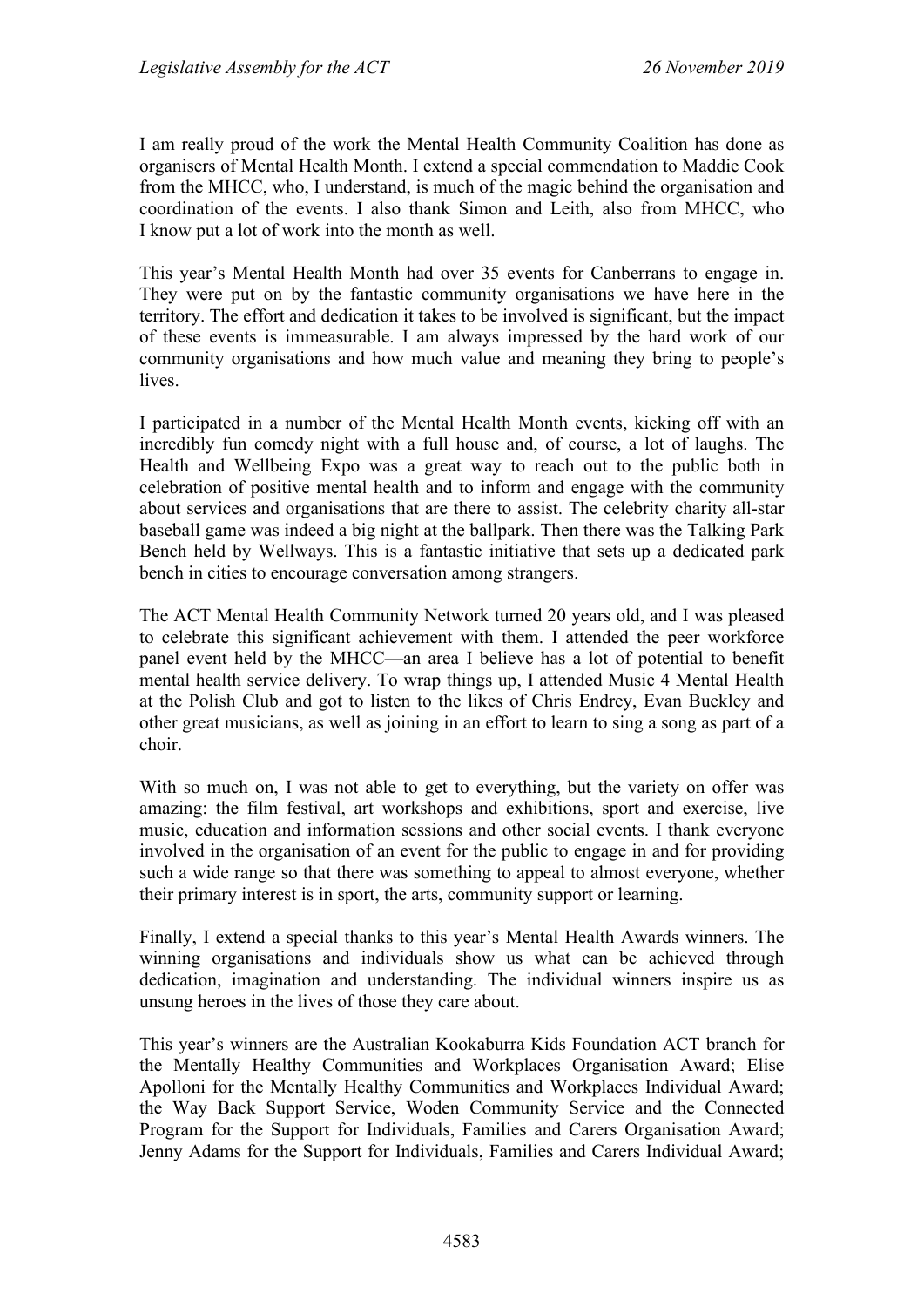Jan Jolly for the System Capacity and Workforce Award; the Centre for Mental Health Research at the Australian National University for the Research, Evaluation and Quality Improvement Award; Katrina Bracher for the Lived Experience Ally Recognition Award for collaborative work with consumers; Tianne Casey for the David Perrin Award for a mental health consumer living independently; and Natalee Thomas, Terri Warner, Joanne Hargense and Bianca Rossetti for the Michael Firestone Memorial Scholarship, for furthering their education and self-development opportunities as a mental health consumer.

These winners were all chosen from an outstanding field of nominees. It was my privilege as the Minister for Mental Health to meet so many people doing great work of this kind. Roll on Mental Health Month 2020.

# **Spring fetes**

**MS CHEYNE** (Ginninderra) (3.30): I think November in the ACT really marks fete season—a lot of fairs and a lot of fetes, not just restricted to schools but also at some of our fantastic institutions in the ACT. Like you, Madam Assistant Speaker Lee, it has been a pleasure for me to be able to get along to so many of these.

I want to highlight what a fabulous, fun festive season it has been, kicking off at the start of this month with the CBR Fair Day at the Gorman House arts centre in Braddon, which is always a fantastic display of colour and light and also life and inclusion. I was very pleased to see what a fantastic turnout there was. While most of these fairs right across this month have been marked by very windy days, people did not have a difficult time enjoying themselves. It was a really stunning day.

That day also marked the Radford College Twilight Fete, which always has huge attendance. I was very pleased to see the huge number of people that turned out for that fete. Again, I was very pleased to get along.

But what is a fete if you are not behind the barbecue with some tongs in hand? Florey Neighbourhood Watch over 16 and 17 November had some huge days at Bunnings around town, including at Bunnings Belconnen, where they really put on a huge showing. I think there were no fewer than four or five trips to different supermarkets throughout the day as we were buying them out of frozen chopped-up onion as well as different levels of sausages. I have now learned that it is the Woolworths sausages that cook the most evenly and quickly. That is on the record for *Hansard* so that everyone knows when they are putting together a barbecue. Sorry, Coles. It had a huge turnout and raised an extraordinary amount of money for Neighbourhood Watch ACT, and it was a pleasure to attend.

I note the remarkable work of Florey Neighbourhood Watch in particular—and that the fabulous Florey Fair is coming up this Saturday and promises to be a really fun event—and also that Aranda is looking to restart its Neighbourhood Watch efforts. Given the focus on policing today, I think we can acknowledge that it is always great to have our community supporting our police in that partnership.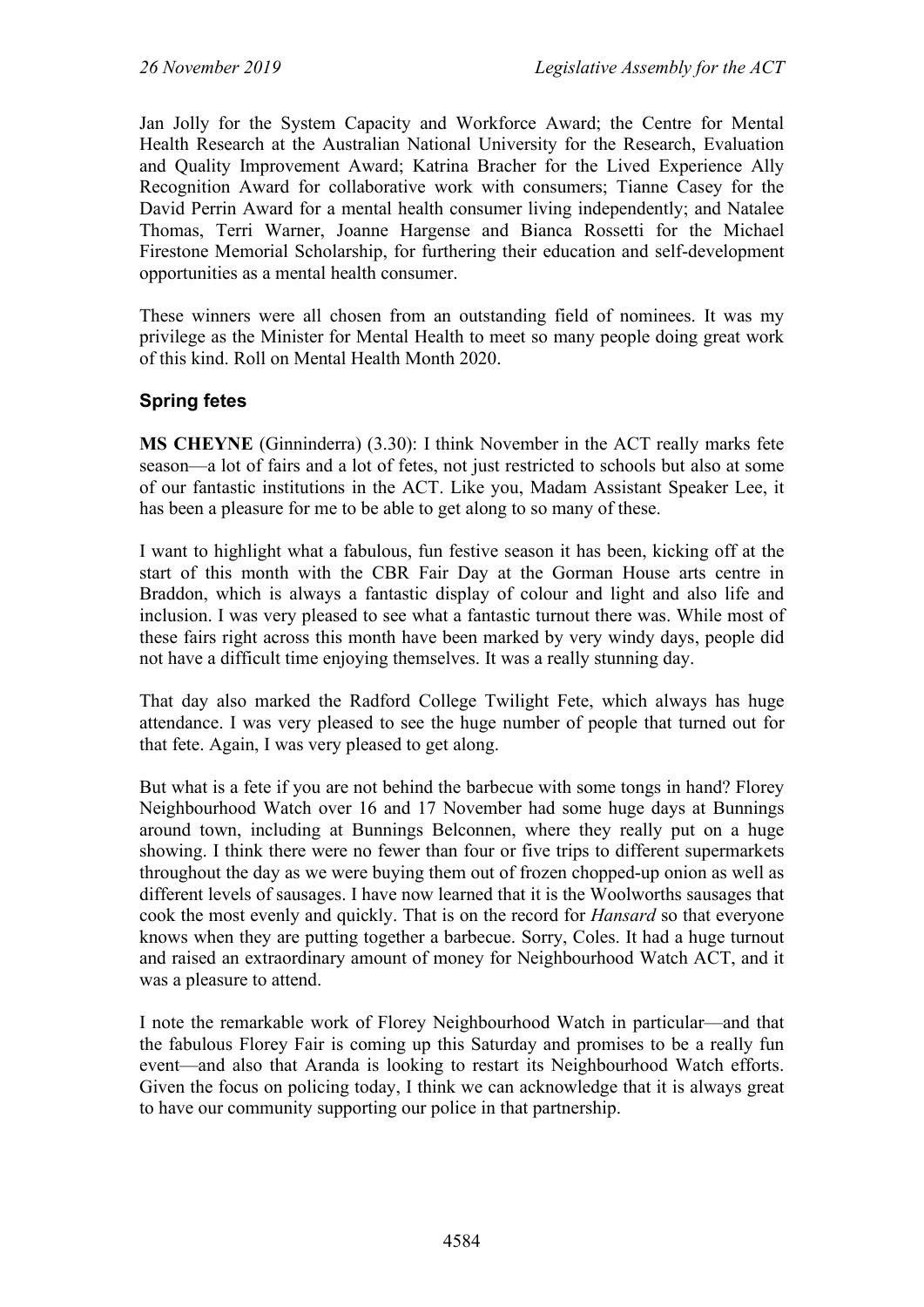That day had a huge number of fetes otherwise, with the St Thomas Aquinas Primary School fete as well as the Macgregor Primary School fete, the Miles Franklin Primary School fete and, of course, Yes!Fest. So it was a really big day on the Belconnen calendar and I was pleased to get along to all of those.

The next day I was very pleased again to get along to the Weetangera Primary School fete, where I happily served many constituents and residents, and parents and children from the Weetangera Primary School, including our own local radio star Adam Shirley, who I acknowledge is present in the chamber today. The Weetangera Primary School fete had an incredibly well-run barbecue.

I think those fetes are such a good sign of communities coming together and showing the very best of what they can achieve with volunteers, often in a very short period of time, and raising an enormous amount of money for their school communities.

Finally, apart from what is coming up this weekend, last weekend was the Scullin Twilight Celebration. It is one year since the Scullin Community Group formed, and they have simply done an amazing job of revitalising those shops and bringing new life and heart to the entire Scullin community. Watching that come alive through volunteers who last year did not necessarily know each other and did not necessarily know their neighbours filled, I think, everyone who attended that celebration with joy.

Those are just a few highlights from the calendar. *(Time expired.)*

### **Planning—ACT planning strategy**

**MR GENTLEMAN** (Brindabella—Manager of Government Business, Minister for Advanced Technology and Space Industries, Minister for the Environment and Heritage, Minister for Planning and Land Management and Minister for Police and Emergency Services) (3.35): I rise to speak to the recent success of the ACT planning strategy 2018 at the Planning Institute of Australia Awards for Planning Excellence held on 25 October. The Planning Institute of Australia is the national body for representing planning and the planning profession in Australia. At the ACT annual awards for planning excellence the institute awarded the Environment, Planning and Sustainable Development Directorate with a commendation for the best planning ideas, large project category. The commendation was given for the 2018 planning strategy, recognising its significance in guiding Canberra's future.

According to the Planning Institute, this award recognises outstanding planning ideas. In bestowing this award, the judges were impressed by the strategy's approach of building on previous strategic planning work and other strategies, as well as the central focus on community consultation and engagement. The judges also noted that the strategy represented a significant opportunity to bring together a variety of government priorities into a set of shared directions and actions.

I am pleased to add my congratulations to the strategic planning and policy team in the Environment, Planning and Sustainable Development Directorate on achieving this award. It confirms that we are on the right track in representing leading thinking and best practice in our strategic planning policy.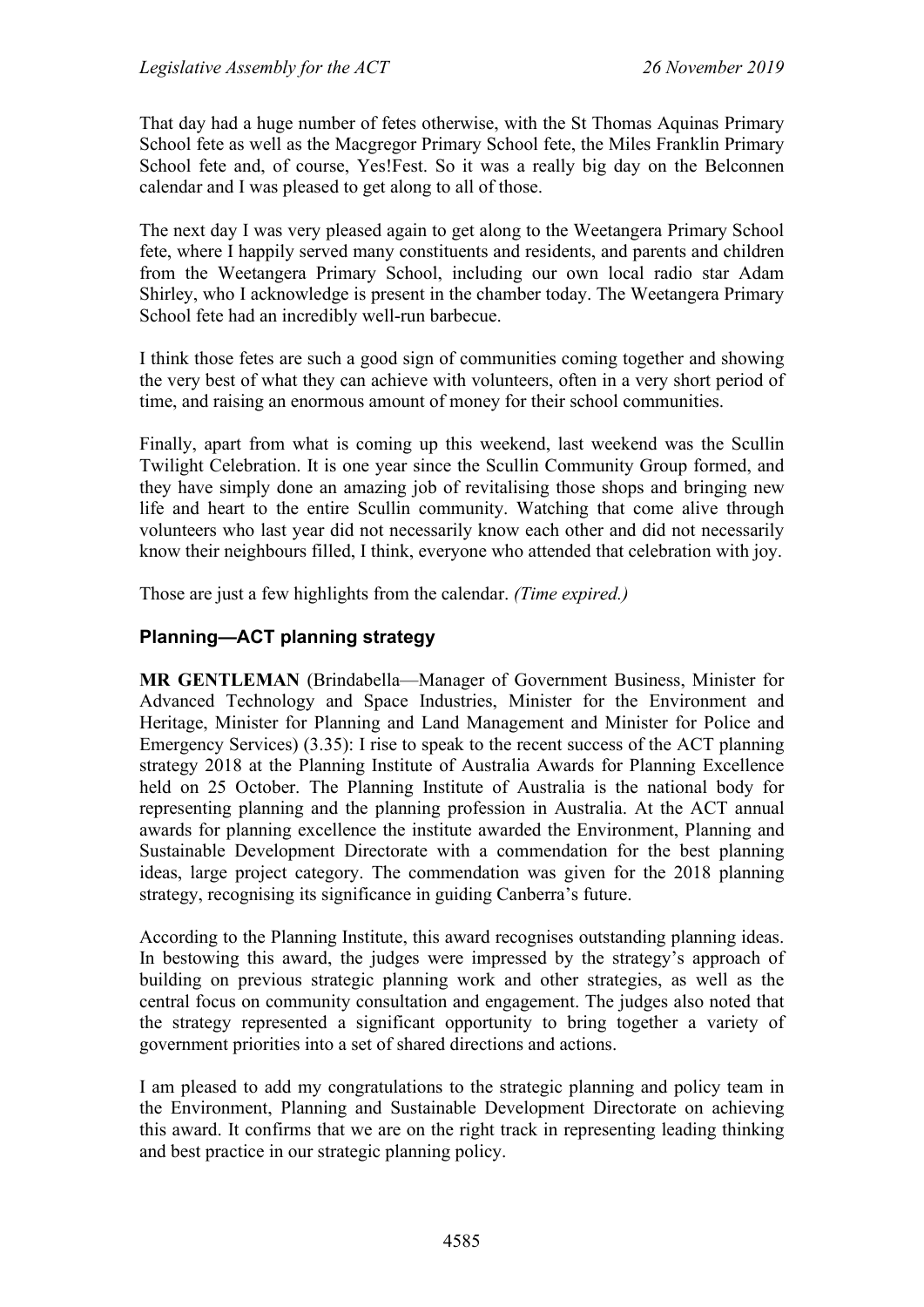The Assembly will recall that the ACT planning strategy was released in December 2018, and this progressive and comprehensive government policy was shaped by significant community consultation. It demonstrates what we can achieve when government and the community work together. Importantly, the strategy's key directions are now guiding the ACT planning review to deliver a clear, contemporary and accessible planning system.

If Canberra simply keeps expanding outwards it will put increasing pressure on the valued natural resources that surround the city—our bushland and our grasslands and the ecosystems they support. Continued urban sprawl would increase travel distances, transport-related carbon emissions and infrastructure servicing costs. The planning strategy strikes the right balance between planning for our city's growth and protecting the unique character and amenity of our suburbs and bushland surroundings. This is something people told us was important during the consultation.

By marking out appropriate areas for infill development along transport corridors and close to town and group centres, the strategy plans for a broad spectrum of housing options. In particular, it plans for the missing middle—homes for people seeking something between large, freestanding homes and an apartment. We know that more Canberrans are choosing to stay in this city in their retirement and that one-person households are on the rise.

People told us they are looking to downsize, and we need to ensure that our growth caters for people who want to age in place. Supporting well-planned growth that is matched with community facilities means that we can better provide for diverse and affordable housing options in a well-connected and accessible neighbourhood.

Consideration of opportunities for future greenfield development around our existing urban area included proximity to existing urban areas, jobs and services, environmental qualities and transport connections. Creating and supporting a livable city is fundamental for future success and in attracting and retaining the ACT's important resource—its people.

Livable places combine well-designed built environments with economic prosperity and social connections and opportunities. They enable people to live healthy lifestyles, provide easy access and afford a wide range of facilities and services. The key to success will be maintaining and enhancing the good bones of our city and protecting the landscape character, heritage values and lifestyle offering that Canberrans value so greatly.

The planning strategy is full of great ideas for our city that were thought through carefully and were shaped by innovative community engagement. I am very proud that the ACT Planning Institute of Australia commended the strategy as the best planning ideas, large project category, at the institute's annual awards for planning excellence.

I thank EPSDD for the incredible work they have done over a number of years in ensuring that we have a future in the ACT and are able to live in an environment that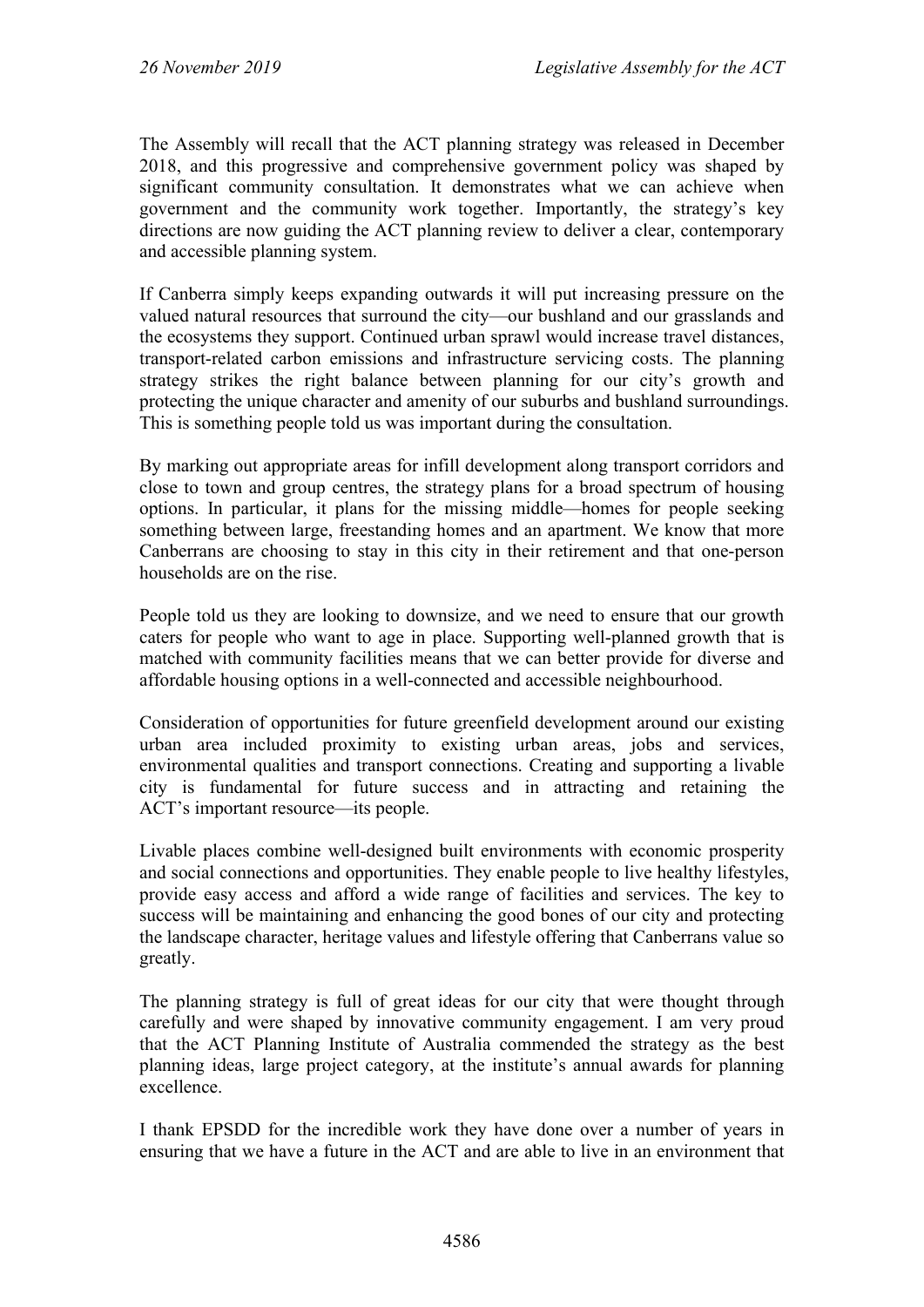is exciting and close to the urban environment and places to recreate at the same time. To Ben Ponton, Erin and all of the EPSDD people who put so much hard work into our planning for the future, congratulations. Thank you for your service for the year. I have taken up the challenge of the Ben Ponton shirt opportunity and will continue to wear it with pride.

Question resolved in the affirmative.

## **The Assembly adjourned at 3.40 pm.**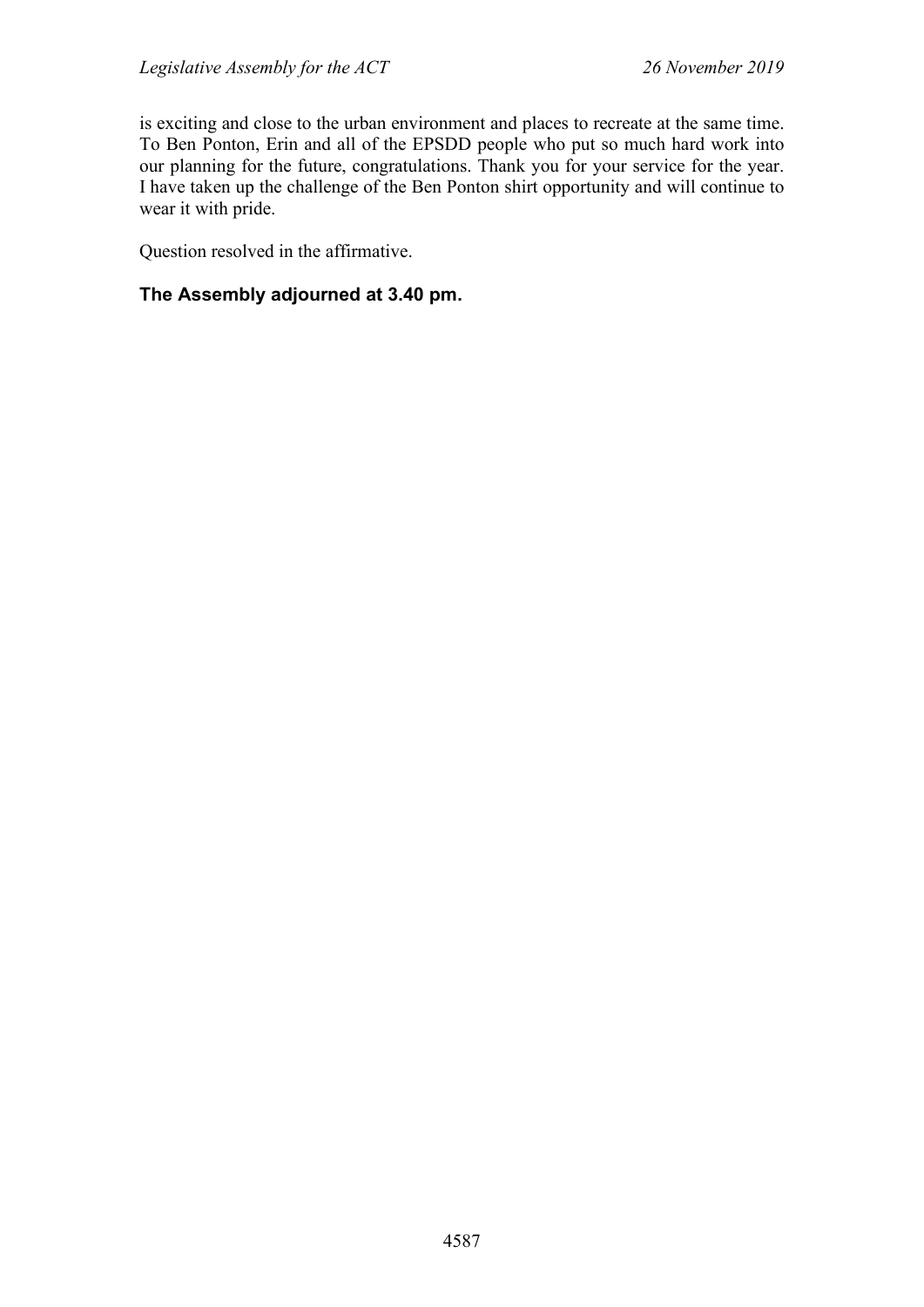# **Schedules of amendments**

# **Schedule 1**

# **Crimes (Disrupting Criminal Gangs) Legislation Amendment Bill 2019**

Amendments moved by the Attorney-General

```
1
Clause 4
Proposed new section 67 (2)
Page 4, line 1—
```
*omit proposed new section 67 (2), substitute*

- (2) For subsection  $(1)$ 
	- (a) the ACAT must consider the need to minimise the possibility of criminal activity in the construction industry; and
	- (b) the matters the ACAT may consider include—
		- (i) whether the licensee has been convicted or found guilty of a relevant offence; and
		- (ii) non-conviction information about the licensee.

**2 Clause 16 Proposed new section 69A (1) (a) Page 28, line 6—**

*omit proposed new section 69A (1) (a), substitute*

(a) the person was involved with a licence or permit; and

#### **3**

**Clause 16 Proposed new section 69A (3) Page 28, line 15—**

#### insert

(3) In this section:

*involved*, with a licence or permit—see section 187H.

#### **4**

#### **Proposed new clause 17A Page 33, line 11—**

*insert* **17A New section 182A** *in division 11.3, insert* **182A Meaning of** *person of concern***—div 11.3** In this division: *person of concern*—a person is a *person of concern* if— (a) the person is subject to a cancellation order made under part 11B (Cancellation of licence or permit for criminal activity); and

(b) the cancellation order was made on the basis, or partly on the basis, of the criminal activity of the person.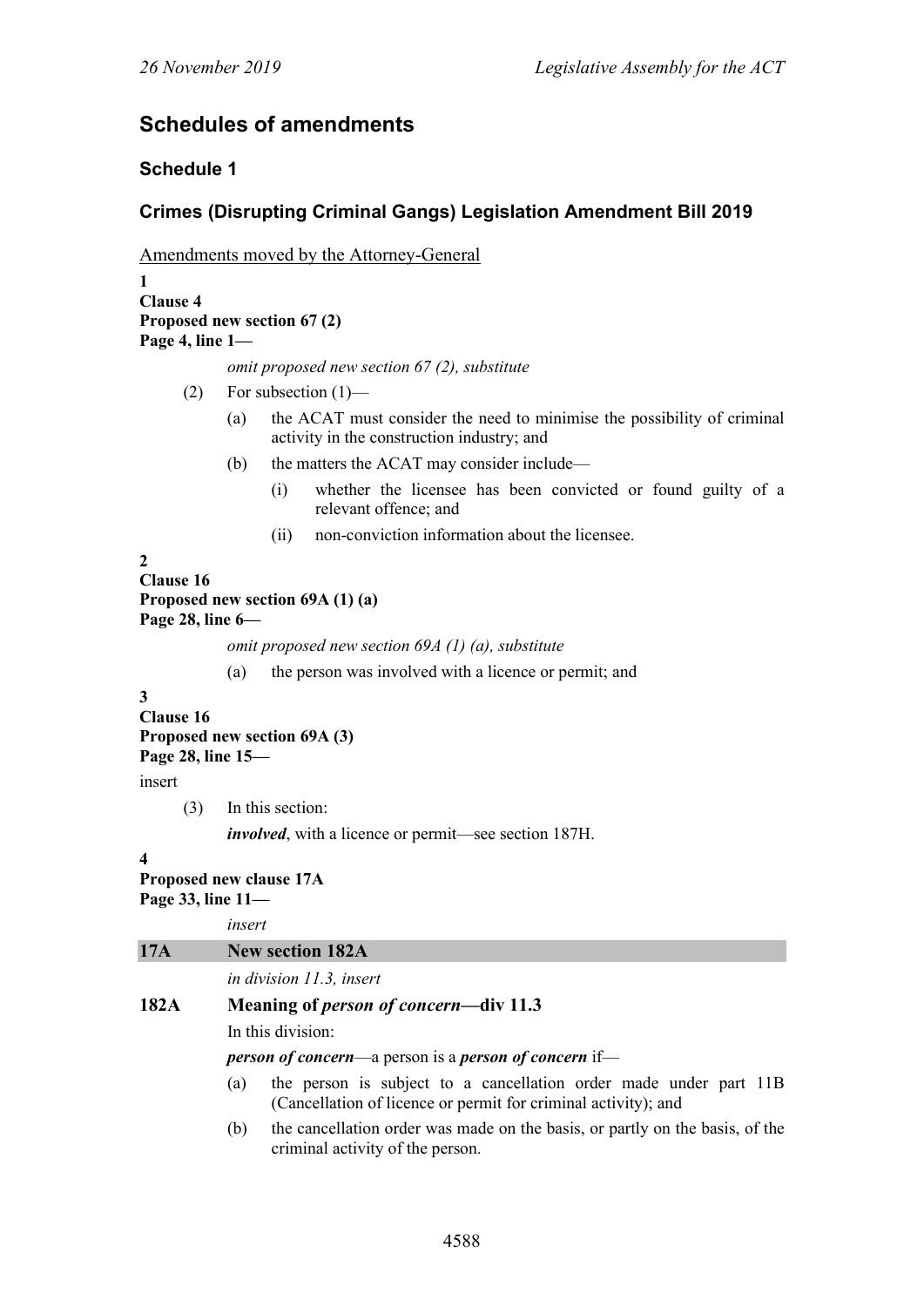| 5                  |                            |                                                                                                                                                                                         |  |
|--------------------|----------------------------|-----------------------------------------------------------------------------------------------------------------------------------------------------------------------------------------|--|
| <b>Clause 19</b>   |                            |                                                                                                                                                                                         |  |
| Page 34, line $1-$ |                            |                                                                                                                                                                                         |  |
|                    |                            | [oppose the clause]                                                                                                                                                                     |  |
| 6                  |                            |                                                                                                                                                                                         |  |
| <b>Clause 21</b>   |                            |                                                                                                                                                                                         |  |
| Page 35, line $1-$ |                            |                                                                                                                                                                                         |  |
|                    | <i>[oppose the clause]</i> |                                                                                                                                                                                         |  |
| 7                  |                            |                                                                                                                                                                                         |  |
| <b>Clause 22</b>   |                            |                                                                                                                                                                                         |  |
|                    |                            | Proposed new section 187J (2)                                                                                                                                                           |  |
| Page 37, line $4-$ |                            |                                                                                                                                                                                         |  |
|                    |                            | omit proposed new section $187J(2)$ , substitute                                                                                                                                        |  |
| (2)                |                            | For subsection $(1)$ —                                                                                                                                                                  |  |
|                    | (a)                        | the ACAT must consider the need to minimise the possibility of criminal<br>activity in the liquor industry; and                                                                         |  |
|                    | (b)                        | the matters the ACAT may consider include—                                                                                                                                              |  |
|                    |                            | whether a person involved with a licence or permit has been<br>$\left( 1\right)$<br>convicted or found guilty of a relevant offence or had an exclusion<br>order made against them; and |  |

- (ii) non-conviction information about a person involved with a licence or permit; and
- (iii) the harm minimisation and community safety principles.
	- *Note Harm minimisation and community safety principles* see s 10.

**8**

**Clause 22 Proposed new section 187L (1) (b) Page 39, line 20—**

*omit proposed new section 187L (1) (b), substitute*

(b) the person is subject to a cancellation order for the licence made under section 187J; and

```
9
Clause 22
```
**Proposed new section 187L (2) (b) Page 40, line 9—**

*omit proposed new section 187L (2) (b), substitute*

(b) the person is subject to a cancellation order for the permit made under section 187J; and

### **Schedule 2**

### **Sentencing (Parole Time Credit) Legislation Amendment Bill 2019**

Amendment moved by the Minister for Corrections and Justice Health